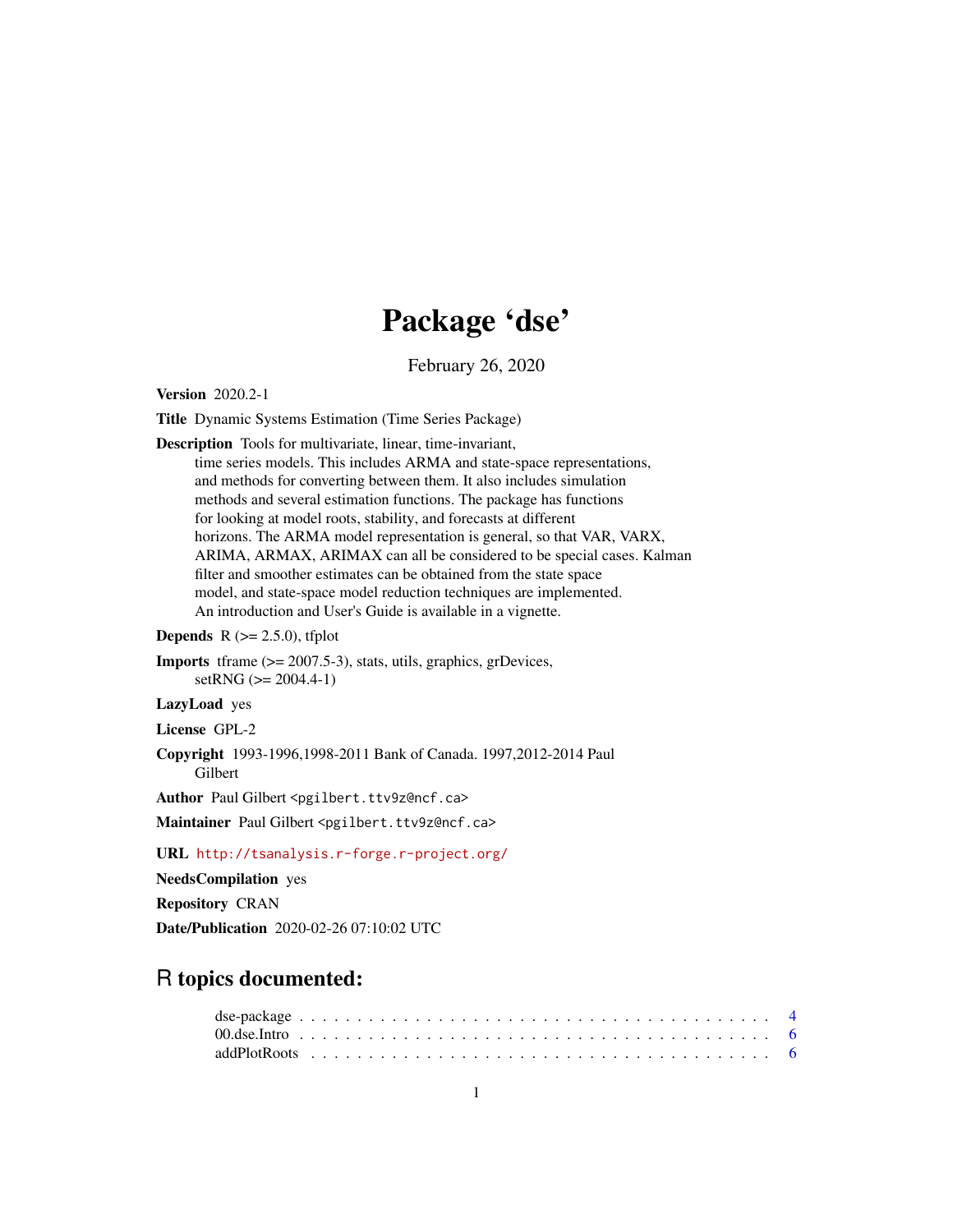| <b>ARMA</b>                                                                                                                 | 7  |
|-----------------------------------------------------------------------------------------------------------------------------|----|
|                                                                                                                             | 9  |
|                                                                                                                             | 10 |
|                                                                                                                             | 11 |
|                                                                                                                             | 12 |
|                                                                                                                             | 13 |
|                                                                                                                             | 14 |
|                                                                                                                             | 15 |
|                                                                                                                             | 16 |
|                                                                                                                             | 17 |
|                                                                                                                             | 18 |
| <b>DSE</b> flags                                                                                                            | 18 |
|                                                                                                                             | 19 |
|                                                                                                                             | 19 |
|                                                                                                                             | 20 |
|                                                                                                                             | 21 |
|                                                                                                                             | 22 |
|                                                                                                                             | 23 |
|                                                                                                                             | 24 |
|                                                                                                                             | 25 |
|                                                                                                                             | 27 |
|                                                                                                                             | 28 |
|                                                                                                                             | 29 |
|                                                                                                                             | 30 |
|                                                                                                                             | 31 |
|                                                                                                                             | 32 |
|                                                                                                                             | 34 |
|                                                                                                                             | 35 |
| $exclude ForecastCov \dots \dots \dots \dots \dots \dots \dots \dots \dots \dots \dots \dots \dots \dots \dots \dots \dots$ | 36 |
|                                                                                                                             | 37 |
|                                                                                                                             | 38 |
|                                                                                                                             | 39 |
| fixF                                                                                                                        | 40 |
|                                                                                                                             | 41 |
|                                                                                                                             | 42 |
|                                                                                                                             | 44 |
|                                                                                                                             | 45 |
|                                                                                                                             | 46 |
|                                                                                                                             | 47 |
|                                                                                                                             | 49 |
|                                                                                                                             | 50 |
| gmap<br>horizonForecasts                                                                                                    | 50 |
|                                                                                                                             |    |
|                                                                                                                             | 52 |
| informationTests                                                                                                            | 53 |
|                                                                                                                             | 54 |
|                                                                                                                             | 55 |
|                                                                                                                             | 56 |
|                                                                                                                             | 56 |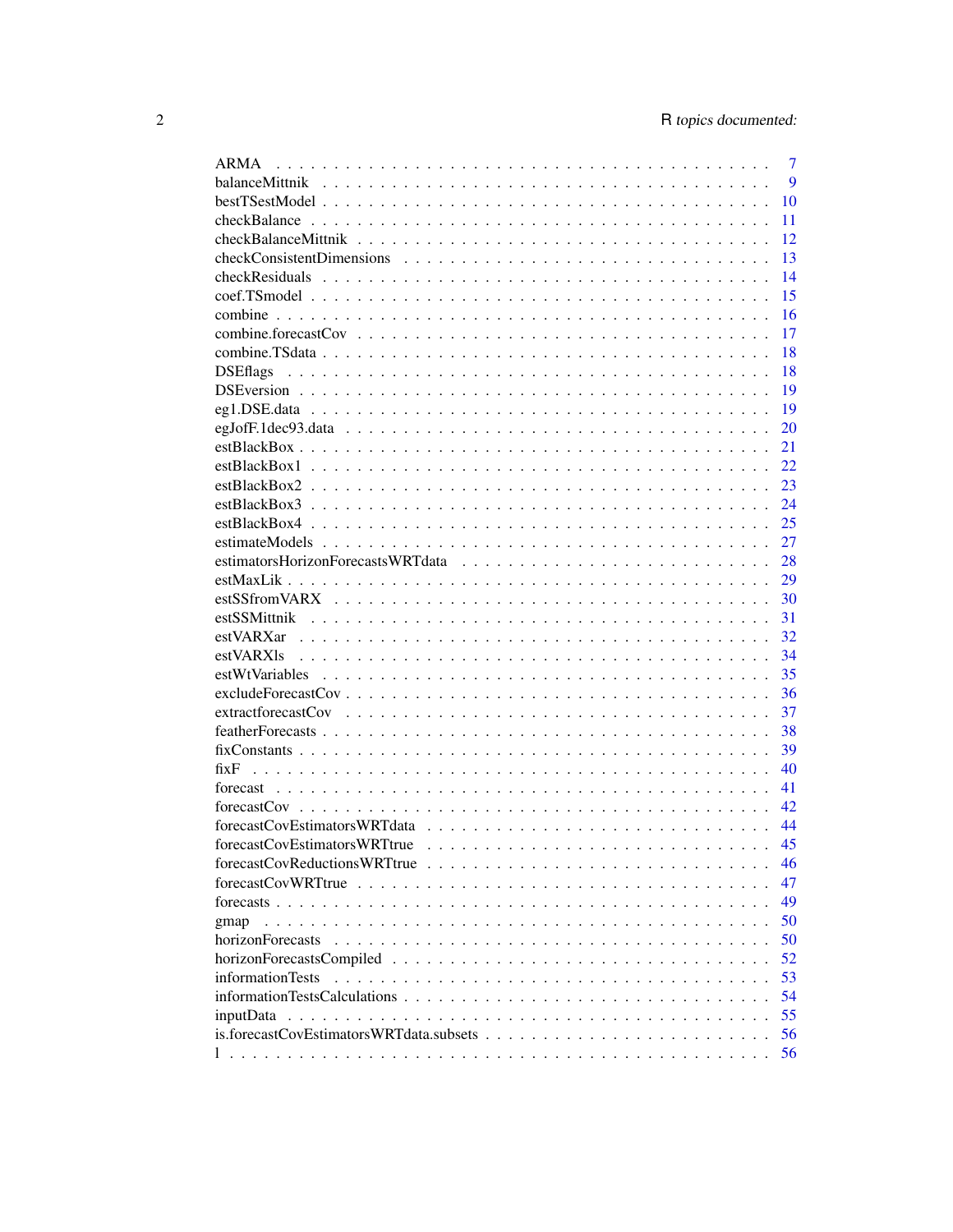|                | 57 |
|----------------|----|
| 1.SS           | 59 |
|                | 61 |
|                | 62 |
|                | 63 |
|                | 64 |
|                | 65 |
|                | 65 |
|                | 67 |
|                | 68 |
|                | 69 |
|                | 69 |
|                | 70 |
|                | 71 |
|                | 72 |
|                | 73 |
|                | 74 |
|                | 75 |
|                | 76 |
|                | 76 |
|                | 77 |
|                | 77 |
|                | 78 |
|                | 79 |
|                | 80 |
|                | 81 |
|                | 82 |
|                | 83 |
|                | 85 |
|                | 86 |
|                | 87 |
|                | 88 |
|                | 88 |
|                | 89 |
|                | 92 |
| SS             | 93 |
|                | 95 |
|                | 96 |
|                | 97 |
|                | 99 |
| summary.TSdata |    |
|                |    |
|                |    |
|                |    |
|                |    |
|                |    |
| tfplot.TSdata  |    |
|                |    |

 $\overline{3}$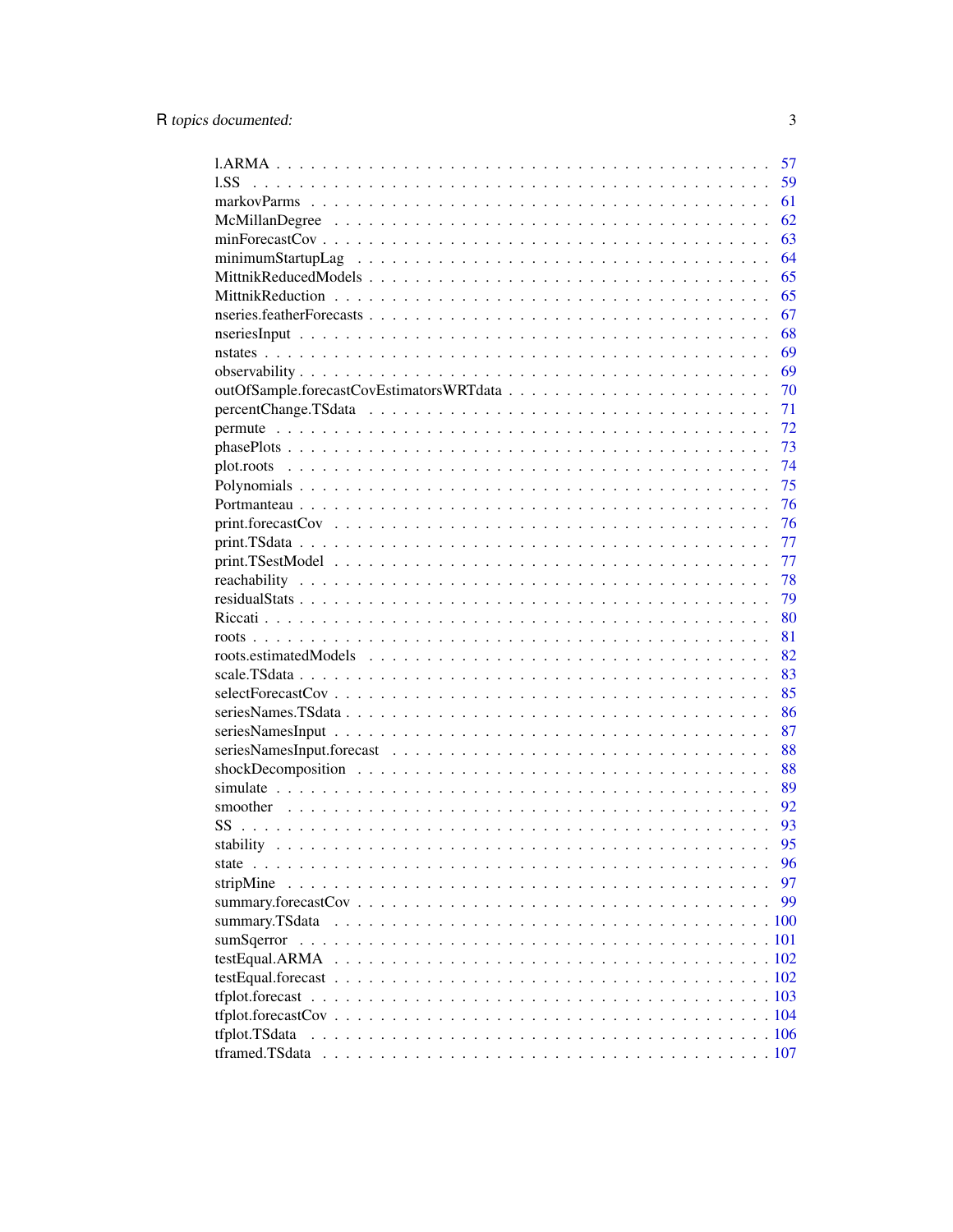<span id="page-3-0"></span>

| Index |  |
|-------|--|

<span id="page-3-1"></span>dse-package *Dynamic Systems Estimation - Multivariate Time Series Package*

## Description

Functions for time series modeling, including multi-variate state-space and ARMA (VAR, ARIMA, ARIMAX) models.

#### Details

A *Brief User's Guide* is distributed with dse as a vignette. The package implements an R/S style object approach to time series modeling. This means that different model and data representations can be implemented with fairly simple extensions to the package.

The package includes methods for simulating, estimating, and converting among different model representations. These are mainly in dse. Package EvalEst has methods for studying estimation techniques and for examining the forecasting properties of models. There are also functions for forecasting and for evaluating the performance of forecasting models, as well as functions for evaluating model estimation techniques.

| Package: | dse                                      |
|----------|------------------------------------------|
| Depends: | R, setRNG, tframe                        |
| License: | free, see LICENSE file for details.      |
| URL:     | http://tsanalysis.r-forge.r-project.org/ |

The main objects are:

**[TSdata](#page-115-1)** time series input and output data structure

[TSmodel](#page-118-1) a DSE model structure

[TSestModel](#page-117-1) model, data and some estimation information

The main general methods are: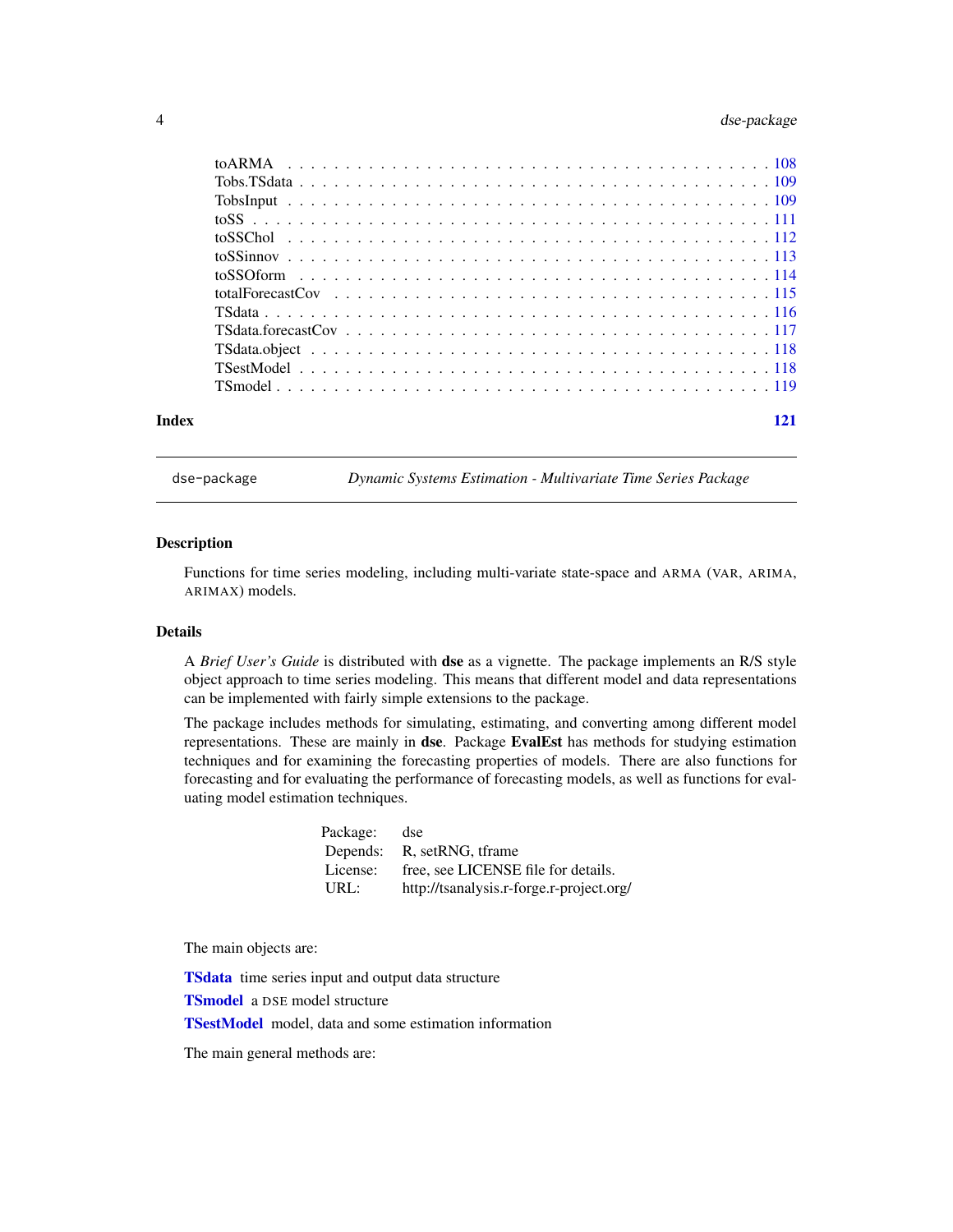## dse-package 5

**[TSdata](#page-115-1)** create, extract a DSE data structure **[TSmodel](#page-118-1)** create, extract a DSE model structure [simulate](#page-88-1) simulate a model to produce artifical data [toSS](#page-110-1) convert to a state-space model [toARMA](#page-107-1) convert to an ARMA model [ARMA](#page-6-1) construct an ARMA model [SS](#page-92-1) construct a state-space model [l](#page-55-1) evaluate a model with data [smoother](#page-91-1) calculate the smoothed state estimate The main estimation methods are: [estVARXls](#page-33-1) estimate an ARMA model with least squares [estVARXar](#page-31-1) estimate an ARMA model with ar [estSSfromVARX](#page-29-1) calculate a state-space model from an estimated VAR model **[bft](#page-24-1)** a (usually) good "black-box" estimated model [estMaxLik](#page-28-1) estimate a model using maximum likelihood The main diagnositic methods are:

[checkResiduals](#page-13-1) autocorrelation diagnostics [informationTests](#page-52-1) calculate several information tests for a model [McMillanDegree](#page-61-1) calculate the McMillanDegree of a model [stability](#page-94-1) calculate the stability of a model [roots](#page-80-1) calculate the roots of a model

The methods for producing and evaluating forecasts are:

[l](#page-55-1) evaluate a model with data (and simple forecasts)

[forecast](#page-40-1) calculate forecasts

[featherForecasts](#page-37-1) calculate forecasts starting at different periods

**[horizonForecasts](#page-49-1)** calculate forecasts at different horizons

[forecastCov](#page-41-1) calculate the covariance of forecasts

[MonteCarloSimulations](#page-0-0) multiple simulations

The methods for evaluating estimation methods are:

**[EstEval](#page-0-0)** evaluate estimation methods

The functions described in the *Brief User's Guide* and examples in the help pages should work fairly reliably (since they are tested regularly), however, the code is distributed on an "as-is" basis. This is a compromise which allows me to make the software available with minimum effort. This software is not a commercial product. It is the by-product of ongoing research. Error reports, constructive suggestions, and comments are welcomed.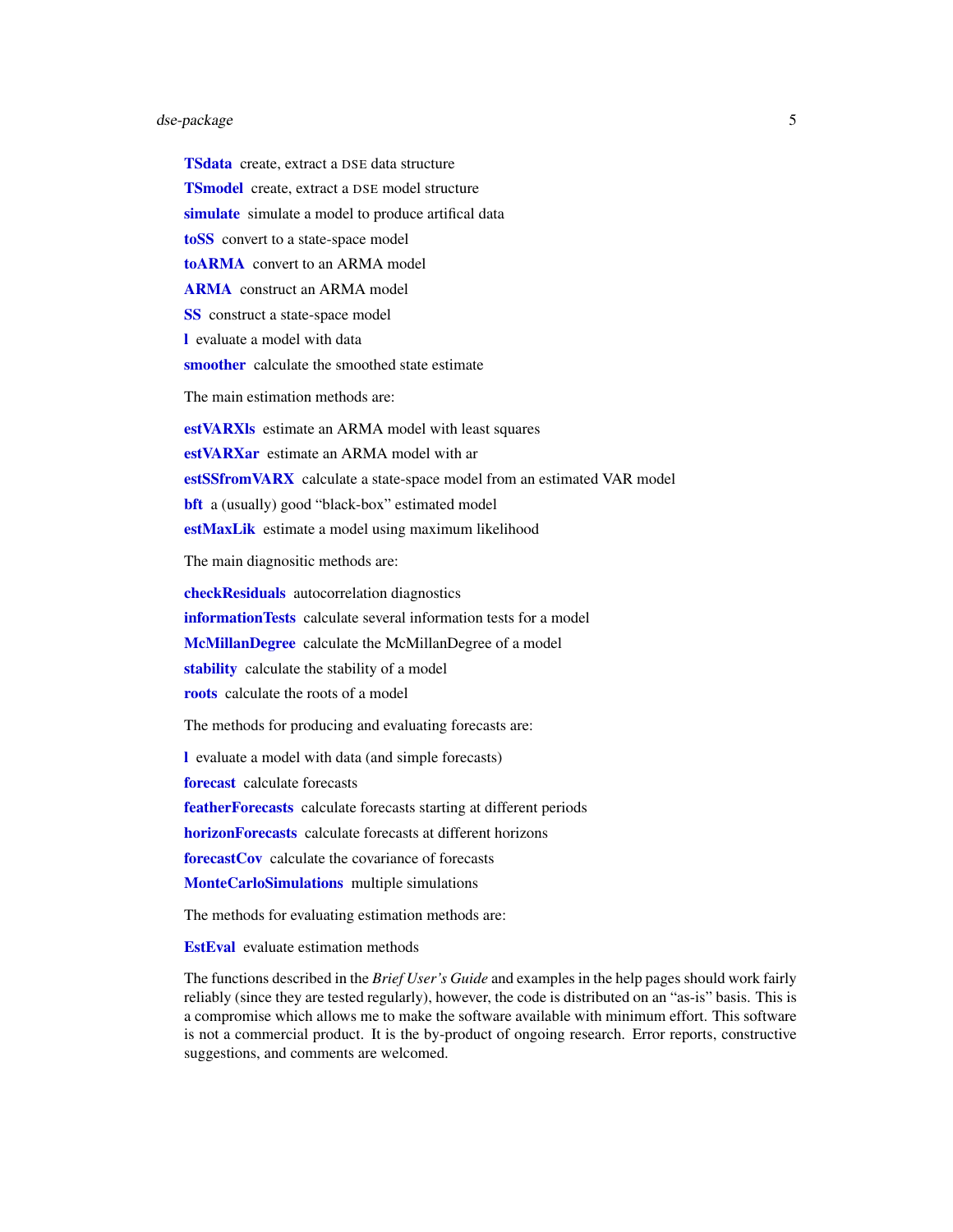#### <span id="page-5-0"></span>Usage

library("dse") library("EvalEst")

#### References

Anderson, B. D. O. and Moore, J. B. (1979) *Optimal Filtering*. Prentice-Hall.

Gilbert, P. D. (1993) State space and ARMA models: An overview of the equivalence. Working paper 93-4, Bank of Canada. Available at [http://www.bankofcanada.ca/1993/03/publications/](http://www.bankofcanada.ca/1993/03/publications/research/working-paper-199/) [research/working-paper-199/](http://www.bankofcanada.ca/1993/03/publications/research/working-paper-199/)

Gilbert, P. D. (1995) Combining VAR Estimation and State Space Model Reduction for Simple Good Predictions. *J. of Forecasting: Special Issue on VAR Modelling.* 14:229–250.

Gilbert, P.D. (2000) A note on the computation of time series model roots. *Applied Economics Letters*, 7, 423–424

Jazwinski, A. H. (1970) *Stochastic Processes and Filtering Theory*. Academic Press.

## See Also

[TSdata](#page-115-1), [TSmodel](#page-118-1), [TSestModel.object](#page-117-2)

00.dse.Intro *Dynamic Systems Estimation - Multivariate Time Series Package*

## Description

Functions for multivariate time series modeling

### Details

See [dse-package](#page-3-1) (in the help system use package?dse or ?"dse-package") for an overview.

addPlotRoots *Add Model Roots to a plot*

## Description

Calculate and plot roots of a model.

#### Usage

addPlotRoots(v, pch='\*', fuzz=0)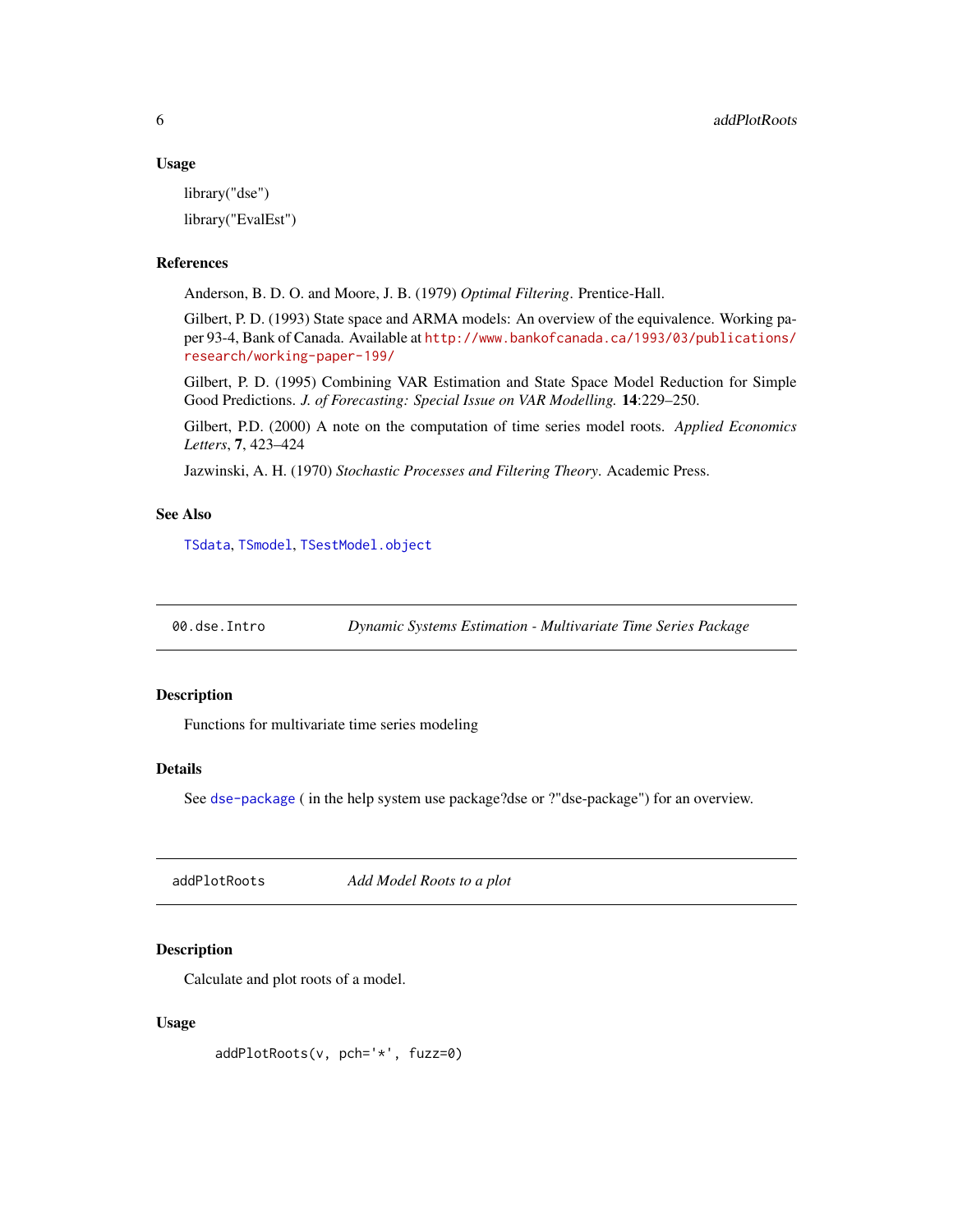#### <span id="page-6-0"></span> $ARMA$  7

## Arguments

|      | An object containing a TS model.                                  |
|------|-------------------------------------------------------------------|
| pch  | Character to use for plotting.                                    |
| fuzz | If non-zero then roots within fuzz distance are considered equal. |

## Value

The eigenvalues of the state transition matrix or the inverse of the roots of the determinant of the AR polynomial are returned invisibly.

## Side Effects

The roots are addeded to an existing plot.

## See Also

[plot.roots](#page-73-1)

## Examples

```
data("eg1.DSE.data.diff", package="dse")
model <- estVARXls(eg1.DSE.data.diff)
plot(roots(model))
addPlotRoots(toSS(model))
```
<span id="page-6-1"></span>

#### ARMA *ARMA Model Constructor*

## Description

Constructs an ARMA TSmodel object as used by the DSE package.

## Usage

```
ARMA(A=NULL, B=NULL, C=NULL, TREND=NULL,
      constants=NULL,
      description=NULL, names=NULL, input.names=NULL, output.names=NULL)
is.ARMA(obj)
```
#### Arguments

| A     | The auto-regressive polynomial, an axpxp array.                             |
|-------|-----------------------------------------------------------------------------|
|       | The moving-average polynomial, an bxpxp array.                              |
|       | The input polynomial, an expxm array. C should be NULL if there is no input |
| TRFND | A matrix, p-vector, or NULL.                                                |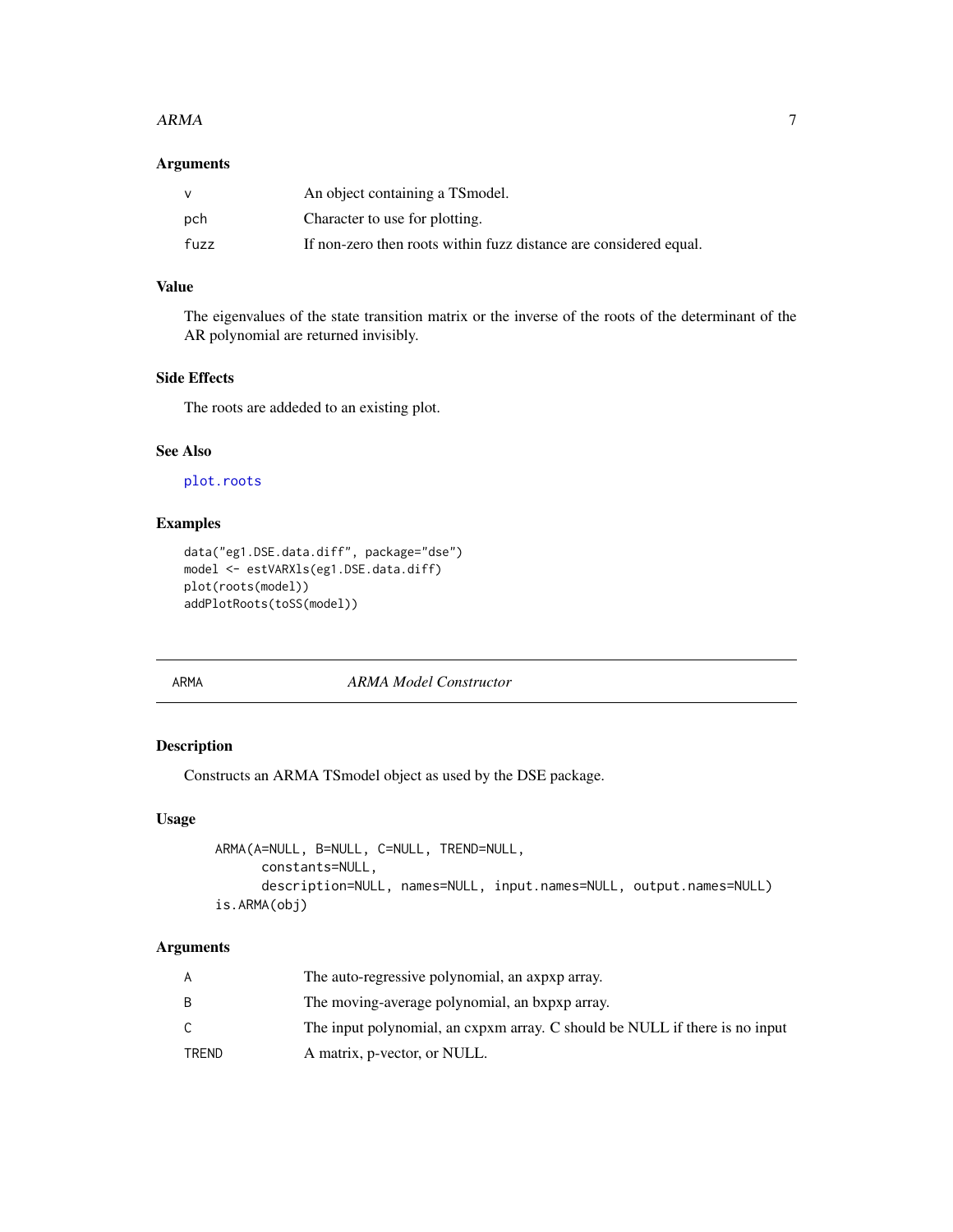| constants    | NULL or a list of logical arrays with the same names as arrays above, indicating<br>which elements should be considered constants.                         |
|--------------|------------------------------------------------------------------------------------------------------------------------------------------------------------|
| description  | An arbitrary string.                                                                                                                                       |
| names        | A list with elements input and output, each a vector of strings. Arguments in-<br>put names and output names should not be used if argument names is used. |
| input.names  | A vector of strings.                                                                                                                                       |
| output.names | A vector of strings.                                                                                                                                       |
| obj          | Any object.                                                                                                                                                |
|              |                                                                                                                                                            |

#### Details

The ARMA model is defined by:

 $A(L)y(t) = B(L)w(t) + C(L)u(t) + TREND(t)$ 

where

- A (axpxp) is the auto-regressive polynomial array.
- B (bxpxp) is the moving-average polynomial array.
- $C$  (cxpxm) is the input polynomial array.  $C$  should be NULL if there is no input
- y is the p dimensional output data.
- u is the m dimensional control (input) data.
- **TREND** is a matrix the same dimension as y, a p-vector (which gets replicated for each time period), or NULL.

This is sometime called a vector ARMA (VARMA) model, but the univariate case is also handled by this structure. VAR models are a special case where  $B(L) = I$ . ARIMA models are also special cases where the polynomial arrays have unit roots, but these are not distinguished in a separate term as is sometimes done in other programs.

The name of last term, TREND, is misleading. If it is NULL it is treated as zero. If it is a p-vector, then this constant vector is added to the the p-vector  $y(t)$  at each period. For a stable model this would give the none zero mean, and might more appropriately be called the constant or intercept rather than trend. If the model is for differenced data, then this mean is the trend of the undifferenced model. The more general case is when TREND is a time series matrix of the same dimension as y. In this case it is added to y. This allows for a very general deterministic component, which may or may not be a traditional trend.

By default, elements in parameter arrays are treated as constants if they are exactly 1.0 or 0.0, and as parameters otherwise. A value of 1.001 would be treated as a parameter, and this is the easiest way to initialize an element which is not to be treated as a constant of value 1.0. Any array elements can be fixed to constants by specifying the list constants. Arrays which are not specified in the list will be treated in the default way. An alternative for fixing constants is the function fixConstants.

The function ARMA sets up a model but does not estimate it. See [estVARXls](#page-33-1) for one possibility for estimating VAR models and [estMaxLik](#page-28-1) for one possibility for estimating ARMA models.

#### Value

An ARMA TSmodel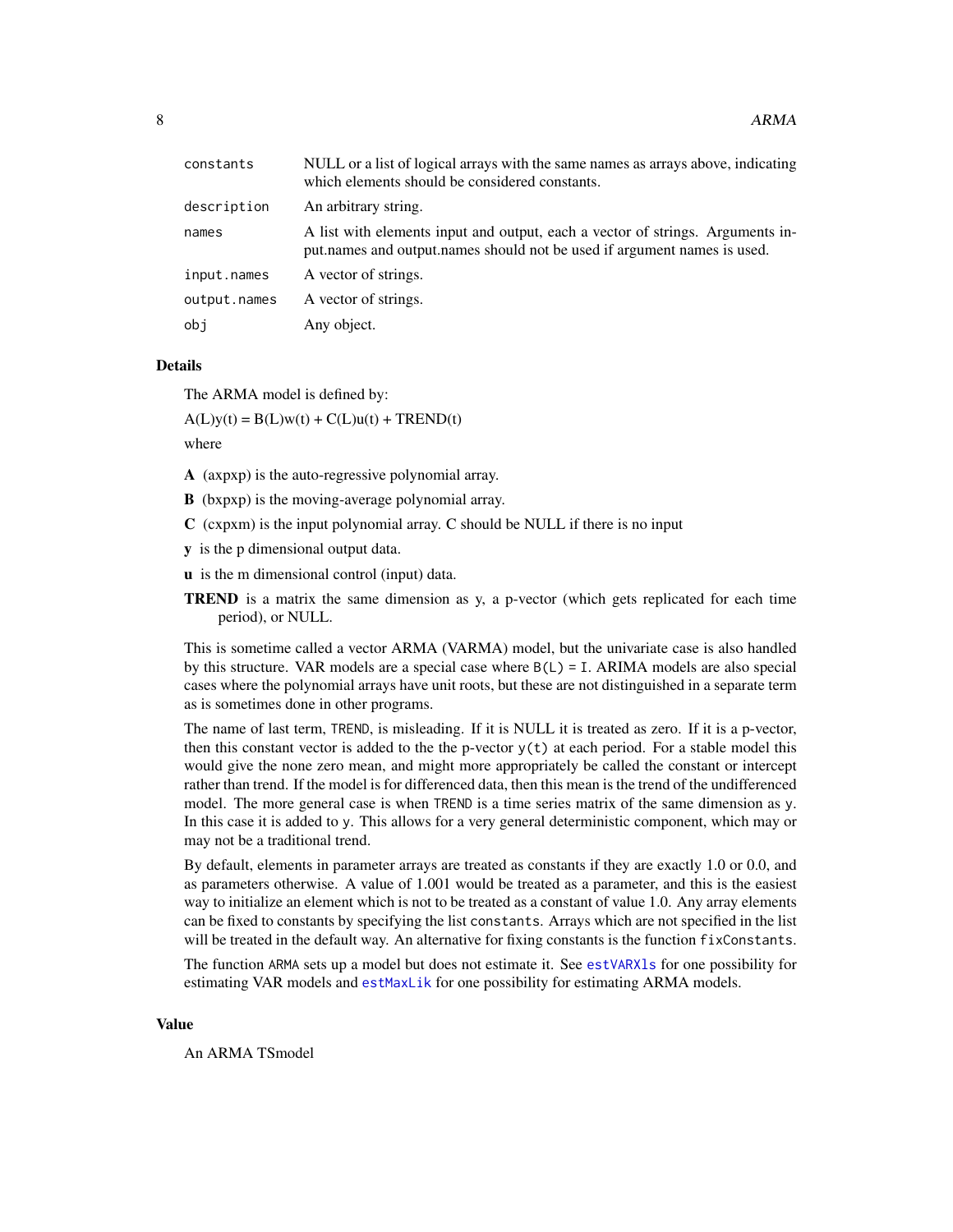## <span id="page-8-0"></span>balanceMittnik 9

## See Also

[TSmodel](#page-118-1), [simulate.ARMA](#page-88-2), [fixConstants](#page-38-1) [estVARXls](#page-33-1) [estMaxLik](#page-28-1)

#### Examples

```
mod1 <- ARMA(A=array(c(1,-.25,-.05), c(3,1,1)), B=array(1,c(1,1,1)))
AR <- array(c(1, .5, .3, 0, .2, .1, 0, .2, .05, 1, .5, .3) ,c(3,2,2))
VAR \leq ARMA(A=AR, B=diag(1,2))
C \leftarrow array(c(0.5,0,0,0.2),c(1,2,2))
VARX \leq ARMA(A=AR, B=diag(1,2), C=C)
MA <- array(c(1, .2, 0, .1, 0, 0, 1, .3), c(2,2,2))
ARMA <- ARMA(A=AR, B=MA, C=NULL)
ARMAX \leftarrow ARMA(A=AR, B=MA, C=C)
```
balanceMittnik *Balance a state space model*

#### Description

Balance a state space model a la Mittnik.

#### Usage

```
balanceMittnik(model, n=NULL)
SVDbalanceMittnik(M, m, n=NULL)
```
## **Arguments**

| model | An TSmodel object.                                             |
|-------|----------------------------------------------------------------|
| M     | a matrix. See details in Mittnik Reduction.                    |
| m     | an integer indicating the number of input series in the model. |
| n     | see details                                                    |

#### Details

balanceMittnik calculate a state space model balance a la Mittnik. n is intended primarily for producing a state space model from the markov parameters of an ARMA model, but if it is supplied with an SS model the result will be a model with state dimension n based on the n largest singular values of the svd of a Hankel matrix of markov parameters generated by the original model. If n is not supplied then the singular values are printed and the program prompts for n. balanceMittnik calls SVDbalanceMittnik

SVDbalanceMittnik calculates a nested-balanced state space model by svd a la Mittnik. If state dim n is supplied then svd criteria are not calculated and the given n is used. Otherwise, the singular values are printed and the program prompts for n. M is a matrix with  $p \times (m+p)$  blocks giving the markov parameters, that is, the first row of the Hankel matrix. It can be generated from the model as in the function markovParms, or from the data, as in the function estSSMittnik. m is the dimension of input series, which is needed to decompose M. The output dimension p is taken from  $nrow(M)$ .

See also MittnikReduction and references.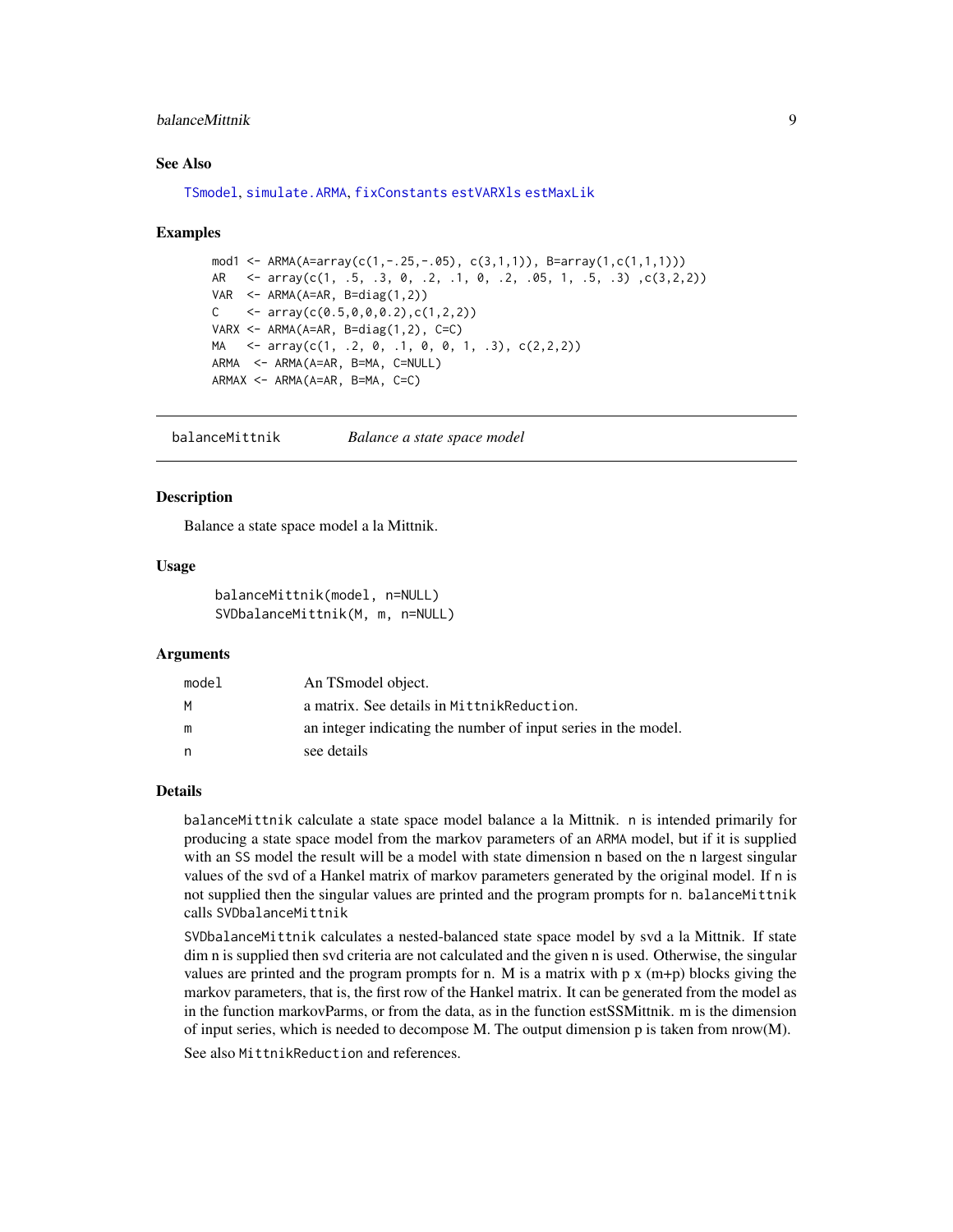<span id="page-9-0"></span>A state space model in a TSestModel object.

## References

See references for [MittnikReduction](#page-64-1).

## See Also

[estVARXls](#page-33-1), [estVARXar](#page-31-1) [MittnikReduction](#page-64-1)

## Examples

```
data("eg1.DSE.data.diff", package="dse")
model <- toSS(TSmodel(estVARXls(eg1.DSE.data.diff)))
# this prints information about singular values and prompts with
#Enter the number of singular values to use for balanced model:
newmodel <-balanceMittnik(model)
# 18 might be a good choice in this example.
newmodel <-balanceMittnik(model, n=18)
```
bestTSestModel *Select Best Model*

## Description

Select the best model.

#### Usage

```
bestTSestModel(models, sample.start=10, sample.end=NULL,
criterion='aic', verbose=TRUE)
```
#### Arguments

| models       | a list of TSestModels.                                                                                                                                                |
|--------------|-----------------------------------------------------------------------------------------------------------------------------------------------------------------------|
| sample.start | the starting point to use for calculating information criteria.                                                                                                       |
| sample.end   | the end point to use for calculating information criteria.                                                                                                            |
| criterion    | Criterion to be used for model selection, see informationTestsCalculations.<br>'taic' would be a better default but this is not available for VAR and ARMA<br>models. |
| verbose      | if TRUE then additional information is printed.                                                                                                                       |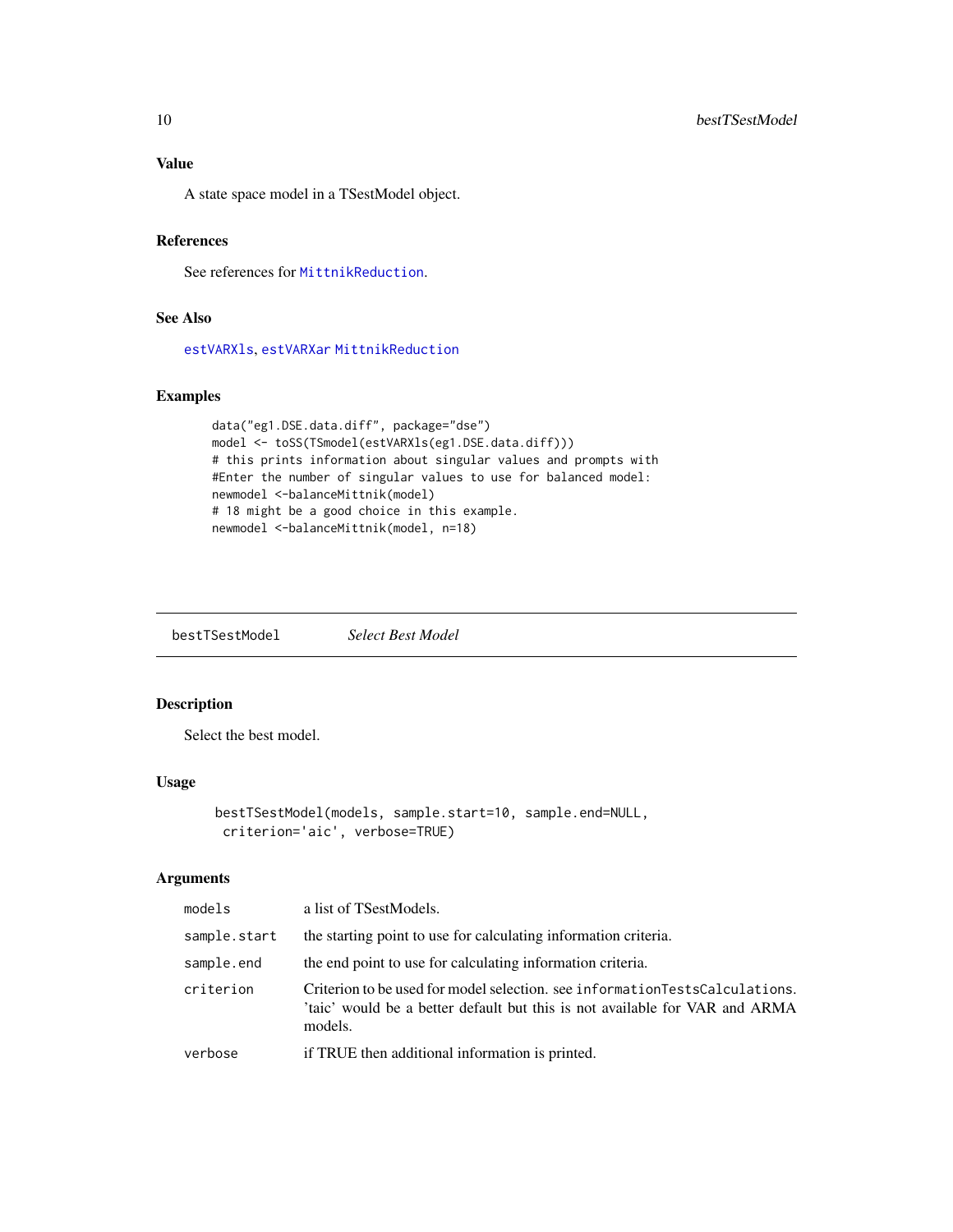## <span id="page-10-0"></span>checkBalance 11 and 12 and 12 and 12 and 12 and 12 and 12 and 12 and 12 and 12 and 12 and 12 and 12 and 12 and 12 and 12 and 12 and 12 and 12 and 12 and 12 and 12 and 12 and 12 and 12 and 12 and 12 and 12 and 12 and 12 and

## Details

Information criteria are calculated and return the best model from ... according to criterion models should be a list of TSestModel's. models[[i]]\$estimates\$pred is not recalculated but a subsample identified by sample.start and sample.end is used and the likelihood is recalculated. If sample.end=NULL data is used to the end of the sample. taic might be a better default selection criteria but it is not available for ARMA models.

## Value

A TSestModel

#### See Also

[estBlackBox1](#page-21-1), [estBlackBox2](#page-22-1) [estBlackBox3](#page-23-1) [estBlackBox4](#page-24-2) [informationTestsCalculations](#page-53-1)

#### Examples

```
data("eg1.DSE.data.diff", package="dse")
models <- list(estVARXls(eg1.DSE.data.diff), estVARXar(eg1.DSE.data.diff))
z <- bestTSestModel(models)
```
<span id="page-10-1"></span>checkBalance *Check Balance of a TSmodel*

#### Description

Calculate the difference between observability and reachability gramians.

## Usage

```
checkBalance(model)
    ## S3 method for class 'SS'
checkBalance(model)
    ## S3 method for class 'ARMA'
checkBalance(model)
    ## S3 method for class 'TSestModel'
checkBalance(model)
```
## Arguments

model A TSmodel object.

## Details

Balanced models should have equal observability and reachability gramians.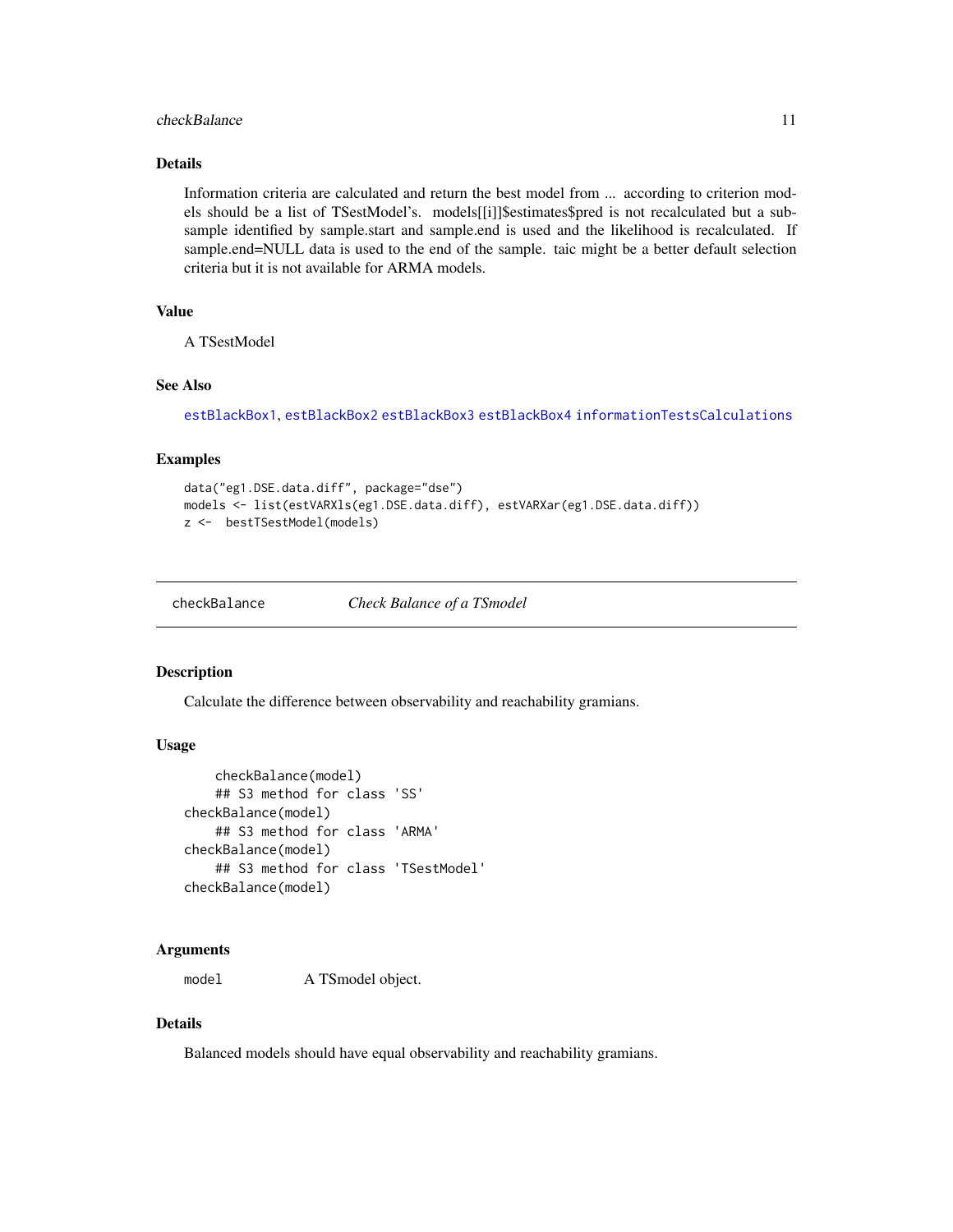## <span id="page-11-0"></span>Value

No value is returned.

#### Side Effects

Differences between the observability and reachability gramians are printed.

## See Also

[checkBalanceMittnik](#page-11-1) [MittnikReduction](#page-64-1)

## Examples

```
data("eg1.DSE.data.diff", package="dse")
model <- toSS(estVARXls(eg1.DSE.data.diff))
checkBalance(model)
```
<span id="page-11-1"></span>checkBalanceMittnik *Check Balance of a TSmodel*

## Description

Calculate the difference between observability and reachability gramians of the model transformed to Mittnik's form.

### Usage

```
checkBalanceMittnik(model)
    ## S3 method for class 'ARMA'
checkBalanceMittnik(model)
    ## S3 method for class 'SS'
checkBalanceMittnik(model)
    ## S3 method for class 'TSestModel'
checkBalanceMittnik(model)
```
#### Arguments

model An object of class TSmodel.

## Details

Balanced models should have equal observability and reachability gramians.

#### Value

No value is returned.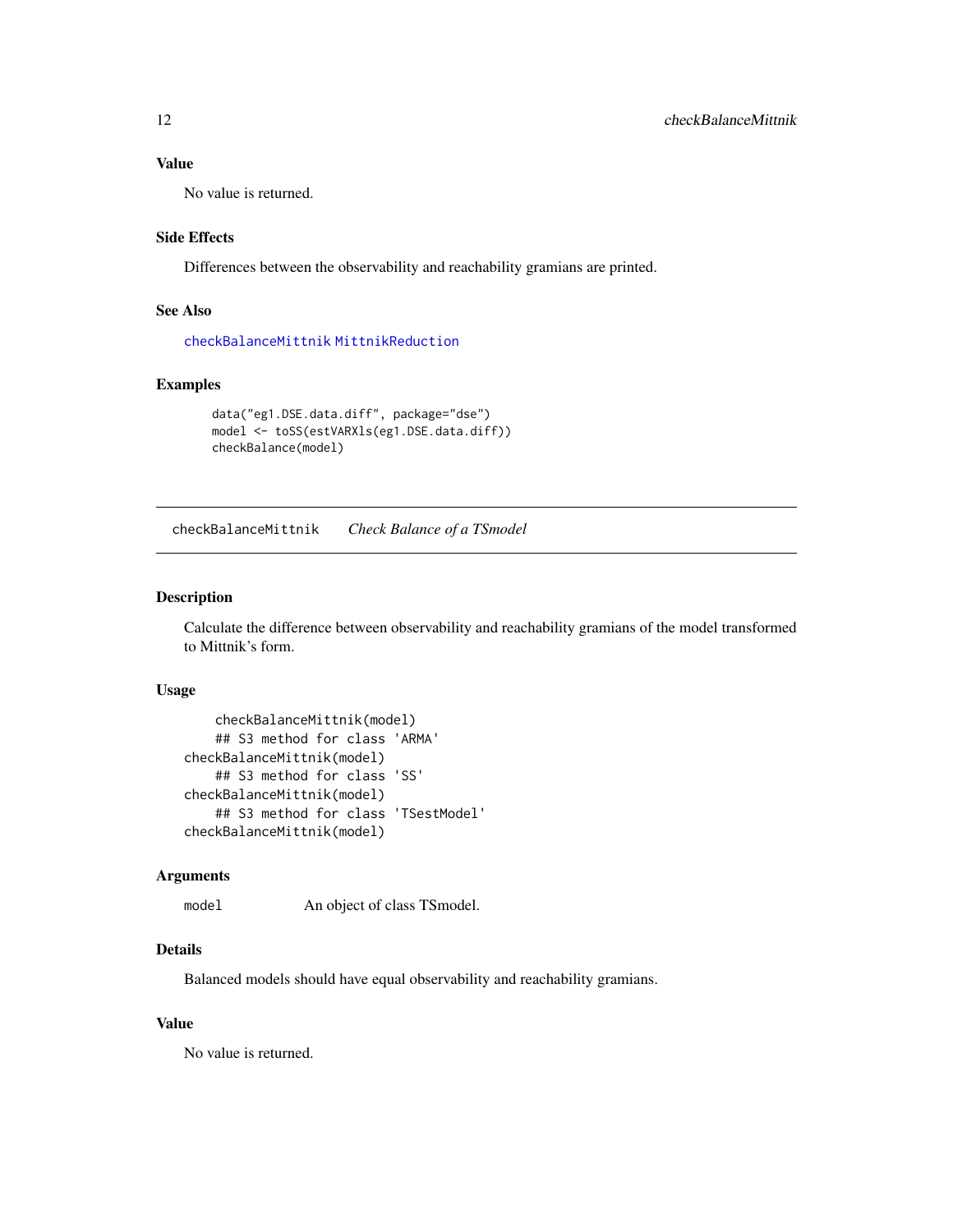## <span id="page-12-0"></span>Side Effects

Differences between the observability and reachability gramians are printed.

#### See Also

[checkBalance](#page-10-1) [MittnikReduction](#page-64-1)

#### Examples

```
data("eg1.DSE.data.diff", package="dse")
model <- toSS(estVARXls(eg1.DSE.data.diff))
checkBalanceMittnik(model)
```
checkConsistentDimensions

*Check Consistent Dimensions*

#### Description

Check that dimensions of a model and data agree.

## Usage

```
checkConsistentDimensions(obj1, obj2=NULL)
    ## Default S3 method:
checkConsistentDimensions(obj1, obj2=NULL)
    ## S3 method for class 'ARMA'
checkConsistentDimensions(obj1, obj2=NULL)
    ## S3 method for class 'SS'
checkConsistentDimensions(obj1, obj2=NULL)
    ## S3 method for class 'TSdata'
checkConsistentDimensions(obj1, obj2=NULL)
    ## S3 method for class 'TSestModel'
checkConsistentDimensions(obj1, obj2=NULL)
```
## Arguments

| obi1 | An object containing a TSmodel, TSdata, or TSestModel, depending on the<br>method                                               |
|------|---------------------------------------------------------------------------------------------------------------------------------|
| obi2 | Another object containing TS data corresponding to the TS model in obj1, or a<br>TS model corresponding to the TS data in obj1. |

#### Details

Check that dimensions of a model and data agree. If obj1 is a TSestModel then if obj2 is NULL,TSdata is taken from obj1.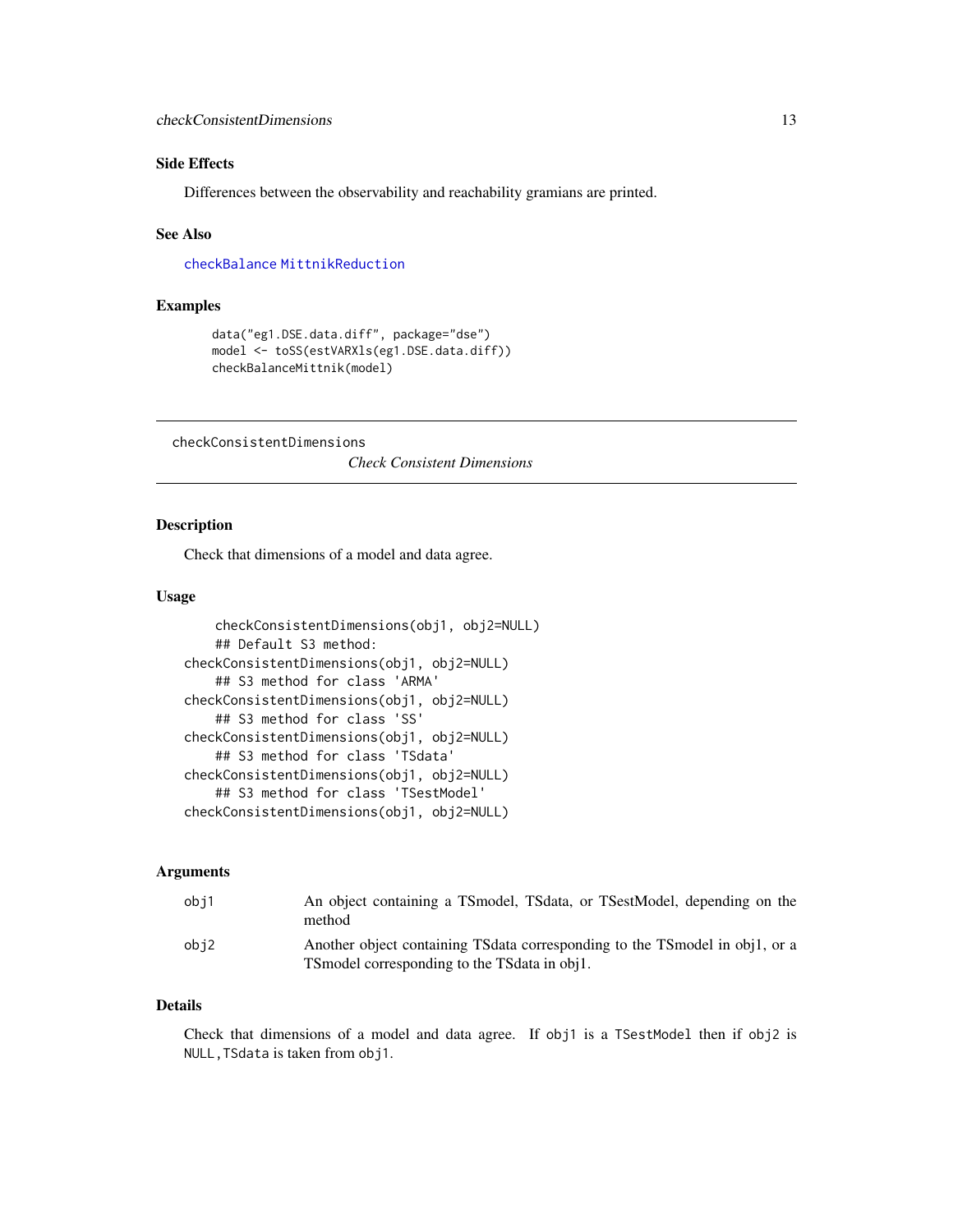## Value

logical

### Examples

```
data("eg1.DSE.data.diff", package="dse")
model <- estVARXls(eg1.DSE.data.diff)
checkConsistentDimensions(model)
```
<span id="page-13-1"></span>checkResiduals *Autocorrelations Diagnostics*

## Description

Calculate autocorrelation diagnostics of a time series matrix or TSdata or residuals of a TSestModel

## Usage

```
checkResiduals(obj, ...)
    ## Default S3 method:
checkResiduals(obj, ac=TRUE, pac=TRUE, select=seq(nseries(obj)),
                  drop=NULL, plot.=TRUE, graphs.per.page=5, verbose=FALSE, ...)
    ## S3 method for class 'TSdata'
checkResiduals(obj, ...)
    ## S3 method for class 'TSestModel'
checkResiduals(obj, ...)
```
## Arguments

| obj             | An TSestModel or TSdata object.                                                                                                                                                                                              |
|-----------------|------------------------------------------------------------------------------------------------------------------------------------------------------------------------------------------------------------------------------|
| ac              | If TRUE the auto-correlation function is plotted.                                                                                                                                                                            |
| pac             | If TRUE the partial auto-correlation function is plotted.                                                                                                                                                                    |
| select          | Is used to indicate a subset of the residual series. By default all residuals are<br>used.                                                                                                                                   |
| drop            | Is used to indicate a subset of the residual time periods to drop. All residuals are<br>used with the default (NULL). Typically this can be used to get rid of bad initial<br>conditions (eg. drop=seq $(10)$ ) or outliers. |
| plot.           | If FALSE then plots are not produced.                                                                                                                                                                                        |
| graphs.per.page |                                                                                                                                                                                                                              |
|                 | Integer indicating number of graphs to place on a page.                                                                                                                                                                      |
| verbose         | If TRUE then the auto-correlations and partial auto-correlations are printed if<br>they are calculated.                                                                                                                      |
| $\ddotsc$       | arguments passed to other methods.                                                                                                                                                                                           |

<span id="page-13-0"></span>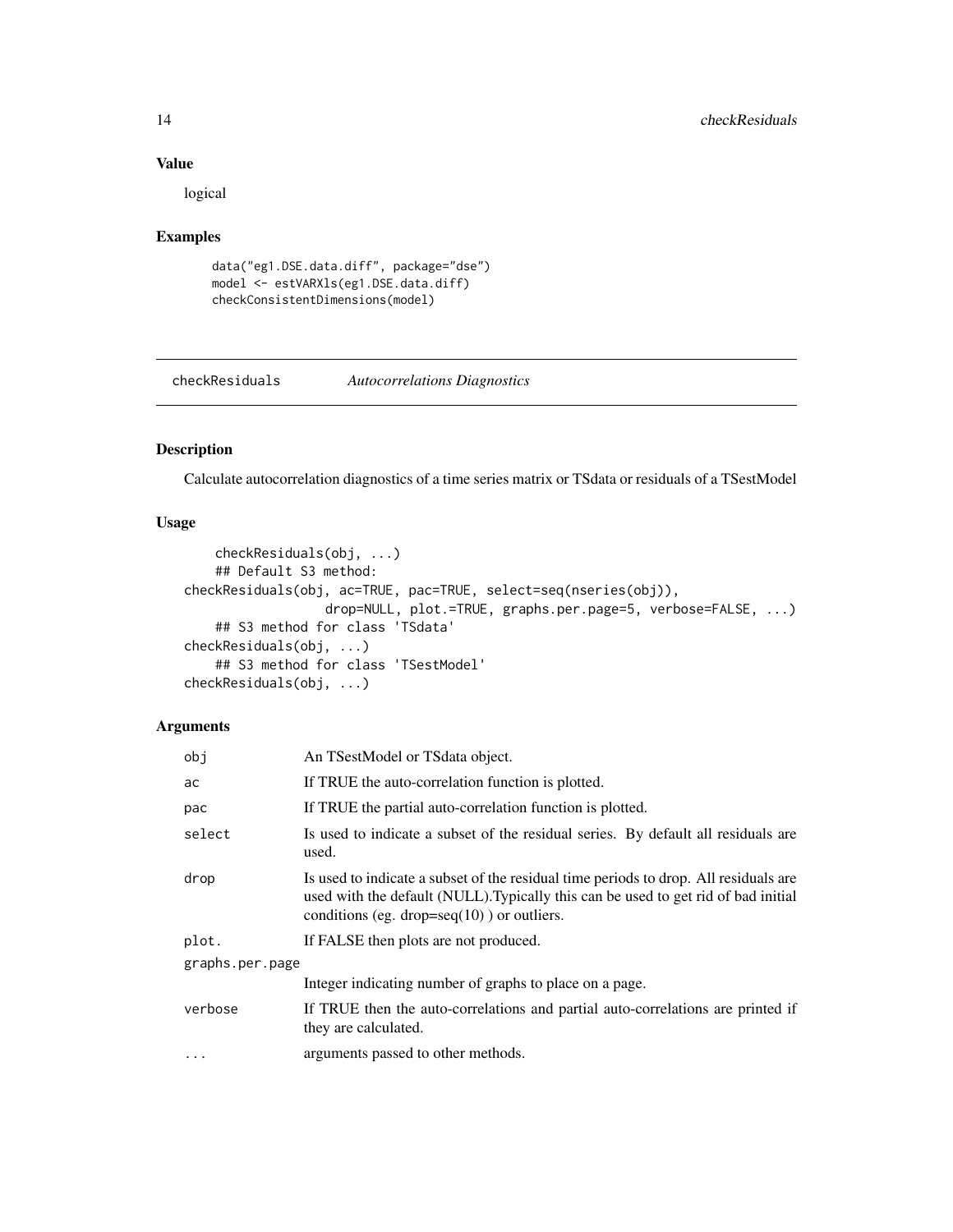## <span id="page-14-0"></span>coef.TSmodel 15

## Details

This is a generic function. The default method works for a time series matrix which is treated as if it were a matrix of residuals. However, in a Box-Jenkins type of analysis the matrix may be data which is being evaluated to determine a model. The method for a TSestModel evaluates the residuals calculated by subtracting the output data from the model predictions.

#### Value

A list with residual diagnostic information: residuals, mean, cov, acf= autocorrelations, pacf= partial autocorrelations.

## Side Effects

Diagnostic information is printed and plotted if a device is available. Output graphics can be paused between pages by setting par(ask=TRUE).

#### See Also

[informationTests](#page-52-1), [Portmanteau](#page-75-1)

#### Examples

```
data("eg1.DSE.data.diff", package="dse")
model <- estVARXls(eg1.DSE.data.diff)
checkResiduals(model)
```
coef.TSmodel *Extract or set Model Parameters*

## Description

Set or extract coefficients (parameter values) of model objects.

#### Usage

```
## S3 method for class 'TSmodel'
coef(object, ...)
    ## S3 method for class 'TSestModel'
coef(object, ...)
    coef(object) <- value
    ## Default S3 replacement method:
coef(object) <- value
```
#### **Arguments**

| object                  | An object of class TSmodel or TSestModel.   |
|-------------------------|---------------------------------------------|
| value                   | value to be assigned to object.             |
| $\cdot$ $\cdot$ $\cdot$ | (further arguments, currently disregarded). |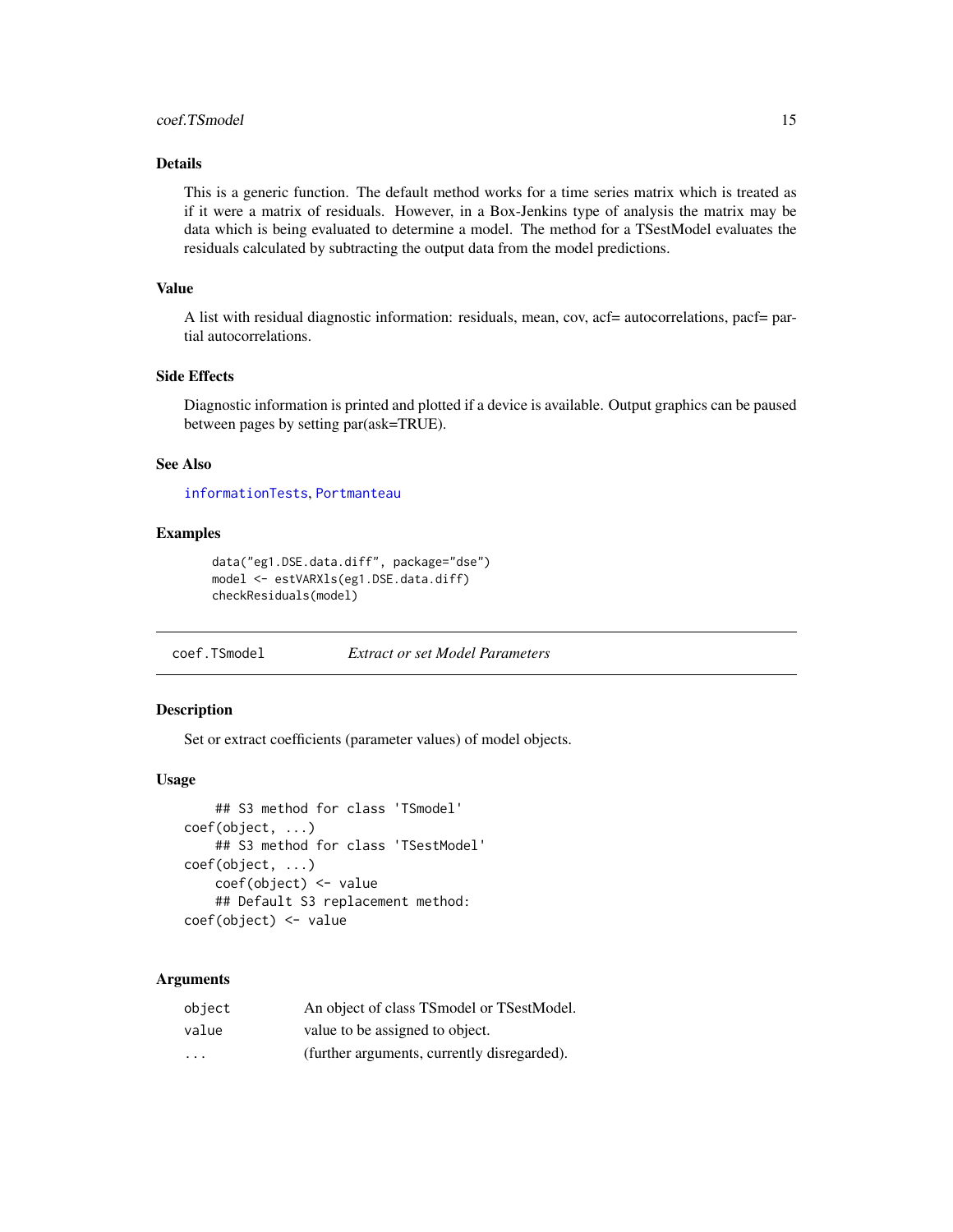## Value

A vector of parameter values.

## Examples

```
data("eg1.DSE.data.diff", package="dse")
model <- estVARXls(eg1.DSE.data.diff)
coef(model)
coef(model) <- 0.1 + coef(model)
```
<span id="page-15-1"></span>combine *Combine two objects.*

## Description

This is a generic method to combine two objects of the same class to make a single object of that class.

## Usage

```
combine(e1, e2)
    ## Default S3 method:
combine(e1, e2)
```
## Arguments

e1, e2 TSdata objects.

## Value

An object of the same class as the argument but containing both e1 and e2.

## See Also

tbind, combine.TSdata, combine.forecastCov

```
data("eg1.DSE.data.diff", package="dse")
data("eg1.DSE.data", package="dse")
new.data.set <- combine(eg1.DSE.data.diff, eg1.DSE.data)
```
<span id="page-15-0"></span>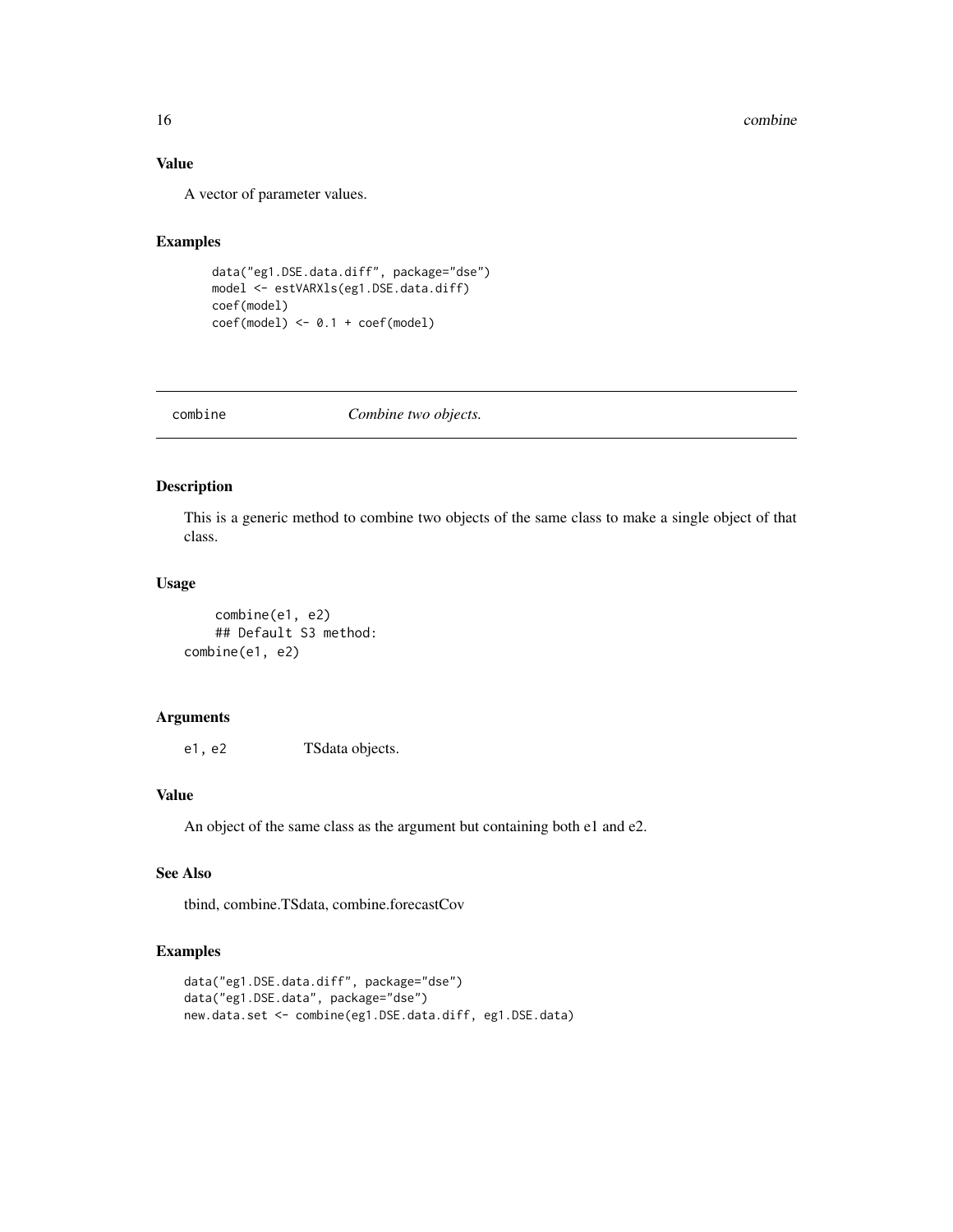#### <span id="page-16-0"></span>Description

Combine 2 forecastCov type objects.

## Usage

```
## S3 method for class 'forecastCov'
combine(e1, e2)
    ## S3 method for class 'forecastCovEstimatorsWRTdata'
combine(e1, e2)
    ## S3 method for class 'forecastCovEstimatorsWRTtrue'
combine(e1, e2)
```
## Arguments

e1, e2 Objects as returned by functions which calculate forecast covariances.

## Details

Functions which calculate forecast covariances return lists. Usually multiple estimation techniques or models will be combined together when the object is first formed. However, it is sometimes useful to add results calculated later without re-doing the initial object.

#### Value

An object as returned by functions which calculate forecast covariances.

#### See Also

[combine](#page-15-1), [forecastCovEstimatorsWRTdata](#page-43-1), [forecastCovEstimatorsWRTtrue](#page-44-1) [forecastCov](#page-41-1)

## Examples

#z <- combine(obj1, obj2)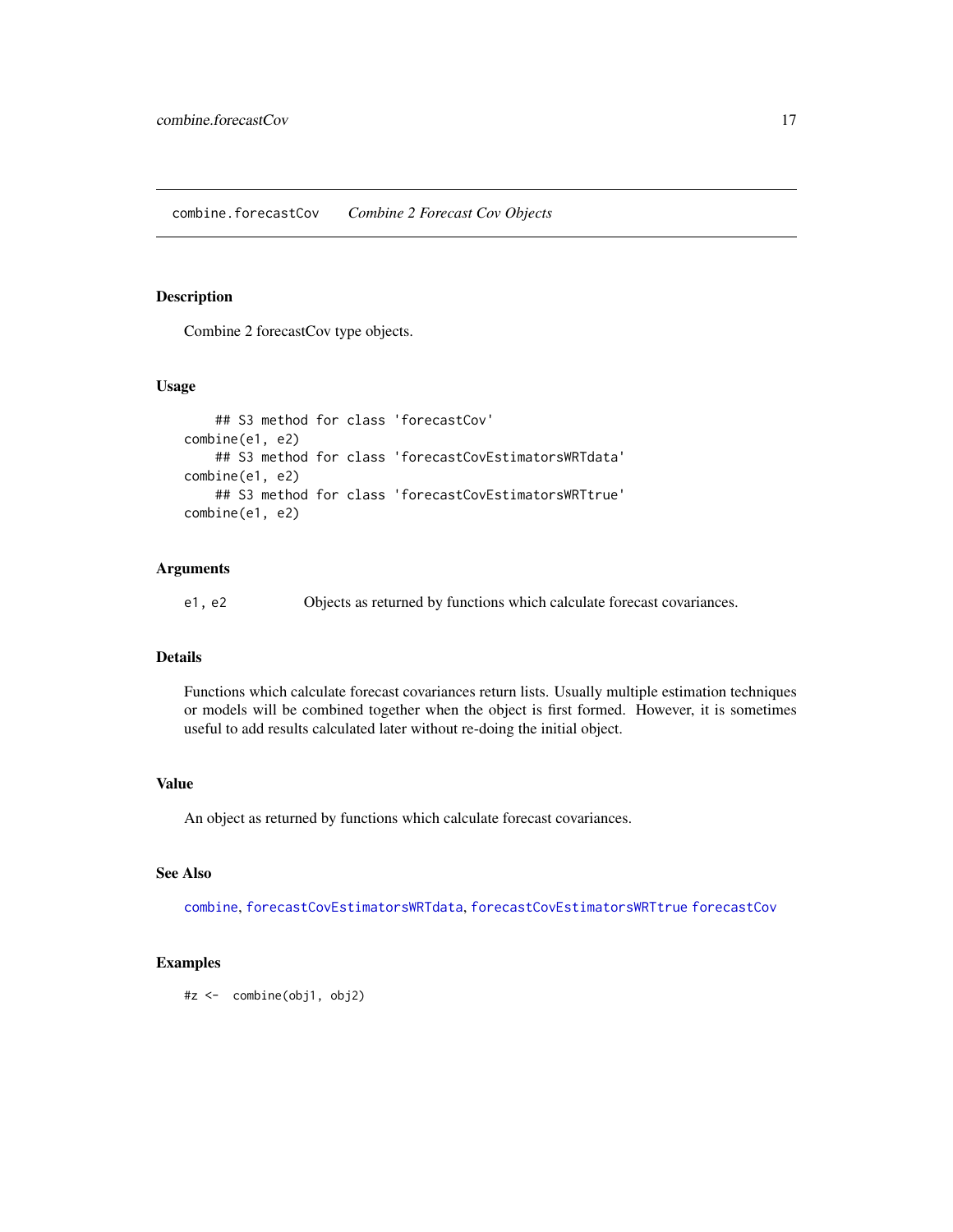<span id="page-17-0"></span>

## Description

Combine series from two TSdata objects.

## Usage

```
## S3 method for class 'TSdata'
combine(e1, e2)
```
## Arguments

e1, e2 TSdata objects.

## Value

An object of class TSdata which includes series from both e1 and e2.

## See Also

tbind

## Examples

```
data("eg1.DSE.data.diff", package="dse")
data("eg1.DSE.data", package="dse")
new.data.set <- combine(eg1.DSE.data.diff, eg1.DSE.data)
```
DSEflags *Flags to Indicate Use of Compiled Code*

## Description

Determines if compiled code should be used or not.

## Usage

```
.DSEflags(new)
```
#### Arguments

new A list which must have elements COMPILED and DUP.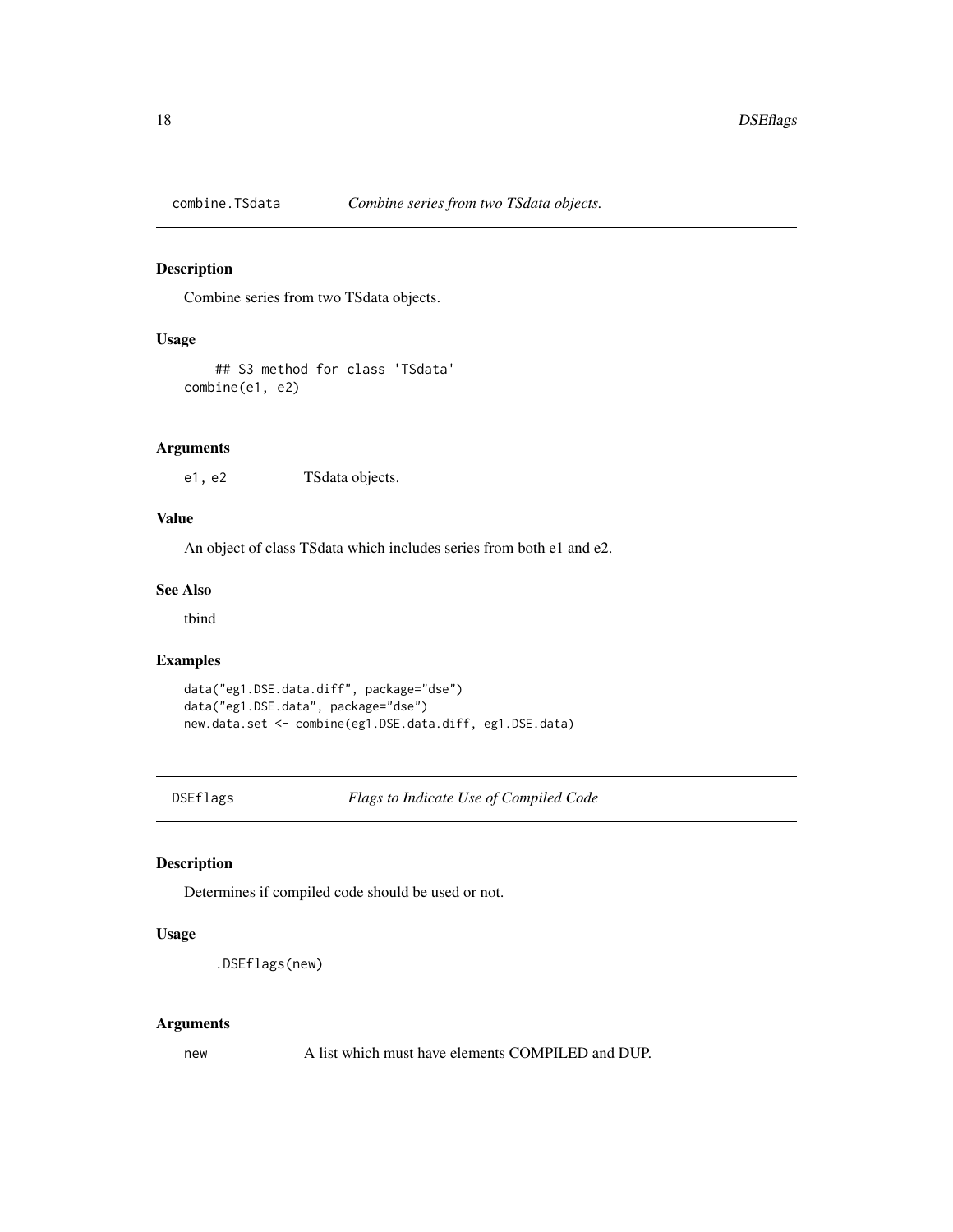#### <span id="page-18-0"></span>DSEversion 19

## Details

Setting flags with this function is primarily for debugging. It should not normally be needed by users. If called with no arguments, .DSEflags() returns the current setting. Several dse functions which call compiled fortran or C code will use the equivalent S/R version if the .DSEflags()\$COMPILED returns FALSE.

#### Side Effects

The flag setting affects whether compiled fortran or C code is called.

#### Examples

```
.DSEflags(list(COMPILED=TRUE))
.DSEflags()$COMPILED
```
## DSEversion *Print Version Information*

#### Description

Print version information.

#### Usage

DSEversion()

#### Examples

DSEversion()

eg1.DSE.data *Four Time Series used in Gilbert (1993)*

#### **Description**

Data is for Canada. The series start in March 1961 (April 1961 for eg1.DSE.data.diff) and end in June 1991, giving 364 observations on each variable (363 for eg1.DSE.data.diff).

The input series is 90-day interest rates (R90) in both eg1.DSE.data and eg1.DSE.data.diff.

The output series are M1, GDP lagged two months, and CPI. M1, GDP and CPI were all seasonally adjusted data. These are not transformed in eg1.DSE.data and are first difference of logs in eg1.DSE.data.diff.

GDP is lagged because it is not available on as timely a basis. (The data was used in an example where the intent was to build a model for timely monitoring.)

The Statistics Canada series identifiers are B14017, B1627, I37026, and B820200.

The data for M1 (B1627) were taken prior to revisions made in December 1993.

The file eg1.dat contains the same data as eg1.DSE.data in a simple ASCII file.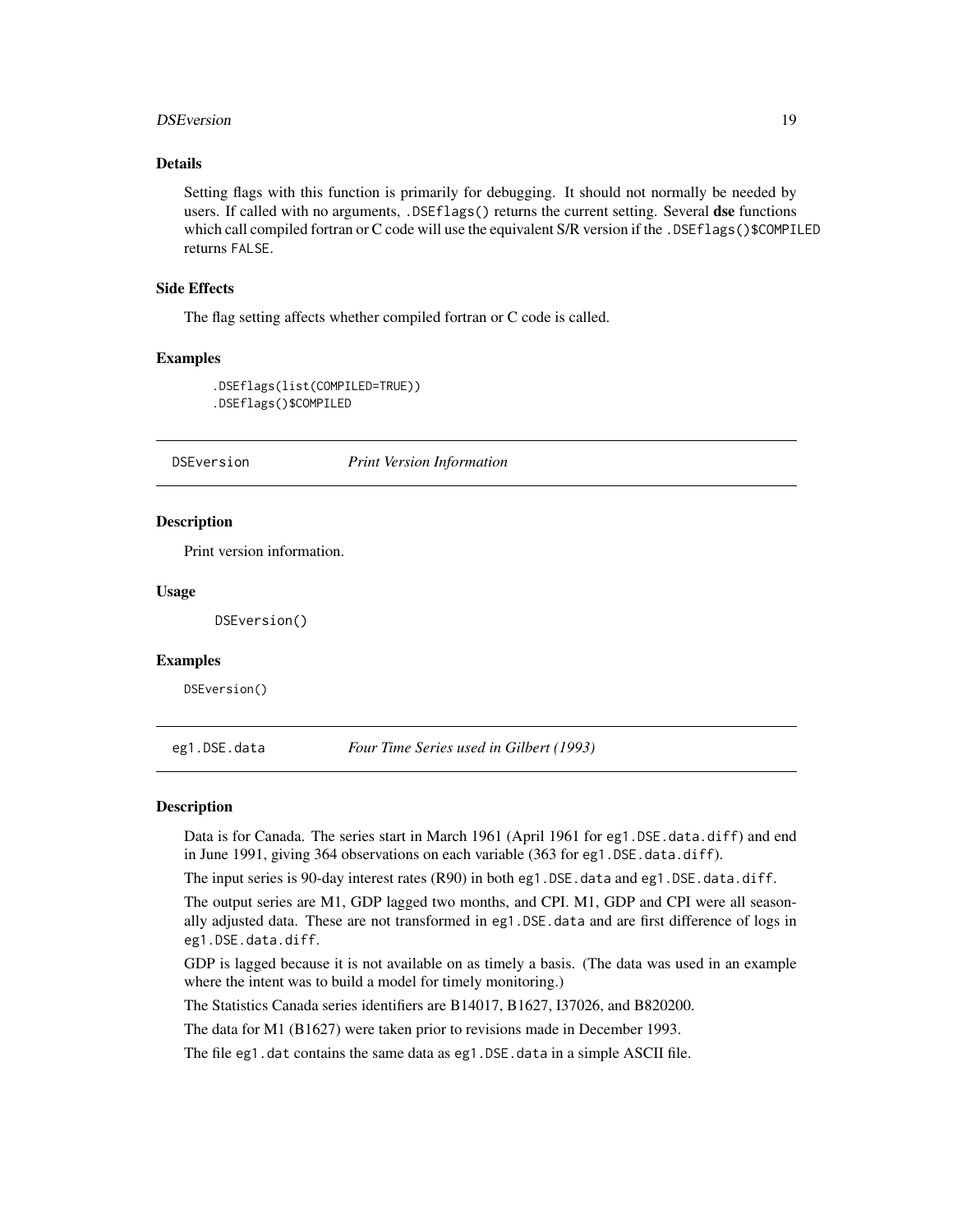#### <span id="page-19-0"></span>Usage

```
data(eg1.DSE.data)
data(eg1.DSE.data.diff)
```
## Format

The objects eg1.DSE.data and eg1.DSE.data.diff are TSdata objects. The file eg1.dat is an ASCII file with 5 columns, the first enumerating the observations, the second giving the input series, and the third to fifth giving the output series. The input series name is "R90" and the output series names are "M1", "GDPl2" and "CPI". GDPl2 is GDP lagged two months

#### Source

*Statistics Canada, Bank of Canada.*

#### References

Gilbert, P.D. (1993) State Space and ARMA Models: An Overview of the Equivalence. Bank of Canada Working Paper 93-4. Available at [http://www.bankofcanada.ca/1993/03/publications](http://www.bankofcanada.ca/1993/03/publications/research/working-paper-199/)/ [research/working-paper-199/](http://www.bankofcanada.ca/1993/03/publications/research/working-paper-199/).

#### See Also

[TSdata](#page-115-1)

egJofF.1dec93.data *Eleven Time Series used in Gilbert (1995)*

#### **Description**

Data is for Canada unless otherwise indicated. The series start in February 1974 and end in September 1993 (236 observations on each variable).

The input series is 90 day interest rates (R90) and the ten output variables are CPI, GDP, M1, long run interest rates (RL), the Toronto stock exchange 300 index (TSE300), employment, the Canada/US exchange rate (PFX), a commodity price index in US dollars, US industrial production, and US CPI.

R90, RL and TSE are differenced. All other variables are in terms of percent change.

R90 is the 3 month prime corporate paper rate. While it is not set directly by the Bank of Canada, Bank policy influences it directly and it is often thought of as a proxy "policy variable."

The Statistics Canada identifiers are B14017 (R90), P484549 (CPI), I37026 (GDP), B1627 (M1), B14013 (RL), B4237 (TSE300), D767608 (employment), B3400 (PFX).

M.BCPI (commodity price index) is published by the Bank of Canada. JQIND (US industrial production), and CUSA0 (US CPI) are DRI identifiers.

The data for M1 (B1627) were taken prior to revisions made in December 1993.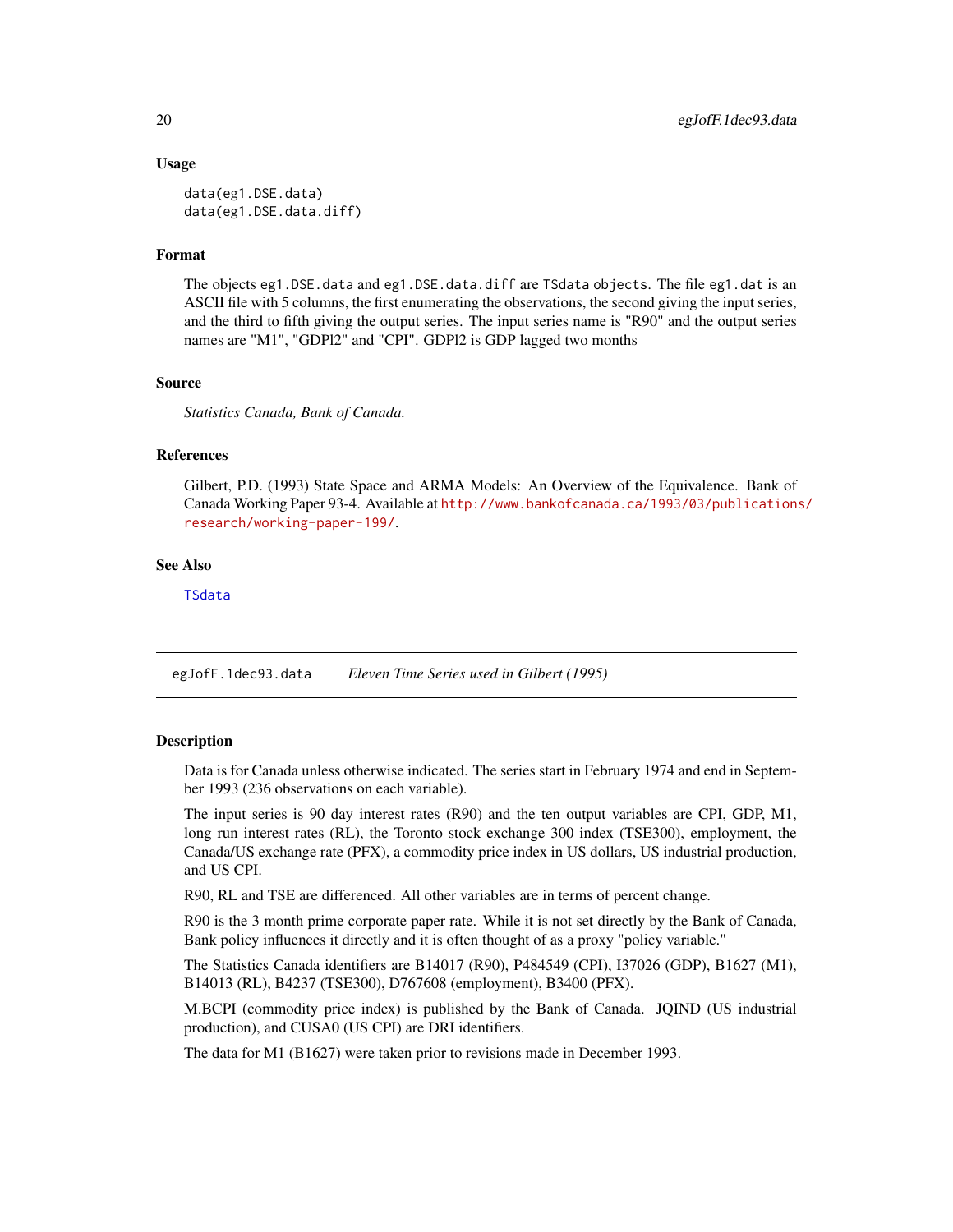#### <span id="page-20-0"></span>estBlackBox 21

#### Usage

data(egJofF.1dec93.data)

#### Format

This data is a TSdata object. The input series name is "R90" and the output series names are "CPI", "GDP", "M1", "RL", "TSE300", "employment", "PFX", "commod.price index", "US ind.prod." and "US CPI"

#### Source

*Statistics Canada, Bank of Canada, DRI.*

#### References

Gilbert, P.D. 1995 "Combining VAR Estimation and State Space Model Reduction for Simple Good Predictions" *J. of Forecasting: Special Issue on VAR Modelling.* 14:229-250

## See Also

[TSdata](#page-115-1)

<span id="page-20-1"></span>estBlackBox *Estimate a TSmodel*

#### Description

Estimate a TSmodel.

#### Usage

```
estBlackBox(data,...)
```
#### Arguments

| data     | Data in an object of class TSdata.                                    |
|----------|-----------------------------------------------------------------------|
| $\cdots$ | Optional arguments depent on the function which is eventually called. |

## Details

The function makes a call to estBlackBox4, also called bft, which seems the most reliable of functions estBlackBox1, estBlackBox2, estBlackBox4. My research in this area is no longer active, but the actual routine called could change if better methods appear.

To reduce load on the CRAN check servers, the example below uses max.lag=3 rather than the default 12 used in Gilbert (1995).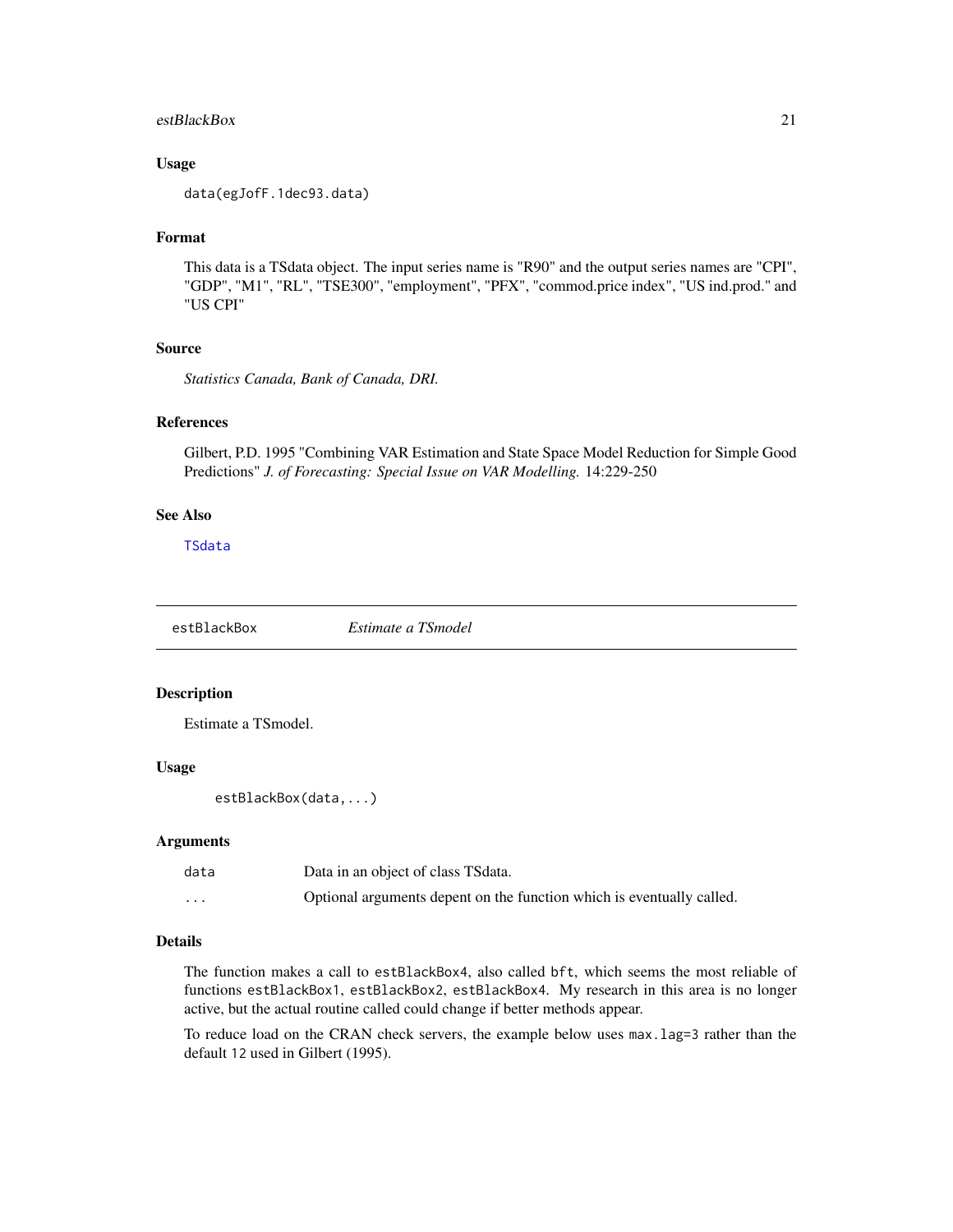## <span id="page-21-0"></span>Value

A state space model in an object of class TSestModel.

#### References

Gilbert, P. D. (1995) Combining VAR Estimation and State Space Model Reduction for Simple Good Predictions. *J. of Forecasting: Special Issue on VAR Modelling*, 14, 229-250.

#### Examples

```
data("egJofF.1dec93.data", package="dse")
goodmodel <- estBlackBox(egJofF.1dec93.data, max.lag=3)
```
<span id="page-21-1"></span>estBlackBox1 *Estimate a TSmodel*

## Description

Estimate a TSmodel.

## Usage

```
estBlackBox1(data, estimation="estVARXls",
       reduction="MittnikReduction",
       criterion="taic", trend=FALSE, subtract.means=FALSE,
verbose=TRUE, max.lag=6)
```
## Arguments

| data       | Data in an object of class TS data.                                                             |
|------------|-------------------------------------------------------------------------------------------------|
| estimation | Initial estimation method to be used.                                                           |
| reduction  | Reduction method to be used.                                                                    |
| criterion  | Criterion to be used for model selection. see informationTestsCalculations.                     |
| trend      | logical indicating if a trend should be estimated.                                              |
|            | subtract means logical indicating if the mean should be subtracted from data before estimation. |
| verbose    | logical indicating if information should be printed during estimation.                          |
| max.lag    | integer indicating the maximum number of lags to consider.                                      |

## Value

A state space model in an object of class TSestModel.

#### Side Effects

If verbose is TRUE then estimation information is printed and checkResiduals is run, which gives plots of information about the residuals.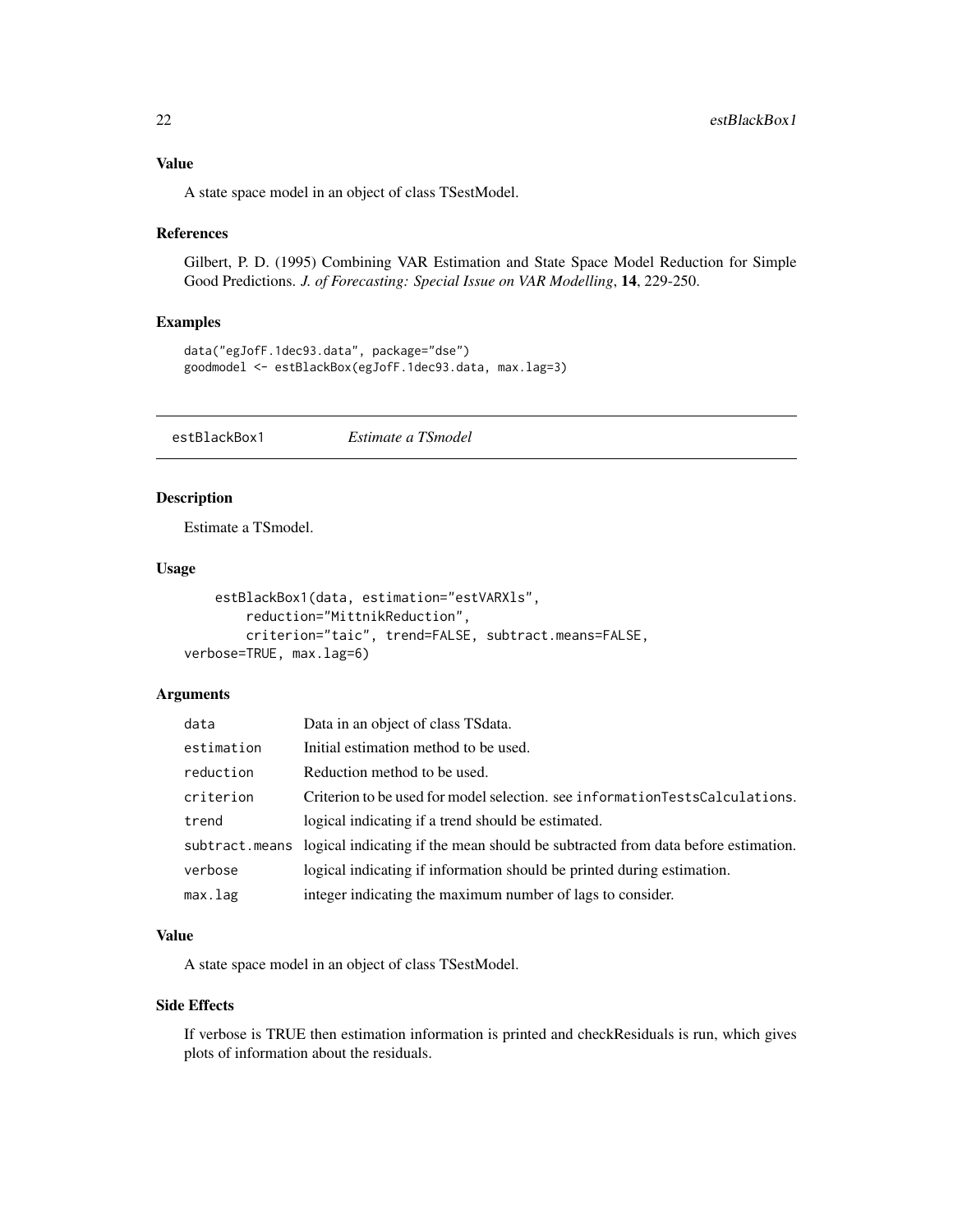## <span id="page-22-0"></span>estBlackBox2 23

## See Also

[informationTestsCalculations](#page-53-1)

## Examples

```
data("egJofF.1dec93.data", package="dse")
goodmodel <- estBlackBox1(egJofF.1dec93.data)
```
<span id="page-22-1"></span>estBlackBox2 *Estimate a TSmodel*

#### Description

Estimate a TSmodel.

#### Usage

```
estBlackBox2(data, estimation='estVARXls',
     lag.weight=.9,
      reduction='MittnikReduction',
     criterion='taic',
      trend=FALSE,
      subtract.means=FALSE, re.add.means=TRUE,
      standardize=FALSE, verbose=TRUE, max.lag=12)
```
#### Arguments

| data         | a TSdata object.                                                                                                                                 |
|--------------|--------------------------------------------------------------------------------------------------------------------------------------------------|
| estimation   | a character string indicating the estimation method to use.                                                                                      |
| lag.weight   | weighting to apply to lagged observations.                                                                                                       |
| reduction    | character string indicating reduction procedure to use.                                                                                          |
| criterion    | criterion to be used for model selection, see information Tests Calculations.                                                                    |
| trend        | if TRUE include a trend in the model.                                                                                                            |
|              | subtract means if TRUE the mean is subtracted from the data before estimation.                                                                   |
| re.add.means | if subtract means is TRUE then if reladd means is TRUE the estimated model is<br>converted back to a model for data without the mean subtracted. |
| standardize  | if TRUE the data is transformed so that all variables have the same variance.                                                                    |
| verbose      | if TRUE then additional information from the estimation and reduction proce-<br>dures is printed.                                                |
| max.lag      | The number of lags to include in the VAR estimation.                                                                                             |

## Details

A model is estimated and then a reduction procedure applied. The default estimation procedure is least squares estimation of a VAR model with lagged values weighted. This procedure is discussed in Gilbert (1995).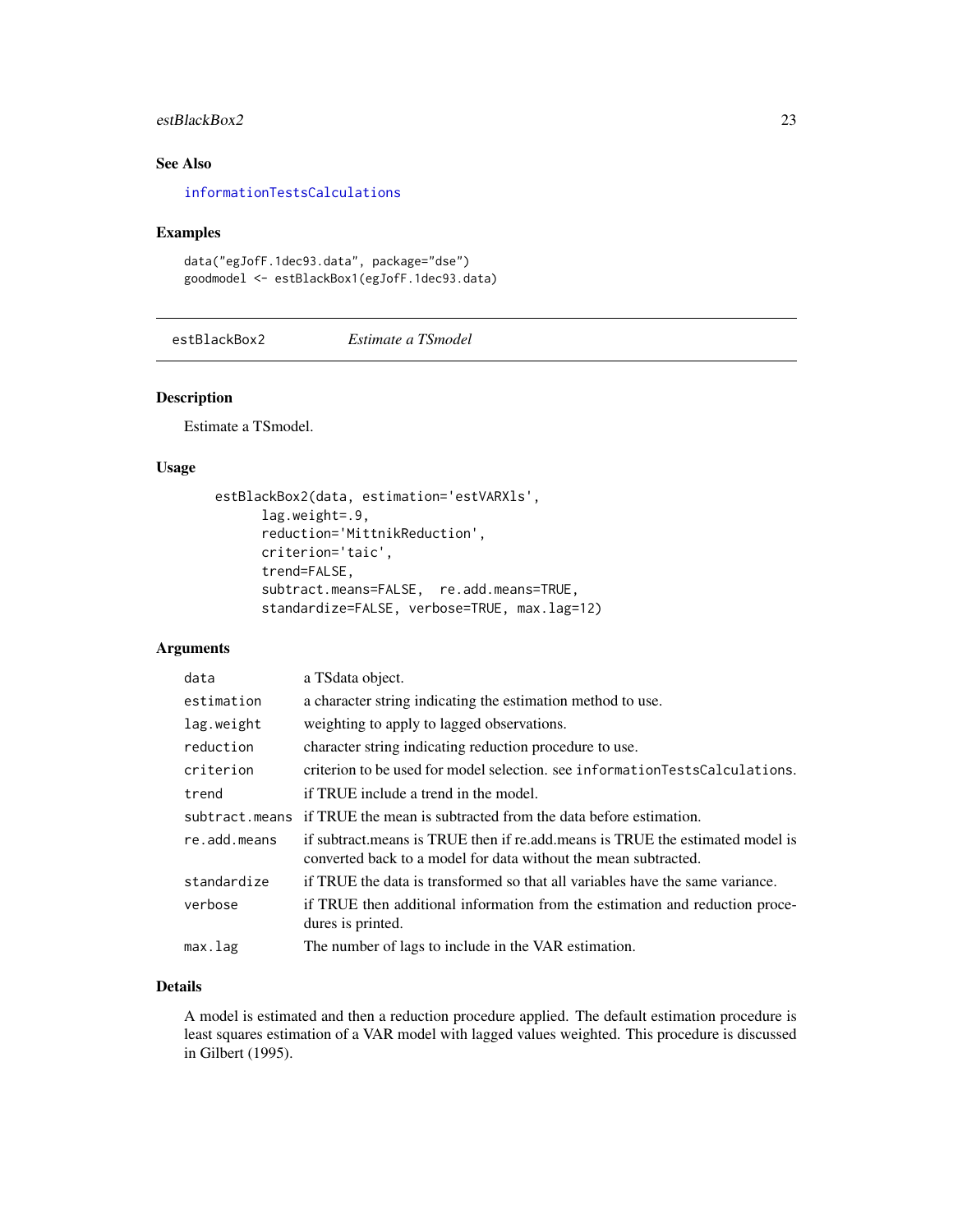## <span id="page-23-0"></span>Value

A TSestModel.

## References

Gilbert, P.D. (1995) Combining VAR Estimation and State Space Model Reduction for Simple Good Predictions *J. of Forecasting: Special Issue on VAR Modelling*, 14, 229–250.

## See Also

[estBlackBox1](#page-21-1), [estBlackBox3](#page-23-1) [estBlackBox4](#page-24-2) [informationTestsCalculations](#page-53-1)

## Examples

```
data("eg1.DSE.data.diff", package="dse")
z <- estBlackBox2(eg1.DSE.data.diff)
```

```
estBlackBox3 Estimate a TSmodel
```
## Description

Estimate a TSmodel.

#### Usage

```
estBlackBox3(data, estimation='estVARXls',
     lag.weight=1.0,
     reduction='MittnikReduction',
     criterion='aic',
      trend=FALSE,
      subtract.means=FALSE, re.add.means=TRUE,
      standardize=FALSE, verbose=TRUE, max.lag=12, sample.start=10)
```
#### Arguments

| data       | A TS data object.                                                                                                                                                              |
|------------|--------------------------------------------------------------------------------------------------------------------------------------------------------------------------------|
| estimation | A character string indicating the estimation method to use.                                                                                                                    |
| lag.weight | Weighting to apply to lagged observations.                                                                                                                                     |
| reduction  | Character string indicating reduction procedure to use.                                                                                                                        |
| criterion  | Criterion to be used for model selection, see information Tests Calculations.<br>taic might be a better default selection criteria but it is not available for ARMA<br>models. |
| trend      | If TRUE include a trend in the model.                                                                                                                                          |
|            | subtract means If TRUE the mean is subtracted from the data before estimation.                                                                                                 |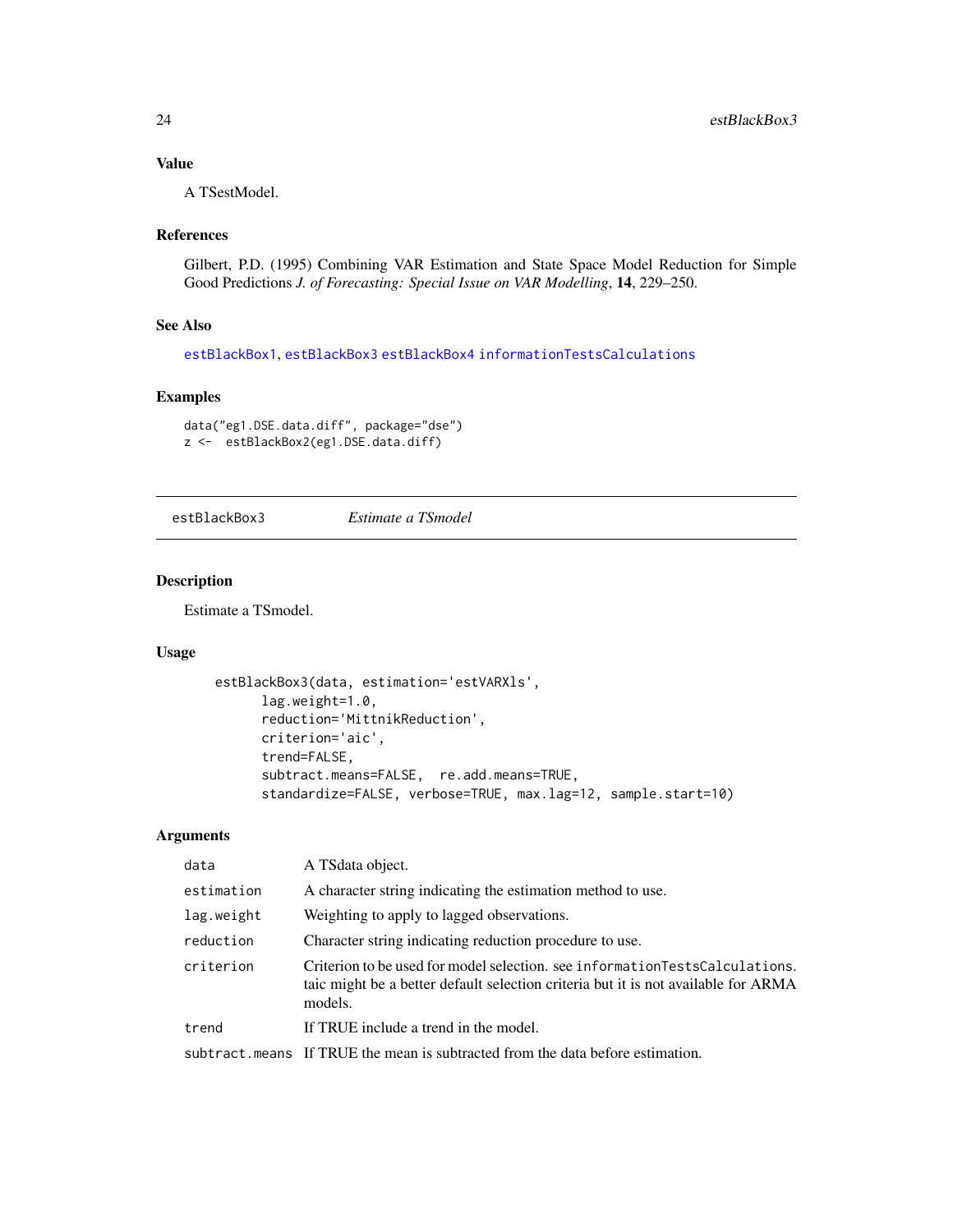## <span id="page-24-0"></span>estBlackBox4 25

| re.add.means | If subtract means is TRUE then if reladd means is T the estimated model is con-<br>verted back to a model for data without the mean subtracted. |
|--------------|-------------------------------------------------------------------------------------------------------------------------------------------------|
| standardize  | If TRUE the data is transformed so that all variables have the same variance.                                                                   |
| verbose      | If TRUE then additional information from the estimation and reduction proce-<br>dures is printed.                                               |
| max.lag      | The number of lags to include in the VAR estimation.                                                                                            |
| sample.start | The starting point to use for calculating information criteria.                                                                                 |

## Details

VAR models are estimated for each lag up to the specified max.lag. From these the best is selected according to the specified criteria. The reduction procedure is then applied to this best model and the best reduced model selected. The default estimation procedure is least squares estimation of a VAR model.

## Value

A TSestModel.

#### See Also

[estBlackBox1](#page-21-1), [estBlackBox2](#page-22-1) [estBlackBox4](#page-24-2) [informationTestsCalculations](#page-53-1)

## Examples

```
data("eg1.DSE.data.diff", package="dse")
z <- estBlackBox3(eg1.DSE.data.diff)
```
<span id="page-24-2"></span>estBlackBox4 *Estimate a TSmodel*

## <span id="page-24-1"></span>Description

Estimate a TSmodel with Brute Force Technique.

#### Usage

```
estBlackBox4(data, estimation="estVARXls",
            lag.weight=1.0, variable.weights=1,
            reduction="MittnikReduction",
            criterion="taic",
            trend=FALSE, subtract.means=FALSE, re.add.means=TRUE,
      standardize=FALSE, verbose=TRUE, max.lag=12, sample.start=10, warn=TRUE)
bft(data, ... )
```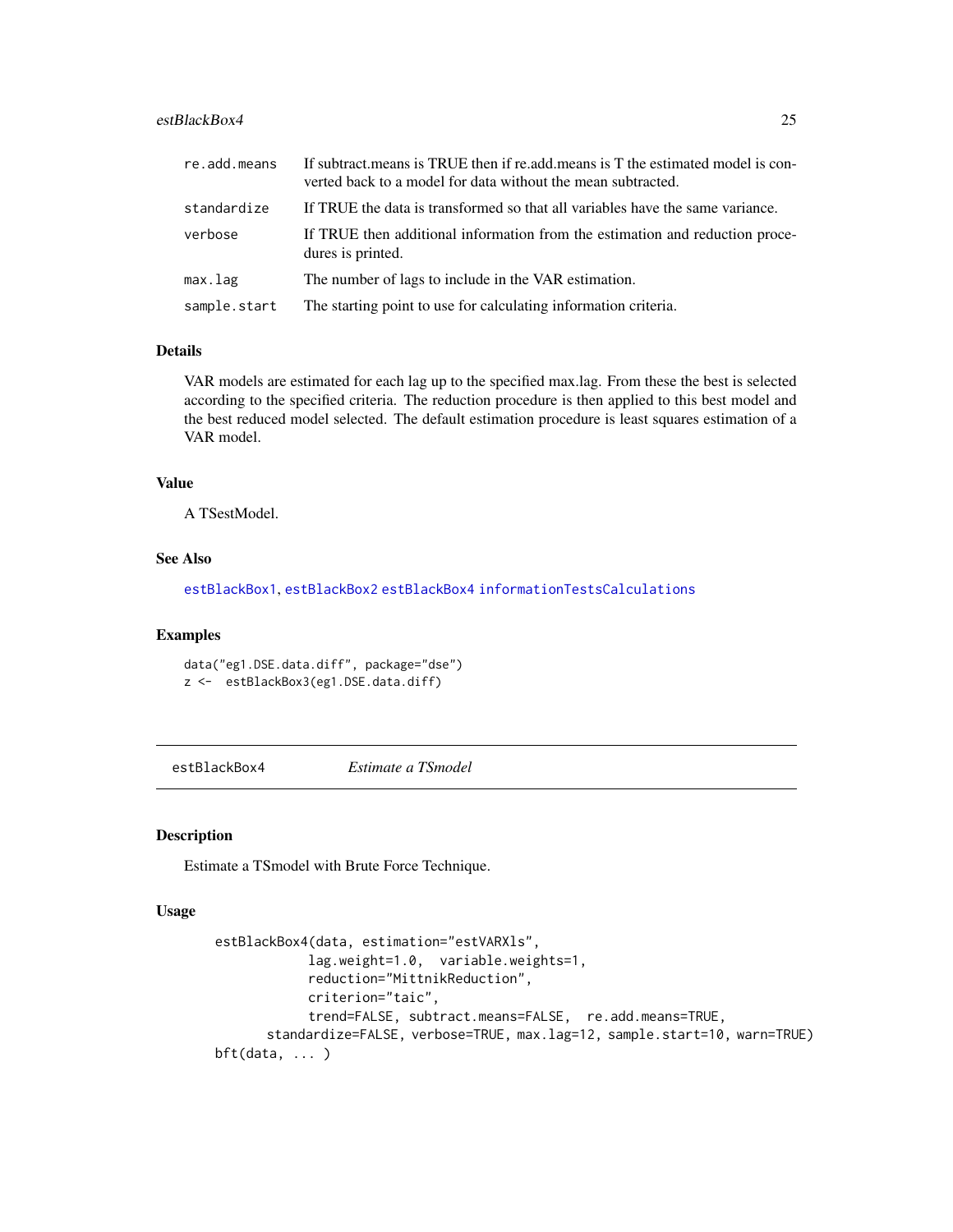#### Arguments

| data             | A TS data object.                                                                                                                               |
|------------------|-------------------------------------------------------------------------------------------------------------------------------------------------|
| estimation       | a character string indicating the estimation method to use.                                                                                     |
| lag.weight       | weighting to apply to lagged observations.                                                                                                      |
| variable.weights |                                                                                                                                                 |
|                  | weighting to apply to series if estimation method is estWtVariables.                                                                            |
| reduction        | character string indicating reduction procedure to use.                                                                                         |
| criterion        | criterion to be used for model selection. see informationTestsCalculations.                                                                     |
| trend            | if TRUE include a trend in the model.                                                                                                           |
|                  | subtract means if TRUE the mean is subtracted from the data before estimation.                                                                  |
| re.add.means     | if subtract means is TRUE then if reladd means is T the estimated model is con-<br>verted back to a model for data without the mean subtracted. |
| standardize      | if TRUE the data is transformed so that all variables have the same variance.                                                                   |
| verbose          | if TRUE then additional information from the estimation and reduction proce-<br>dures is printed.                                               |
| max.lag          | VAR estimation is done for each lag up to max.lag.                                                                                              |
| sample.start     | the starting point to use for calculating information criteria in the final selection.                                                          |
| warn             | logical indicating if warning messages should be suppressed.                                                                                    |
| $\cdots$         | arguments passed to estBlackBox4.                                                                                                               |

## Details

For each lag up to max.lag a VAR model is estimated and then a reduction procedure applied to select the best reduced model. Finally the best of the best reduced models is selected. The default estimation procedure is least squares estimation of the VAR models. This procedure is described as the brute force technique (bft) in Gilbert (1995).

## Value

A TSestModel.

## References

Gilbert, P.D. (1995) Combining VAR Estimation and State Space Model Reduction for Simple Good Predictions *J. of Forecasting: Special Issue on VAR Modelling*, 14, 229–250.

## See Also

[estBlackBox1](#page-21-1), [estBlackBox2](#page-22-1) [estBlackBox3](#page-23-1) [informationTestsCalculations](#page-53-1)

```
data("eg1.DSE.data.diff", package="dse")
z <- bft(eg1.DSE.data.diff)
```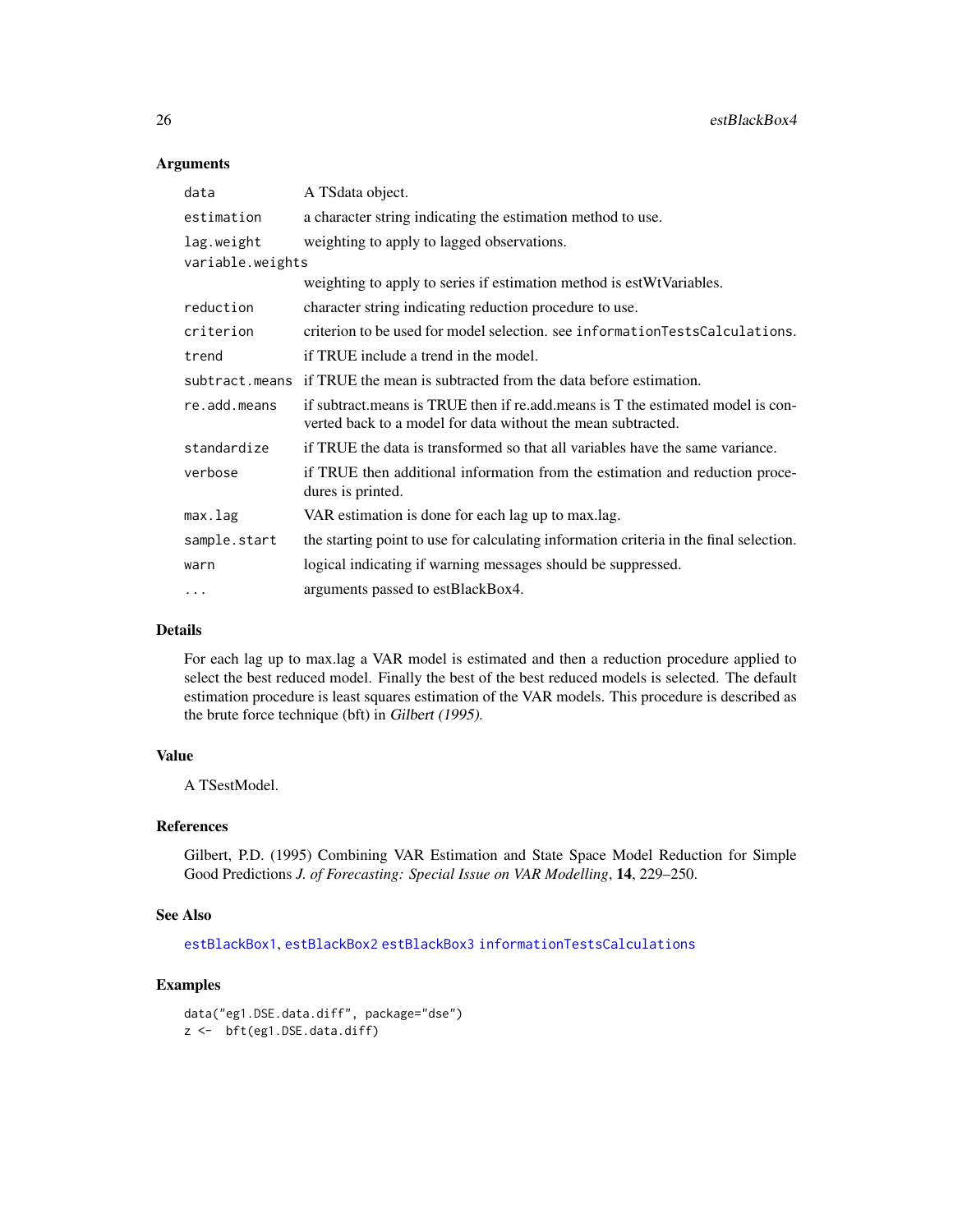<span id="page-26-1"></span><span id="page-26-0"></span>estimateModels *Estimate Models*

#### Description

Estimate models using given estimation method

#### Usage

```
estimateModels(data, estimation.sample = NULL, trend =FALSE, quiet =FALSE,
                   estimation.methods = NULL)
is.estimatedModels(obj)
```
## Arguments

| data               | An object of class TSdata.                                                                                                                                                                                      |  |
|--------------------|-----------------------------------------------------------------------------------------------------------------------------------------------------------------------------------------------------------------|--|
| estimation.methods |                                                                                                                                                                                                                 |  |
|                    | A named list with the names indicating the estimation method and the value<br>associated with the name is a list of arguments for each the method indicated.<br>Its value should be NULL if no args are needed. |  |
| estimation.sample  |                                                                                                                                                                                                                 |  |
|                    | An integer indicating the number of points in the sample to use for estimation.<br>If it is NULL the whole sample is used.                                                                                      |  |
| trend              | If trend is TRUE then a linear trend is calculated and returned as the element<br>trend.coef.                                                                                                                   |  |
| quiet              | If quiet is TRUE then most printing and some warning messages are suppressed.                                                                                                                                   |  |
| obj                | An object.                                                                                                                                                                                                      |  |

## Details

Estimate models from data with estimation methods indicated by estimation.methods. This is primarily a utility for other functions.

## Value

Element multi.model in the result is a list of the same length as estimation.methods with resulting models as elements.

## See Also

[EstEval](#page-0-0), [outOfSample.forecastCovEstimatorsWRTdata](#page-69-1)

```
data("eg1.DSE.data.diff", package="dse")
z <- estimateModels(eg1.DSE.data.diff, estimation.methods= list(
       bft=list(verbose=FALSE),
        estVARXar=list(max.lag=3)))
```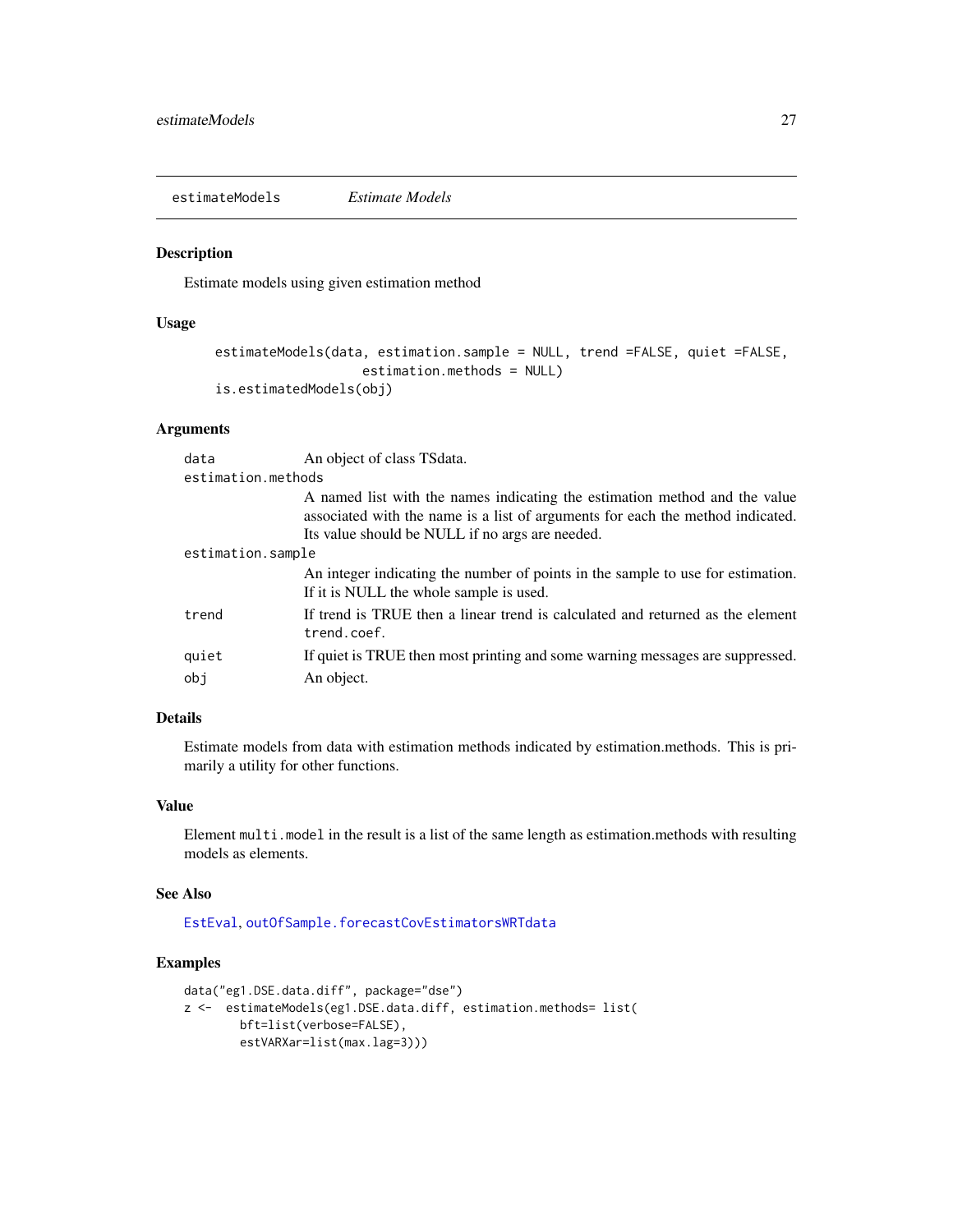<span id="page-27-0"></span>estimatorsHorizonForecastsWRTdata

*Estimate models and forecast at given horizons*

## Description

Estimate models and forecast at given horizons.

#### Usage

```
estimatorsHorizonForecastsWRTdata(data,
                   estimation.sample=.5, horizons=1:12,quiet=FALSE,
                   estimation.methods=NULL)
```
## Arguments

| data               | A TS data object.                                           |  |  |
|--------------------|-------------------------------------------------------------|--|--|
| estimation.methods |                                                             |  |  |
|                    | A list of estimation methods to use. (See estimate Models.) |  |  |
| estimation.sample  |                                                             |  |  |
|                    | The portion of the sample to use for estimation.            |  |  |
| horizons           | The horizons for which forecasts are to be produced.        |  |  |
| quiet              | If true no estimation information is printed.               |  |  |

## Details

estimation.sample indicates the part of the data to use for estimation. If estimation.sample is less than or equal 1.0 it is used to indicate the portion of points to use for estimation. Otherwise it should be an integer and is used to indicate the number of points from the beginning of the sample to use for estimation.

#### Value

A list of forecasts at different horizons as returned by horizonForecasts.

#### See Also

[estimateModels](#page-26-1), [horizonForecasts](#page-49-1)

```
data("eg1.DSE.data.diff", package="dse")
z <- estimatorsHorizonForecastsWRTdata(eg1.DSE.data.diff,
    estimation.methods=list(estVARXls=list(max.lag=3),
               estVARXar=list(max.lag=3)))
```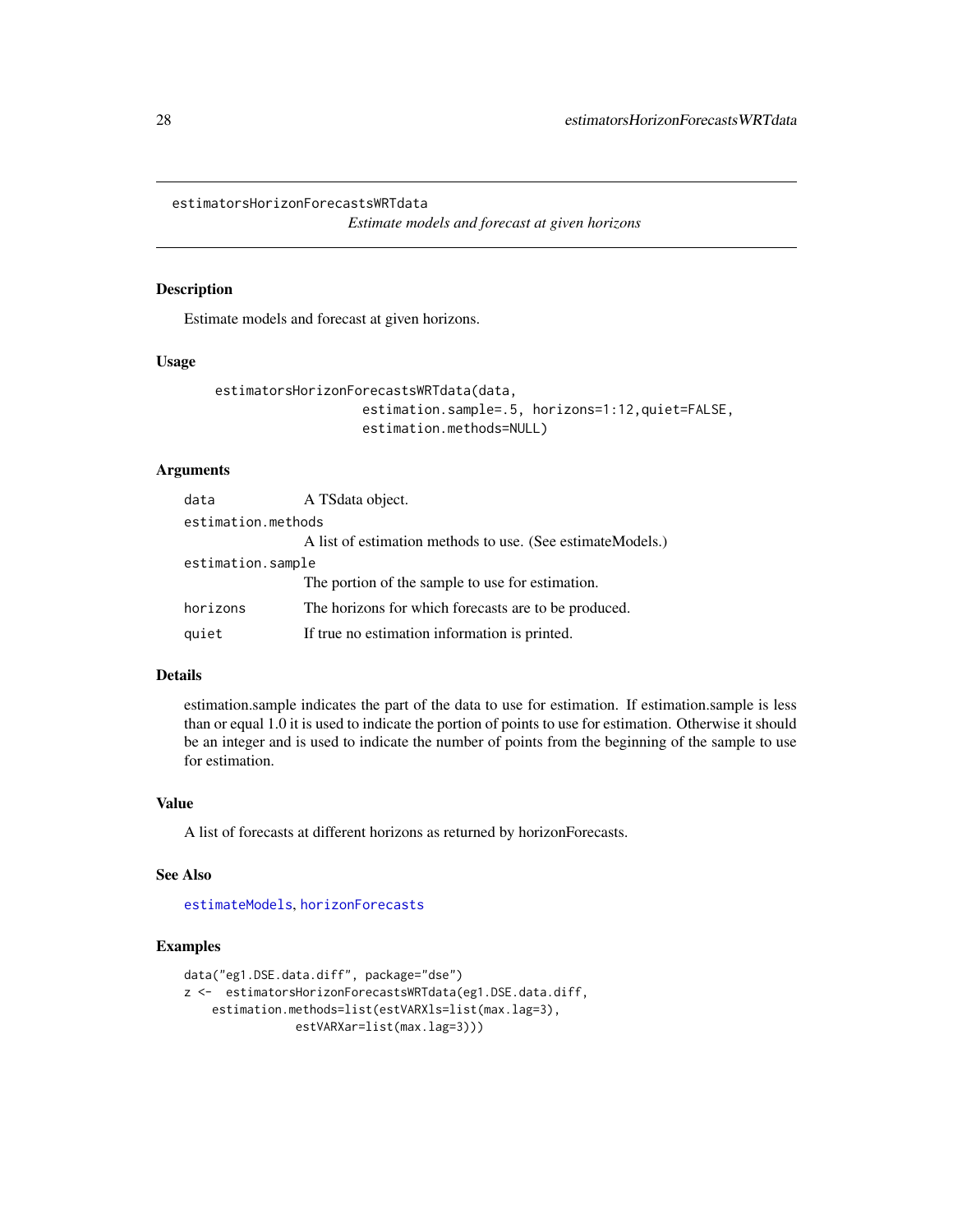<span id="page-28-1"></span><span id="page-28-0"></span>

## Description

Maximum likelihood estimation.

## Usage

```
estMaxLik(obj1, obj2=NULL, ...)
   ## S3 method for class 'TSmodel'
estMaxLik(obj1, obj2, algorithm="optim",
algorithm.args=list(method="BFGS", upper=Inf, lower=-Inf, hessian=TRUE),
...)
    ## S3 method for class 'TSestModel'
estMaxLik(obj1, obj2=TSdata(obj1), ...)
    ## S3 method for class 'TSdata'
estMaxLik(obj1, obj2, ...)
```
#### Arguments

| obj1      | an object of class TSmodel, TSdata or TSestModel           |
|-----------|------------------------------------------------------------|
| obj2      | TS data or a TS model to be fitted with obj1.              |
| algorithm | the algorithm ('optim', or 'nlm') to use for maximization. |
|           | algorithm. args arguments for the optimization algorithm.  |
|           | arguments passed on to other methods.                      |

#### Details

One of obj1 or obj2 should specify a TSmodel and the other TSdata. If obj1 is a TSestModel and obj2 is NULL, then the data is extracted from obj1. The TSmodel object is used to specify both the initial parameter values and the model structure (the placement of the parameters in the various arrays of the TSmodel). Estimation attempts to minimimize the negative log likelihood (as returned by l ) of the given model structure by adjusting the parameter values. A TSmodel can also have constant values in some array elements, and these are not changed. (See SS, ARMA and fixConstants regarding setting of constants.)

With the number of parameter typically used in multivariate time series models, the default maximum number of iterations may not be enough. Be sure to check for convergence (a warning is printed at the end, or use summary on the result). The maximum iterations is passed to the estimation algorithm with algorithm.args, but the elements of that list will depend on the specified optimization algorithm (so see the help for the alogrithm). The example below is for the default optim algorithm.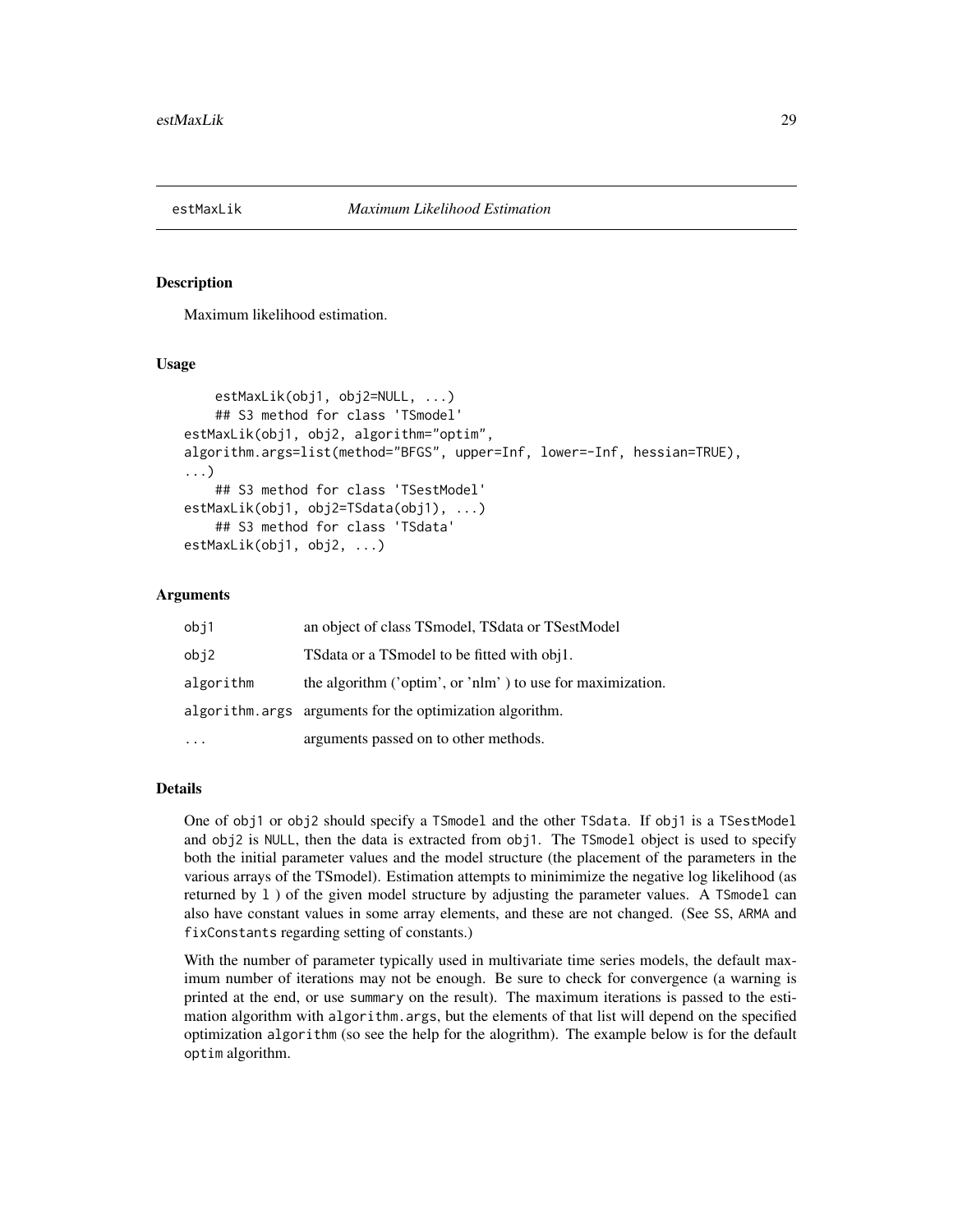The value returned is an object of class TSestModel with additional elements est\$converged, which is TRUE or FALSE indicating convergence, est\$converceCode, which is the code returned by the estimation algorithm, and est\$results, which are detailed results returned by the estimation algorithm. The hessian and gradient in results could potentially be used for restarting in the case of non-convergence, but that has not yet been implemented.

#### Warning

Maximum likelihood estimation of multivariate time series models tends to be problematic, even when a good structure and good starting parameter values are known. This is especially true for state space models. Also, it seems that in-sample fit is often obtained at the expense of out-of-sample forecasting ability. If a prior model structure is not important then the bft estimation method may be preferable.

#### See Also

[optim](#page-0-0), [nlm](#page-0-0), [estVARXls](#page-33-1), [bft](#page-24-1), [TSmodel](#page-118-1), [l](#page-55-1), [SS](#page-92-1), [ARMA](#page-6-1), [fixConstants](#page-38-1)

## Examples

```
true.model <- ARMA(4=c(1, 0.5), B=1)est.model <- estMaxLik(true.model, simulate(true.model))
summary(est.model)
est.model
tfplot(est.model)
est.model <- estMaxLik(true.model, simulate(true.model),
  algorithm.args=list(method="BFGS", upper=Inf, lower=-Inf, hessian=TRUE,
                     control=list(maxit=10000)))
```
<span id="page-29-1"></span>

| estSSfromVARX | Estimate a state space TSmodel using VAR estimation |  |  |  |
|---------------|-----------------------------------------------------|--|--|--|
|---------------|-----------------------------------------------------|--|--|--|

#### Description

Estimate a VAR TSmodel with (optionally) an exogenous input and convert to state space.

#### Usage

```
estSSfromVARX(data, warn=TRUE, ...)
```
#### Arguments

| data                    | An object with the structure of an object of class TSdata (see TSdata).        |
|-------------------------|--------------------------------------------------------------------------------|
| warn                    | Logical indicating if warnings should be printed (TRUE) or suppressed (FALSE). |
| $\cdot$ $\cdot$ $\cdot$ | See arguements to estVARXIs                                                    |

## <span id="page-29-0"></span>Value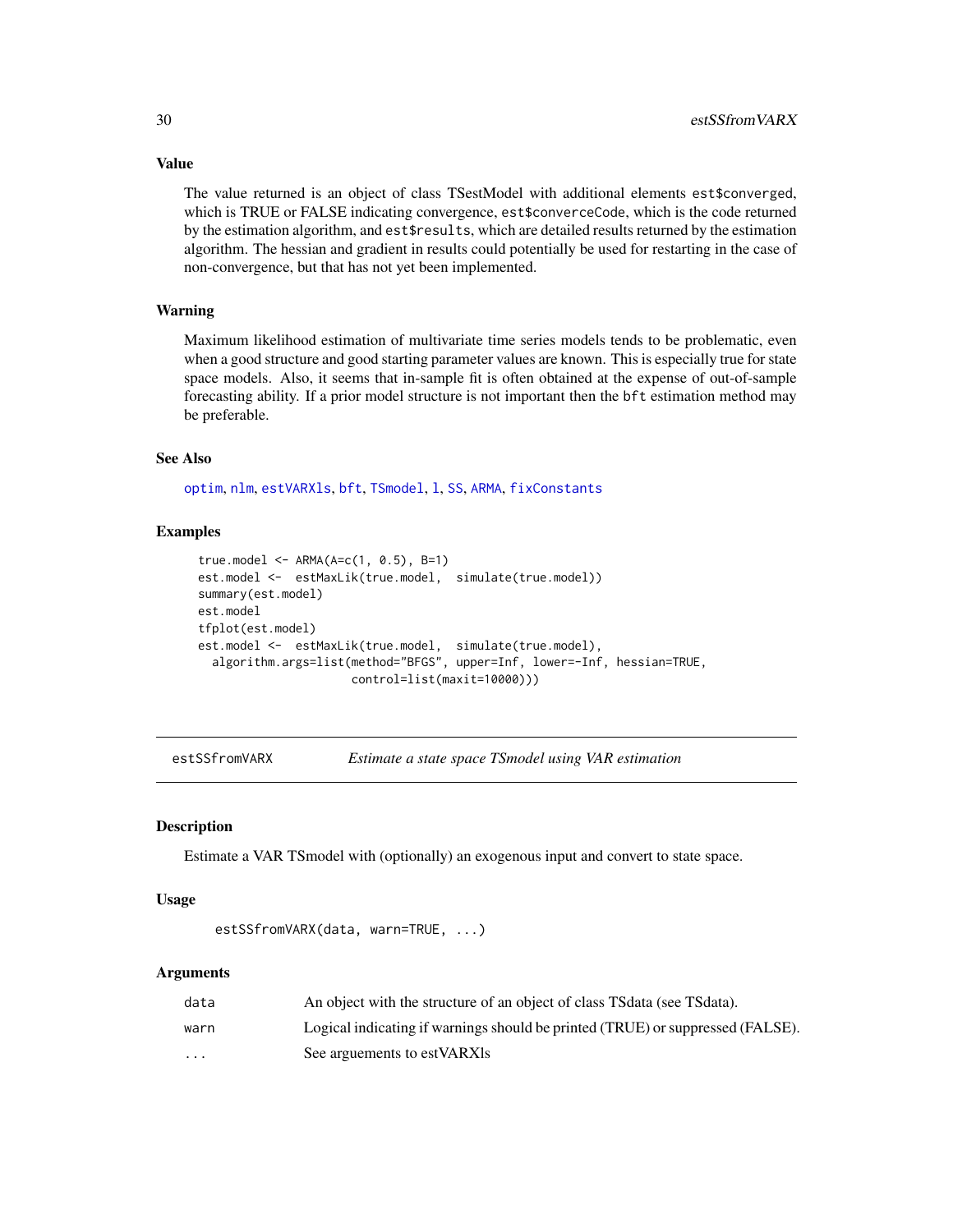#### <span id="page-30-0"></span>estSSMittnik 31

## Details

This function uses the functions estVARXls and toSS.

## Value

A state space model in an object of class TSestModel.

## References

Gilbert, P. D. (1993) State space and ARMA models: An overview of the equivalence. Working paper 93-4, Bank of Canada. Available at [http://www.bankofcanada.ca/1993/03/publications/](http://www.bankofcanada.ca/1993/03/publications/research/working-paper-199/) [research/working-paper-199/](http://www.bankofcanada.ca/1993/03/publications/research/working-paper-199/).

Gilbert, P. D. (1995) Combining VAR Estimation and State Space Model Reduction for Simple Good Predictions. *J. of Forecasting: Special Issue on VAR Modelling*. 14:229-250.

#### See Also

[toSS](#page-110-1) [estSSMittnik](#page-30-1) [bft](#page-24-1) [estVARXls](#page-33-1) [estMaxLik](#page-28-1)

#### Examples

```
data("eg1.DSE.data.diff", package="dse")
model <-estSSfromVARX(eg1.DSE.data.diff)
```
<span id="page-30-1"></span>estSSMittnik *Estimate a State Space Model*

## Description

Estimate a state space model using Mittnik's markov parameter estimation.

## Usage

```
estSSMittnik(data, max.lag=6, n=NULL, subtract.means=FALSE, normalize=FALSE)
```
## Arguments

| data      | A TS data object.                                                          |
|-----------|----------------------------------------------------------------------------|
| max.lag   | The number of markov parameters to estimate.                               |
| n         | The state dimension.                                                       |
|           | subtract means If TRUE subtract the means from the data before estimation. |
| normalize | If TRUE normalize the data before estimation.                              |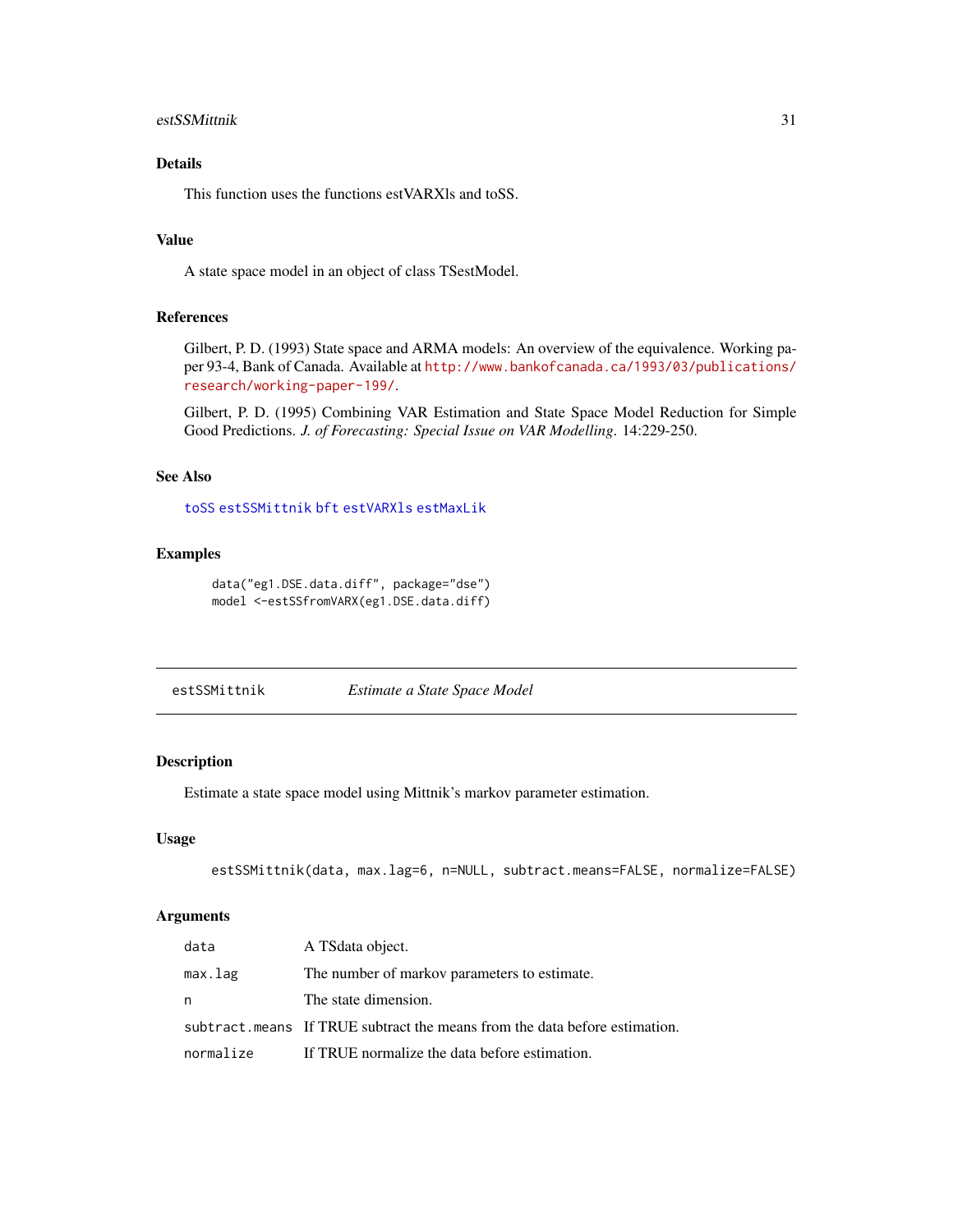## Details

Estimate a nested-balanced state space model by svd from least squares estimate of markov parameters a la Mittnik (1989, p1195). The quality of the estimate seems to be quite sensitive to max.lag, and this is not properly resolved yet. If n is not supplied the svd criteria will be printed and n prompted for. If subtract.means=T then the sample mean is subtracted. If normalize is T the lsfit estimation is done with outputs normalize to cov=I (There still seems to be something wrong here!!). The model is then re-transformed to the original scale.

See MittnikReduction and references cited there. If the state dimension is not specified then the singular values of the Hankel matrix are printed and the user is prompted for the state dimension.

## Value

A state space model in an object of class TSestModel.

#### **References**

See references for [MittnikReduction](#page-64-1).

## See Also

[MittnikReduction](#page-64-1) [estVARXls](#page-33-1) [bft](#page-24-1)

#### Examples

```
data("egJofF.1dec93.data", package="dse")
# this prints information about singular values and prompts with
#Enter the number of singular values to use for balanced model:
model <- estSSMittnik(egJofF.1dec93.data)
# the choice is difficult in this example.
model <- estSSMittnik(egJofF.1dec93.data, n=3)
```
<span id="page-31-1"></span>estVARXar *Estimate a VAR TSmodel*

#### Description

Estimate a VAR TSmodel with (optionally) an exogenous input.

#### Usage

estVARXar(data, subtract.means=FALSE, re.add.means=TRUE, standardize=FALSE, unstandardize=TRUE, aic=TRUE, max.lag=NULL, method="yule-walker", warn=TRUE)

<span id="page-31-0"></span>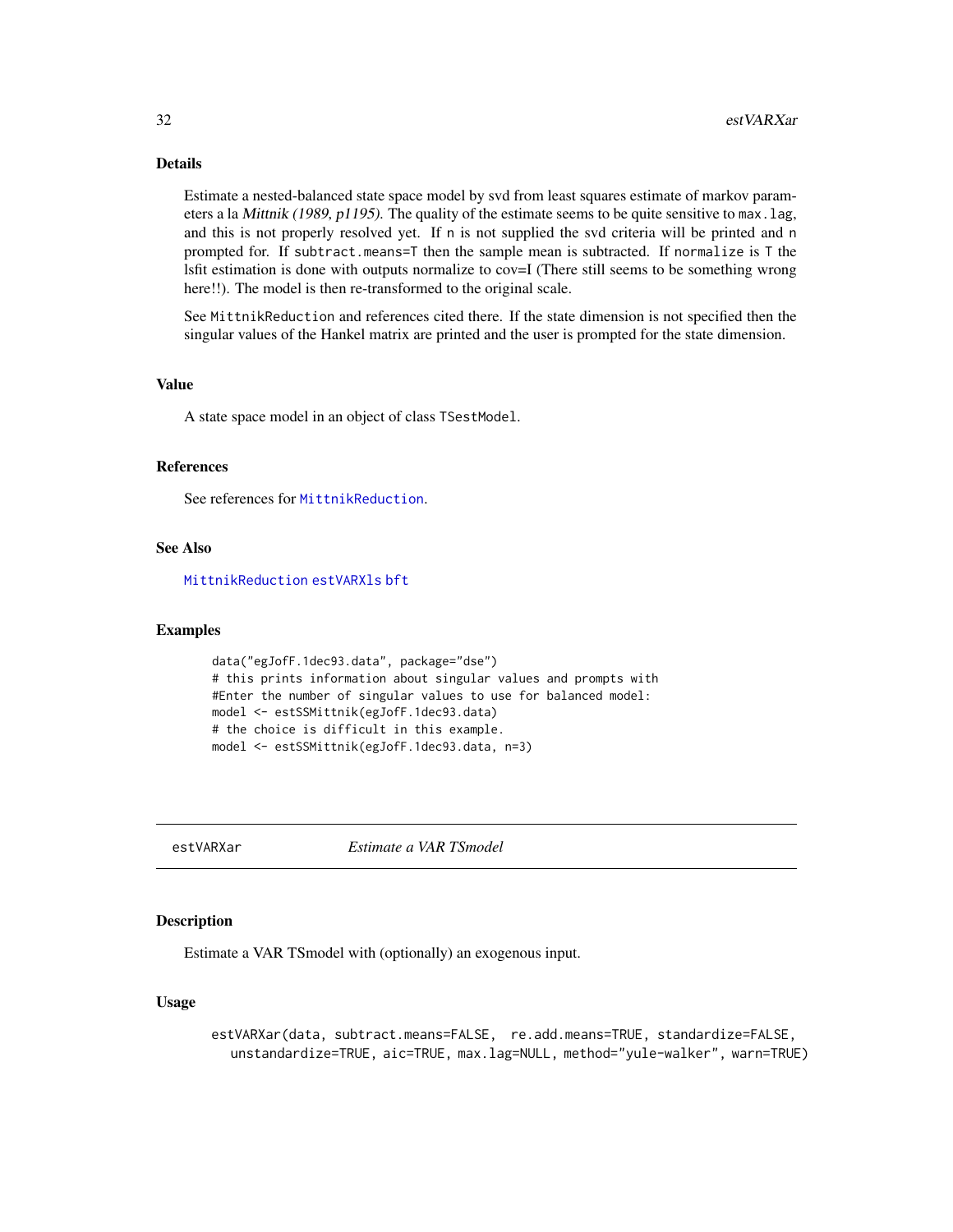#### estVARXar 33

#### Arguments

| data          | A TS data object.                                                                                                                                  |
|---------------|----------------------------------------------------------------------------------------------------------------------------------------------------|
|               | subtract means If TRUE subtract the means from the data before estimation.                                                                         |
| re.add.means  | If TRUE the model is adjusted for the non-zero mean data when returned. If<br>subtract means is also TRUE then the mean is added back to the data. |
| standardize   | Note that the mean is not subtracted unless subtract means is TRUE. A VAR<br>model in an object of class TSestModel.                               |
| unstandardize | If TRUE and standardize is TRUE then the returned model is adjusted to corre-<br>spond to the original data.                                       |
| aic           | Passed to function ar.                                                                                                                             |
| max.lag       | The maximum number of lags that should be considered.                                                                                              |
| method        | Passed to function ar.                                                                                                                             |
| warn          | If TRUE certain warning message are suppressed.                                                                                                    |

#### Details

This function estimates a VAR model with exogenous variable using ar(). Residuals, etc, are calculated by evaluating the estimated model with ARMA. The procedure ar is used by combine exogeneous variables and endogenous variable and estimating as if all variables were endogenous. The estVARXar method does not support trend estimation (as in estVARXls).

If aic=TRUE the number of lags is determined by an AIC statistic (see ar). If an exogenous (input) variable is supplied the input and output are combined (i.e.- both treated as outputs) for estimation, and the resulting model is converted back by transposing the exogenous variable part of the polynomial and discarding inappropriate blocks. Residuals,etc, are calculated by evaluating the estimated model as a TSmodel/ARMA with the data (ie. residuals are not the residuals from the regression).

Note: ar uses a Yule-Walker approach (uses autocorrelations) so effectively the model is for data with means removed. Thus subtract.means does not make much difference and re.add.means must be TRUE to get back to a model for the original data.

The conventon for AR(0) and sign are changed to ARMA format. Data should be of class TSdata. The exog. variable is shifted so contemporaneous effects enter. the model for the exog. variable (as estimated by ar() is discarded.

#### Value

A TSestModel object containing an ARMA TSmodel object. The model has no MA portion so it is a VAR model.

#### References

Gilbert, P. D. (1993) State space and ARMA models: An overview of the equivalence. Working paper 93-4, Bank of Canada. Available at [http://www.bankofcanada.ca/1993/03/publications/](http://www.bankofcanada.ca/1993/03/publications/research/working-paper-199/) [research/working-paper-199/](http://www.bankofcanada.ca/1993/03/publications/research/working-paper-199/)

Gilbert, P. D. (1995) Combining VAR Estimation and State Space Model Reduction for Simple Good Predictions. *J. of Forecasting: Special Issue on VAR Modelling.* 14:229–250.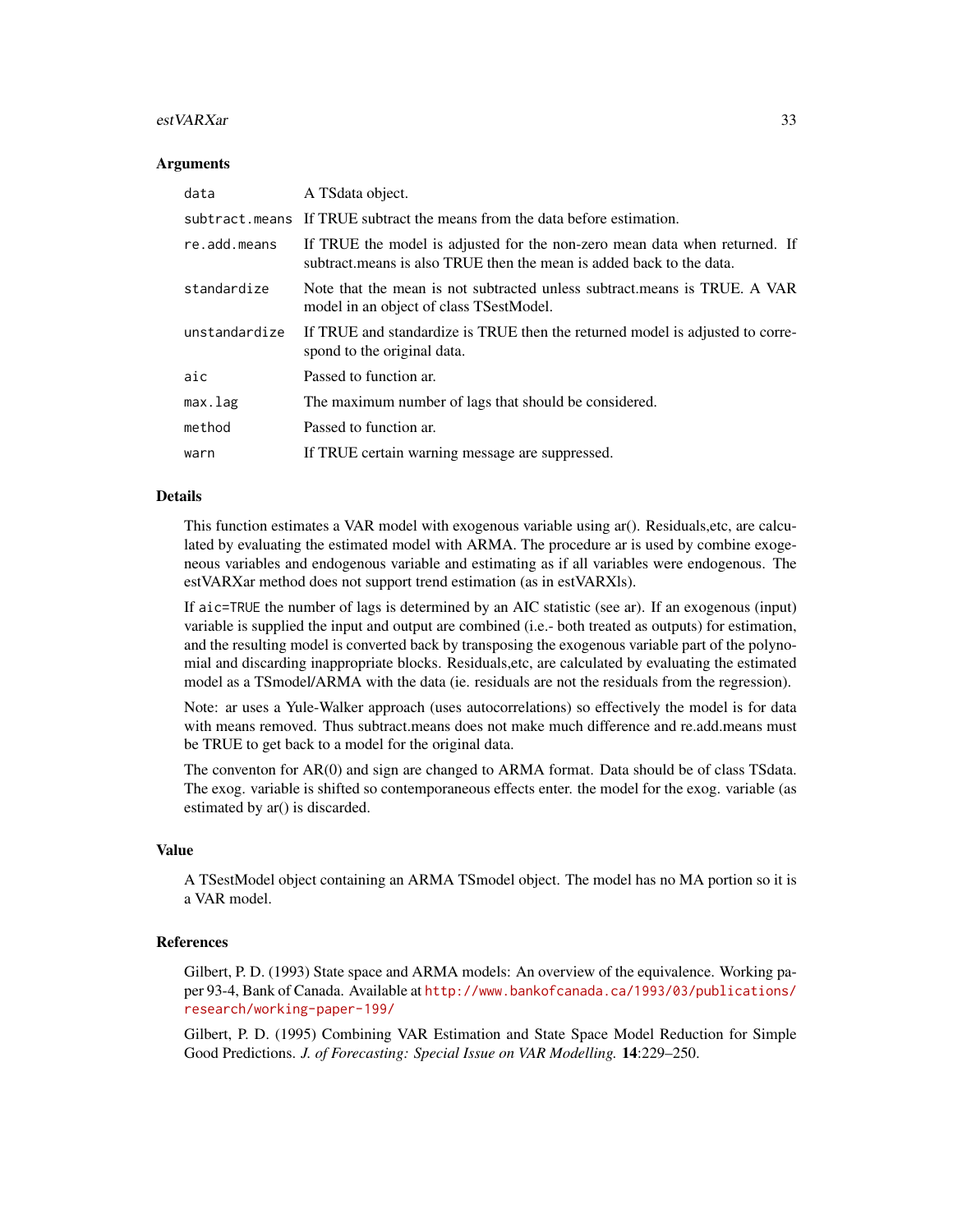## See Also

```
estSSfromVARX estSSMittnik bft estVARXls estMaxLik ar DSE.ar
```
#### Examples

```
data("eg1.DSE.data.diff", package="dse")
model <- estVARXar(eg1.DSE.data.diff)
```
<span id="page-33-1"></span>estVARXls *Estimate a VAR TSmodel*

## Description

Estimate a VAR TSmodel with (optionally) an exogenous input and (optionally) a trend.

#### Usage

estVARXls(data, subtract.means=FALSE, re.add.means=TRUE, standardize=FALSE, unstandardize=TRUE, max.lag=NULL, trend=FALSE, lag.weight=1.0, warn=TRUE)

#### Arguments

| data          | A TSdata object.                                                                                                                                       |
|---------------|--------------------------------------------------------------------------------------------------------------------------------------------------------|
|               | subtract means If TRUE subtract the means from the data before estimation.                                                                             |
| re.add.means  | If TRUE and subtract means is TRUE then the mean is added back to the data<br>and the model is adjusted for the non-zero mean data when returned.      |
| standardize   | If TRUE divide each series by its sample standard deviation before estimation.<br>Note that the mean is not subtracted unless subtract, means is TRUE. |
| unstandardize | If TRUE and standardize is TRUE then the returned model is adjusted to corre-<br>spond to the original data.                                           |
| trend         | If TRUE a trend is estimated.                                                                                                                          |
| max.lag       | Number of lags to be used.                                                                                                                             |
| lag.weight    | Weight between 0 and 1 to be applied to lagged data. Lower weights mean<br>lagged data is less important (more noisy).                                 |
| warn          | If TRUE a warning message is issued when missing data (NA) is detected and<br>the model predictions are reconstructed from the lafit residuals.        |

## Details

A VAR model is fitted by least squares regression using lsfit. The argument max.lag determines the number of lags. If it is not specified then six lags are used. This is an exceedingly naive approach, so the max.lag argument really should be specified (or see bft for a more complete approach to model selection.) If a trend is not estimated the function estVARXar may be preferred. Missing data is allowed in lsfit, but not (yet) by ARMA which generates the model predictions, etc., based on the estimated model and the data. (This is done to ensure the result is consistent with other

<span id="page-33-0"></span>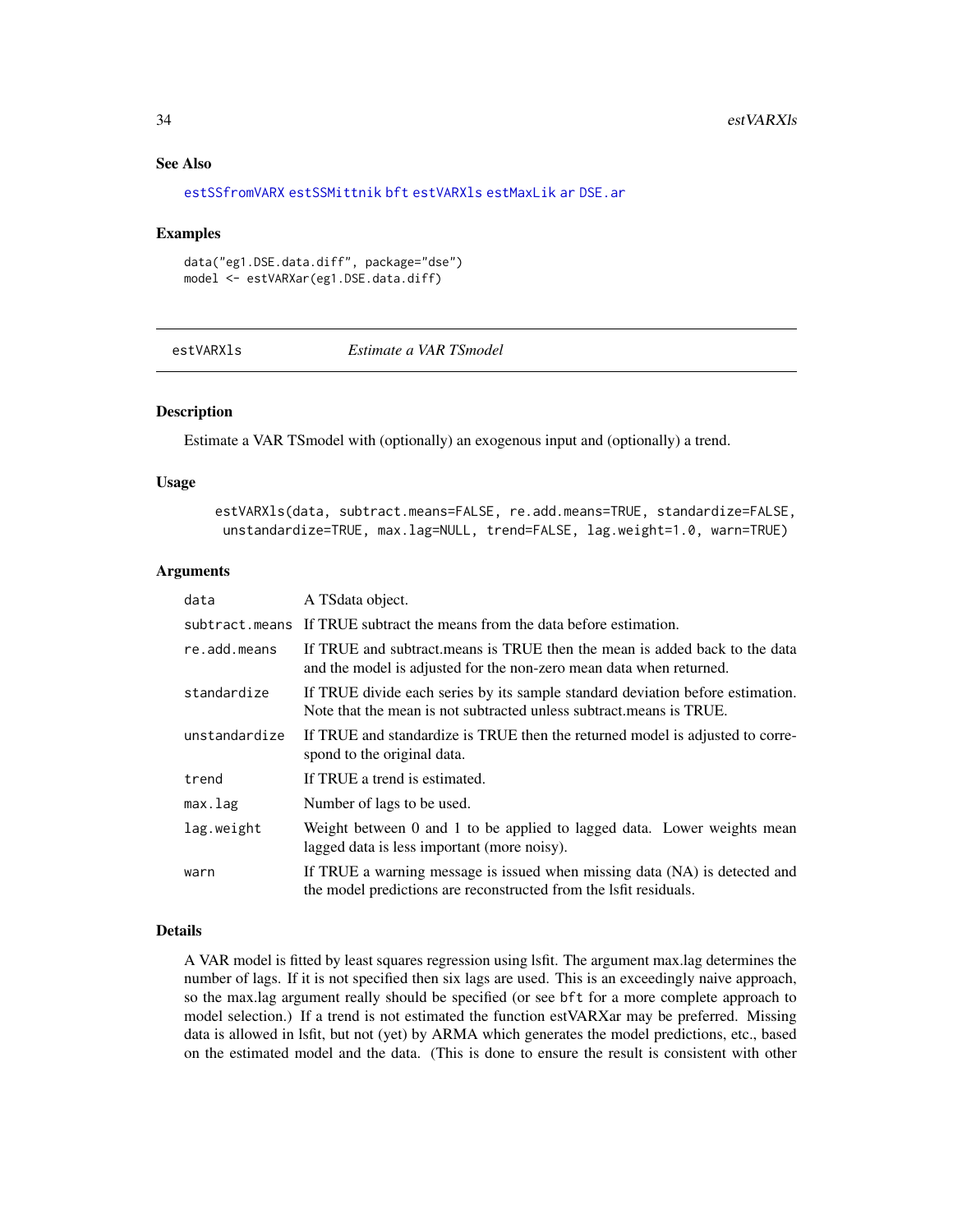## <span id="page-34-0"></span>estWtVariables 35

estimation techniques.) In the case of missing data ARMA is not used and the model predictions, etc., are generated by adding the data and the lsfit residual. This is slightly different from using ARMA, especially with respect to initial conditions.

## Value

A TSestModel object containing a TSmodel object which is a VAR model.

#### References

Gilbert, P. D. (1993) State space and ARMA models: An overview of the equivalence. Working paper 93-4, Bank of Canada. Available at [http://www.bankofcanada.ca/1993/03/publications/](http://www.bankofcanada.ca/1993/03/publications/research/working-paper-199/) [research/working-paper-199/](http://www.bankofcanada.ca/1993/03/publications/research/working-paper-199/)

Gilbert, P. D. (1995) Combining VAR Estimation and State Space Model Reduction for Simple Good Predictions. *J. of Forecasting: Special Issue on VAR Modelling.* 14:229–250.

#### See Also

[estSSfromVARX](#page-29-1) [estSSMittnik](#page-30-1) [bft](#page-24-1) [estVARXar](#page-31-1) [estMaxLik](#page-28-1)

#### Examples

```
data("eg1.DSE.data.diff", package="dse")
model <- estVARXls(eg1.DSE.data.diff)
```
estWtVariables *Weighted Estimation*

#### **Description**

estWtVariables

## Usage

```
estWtVariables(data, variable.weights,
                    estimation="estVARXls", estimation.args=NULL)
```
#### Arguments

data A TSdata object. variable.weights weights to use for each output series. estimation An estimation method. estimation.args An arguments for the estimation method.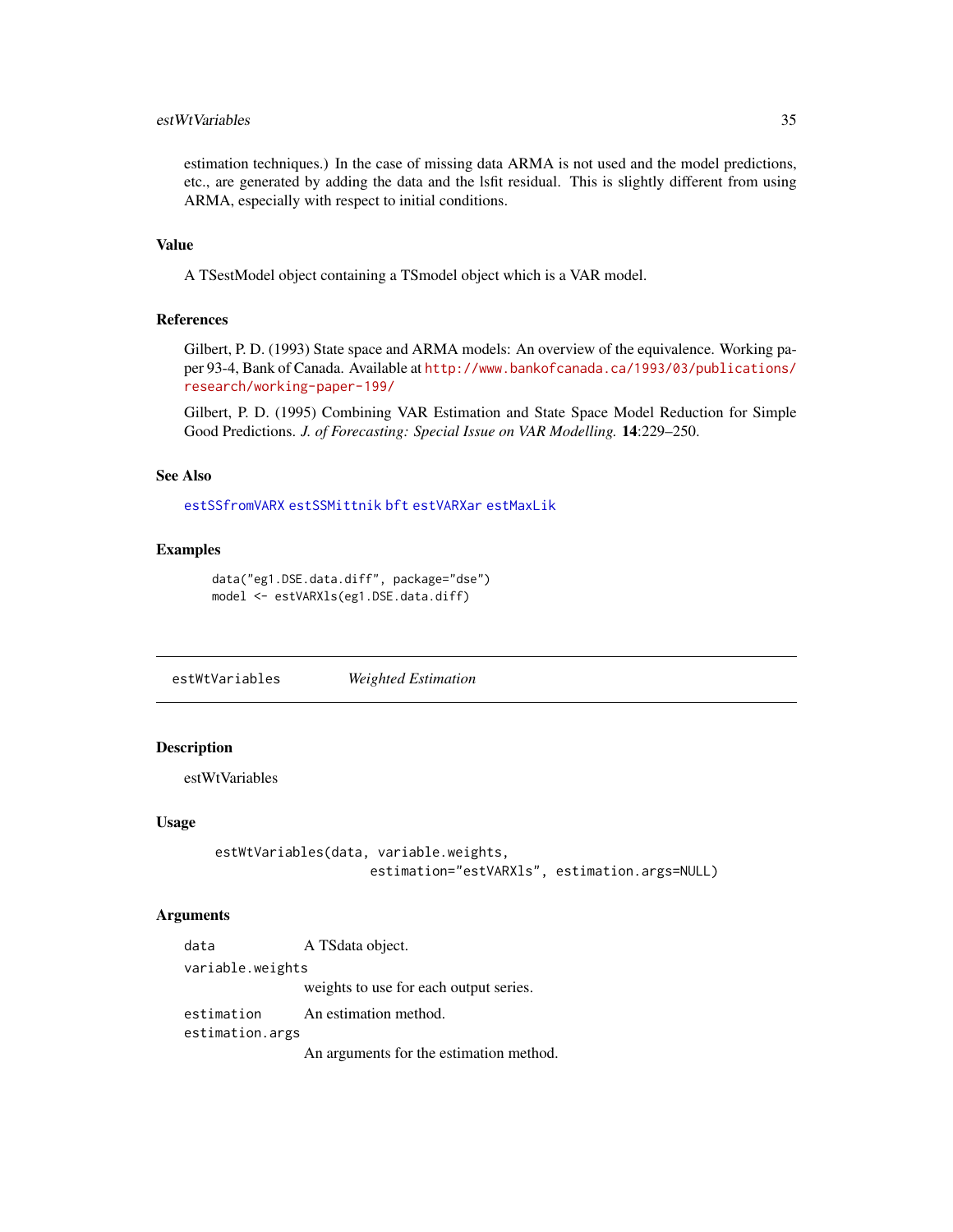## Details

Weight series so that some series residuals are more important than others. Each output variable is scaled according to variable.weights, estimate is done, and then the estimated model unscaled. Estmation is done the method specified by estimate and any arguments specified by estimation.args. estimation.args should be NULL if no args are needed.

## Value

A TSestModel.

## See Also

[estVARXls](#page-33-1) [estBlackBox](#page-20-1) [bft](#page-24-1) [estMaxLik](#page-28-1)

excludeForecastCov *Filter Object to Remove Forecasts*

## Description

Filter object to remove forecasts.

#### Usage

excludeForecastCov(obj, exclude.series=NULL)

## Arguments

obj An object as returned by stripMine.

exclude.series An indication of series to which should be excluded.

## Details

Exclude results which depend on the indicated series from a (forecastCovEstimatorsWRTdata.subsets forecastCov) object.

## Value

The returned result is a forecastCov object like obj, but filtered to remove any forecasts from models which depend on the series which are indicated for exclusion.

#### See Also

[minForecastCov](#page-62-1), [selectForecastCov](#page-84-1)

<span id="page-35-0"></span>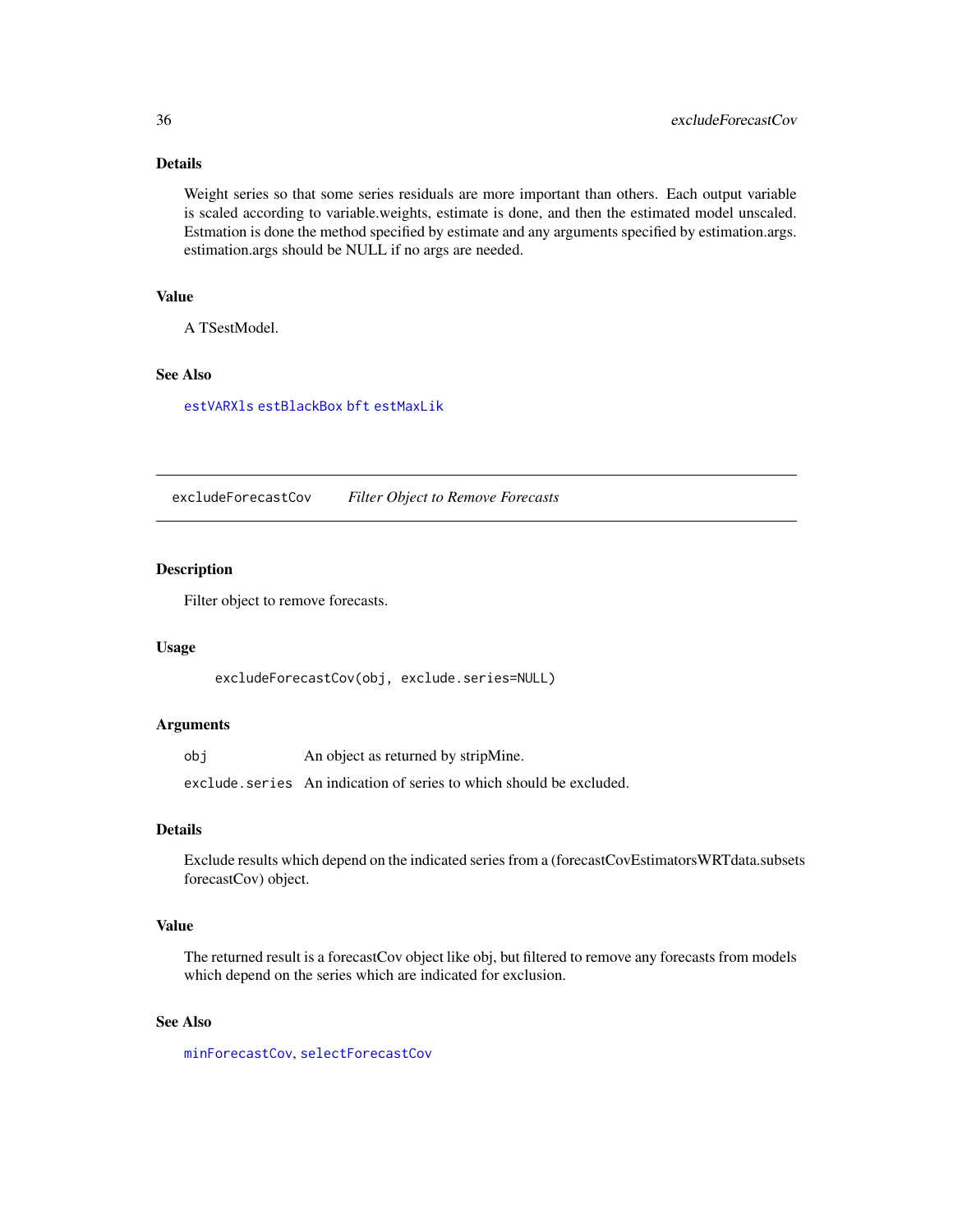# extractforecastCov 37

# Examples

```
data("eg1.DSE.data.diff", package="dse")
z <- stripMine(eg1.DSE.data.diff, essential.data=c(1,2),
                  estimation.methods=list(estVARXls=list(max.lag=3)))
z <- excludeForecastCov(z, exclude.series=3)
```
extractforecastCov *Extract Forecast Covariance*

# Description

extract forecastCov from objects

# Usage

```
extractforecastCov(e, n)
    ## S3 method for class 'forecastCovEstimatorsWRTdata'
extractforecastCov(e, n)
    ## S3 method for class 'forecastCovEstimatorsFromModel'
extractforecastCov(e, n)
```
### Arguments

| e | A "forecastCovEstimatorsWRTdata", "forecastCov" object. |
|---|---------------------------------------------------------|
|   | A vector on integers.                                   |

# Details

Select a subset of models and their forecast covariances from a larger object.

### Value

A forecastCov object.

# See Also

[forecastCov](#page-41-0)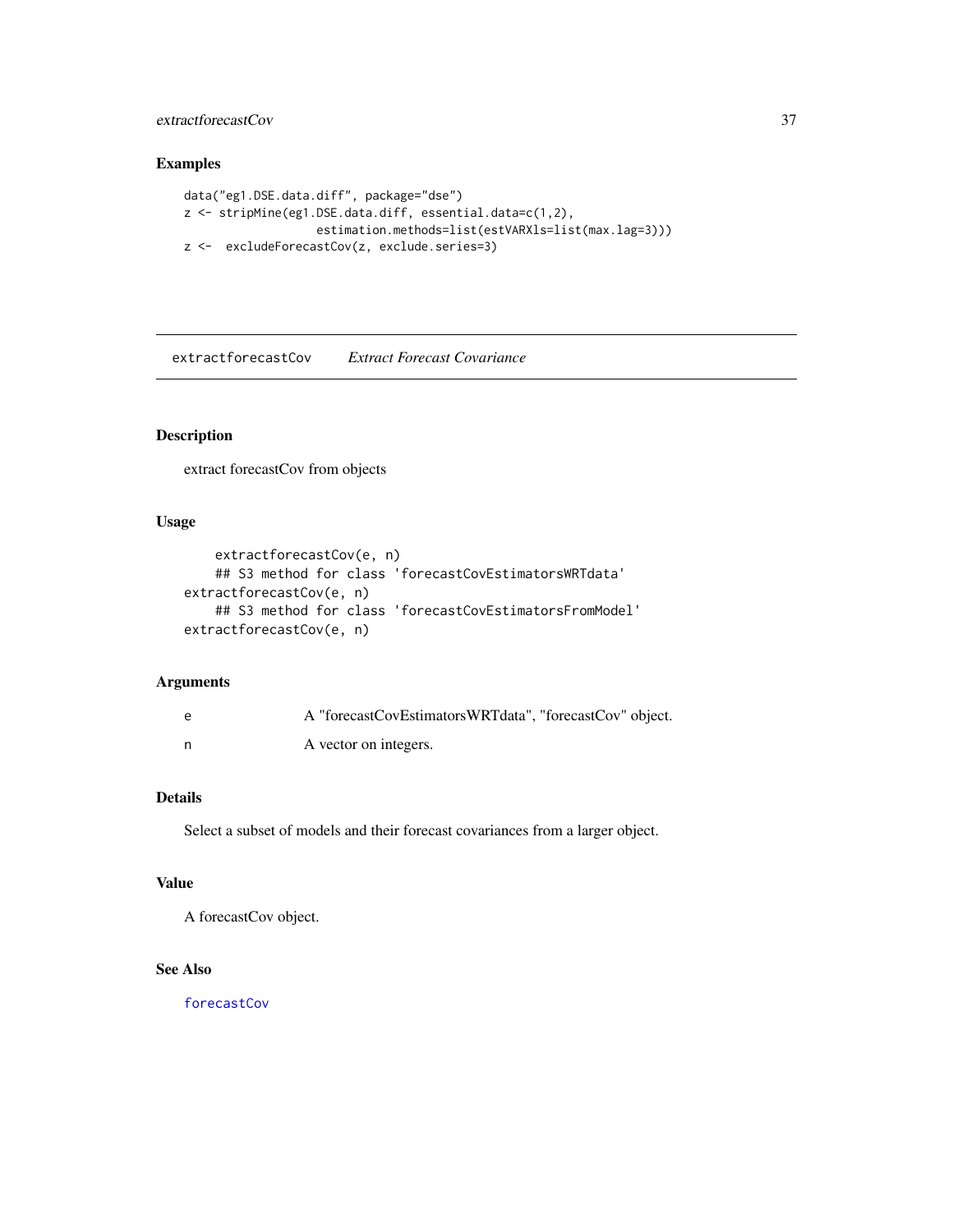<span id="page-37-0"></span>

Calculate multiple horizon-step ahead forecasts.

### Usage

```
featherForecasts(obj, ...)
    ## S3 method for class 'TSestModel'
featherForecasts(obj, data=NULL, ...)
    ## S3 method for class 'TSdata'
featherForecasts(obj, model, ...)
    ## S3 method for class 'TSmodel'
featherForecasts(obj, data, horizon=36,
             from.periods =NULL, ...)
    is.featherForecasts(obj)
```
### Arguments

| obi          | an object of class TS model.                            |  |
|--------------|---------------------------------------------------------|--|
| data         | an object of class TS data.                             |  |
| model        | an object of class TS model.                            |  |
| from.periods | the starting points to use for forecasts.               |  |
| horizon      | the number of periods to forecast.                      |  |
|              | for a TS model additional arguments are passed to $1()$ |  |

# Details

Calculate multiple horizon-step ahead forecasts ie. use the samples indicated by from.periods to calculate forecasts for horizon periods. Thus, for example, the result of featherForecasts(model, data, from.periods=c(200,250,300)) would be forecasts for 1 through 36 steps ahead (the default), starting at the 200th,250th, and 300th point of outputData(data). This function assumes that input-Data(data) (the exogenous variable) is as long as necessary for the most future forecast.

#### Value

The result is a list of class featherForecasts with elements model (a TSestModel), data, from.periods, featherForecasts. The element featherForecasts is a list with length(from.periods) elements, each of which is a tframed matrix. There is a plot method for this class.

### See Also

[forecast](#page-40-0), [horizonForecasts](#page-49-0)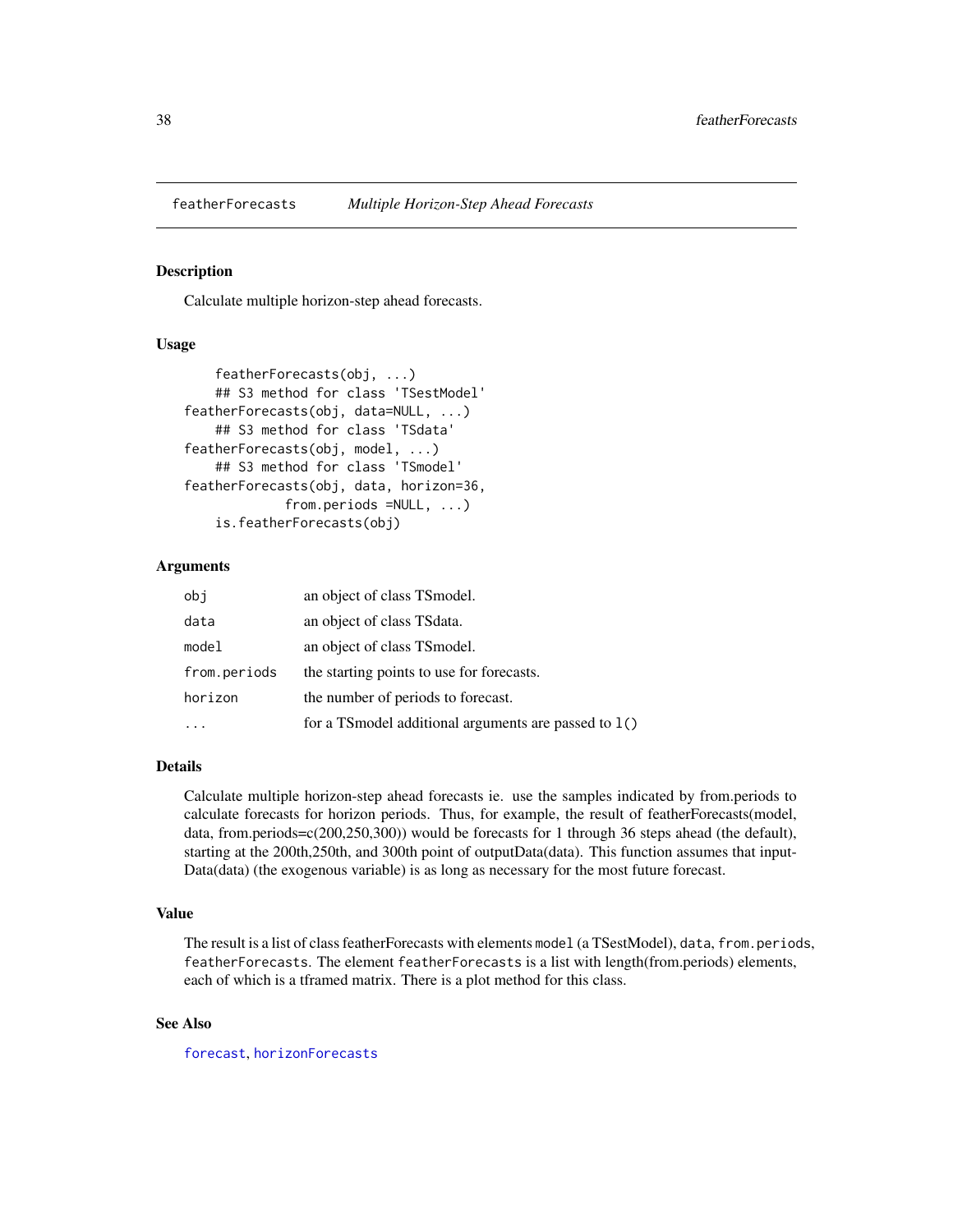#### fixConstants 39

### Examples

```
data("egJofF.1dec93.data", package="dse")
model <- estVARXls(egJofF.1dec93.data)
pr <- featherForecasts(model, egJofF.1dec93.data)
tfplot(pr)
```
<span id="page-38-0"></span>fixConstants *Fix TSmodel Coefficients (Parameters) to Constants*

## Description

Fix specified coefficients to constant values or any coefficients within fuzz of 0.0 or 1.0 to exactly 0.0 or 1.0. This will not change the model much but will affect some estimation techniques and information criteria results, as these are considered to be constants rather than coefficients.

## Usage

fixConstants(model, fuzz=1e-5, constants=NULL)

# Arguments

| model     | an object of class TS model.                     |
|-----------|--------------------------------------------------|
| fuzz      | absolute difference to be considered equivalent. |
| constants | NULL or a list of logical arrays.                |

# Details

If constants is not NULL then parameters within fuzz of 0.0 or 1.0 are set as constants 0.0 or 1.0. If constants is not NULL then it should be a list with logical arrays named F, G ..., with TRUE corresponding to any array elements which are to be treated as constant.

#### Value

An object of class 'SS' 'TSmodel' with some array entries set to constants 0.0 or 1.0.

#### See Also

[fixF](#page-39-0)

```
f \leftarrow \text{array}(c(.5,.3,.2,.4),c(2,2))h \leftarrow \text{array}(c(1, 0, 0, 1), c(2, 2))k \leftarrow \text{array}(c(.5,.3,.2,.4),c(2,2))ss \leftarrow \text{SS}(F=f, G=\text{NULL}, H=h, K=k)ss
coef(ss)
ss <- fixConstants(ss, constants=list(
```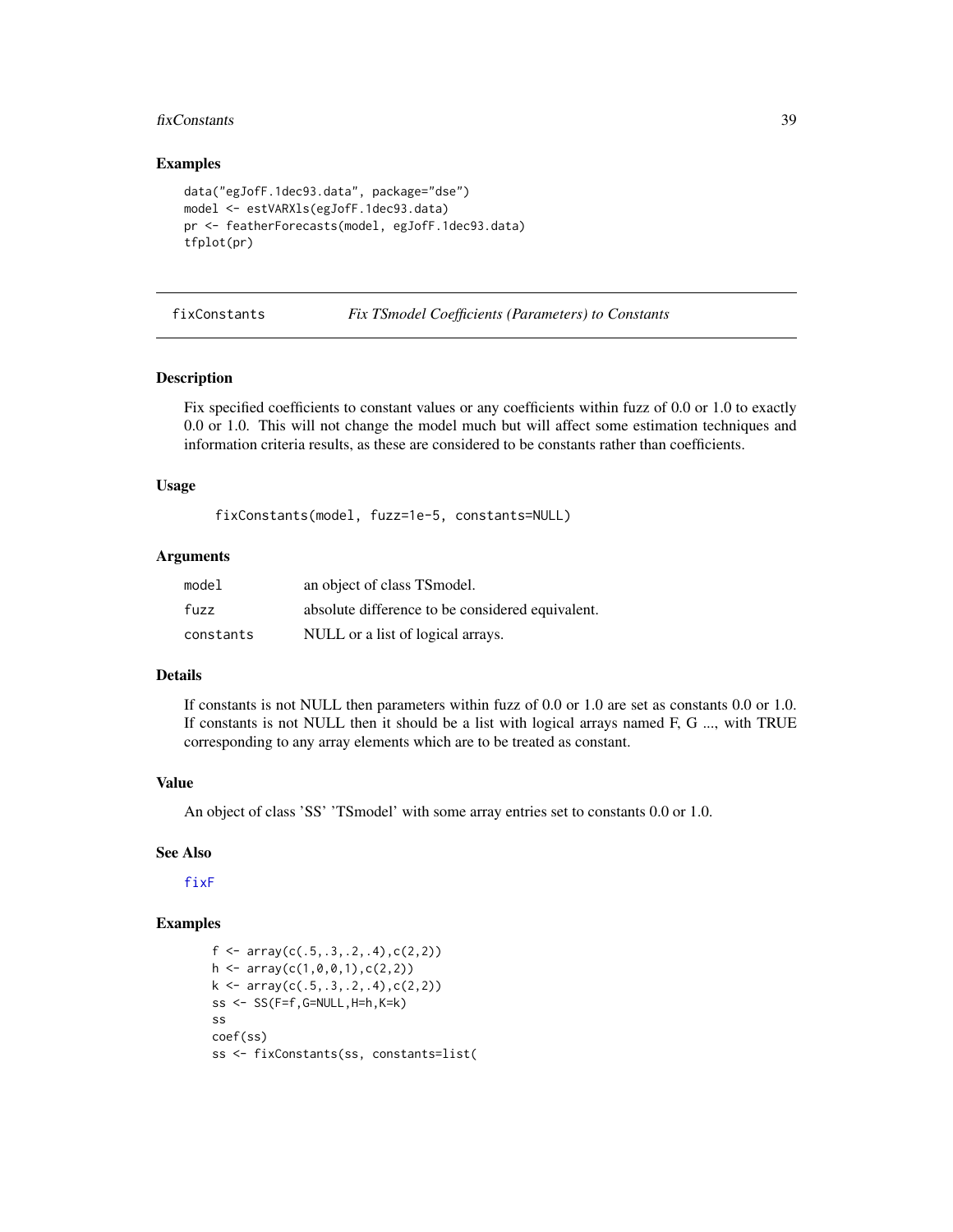```
F = matrix(c(TRUE, FALSE, FALSE, FALSE), 2,2)))ss
coef(ss)
data("eg1.DSE.data.diff", package="dse")
model <- toARMA(toSS(estVARXls(eg1.DSE.data.diff)))
model <- fixConstants(model)
```
# <span id="page-39-0"></span>fixF *Set SS Model F Matrix to Constants*

# Description

Set any parameters of the F matrix to constants. The same values are retained but they are considered to be constants rather than parameters. This will not change the model but will affect some estimation techniques and information criteria results.

# Usage

fixF(model)

## Arguments

model An object of class TSmodel.

# Value

An SS TSmodel object.

# See Also

[fixConstants](#page-38-0)

```
data("eg1.DSE.data.diff", package="dse")
model <- toSS(estVARXls(eg1.DSE.data.diff))
model <- fixF(model)
```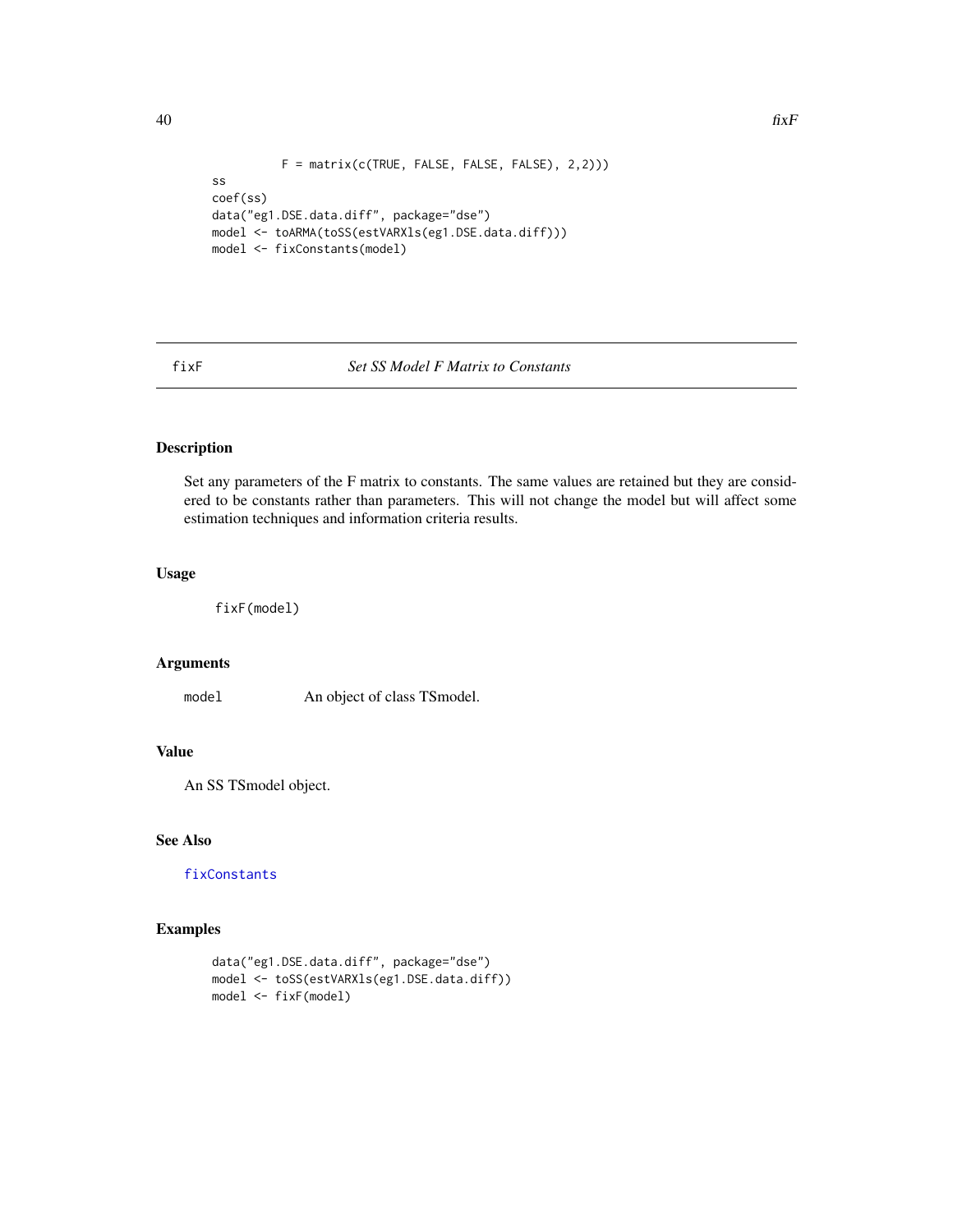<span id="page-40-0"></span>

Calculate forecasts multiple steps ahead.

## Usage

```
is.forecast(obj)
    forecast(obj, ...)
    ## S3 method for class 'TSmodel'
forecast(obj, data, horizon=36,
      conditioning.inputs=NULL,
      conditioning.inputs.forecasts=NULL, percent=NULL, ...)
    ## S3 method for class 'TSestModel'
forecast(obj, ...)
    ## S3 method for class 'TSdata'
forecast(obj, model, ...)
```
### Arguments

| obj                           | An object of a class for which a specific method is available.                                                 |
|-------------------------------|----------------------------------------------------------------------------------------------------------------|
| model                         | An object of class TSmodel.                                                                                    |
| data                          | An object of class TS data.                                                                                    |
| conditioning.inputs           |                                                                                                                |
|                               | A time series matrix or list of time series matrices to use as input variables.                                |
| conditioning.inputs.forecasts |                                                                                                                |
|                               | A time series matrix or list of time series matrices to append to input variables<br>for the forecast periods. |
| horizon                       | The number of periods to forecast.                                                                             |
| percent                       | A vector indication percentages of the last input to use for forecast periods.                                 |
| $\ddots$                      | arguments passed to $l()$ .                                                                                    |
|                               |                                                                                                                |

## Details

Calculate (multiple) forecasts from the end of data to a horizon determined either from supplied input data or the argument horizon (more details below). In the case of a model with no inputs the horizon is determined by the argument horizon. In the case of models with inputs, on which the forecasts are conditioned, the argument horizon is ignored (except when percent is specified) and the actual horizon is determined by the inputs in the following way: If inputs are not specified by optional arguments (as below) then the default will be to use inputData(data). This will be the same as the function 1() unless inputData(data) is longer than outputData(data) (after NAs are trimmed from each separately). Otherwise, if conditioning.inputs is specified it is used for input-Data(data). It must be a time series matrix or a list of time series matrices each of which is used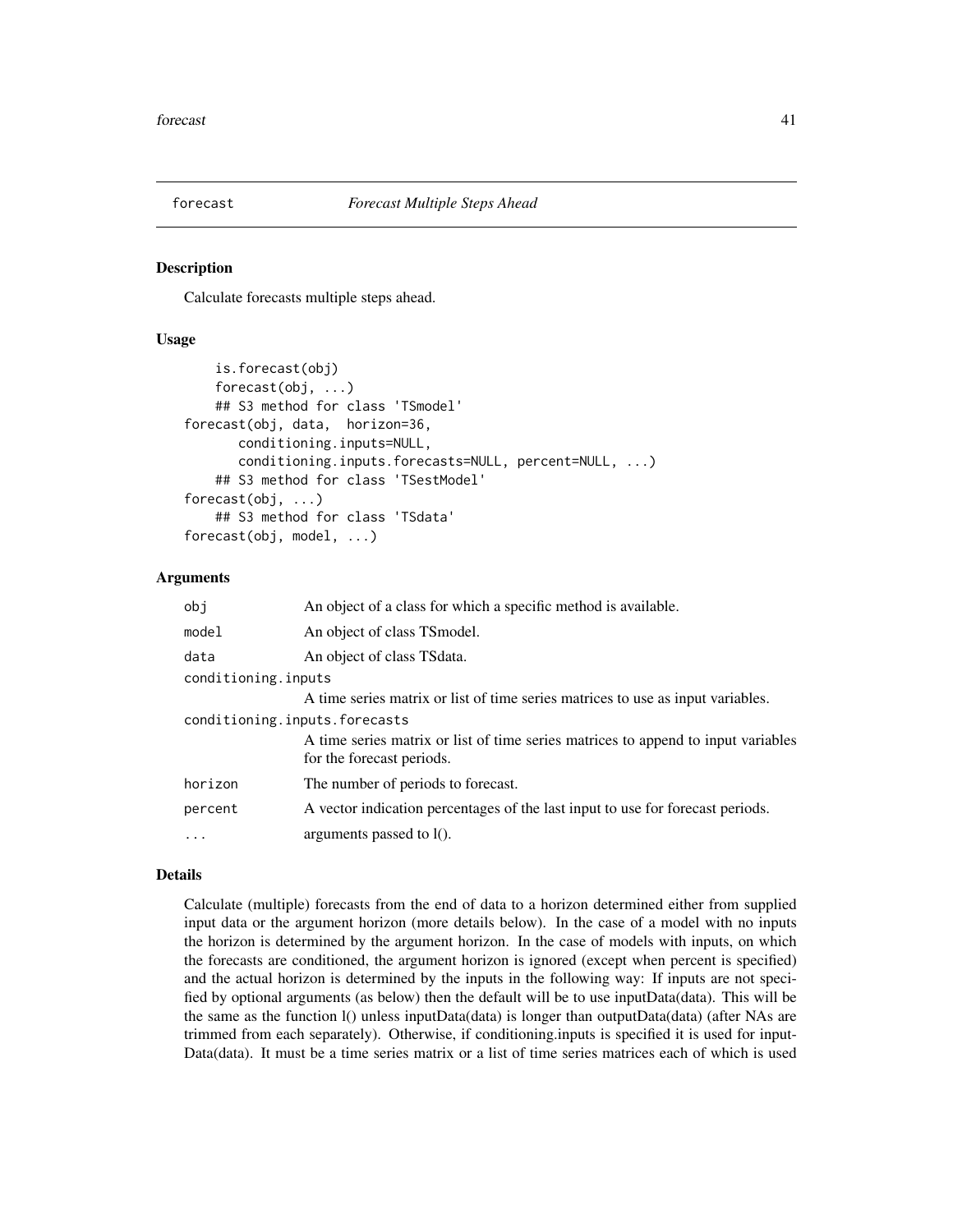in turn as inputData(data). The default above is the same as forecast(model, trimNA(data), conditioning.inputs=trimNA(inputData(data)) ) Otherwise, if conditioning.inputs.forecasts is specified it is appended to inputData(data). It must be a time series matrix or a list of time series matrices each of which is appended to inputData(data) and the concatenation used as conditioning.inputs. Both conditioning.inputs and conditioning.inputs.forecasts should not be specified. Otherwise, if percent is specified then conditioning.inputs.forecasts are set to percent/100 times the value of input corresponding to the last period of outputData(data) and used for horizon periods. percent can be a vector, in which case each value is applied in turn. ie c(90,100,110) would would give results for conditioning.input.forecasts 10 percent above and below the last value of input.

#### Value

The result is an object of class forecast which is a list with elements model, horizon, conditioning.inputs, percent, pred and forecast. The element forecast is a list with TSdata objects as elements, one for each element in the list conditioning.inputs. The element pred contains the one-step ahead forecasts for the preiods when output data is available. There is a plot method for this class.

### See Also

[featherForecasts](#page-37-0), [horizonForecasts](#page-49-0)

### Examples

```
data("egJofF.1dec93.data", package="dse")
model <- estVARXls(window(egJofF.1dec93.data, end=c(1985,12)))
pr <- forecast(model, conditioning.inputs=inputData(egJofF.1dec93.data))
#tfplot(pr) Rbug 0.90.1
is.forecast(pr)
```
<span id="page-41-0"></span>forecastCov *Forecast covariance for different models*

#### **Description**

Calculate the forecast covariance for different models.

#### Usage

```
is.forecastCov(obj)
   forecastCov(obj, ..., data=NULL, horizons=1:12, discard.before=NULL,
      zero=FALSE, trend=FALSE, estimation.sample= NULL,
      compiled=.DSEflags()$COMPILED)
   ## S3 method for class 'TSmodel'
forecastCov(obj, ..., data=NULL,
      horizons=1:12, discard.before=NULL,
      zero=FALSE, trend=FALSE, estimation.sample= Tobs(data),
       compiled=.DSEflags()$COMPILED)
   ## S3 method for class 'TSestModel'
```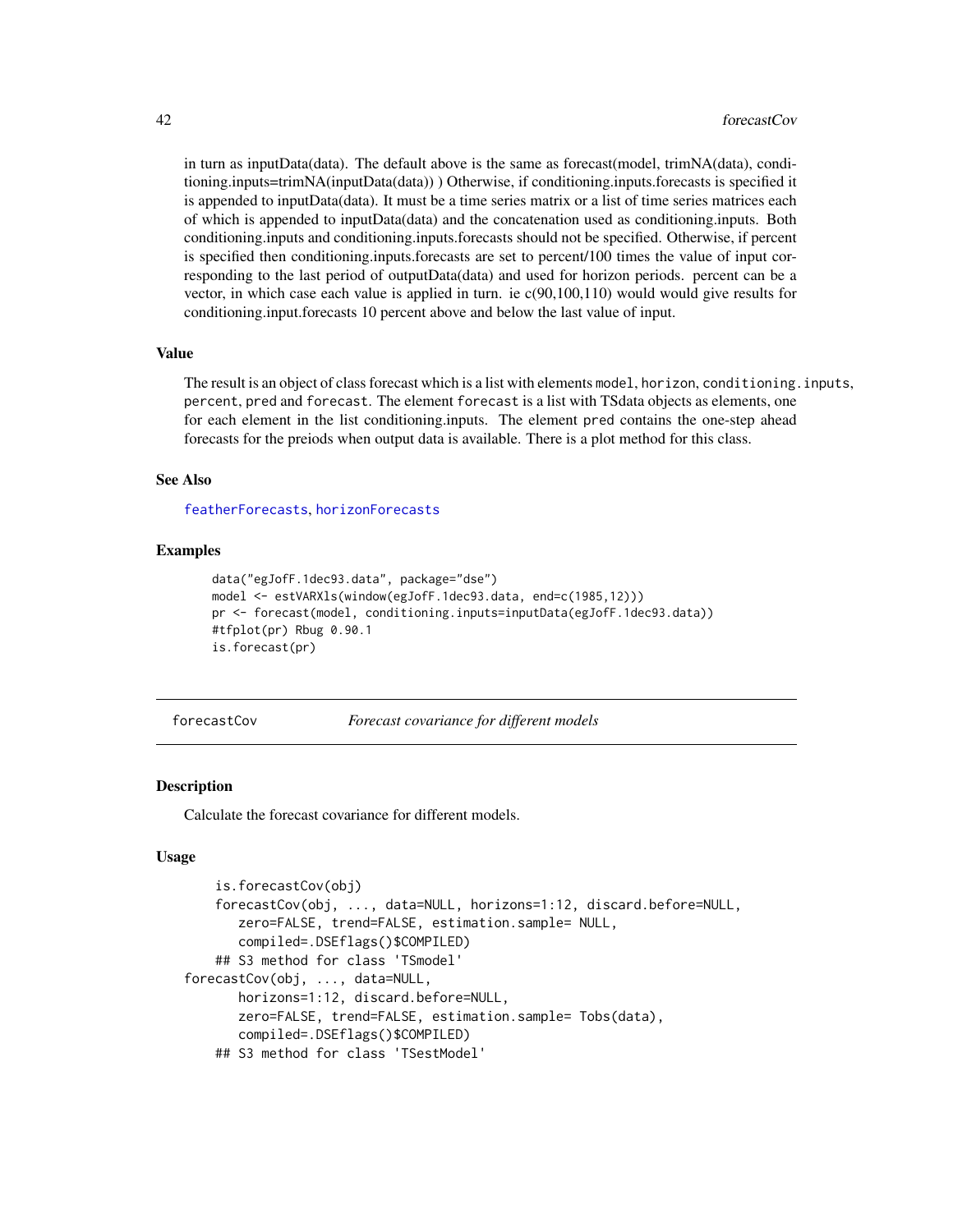### forecastCov 43

```
forecastCov(obj, ..., data=TSdata(obj),
      horizons=1:12, discard.before=NULL, zero=FALSE, trend=FALSE,
      estimation.sample= Tobs(TSdata(obj)), compiled=.DSEflags()$COMPILED)
   ## S3 method for class 'TSdata'
forecastCov(obj, ..., data=NULL,
      horizons=1:12, discard.before=1,
       zero=FALSE, trend=FALSE, estimation.sample= NULL,
       compiled=.DSEflags()$COMPILED)
```
# Arguments

| obi                        | TS data or one or more TS models or TS est Models                                             |  |  |
|----------------------------|-----------------------------------------------------------------------------------------------|--|--|
| data                       | an object of class TS data.                                                                   |  |  |
|                            | discard before period before which forecasts should be discarded when calculating covariance. |  |  |
| horizons                   | horizons for which forecast covariance should be calculated.                                  |  |  |
| zero                       | if TRUE the covariance is calculated for a forecast of zero.                                  |  |  |
| trend<br>estimation.sample | if TRUE the covariance is calculated for a forecast of trend.                                 |  |  |
|                            | portion of the sample to use for calculating the trend.                                       |  |  |
| compiled                   | a logical indicating if compiled code should be used. (Usually true except for<br>debugging.) |  |  |
| $\cdots$                   | arguments passed to other methods.                                                            |  |  |

#### Details

Calculate the forecast cov of obj relative to data. If obj is TSdata then the output data is used as the forecast. For other classes of obj TSmodel(obj) is used with data to produce a forecast. TSmodel() is also applied to each element of ... to extract a model. All models should work with data. If obj is a TSestModel and data is NULL then TSdata(obj) is used as the data. This is multiple applications of forecastCovSingleModel discard.before is an integer indicating the number of points in the beginning of forecasts to discard before calculating covariances. If it is the default, NULL, then the default (minimumStartupLag) will be used for each model and the default (1) will be used for trend and zero. If zero is TRUE then forecastCov is also calculated for a forecast of zero. If trend is TRUE then forecastCov is also calculated for a forecast of a linear trend using data to estimation.sample.

# Value

A list with the forecast covariance for supplied models on the given sample. This is in the element forecastCov of the result. Other elements contain information in the arguments.

```
data("eg1.DSE.data.diff", package="dse")
model1 <- estVARXar(eg1.DSE.data.diff)
model2 <- estVARXls(eg1.DSE.data.diff)
z <- forecastCov(model1, model2, data=trimNA(eg1.DSE.data.diff))
is.forecastCov(z)
```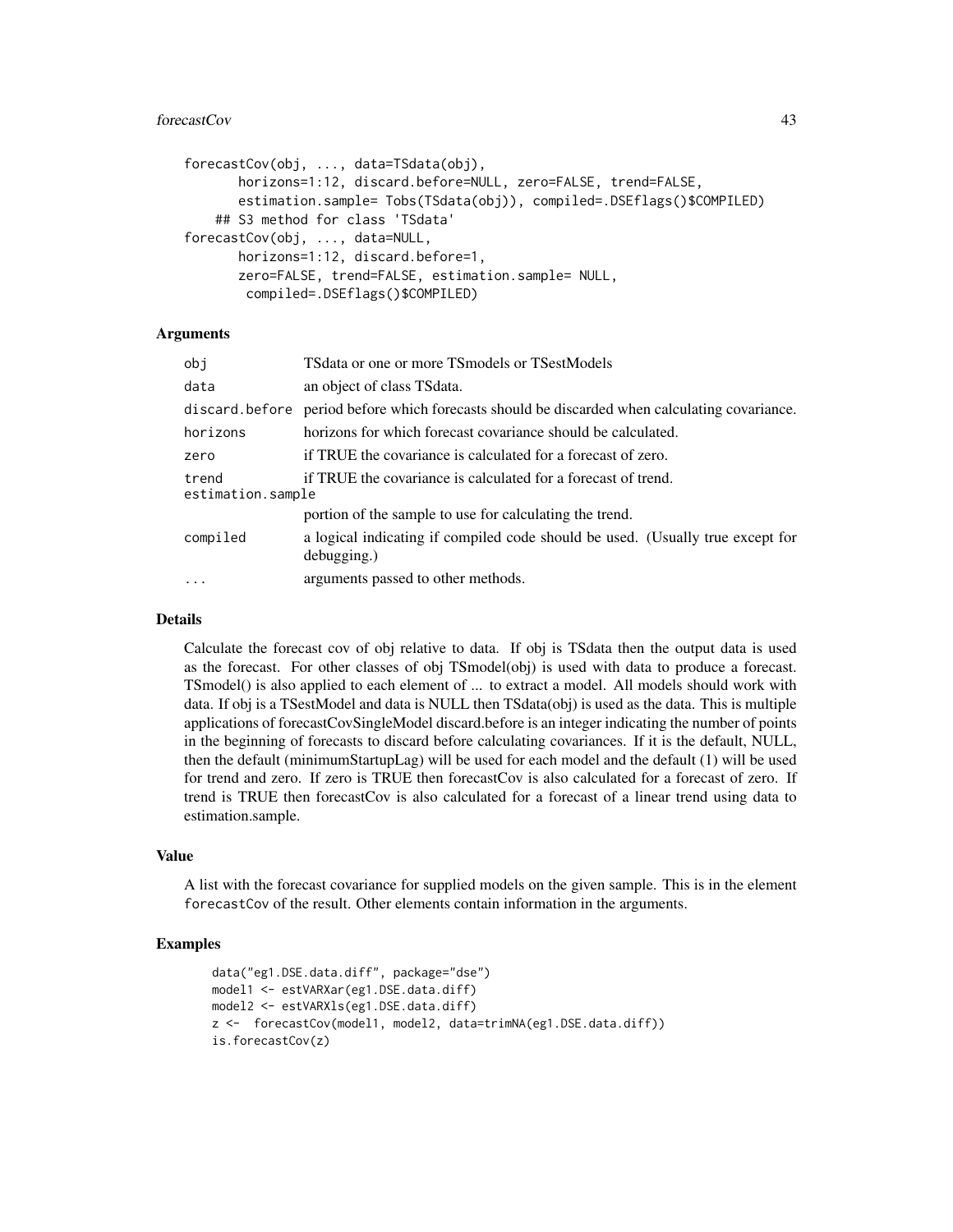```
forecastCovEstimatorsWRTdata
```
*Calculate Forecast Cov of Estimators WRT Data*

# Description

forecast covariance of estimated models with respect to a given sample

# Usage

```
forecastCovEstimatorsWRTdata(data, estimation.sample=NULL,
                   compiled=.DSEflags()$COMPILED, discard.before=10,
                   horizons=1:12, zero=FALSE, trend=FALSE,quiet=FALSE,
                   estimation.methods=NULL)
is.forecastCovEstimatorsWRTdata(obj)
```
# Arguments

| data               | an object of class TSdata.                                                                                                         |  |
|--------------------|------------------------------------------------------------------------------------------------------------------------------------|--|
| estimation.methods |                                                                                                                                    |  |
|                    | a list as used by estimate Models.                                                                                                 |  |
|                    | discard before an integer indicating the number of points in the beginning of forecasts to discard<br>for calculating covariances. |  |
| zero               | if TRUE then forecast Cov is also calculated for a forecast of zero.                                                               |  |
| trend              | if TRUE then forecast Cov is also calculated for a forecast of a linear trend.                                                     |  |
| estimation.sample  |                                                                                                                                    |  |
|                    | an integer indicating the number of points in the sample to use for estimation. If<br>it is NULL the whole sample is used.         |  |
| horizons           | horizons for which forecast covariance should be calculated.                                                                       |  |
| quiet              | if TRUE then estimation information is not printed.                                                                                |  |
| compiled           | a logical indicating if the compiled version of the code should be used. (FALSE<br>would typically only be used for debugging.)    |  |
| obi                | an object.                                                                                                                         |  |

#### Details

Calculate the forecasts cov of models estimated from data with estimation methods indicated by estimation.methods (see estimateModels). estimation.sample is an integer indicating the number of points in the sample to use for estimation. If it is NULL the whole sample is used.

### Value

A list with the forecast covariance for supplied models on the given sample. This is in the element forecastCov of the result. Other elements contain information in the arguments.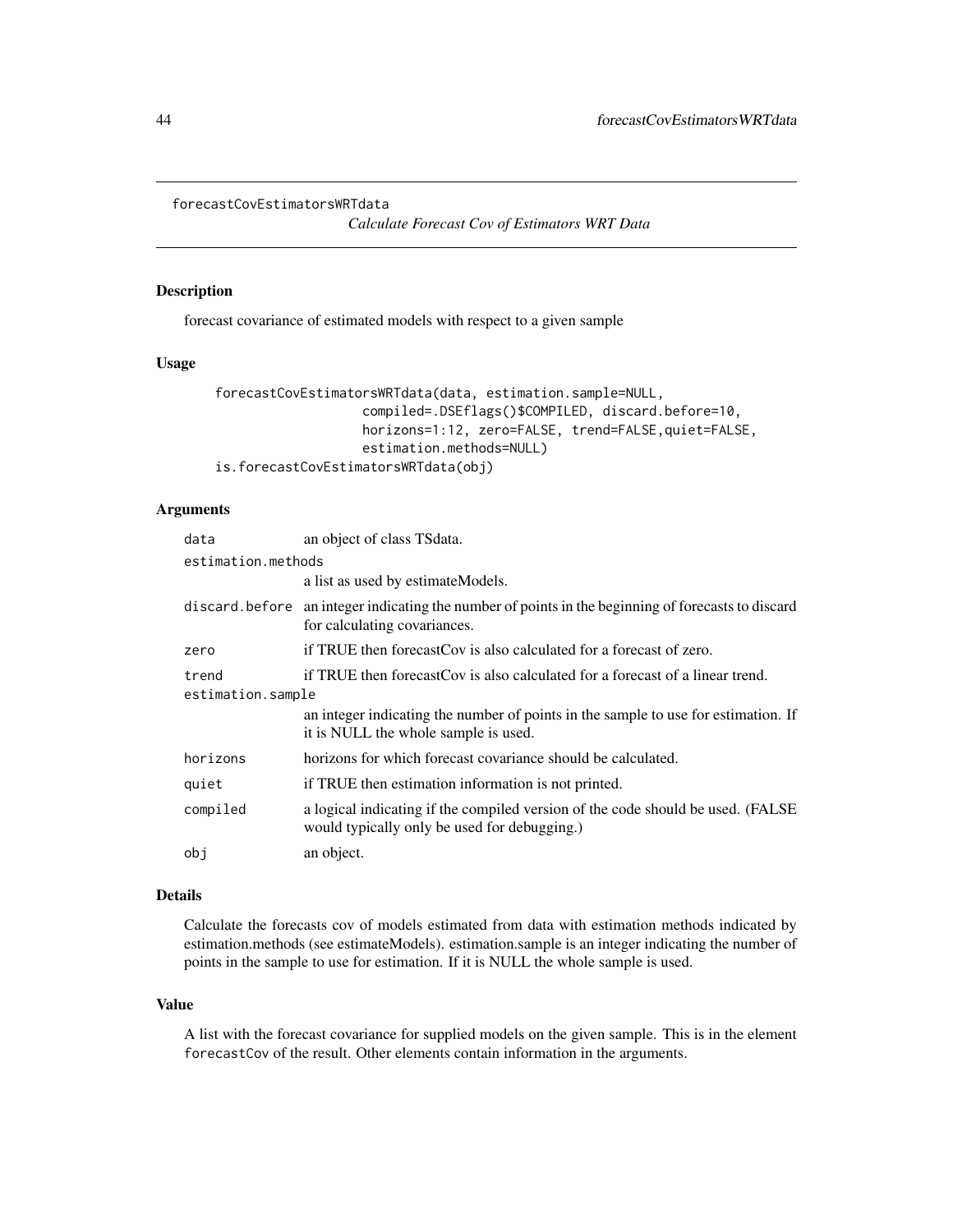# forecastCovEstimatorsWRTtrue 45

# See Also

[outOfSample.forecastCovEstimatorsWRTdata](#page-69-0), [estimateModels](#page-26-0)

## Examples

```
data("eg1.DSE.data.diff", package="dse")
z <- forecastCovEstimatorsWRTdata(eg1.DSE.data.diff,
    estimation.methods=list(estVARXls=list(max.lag=4)))
```
<span id="page-44-0"></span>forecastCovEstimatorsWRTtrue

*Compare Forecasts Cov Relative to True Model Output*

# Description

Compare covariance of the forecasts less the true model output

# Usage

```
forecastCovEstimatorsWRTtrue(true.model, rng=NULL,
                   simulation.args=NULL,
                   est.replications = 2, pred.replications = 2,
                   discard.before = 10, horizons = 1:12, quiet =FALSE,
                   estimation.methods=NULL, compiled=.DSEflags()$COMPILED)
```
is.forecastCovEstimatorsWRTtrue(obj)

#### Arguments

| true.model         | An object of class TS model.                                                                                                         |  |
|--------------------|--------------------------------------------------------------------------------------------------------------------------------------|--|
| estimation.methods |                                                                                                                                      |  |
|                    | A list as used by estimate Models.                                                                                                   |  |
| simulation.args    |                                                                                                                                      |  |
|                    | an arguments to be passed to simulate.                                                                                               |  |
| est.replications   |                                                                                                                                      |  |
|                    | An arguments to be passed to simulate.                                                                                               |  |
| pred.replications  |                                                                                                                                      |  |
|                    | An arguments to be passed to simulate.                                                                                               |  |
|                    | discard before An integer indicating the number of points in the beginning of forecasts to dis-<br>card for calculating covariances. |  |
| horizons           | Horizons for which forecast covariance should be calculated.                                                                         |  |
| rng                | If specified then it is used to set RNG.                                                                                             |  |
| quiet              | If TRUE then some messages are not printed.                                                                                          |  |
| compiled           | a logical indicating if the compiled version of the code should be used. (FALSE)<br>would typically only be used for debugging.)     |  |
| obi                | an object.                                                                                                                           |  |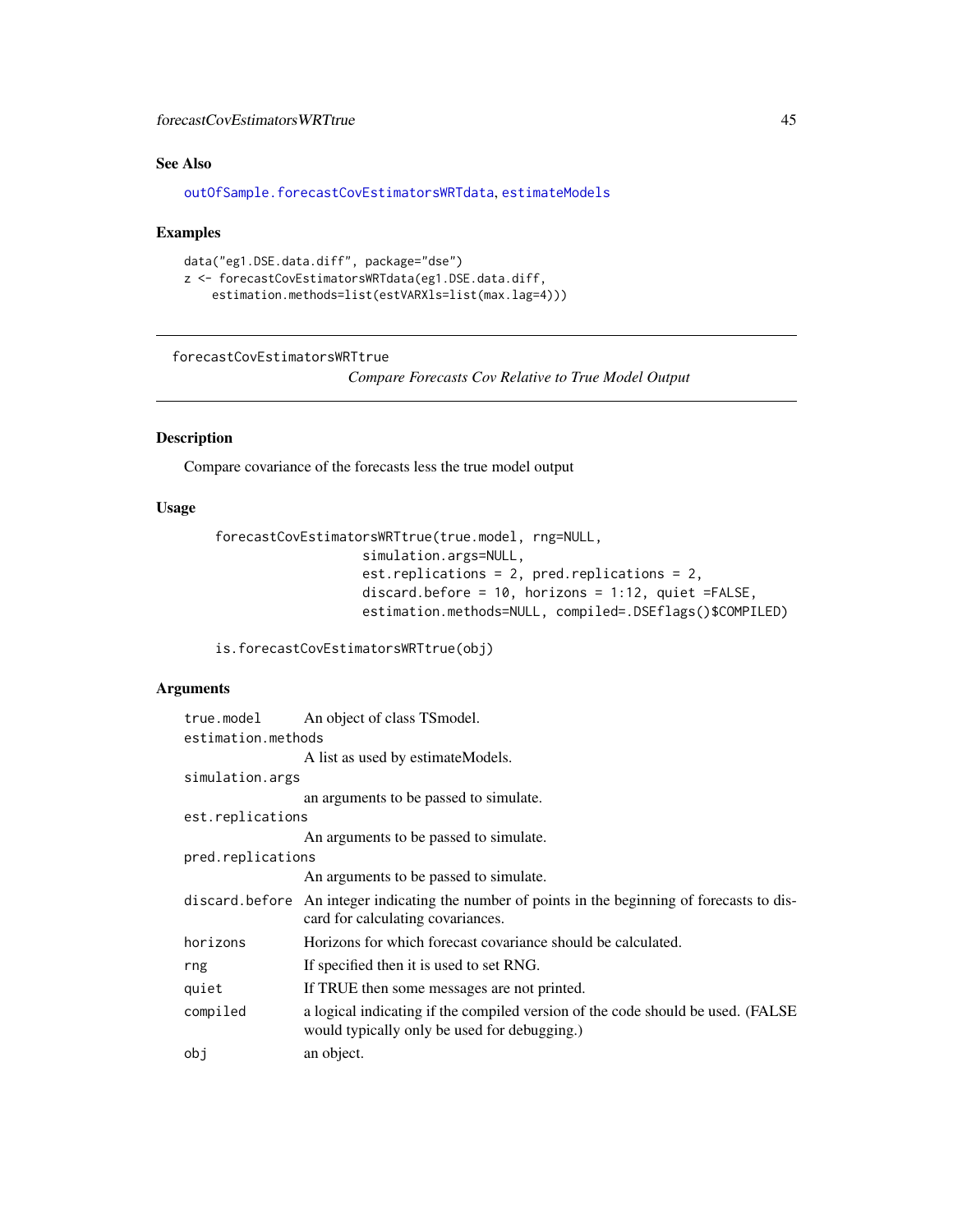### Details

Calculate the forecasts cov of models estimated from simulations of true.model with estimation methods indicated by estimation.methods (see estimateModels). This function makes multiple calls to forecastCovWRTtrue.

#### Value

The returned results has element forecastCov.true,forecastCov.zero,forecastCov.trend containing covariances averaged over estimation replications and simulation replications (forecasts will not change but simulated data will). forecastCov a list of the same length as estimation.methods with each element containing covariances averaged over estimation replications and simulation replications. estimatedModels a list of length est.replications, with each elements as returned by estimateModels, thus each element has multi.model as a subelement containing models for different estimation techniques. So, eg. estimatedModels[[2]]\$multi.model[[1]] in the result will be the model from the first estimation technique in the second replication.

#### See Also

[forecastCovWRTtrue](#page-46-0) [forecastCovEstimatorsWRTdata](#page-43-0)

### Examples

```
data("eg1.DSE.data.diff", package="dse")
true.model <- estVARXls(eg1.DSE.data.diff) # just to have a starting model
z <- forecastCovEstimatorsWRTtrue(true.model,
    estimation.methods=list(estVARXls=list(max.lag=4)))
```
forecastCovReductionsWRTtrue

*Forecast covariance for different models*

### Description

Calculate the forecast covariance for different models.

#### Usage

```
forecastCovReductionsWRTtrue(true.model, rng=NULL,
                    simulation.args=NULL,
                    est.replications=2, pred.replications=2,
                    discard.before=10, horizons=1:12,quiet=FALSE,
                    estimation.methods=NULL,
                    criteria=NULL, compiled=.DSEflags()$COMPILED)
```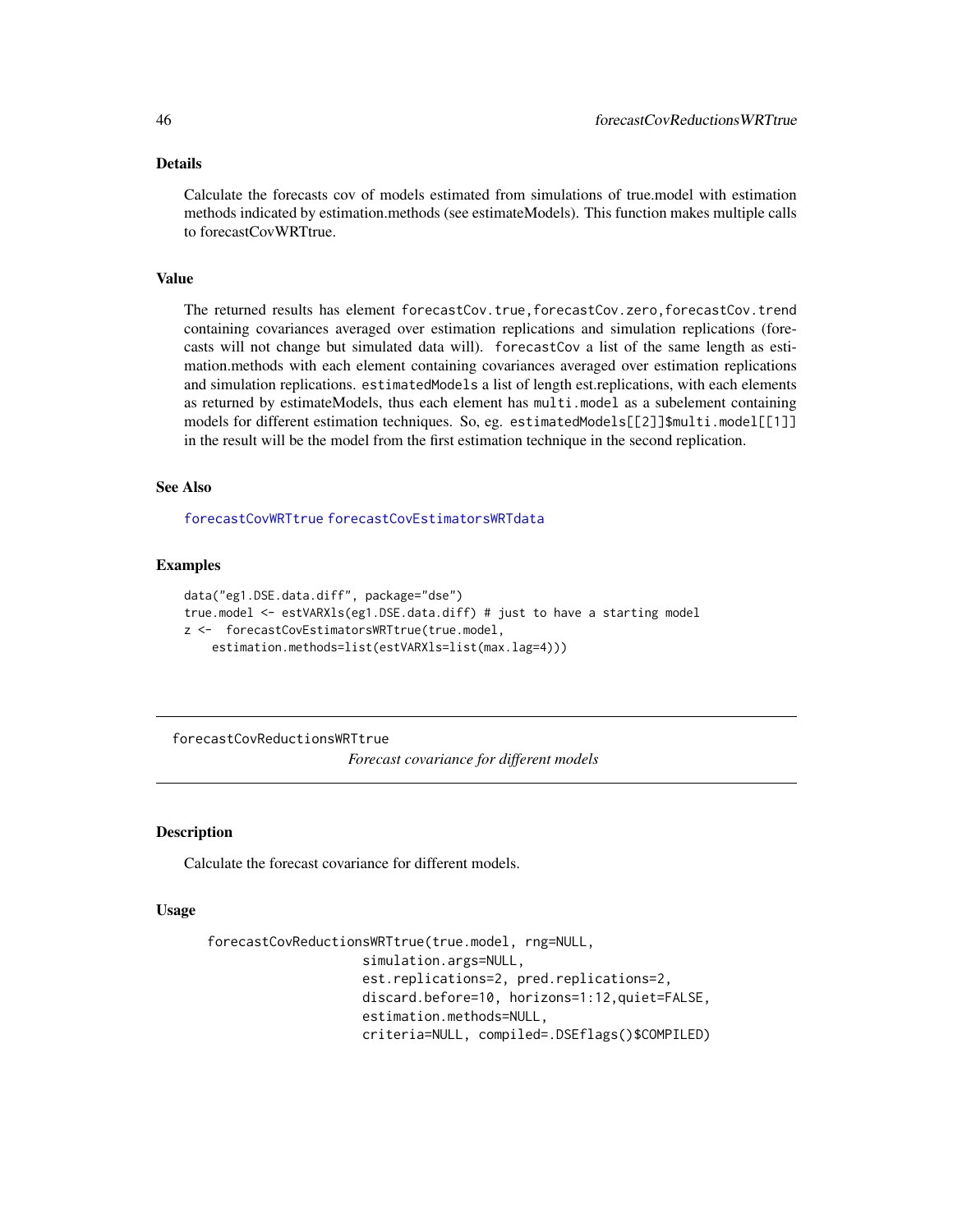## forecastCovWRTtrue 47

## Arguments

| true.model         | An object of class TS model or TS est Model.                                                                                         |  |
|--------------------|--------------------------------------------------------------------------------------------------------------------------------------|--|
|                    | discard before An integer indicating the number of points in the beginning of forecasts to dis-<br>card for calculating covariances. |  |
| est.replications   |                                                                                                                                      |  |
|                    | an interger indicating the number of times simulation and estimation are re-<br>peated.                                              |  |
| pred.replications  |                                                                                                                                      |  |
|                    | an argument passed to forecastCovWRTtrue.                                                                                            |  |
| simulation.args    |                                                                                                                                      |  |
|                    | A list of any arguments which should be passed to simulate in order to simulate<br>the true model.                                   |  |
| horizons           | Horizons for which forecast covariance should be calculated.                                                                         |  |
| rng                | If specified then it is used to set RNG.                                                                                             |  |
| quiet              | If TRUE then some messages are not printed.                                                                                          |  |
| estimation.methods |                                                                                                                                      |  |
|                    | a list as used by estimateModels.                                                                                                    |  |
| criteria           | a                                                                                                                                    |  |
| compiled           | a logical indicating if compiled code should be used. (Usually true except for<br>debugging.)                                        |  |

# Details

Calculate the forecasts cov of reduced models estimated from simulations of true.model with an estimation method indicated by estimation.methods. (estimation.methods is as in estimation.models BUT ONLY THE FIRST IS USED.) discard.before is an integer indicating 1+the number of points in the beginning of forecasts to discard for calculating forecast covariances. criteria can be a vector of criteria as in informationTests, (eg c("taic", "tbic") in which case the "best" model for each criteria is accounted separately. (ie. it is added to the beginning of the list of estimated models)

### Value

A list ...

<span id="page-46-0"></span>forecastCovWRTtrue *Compare Forecasts to True Model Output*

### Description

Generate forecasts and compare them against the output of a true model.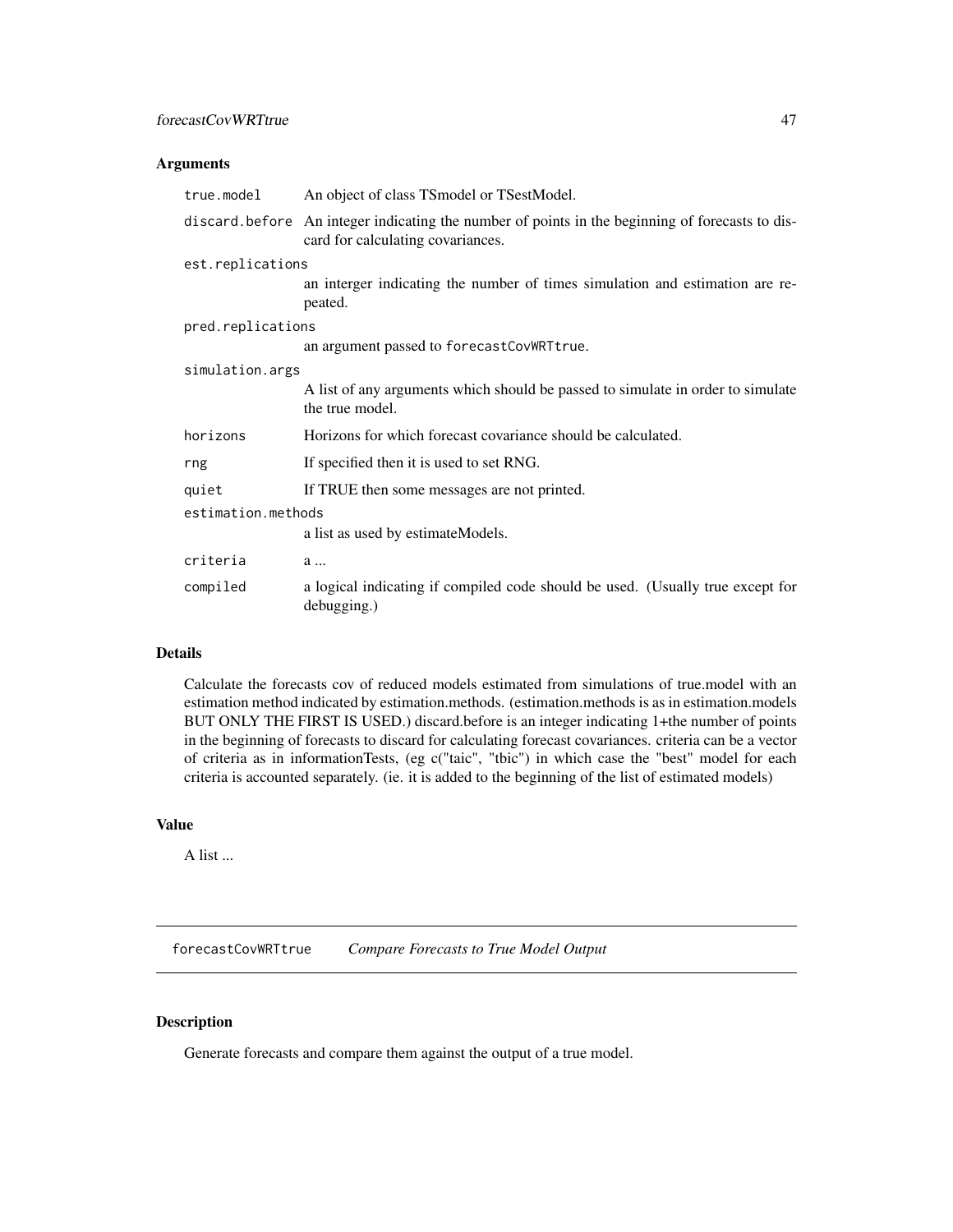### Usage

```
forecastCovWRTtrue(models, true.model,
       pred.replications=1, simulation.args=NULL, quiet=FALSE, rng=NULL,
compiled=.DSEflags()$COMPILED,
       horizons=1:12, discard.before=10, trend=NULL, zero=NULL)
```

```
is.forecastCovWRTdata(obj)
```
### Arguments

| models                     | A list of objects of class TS model.                                                                                  |  |
|----------------------------|-----------------------------------------------------------------------------------------------------------------------|--|
| true.model                 | An object of class TS model or TS est Model.                                                                          |  |
| discard.before             | An integer indicating the number of points in the beginning of forecasts to dis-<br>card for calculating covariances. |  |
| zero                       | If TRUE then forecast Cov is also calculated for a forecast of zero.                                                  |  |
| trend<br>pred.replications | If TRUE then forecast Cov is also calculated for a forecast of a linear trend.                                        |  |
|                            | integer indicating the number of times simulated data is generated.                                                   |  |
| simulation.args            |                                                                                                                       |  |
|                            | A list of any arguments which should be passed to simulate in order to simulate<br>the true model.                    |  |
| horizons                   | Horizons for which forecast covariance should be calculated.                                                          |  |
| rng                        | If specified then it is used to set RNG.                                                                              |  |
| quiet                      | If TRUE then some messages are not printed.                                                                           |  |
| compiled                   | a logical indicating if compiled code should be used. (Usually true except for<br>debugging.)                         |  |
| obi                        | an object.                                                                                                            |  |

# Details

The true model is used to generate data and for each generated data set the forecasts of the models are evaluated against the simulated data. If trend is not null it is treated as a model output (forecast) and should be the same dimension as a simulation of the models with simulation.args. If zero is not null a zero forecast is also evaluated. If simulating the true model requires input data then a convenient way to do this is for true.model to be a TSestModel. Otherwise, input data should be passed in simulation.args

## Value

A list with the forecast covariance for supplied models on samples generated by the given true model. This is in the element forecastCov of the result. Other elements contain information in the arguments.

### See Also

[forecastCovEstimatorsWRTdata](#page-43-0) [simulate](#page-88-0) [EstEval](#page-0-0) [distribution](#page-0-0) [MonteCarloSimulations](#page-0-0)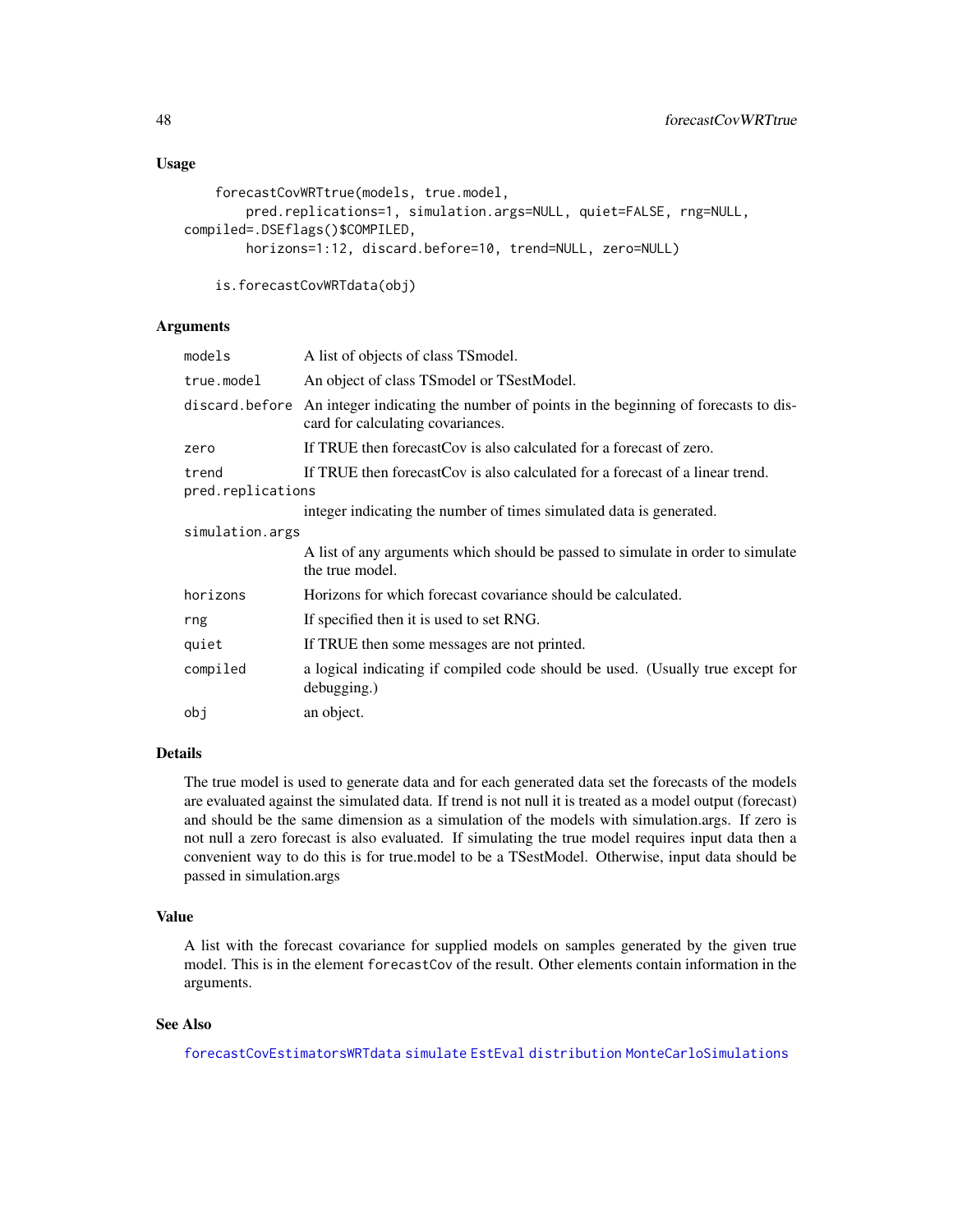#### forecasts and the contract of the contract of the contract of the contract of the contract of the contract of the contract of the contract of the contract of the contract of the contract of the contract of the contract of

### Examples

```
data("eg1.DSE.data.diff", package="dse")
true.model <- estVARXls(eg1.DSE.data.diff) # A starting model TSestModel
data <- simulate(true.model)
models <- list(TSmodel(estVARXar(data)),TSmodel(estVARXls(data)))
z <- forecastCovWRTtrue( models, true.model)
```
forecasts *Extract Forecasts*

### **Description**

Extract forecasts from and object.

### Usage

```
forecasts(obj)
    ## S3 method for class 'forecast'
forecasts(obj)
    ## S3 method for class 'featherForecasts'
forecasts(obj)
    ## S3 method for class 'horizonForecasts'
forecasts(obj)
```
#### Arguments

obj An object which contains forecasts.

# Details

This generic method extracts the forecasts (only) from objects returned by other methods that calculate forecasts. Usually the objects returned by the methods which calculate forecasts contain additional information which is not returned by this extractor.

#### Value

The forecasts from an object which contains forecasts.

### See Also

#### [forecast](#page-40-0)

```
data("egJofF.1dec93.data", package="dse")
model <- estVARXls(window(egJofF.1dec93.data, end=c(1985,12)))
pr <- forecast(model, conditioning.inputs=inputData(egJofF.1dec93.data))
z <- forecasts(pr)
```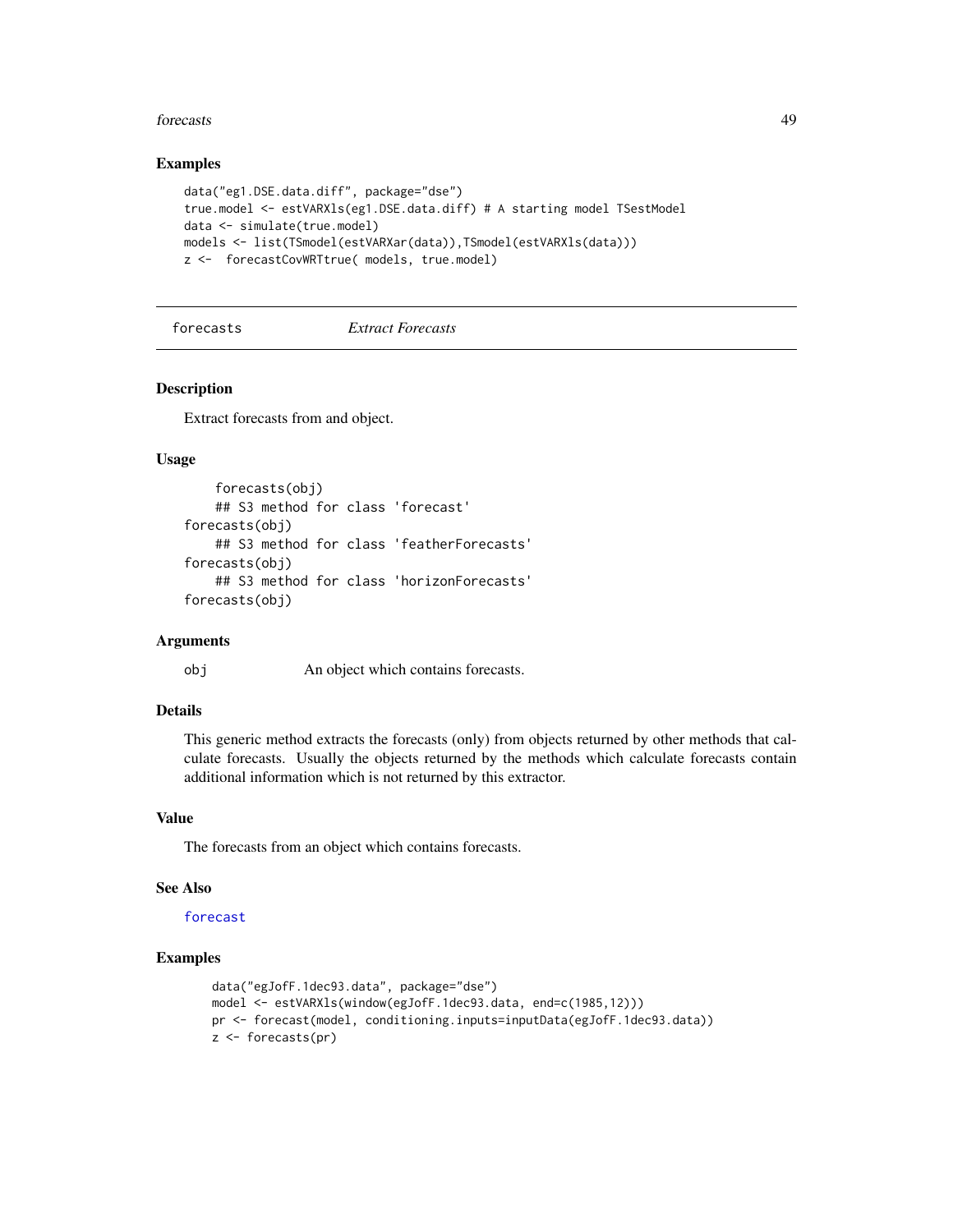Transform the basis for the state by a given invertible matrix.

### Usage

gmap(g, model)

## Arguments

| g     | An invertible matrix         |
|-------|------------------------------|
| model | An object of class TS model. |

### Details

If the input model is in state space form g is a change of basis for the state. If the input model is in ARMA form then the polynomials are premultiplied by g. If g is a scalar it is treated as a diagonal matrix.

## Value

An equivalent model transformed using g.

### Examples

```
data("eg1.DSE.data.diff", package="dse")
model <- toSS(estVARXls(eg1.DSE.data.diff))
gmap(2, model)
```
<span id="page-49-0"></span>horizonForecasts *Calculate forecasts at specified horizons*

# Description

Calculate forecasts at specified horizons.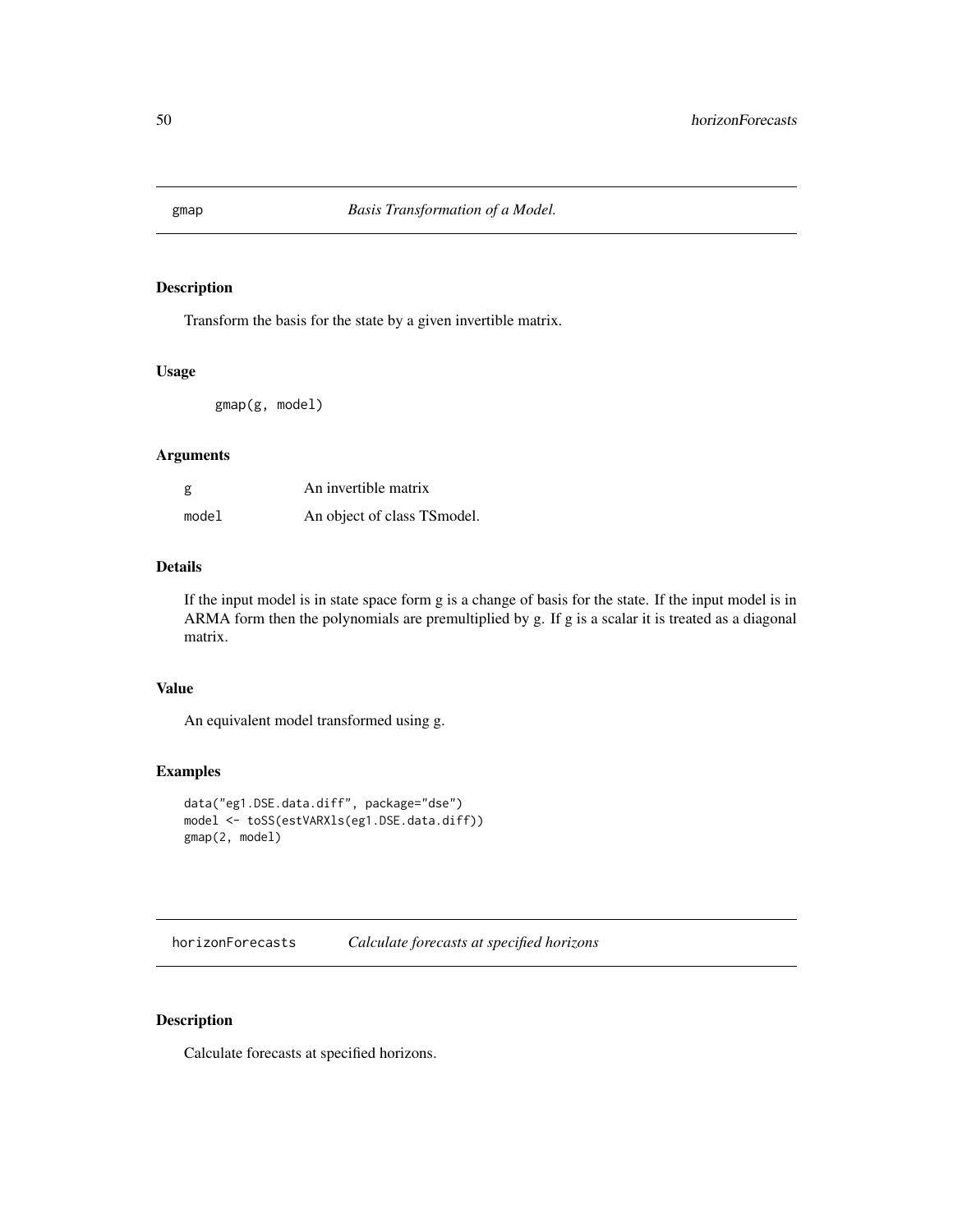# horizonForecasts 51

### Usage

```
is.horizonForecasts(obj)
    horizonForecasts(obj, ...)
    ## S3 method for class 'TSmodel'
horizonForecasts(obj, data, horizons=1:4,
discard.before=minimumStartupLag(obj), compiled=.DSEflags()$COMPILED, ...)
    ## S3 method for class 'TSestModel'
horizonForecasts(obj, data=NULL, ...)
    ## S3 method for class 'TSdata'
horizonForecasts(obj, model, ...)
    ## S3 method for class 'forecastCov'
horizonForecasts(obj,horizons=NULL,
         discard.before=NULL, ...)
```
#### Arguments

| obj      | an object of class TSmodel, TSdata, or TSestModel.                                 |
|----------|------------------------------------------------------------------------------------|
| model    | an object of class TS model.                                                       |
| data     | an object of class TS data                                                         |
| horizons | a vector of integers indicating the horizon at which forecasts should be produced. |
|          | discard.before period before which forecasts are not calculated.                   |
| compiled | if TRUE compiled code is called.                                                   |
| $\cdots$ | arguments passed to other methods.                                                 |

### Details

Calculate multiple 'horizon'-step ahead forecasts ie. calculate forecasts but return only those indicated by horizons. Thus, for example, the result of horizonForecasts(model, data horizons= $c(1,5)$ ) would be the one-step ahead and five step ahead forecasts.

## Value

The result is a list of class horizonForecasts with elements model (a TSmodel), data, horizons, discard.before, and horizonForecasts. horizonForecasts is an array with three dimension:  $c(length(horizons),dim(mod 15d$ Projections are not calculated before discard.before or after the end of outputData(data). Each horizon is aligned so that horizonForecasts[h,t,] contains the forecast for the data point output-Data(data)[t,] (from horizon[h] periods prior).

### See Also

#### [featherForecasts](#page-37-0)

```
data("eg1.DSE.data.diff", package="dse")
model <- estVARXls(eg1.DSE.data.diff)
z <- horizonForecasts(model, eg1.DSE.data.diff)
```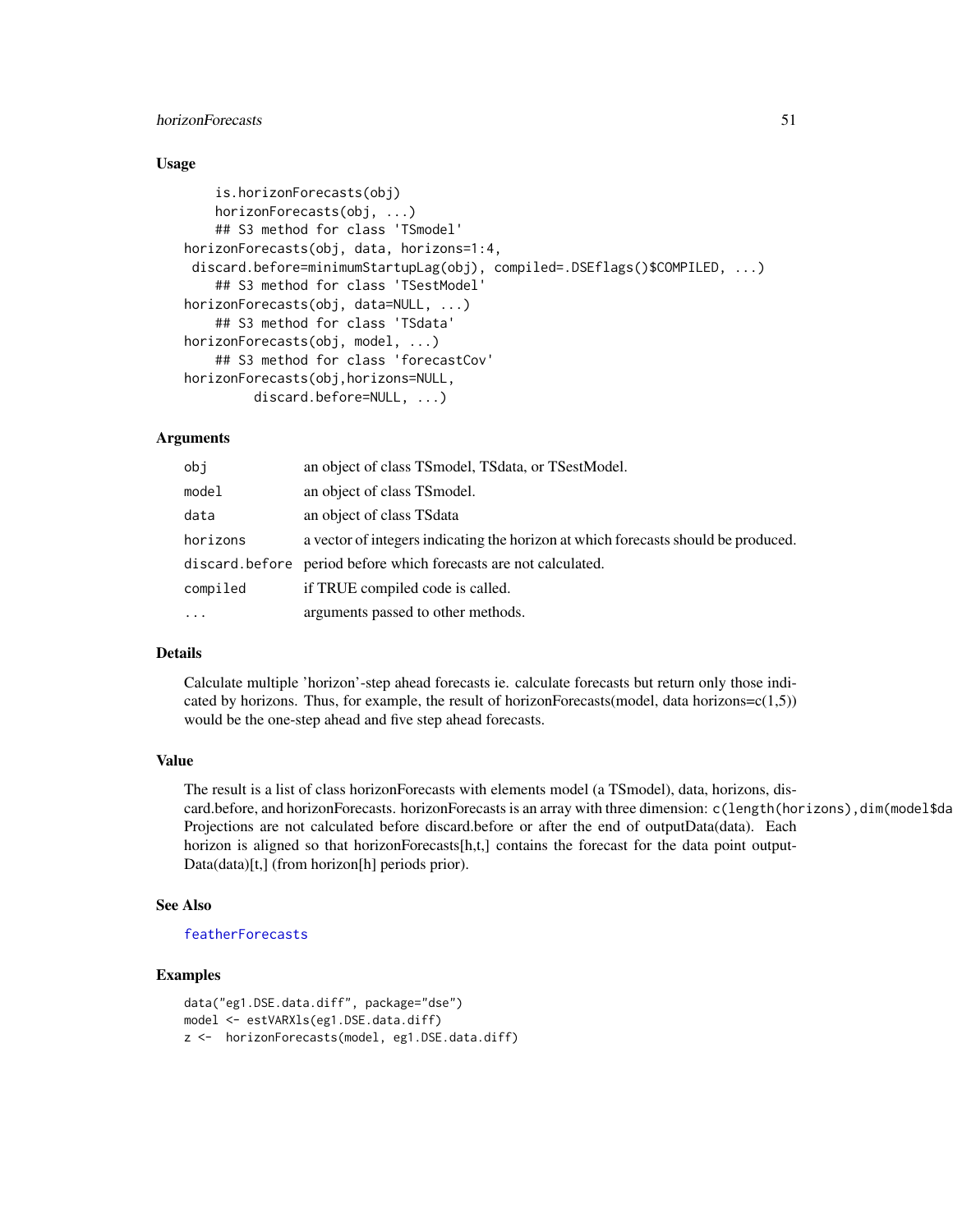horizonForecastsCompiled

*Calculate forecasts at specified horizons*

### Description

Calculate forecasts at specified horizons.

## Usage

```
horizonForecastsCompiled(obj, data, horizons=1:4,
 discard.before=minimumStartupLag(obj))
   ## S3 method for class 'SS'
horizonForecastsCompiled(obj, data, horizons=1:4,
 discard.before=minimumStartupLag(obj))
   ## S3 method for class 'ARMA'
horizonForecastsCompiled(obj, data, horizons=1:4,
  discard.before=minimumStartupLag(obj))
```
# Arguments

| obi      | see horizonForecasts.                |
|----------|--------------------------------------|
| data     | see horizonForecasts.                |
| horizons | see horizonForecasts.                |
|          | discard.before see horizonForecasts. |

### Details

Internal function not to be called by users. See horizonForecasts.

# Value

See horizonForecasts.

# See Also

[horizonForecasts](#page-49-0)

```
data("eg1.DSE.data.diff", package="dse")
model <- estVARXls(eg1.DSE.data.diff)
z <- horizonForecasts(model, eg1.DSE.data.diff)
```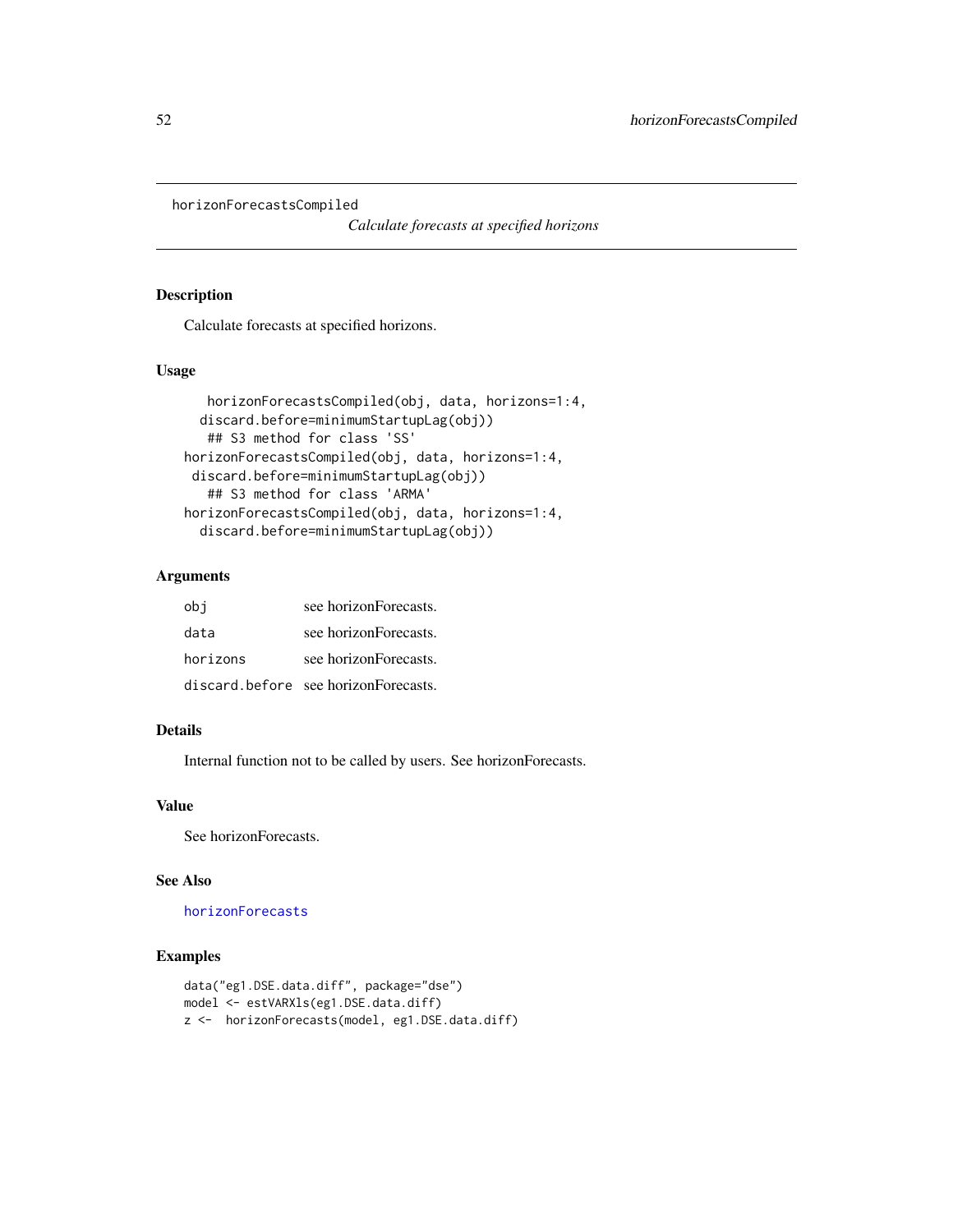<span id="page-52-0"></span>Tabulates several model selection criteria.

### Usage

```
informationTests(..., sample.start=1,sample.end=NULL, Print=TRUE, warn=TRUE)
```
# Arguments

| $\ddots$ .   | At least one object of class TSestModel.                                                             |
|--------------|------------------------------------------------------------------------------------------------------|
| sample.start | The start of the period to use for criteria calculations.                                            |
| sample.end   | The end of the period to use for criteria calculations. If omitted the end of the<br>sample is used. |
| Print        | If FALSE then printing suppressed.                                                                   |
| warn         | If FALSE then some warning messages are suppressed.                                                  |

### Value

A matrix of the value for each model on each test returned invisibly.

# Side Effects

Criteria are tabulated for all models in the list.

# See Also

[informationTestsCalculations](#page-53-0)

```
data("eg1.DSE.data.diff", package="dse")
model1 <- estVARXls(eg1.DSE.data.diff)
model2 <- estVARXar(eg1.DSE.data.diff)
informationTests(model1, model2)
```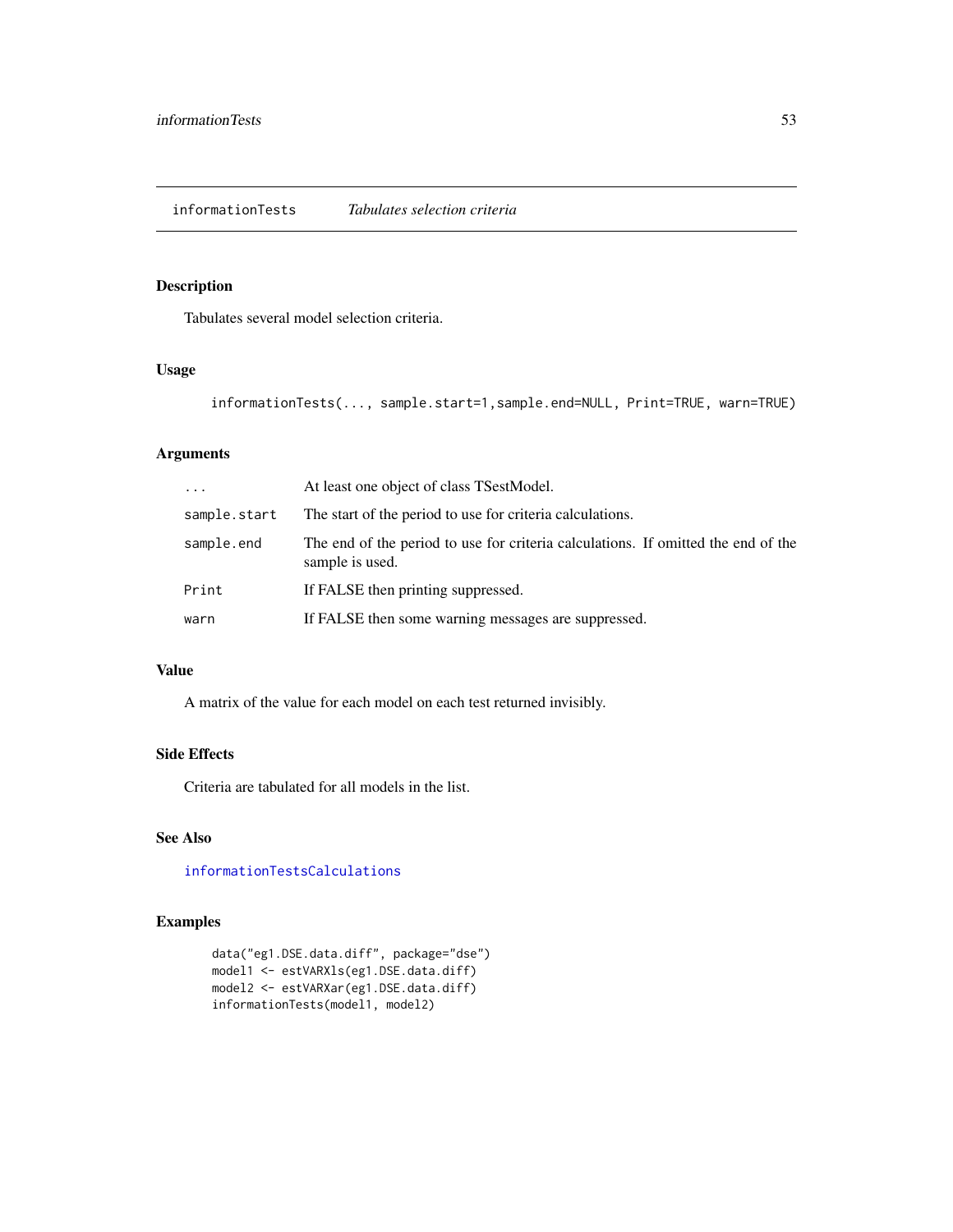<span id="page-53-0"></span>informationTestsCalculations

*Calculate selection criteria*

## Description

Calculates several model selection criteria.

### Usage

```
informationTestsCalculations(lst, sample.start=1,sample.end=NULL, warn=TRUE)
```
# Arguments

| lst          | One or more objects of class TSestModel.                                                             |
|--------------|------------------------------------------------------------------------------------------------------|
| sample.start | The start of the period to use for criteria calculations.                                            |
| sample.end   | The end of the period to use for criteria calculations. If omitted the end of the<br>sample is used. |
| warn         | If FALSE then some warning messages are suppressed.                                                  |

#### Value

The calculated values are returned in a vector with names: port, like, aic, bic, gvc, rice, fpe, taic, tbic, tgvc, trice and tfpe. These correspond to values for the Portmanteau test, likelihood, Akaike Information Criterion, Bayes Information Criterion, Generalized Cross Validation, Rice Criterion, and Final Prediction Error. The preceeding 't' indicates that the theoretical parameter space dimension has been used, rather than the number of coefficient (parameter) values. Methods which select a model based on some information criterion calculated by informationTestsCalculations should use the name of the vector element to specify the test value which is to be used.

# See Also

[informationTests](#page-52-0)

```
data("eg1.DSE.data.diff", package="dse")
model <- estVARXls(eg1.DSE.data.diff)
informationTestsCalculations(model)
```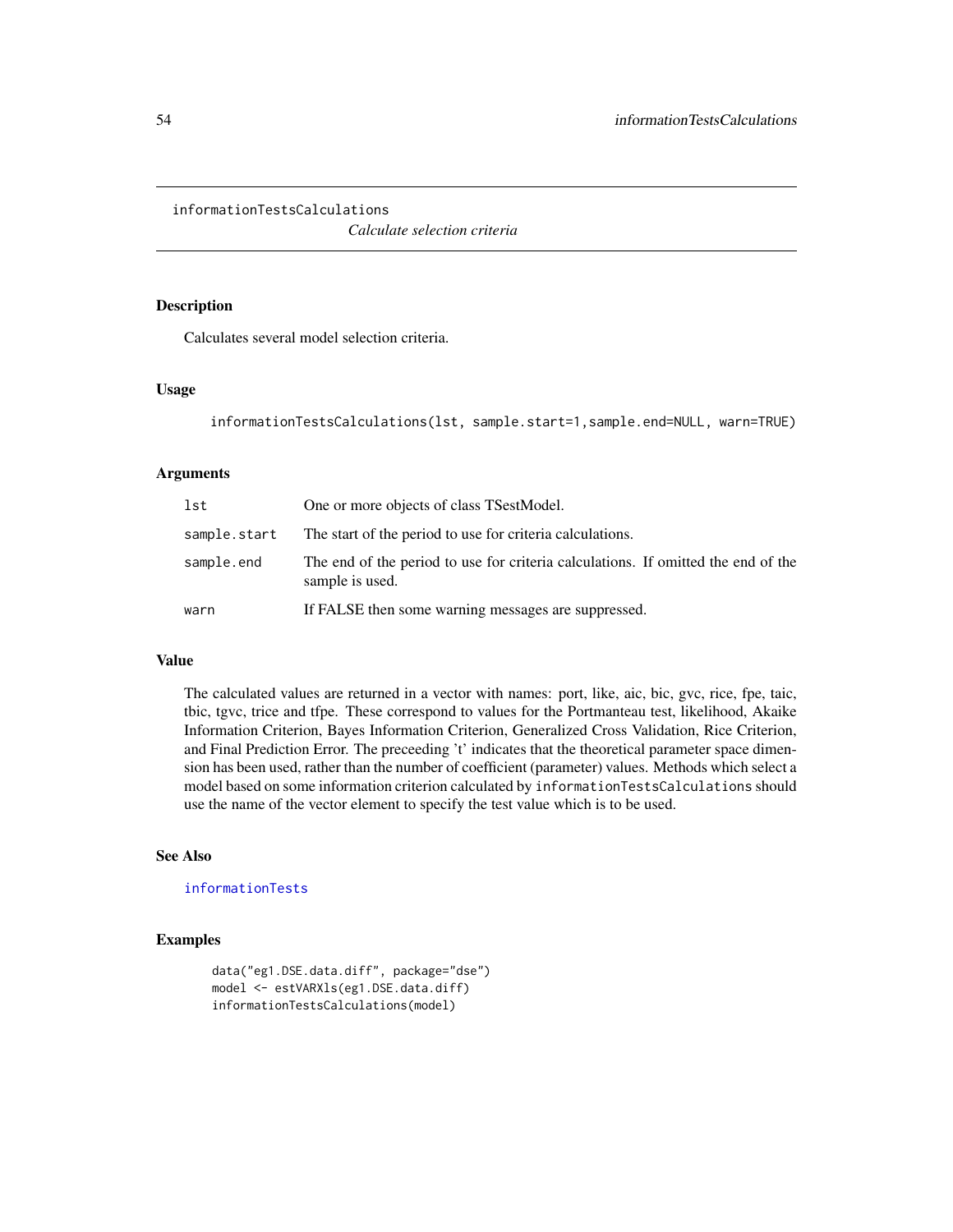Extract or set input or output series in a TSdata object.

# Usage

```
inputData(x, series=seqN(nseriesInput(x)))
    ## Default S3 method:
inputData(x, series=seqN(nseriesInput(x)))
    ## S3 method for class 'TSdata'
inputData(x, series=seqN(nseriesInput(x)))
   ## S3 method for class 'TSestModel'
inputData(x, series=seqN(nseriesInput(x)))
   outputData(x, series=seqN(nseriesOutput(x)))
    ## Default S3 method:
```

```
outputData(x, series=seqN(nseriesOutput(x)))
    ## S3 method for class 'TSdata'
outputData(x, series=seqN(nseriesOutput(x)))
   ## S3 method for class 'TSestModel'
outputData(x, series=seqN(nseriesOutput(x)))
```

```
inputData(x) <- value
outputData(x) <- value
```
### Arguments

|        | object of class TS data.                                       |
|--------|----------------------------------------------------------------|
| value  | a time series matrix.                                          |
| series | vector of strings or integers indicating the series to select. |

# Value

The first usages returns the input or output series. The second usages assigns the input or output series.

# See Also

### [TSdata](#page-115-0) [selectSeries](#page-0-0)

```
data("eg1.DSE.data", package="dse")
outputData(eg1.DSE.data)
```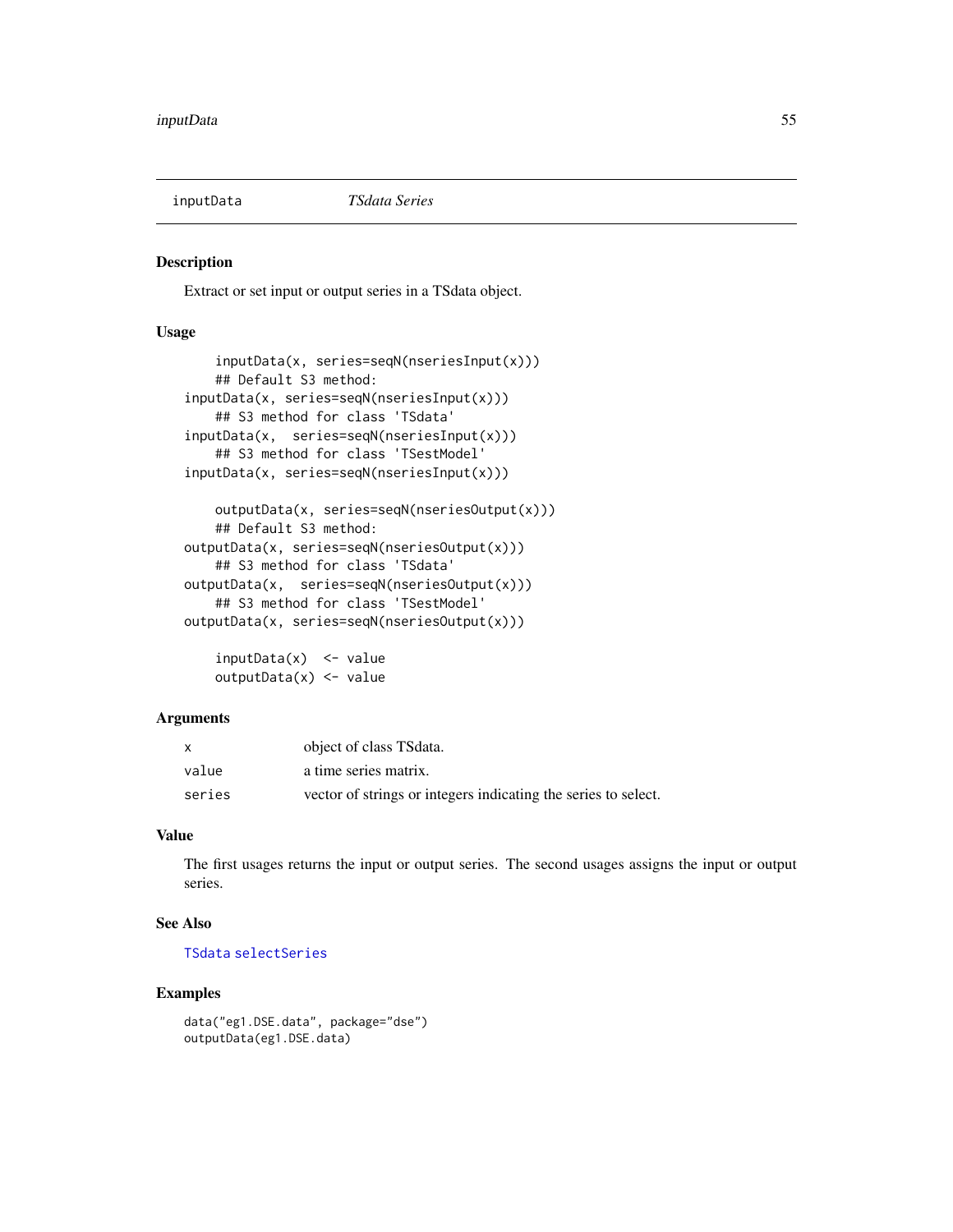is.forecastCovEstimatorsWRTdata.subsets *Check Inheritance*

# Description

Check inheritance.

### Usage

is.forecastCovEstimatorsWRTdata.subsets(obj)

# Arguments

obj Any object.

# Details

This tests if an object isnherits from forecastCovEstimatorsWRTdata.subsets. This type of object code be generated in different ways but the only current example is stripMine.

# Value

logical

# See Also

[stripMine](#page-96-0)

<span id="page-55-0"></span>

l *Evaluate a TSmodel*

# Description

Evaluate a model with data.

# Usage

```
l(obj1, obj2, ...)## S3 method for class 'TSdata'
l(obj1, obj2, ...)
   ## S3 method for class 'TSestModel'
l(obj1, obj2, ...)
```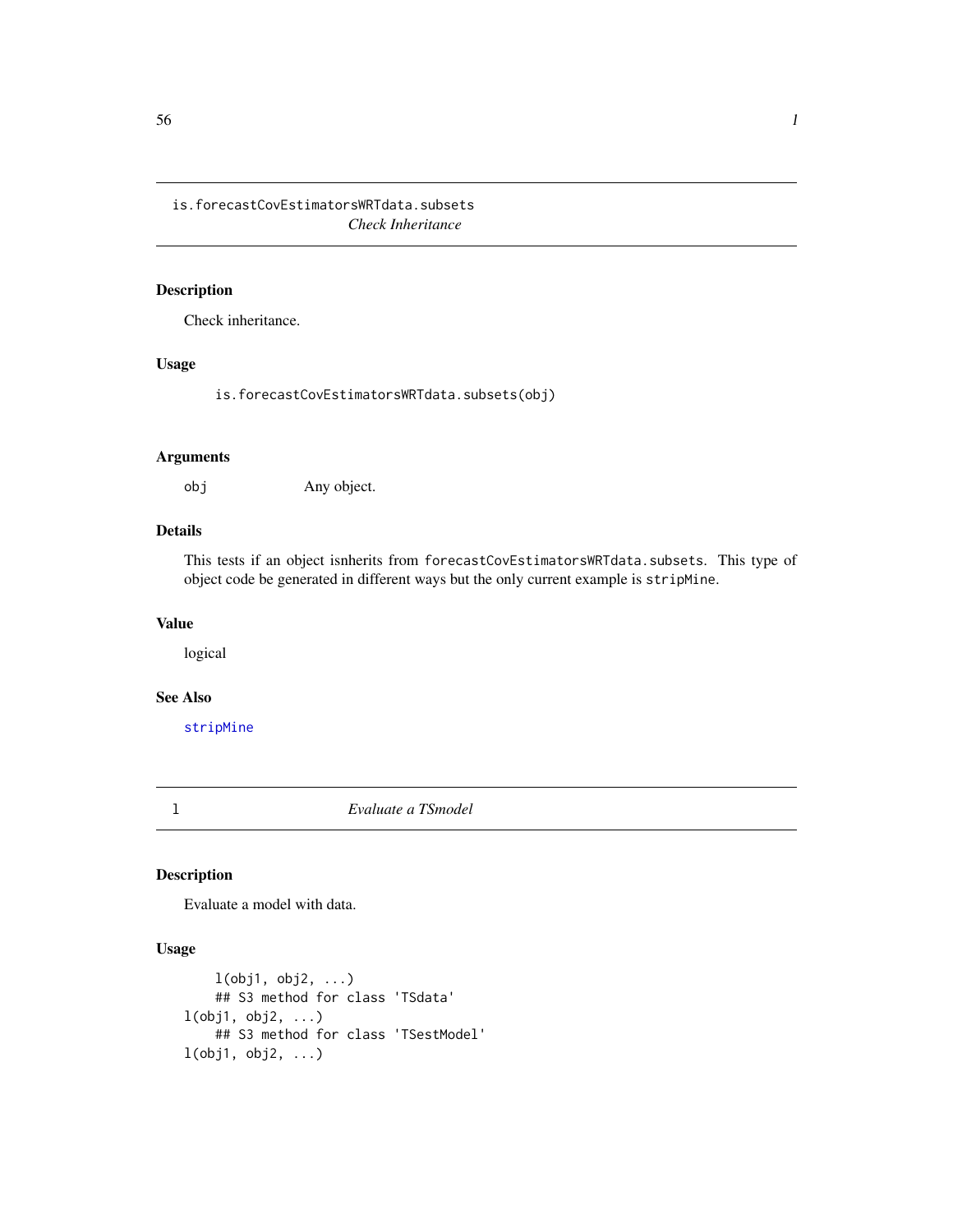#### $1. A RMA$  57

### Arguments

| obj1 | a TSmodel, TSdata, or TSestModel object. |
|------|------------------------------------------|
| obj2 | a TSmodel or TSdata object.              |
| .    | arguments to be passed to other methods. |

### Details

For state space models 1.SS is called and for ARMA models 1.ARMA is called.

# Value

Usually a TSestModel object is returned. Most methods allow an argument result which specifies that a certain part of the object is returned. (This is passed in . . . to another method in most cases.) The likelihood can be returned by specifying result="like", which is useful for optimization routines.

#### See Also

[l.SS](#page-58-0), [l.ARMA](#page-56-0)

# Examples

```
data("eg1.DSE.data.diff", package="dse")
model <- toSS(TSmodel(estVARXls(eg1.DSE.data.diff)))
evaluated.model <- l(model, eg1.DSE.data.diff)
```
<span id="page-56-0"></span>

#### l.ARMA *Evaluate an ARMA TSmodel*

## Description

Evaluate an ARMA TSmodel.

#### Usage

```
## S3 method for class 'ARMA'
l(obj1, obj2, sampleT=NULL, predictT=NULL,result=NULL,
      error.weights=0, compiled=.DSEflags()$COMPILED, warn=TRUE,
      return.debug.info=FALSE, ...)
```
# Arguments

| obi1     | an 'ARMA' 'TSmodel' object.                                 |
|----------|-------------------------------------------------------------|
| obj2     | a TSdata object.                                            |
| sampleT  | an integer indicating the number of periods of data to use. |
| predictT | an integer to what period forecasts should be extrapolated. |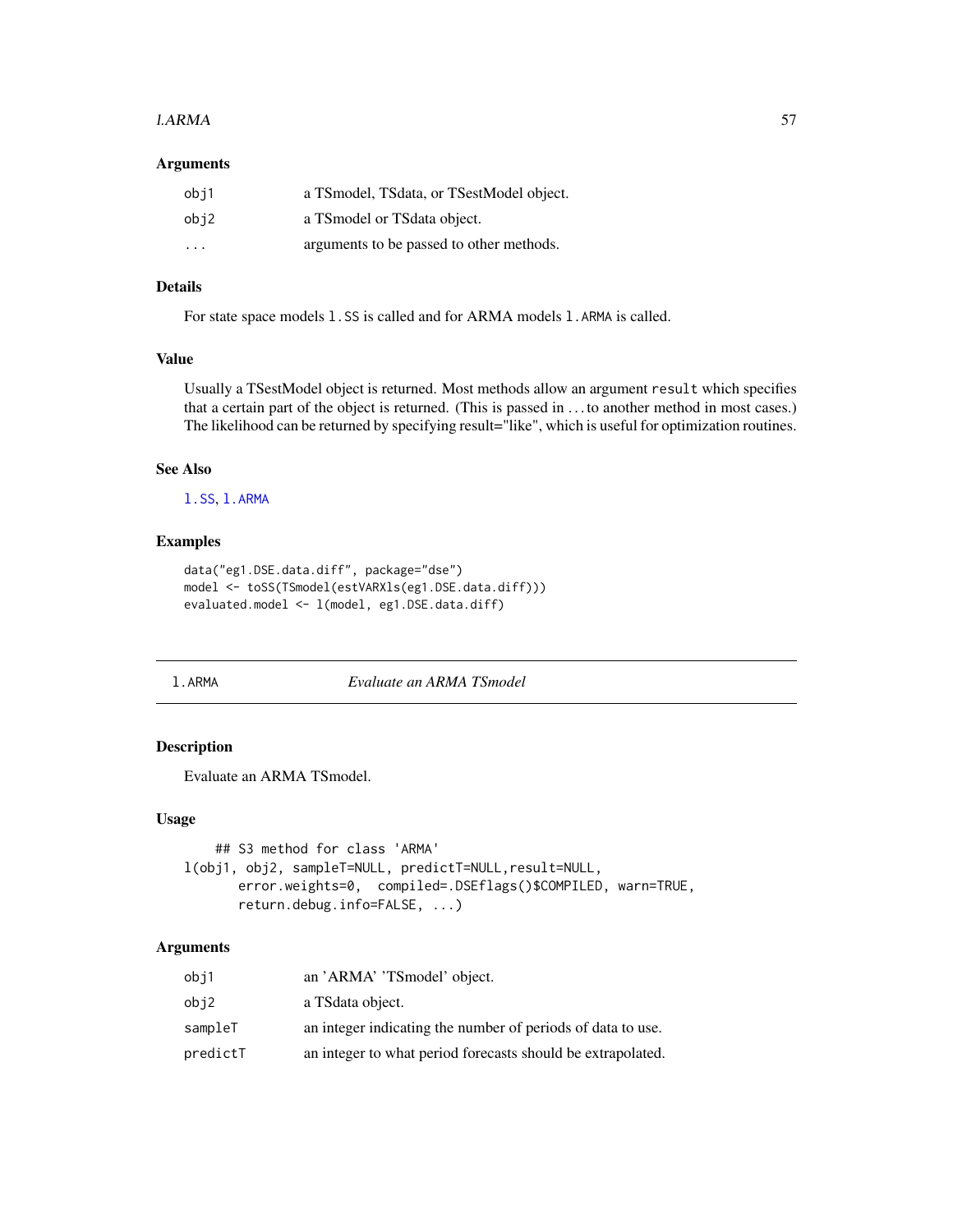| result            | if non-NULL then the returned value is only the sub-element indicated by result.<br>result can be a character string or integer. |  |
|-------------------|----------------------------------------------------------------------------------------------------------------------------------|--|
| error.weights     | a vector of weights to be applied to the squared prediction errors.                                                              |  |
| compiled          | indicates if a call should be made to the compiled code for computation. A<br>FALSE value is mainly for testing purposes.        |  |
| warn              | if FALSE then certain warning messages are turned off.                                                                           |  |
| return.debug.info |                                                                                                                                  |  |
|                   | logical indicating if additional debugging information should be returned.                                                       |  |
| $\cdots$          | (further arguments, currently disregarded).                                                                                      |  |

# Details

This function is called by the function  $I()$  when the argument to  $I$  is an ARMA model (see [ARMA\)](#page-6-0). Using l() is usually preferable to calling l.ARMA directly. l.ARMA calls a compiled program unless compiled=FALSE. The compiled version is much faster.

sampleT is the length of data which should be used to calculate the one-step ahead predictions, and likelihood value for the model: Output data must be at least as long as sampleT. If sampleT is not supplied it is taken to be Tobs(data).

Input data must be at least as long as predictT. predictT must be at least as large as sampleT. If predictT is not supplied it is taken to be sampleT.

If error.weights is greater than zero then weighted prediction errors are calculated up to the horizon indicated by the length of error.weights. The weights are applied to the squared error at each period ahead.

#### Value

An object of class TSestModel (see TSestModel) containing the calculated likelihood, prediction, etc. for ARMA model.

# See Also

[ARMA](#page-6-0) [l](#page-55-0), [l.SS](#page-58-0) [TSmodel](#page-118-0) [TSestModel.object](#page-117-0)

```
data("eg1.DSE.data.diff", package="dse")
model <- TSmodel(estVARXls(eg1.DSE.data.diff))
evaluated.model <- l(model,eg1.DSE.data.diff)
```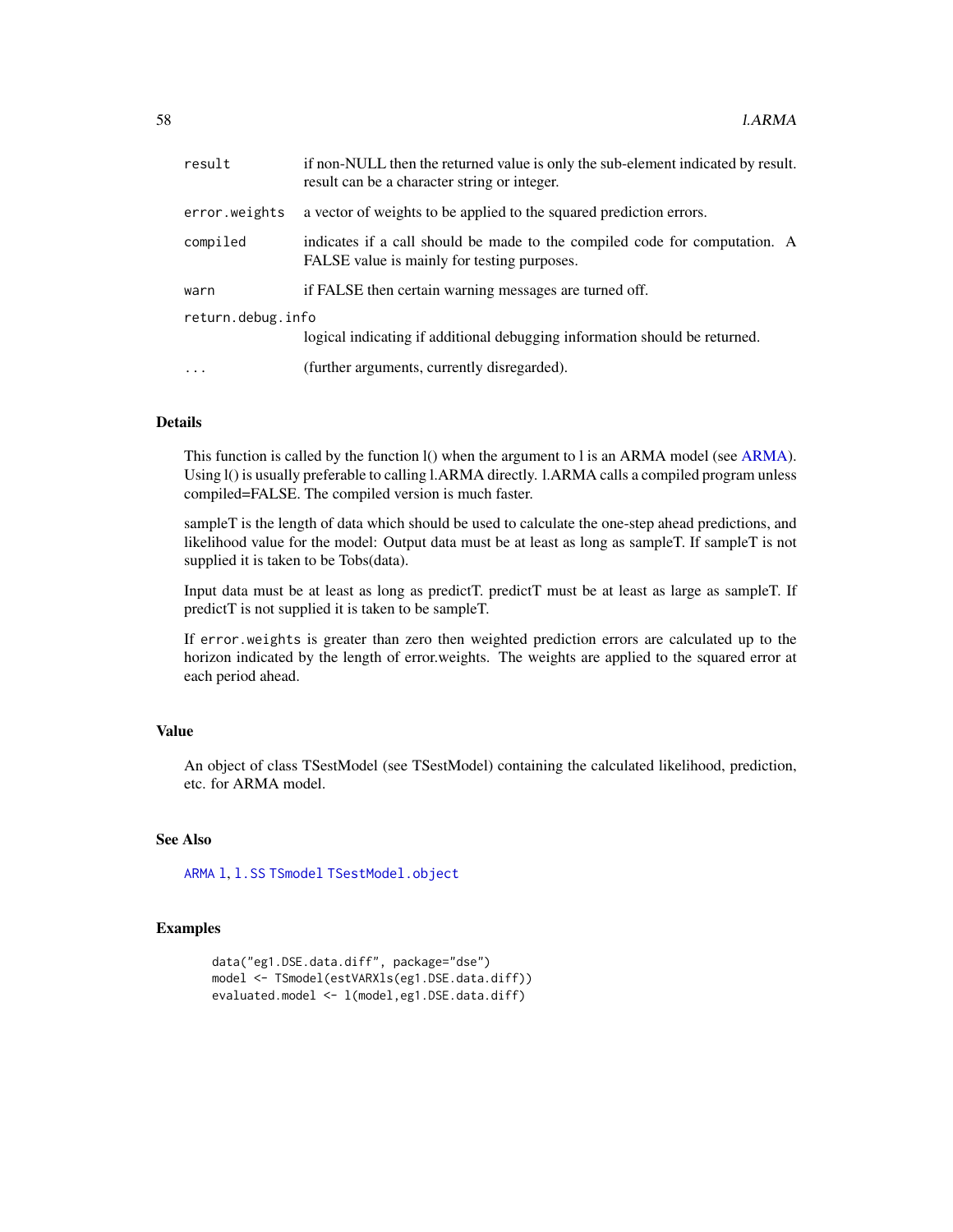<span id="page-58-0"></span>Evaluate a state space TSmodel.

# Usage

```
## S3 method for class 'SS'
l(obj1, obj2, sampleT=NULL, predictT=NULL, error.weights=0,
        return.state=FALSE, return.track=FALSE, result=NULL,
compiled=.DSEflags()$COMPILED,
        warn=TRUE, return.debug.info=FALSE, ...)
```
# Arguments

| obj1              | An 'SS' 'TSmodel' object.                                                                                                                                                                                                                      |  |
|-------------------|------------------------------------------------------------------------------------------------------------------------------------------------------------------------------------------------------------------------------------------------|--|
| obj2              | A TSdata object.                                                                                                                                                                                                                               |  |
| sampleT           | an integer indicating the last data point to use for one step ahead filter estimation.<br>If NULL all available data is used.                                                                                                                  |  |
| predictT          | an integer indicating how far past the end of the sample predictions should be<br>made. For models with an input, input data must be provided up to predictT.<br>Output data is necessary only to sampleT. If NULL predictT is set to sampleT. |  |
| error.weights     | a vector of weights to be applied to the squared prediction errors.                                                                                                                                                                            |  |
| return.state      | if TRUE the element filter \$state containing $E[z(t) y(t-1), u(t)]$ is returned as<br>part of the result. This can be a fairly large matrix.                                                                                                  |  |
| return.track      | if TRUE the element filter\$track containing the expectation of the tracking<br>error given $y(t-1)$ and $u(t)$ is returned as part of the result. This can be an very<br>large array.                                                         |  |
| result            | if result is not specified an object of class TSestModel is returned. Otherwise,<br>the specified element of TSestModel\$estimates is returned.                                                                                                |  |
| compiled          | if TRUE the compiled version of the code is used. Otherwise the S/R version is<br>used.                                                                                                                                                        |  |
| warn              | if FALSE then certain warning messages are turned off.                                                                                                                                                                                         |  |
| return.debug.info |                                                                                                                                                                                                                                                |  |
|                   | logical indicating if additional debugging information should be returned.                                                                                                                                                                     |  |
| $\cdots$          | (further arguments, currently disregarded).                                                                                                                                                                                                    |  |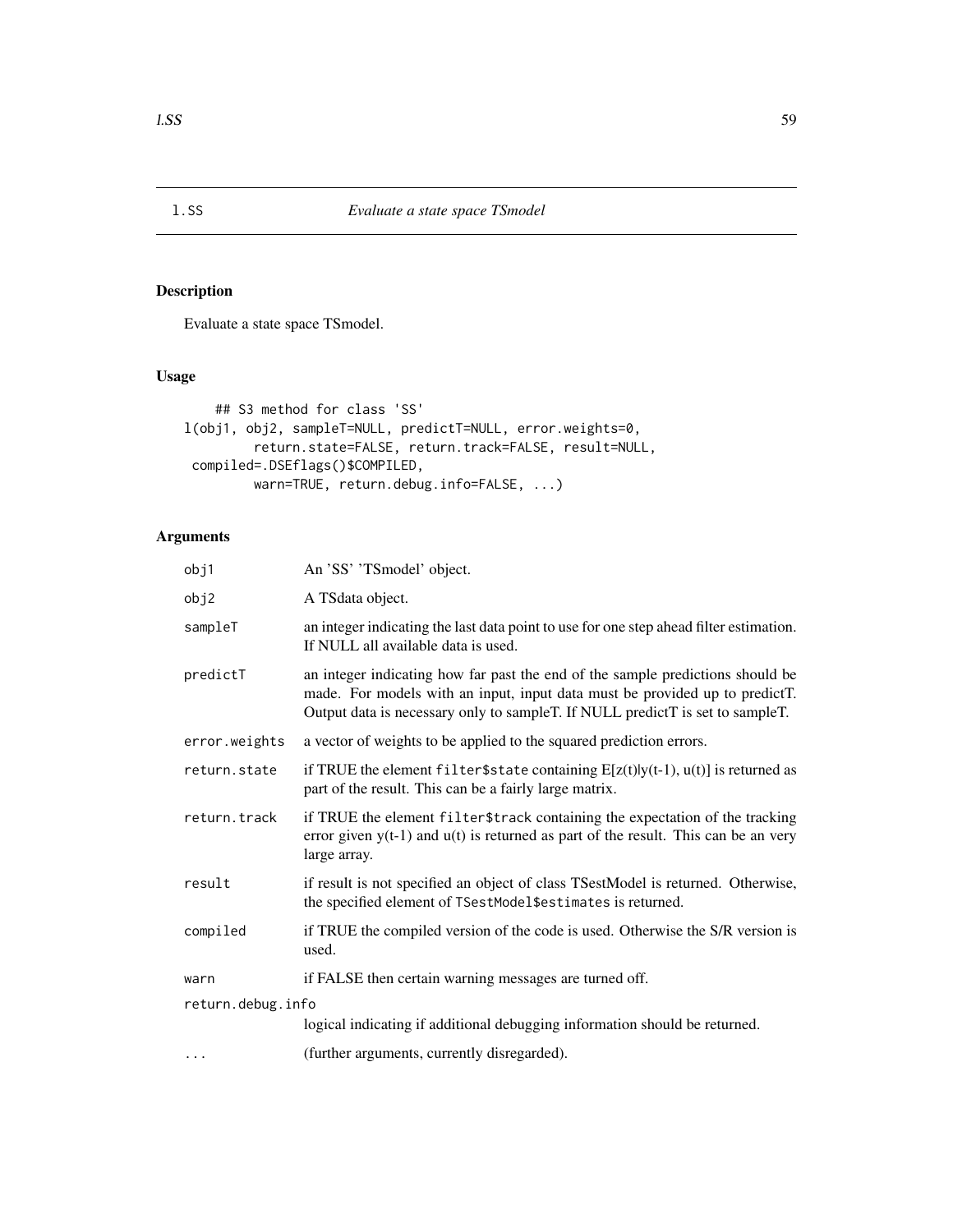### Details

This function is called by the function  $I()$  when the argument to l is a state space model. Using  $I()$  is usually preferable to calling l.SS directly. l.SS calls a compiled program unless compiled=FALSE. The compiled version is much faster than the S version.

Output data must be at least as long as sampleT. If sampleT is not supplied it is taken to be Tobs(data).

Input data must be at least as long as predictT. predictT must be at least as large as sampleT. If predictT is not supplied it is taken to be sampleT.

If error.weights is greater than zero then weighted prediction errors are calculated up to the horizon indicated by the length of error.weights. The weights are applied to the squared error at each period ahead.

sampleT is the length of data which should be used for calculating one step ahead predictions. y must be at least as long as sampleT. If predictT is large than sampleT then the model is simulated to predictT. y is used if it is long enough. u must be at least as long as predictT. The default result=0 returns a list of all the results. Otherwise only the indicated list element is return (eg. result=1 return the likelihood and result=3 returns the one step ahead predictions.

If z0 is supplied in the model object it is used as the estimate of the state at time 0. If not supplied it is set to zero.

If rootP0 is supplied in the model object then t(rootP0)  $\%$  \*% rootP0 is used as P0. If P0 is supplied or calculated from rootP0 in the model object, it is used as the initial tracking error  $P(t=1|t=0)$ . If not supplied it is set to the identity matrix.

Additional objects in the result are Om is the estimated output cov matrix. pred is the time series of the one-step ahead predictions,  $E[y(t)]y(t-1),u(t)]$ . The series of prediction error is given by y -pred If error.weights is greater than zero then weighted prediction errors are calculated up to the horizon indicated by the length of error.weights. The weights are applied to the squared error at each period ahead. trackError is the time series of P, the one step ahead estimate of the state tracking error matrix at each period,  $Cov(z(t)-E[z(t)|t-1])$  The tracking error can only be calculated if Q and R are provided (i.e. non innovations form models). Using the Kalman Innov K directly these are not necessary for the likelihood calculation, but the tracking error cannot be calculated.

#### Value

Usually an object of class TSestModel (see TSestModel), but see result above.

### References

Anderson, B. D. O. and Moore, J. B. (1979) *Optimal Filtering*. Prentice-Hall. (note p.39,44.)

### See Also

[SS](#page-92-0) [l](#page-55-0) [l.ARMA](#page-56-0) [TSmodel](#page-118-0) [TSestModel](#page-117-1) [TSestModel.object](#page-117-0) [state](#page-95-0) [smoother](#page-91-0)

```
data("eg1.DSE.data.diff", package="dse")
model <- toSS(TSmodel(estVARXls(eg1.DSE.data.diff)))
lmodel <- l(model,eg1.DSE.data.diff)
```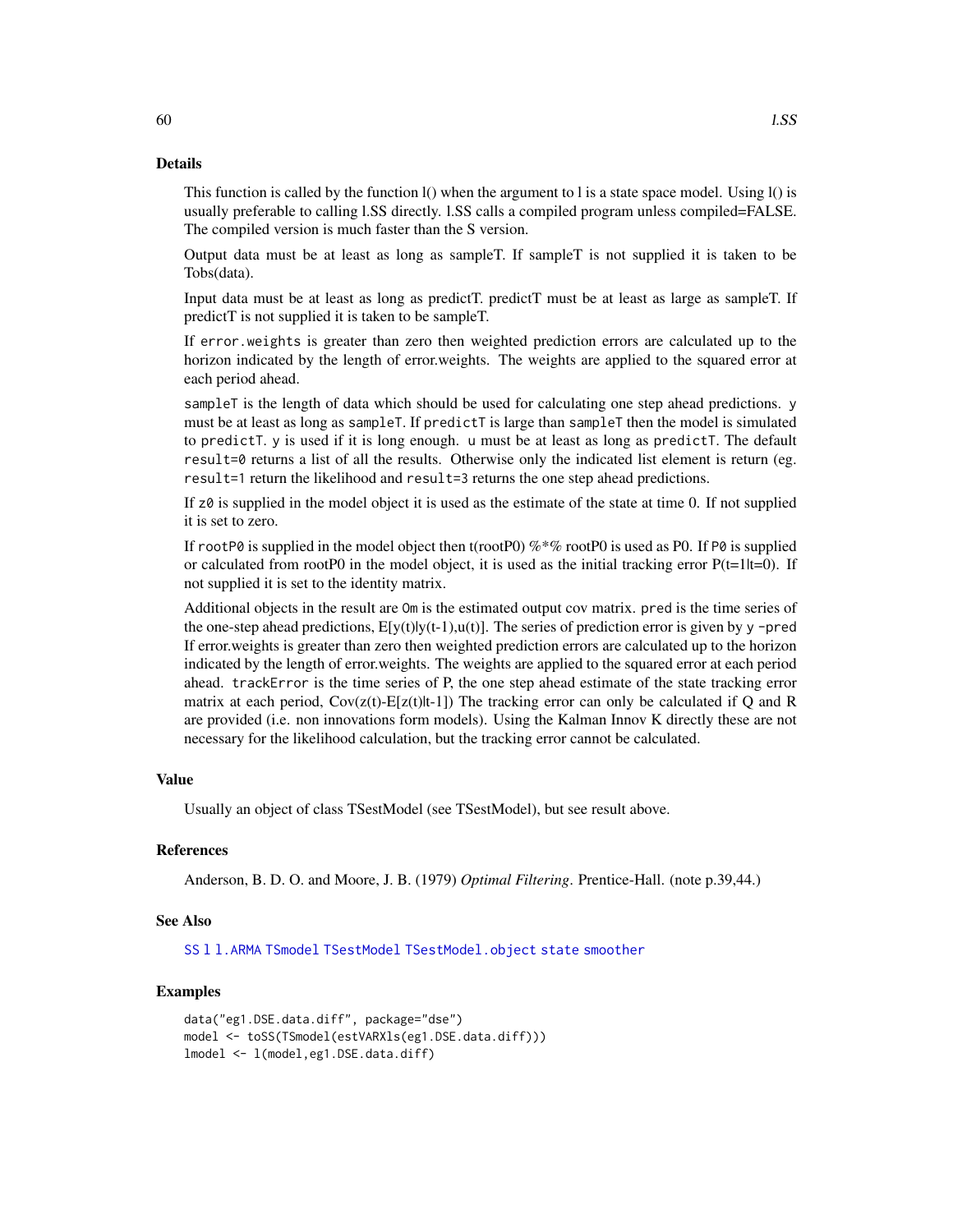# markovParms 61

```
summary(lmodel)
tfplot(lmodel)
lmodel <- l(model,eg1.DSE.data.diff, return.state=TRUE)
tfplot(state(lmodel, filter=TRUE))
```
markovParms *Markov Parameters*

## Description

Construct a Matrix of the Markov Parameters

### Usage

markovParms(model, blocks=NULL)

### Arguments

| model  | An ARMA or SS TSmodel.         |
|--------|--------------------------------|
| blocks | Number of blocks to calculate. |

## Details

Construct a matrix with partitions  $[M0]$ ... $[M]$  giving the Markov parameters Mi,  $i+1$  = blocks where each Mi is a p by  $(m+p)$  matrix,  $(m \text{ is the dimension of the exogenous series and } p \text{ is the dimension}$ of endogeneous series) ie.  $y(t) = e(t) + M[u'(t)]y'(t-1) + u'(t-1)$  (t-2)|y'(t-2)|' This requires that models be transformed so that lagged endogeneous variables are inputs. See Mittnik p1190. If blocks=NULL (the default) then at least 3 blocks are generated, and up to n+1, but the series is truncated if the blocks are effectively zero. This will affect the size of the Hankel matrix.

# Value

A matrix

#### References

See references for [MittnikReduction](#page-64-0).

### See Also

[SVDbalanceMittnik](#page-8-0)

```
data("eg1.DSE.data.diff", package="dse")
model <- estVARXls(eg1.DSE.data.diff)
markovParms(model)
```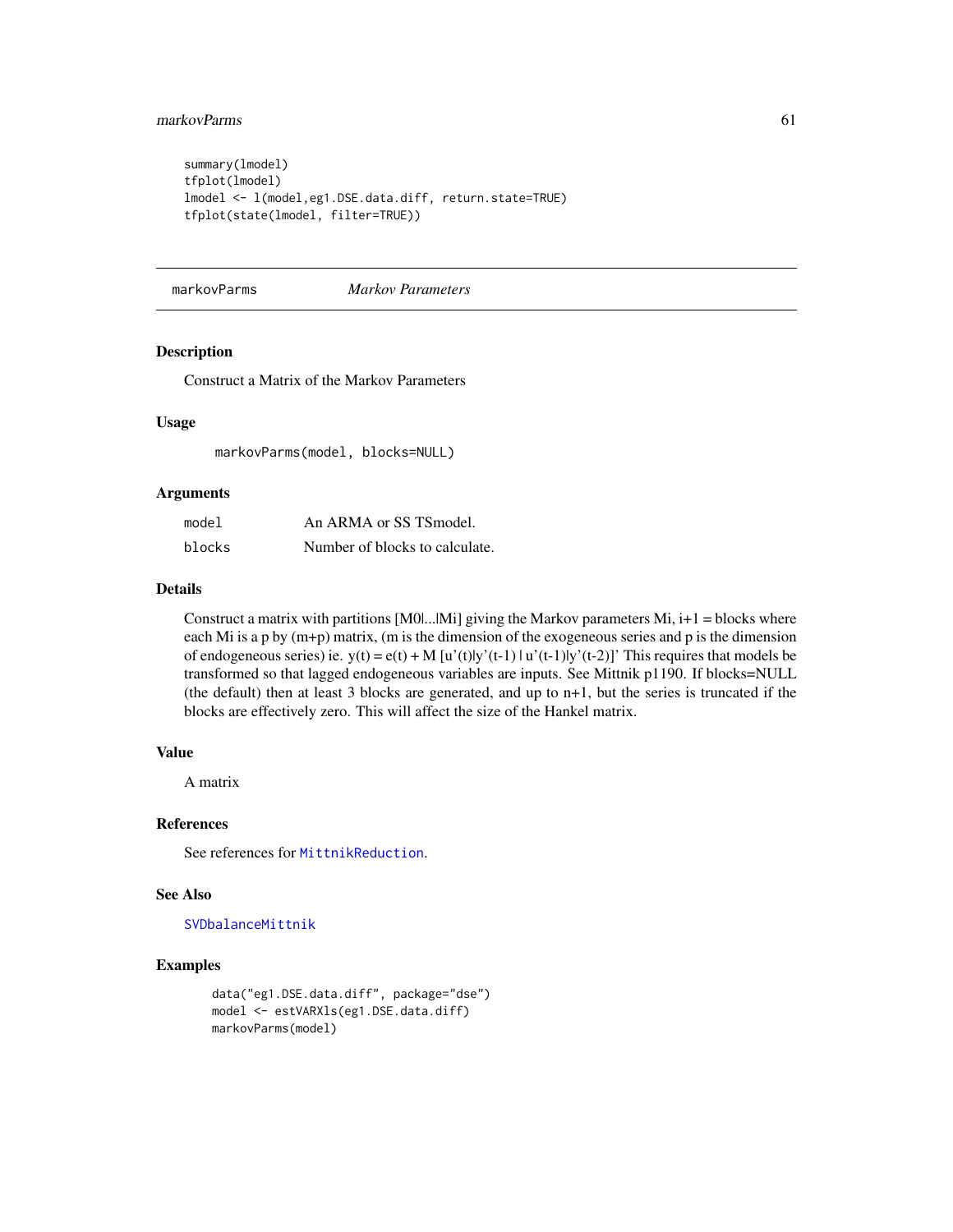<span id="page-61-0"></span>

Calculate the McMillan degree of an ARMA TSmodel.

# Usage

```
McMillanDegree(model, ...)
    ## S3 method for class 'ARMA'
McMillanDegree(model, fuzz=1e-4, verbose=TRUE, warn=TRUE, ...)
    ## S3 method for class 'SS'
McMillanDegree(model, fuzz=1e-4, ...)
    ## S3 method for class 'TSestModel'
McMillanDegree(model, ...)
```
# Arguments

| model   | An object of class TS model.                                             |
|---------|--------------------------------------------------------------------------|
| fuzz    | Roots within fuzz distance are counted as equivalent.                    |
| verbose | If TRUE roots are printed.                                               |
| warn    | If FALSE then warnings about unit roots added for TREND are not printed. |
| .       | arguments to be passed to other methods.                                 |

# Value

A list with elements gross and distinct containing all roots and distinct roots.

## Side Effects

The number of roots and distinct roots is printed if verbose is TRUE.

### See Also

### [stability](#page-94-0)

```
data("eg1.DSE.data.diff", package="dse")
model <- estVARXls(eg1.DSE.data.diff)
McMillanDegree(model)
```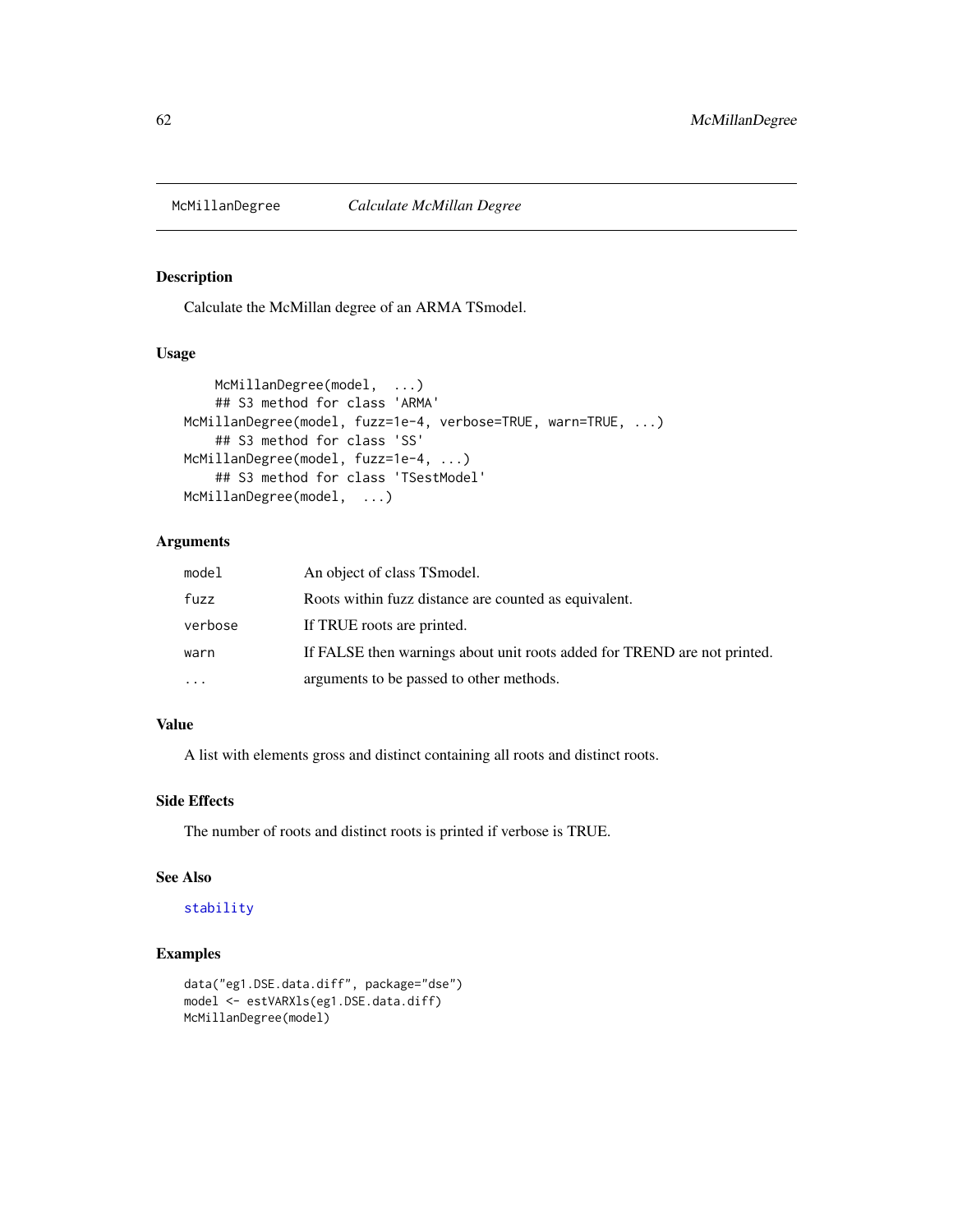Extract the minimum forecastCov at each horizon

### Usage

minForecastCov(obj, series=1, verbose=TRUE)

### Arguments

| obi     | An object as returned by stripMine.                                         |
|---------|-----------------------------------------------------------------------------|
| series  | An indicator of the series which are to be used as the bases for selection. |
| verbose | If true additional information is printed.                                  |

#### Details

Select the min covariance (for series only!) at each horizon and print. The returned object is a vector indicating the element of forecastCov which was the min at each horizon. It is suitable as an argument to plot eg: tfplot(obj, select.cov=minForecastCov(obj)) The results of this plot are similar to the default results of tfplot(selectForecastCov(obj)). Covariance information and information about the horizon where the model is optimal are given.

#### Value

The returned object is a vector indicating the element of forecastCov which was the min at each horizon.

# See Also

[selectForecastCov](#page-84-0), [excludeForecastCov](#page-35-0)

```
data("eg1.DSE.data.diff", package="dse")
z <- stripMine(eg1.DSE.data.diff, essential.data=c(1,2),
                  estimation.methods=list(estVARXls=list(max.lag=3)))
z <- minForecastCov(z)
```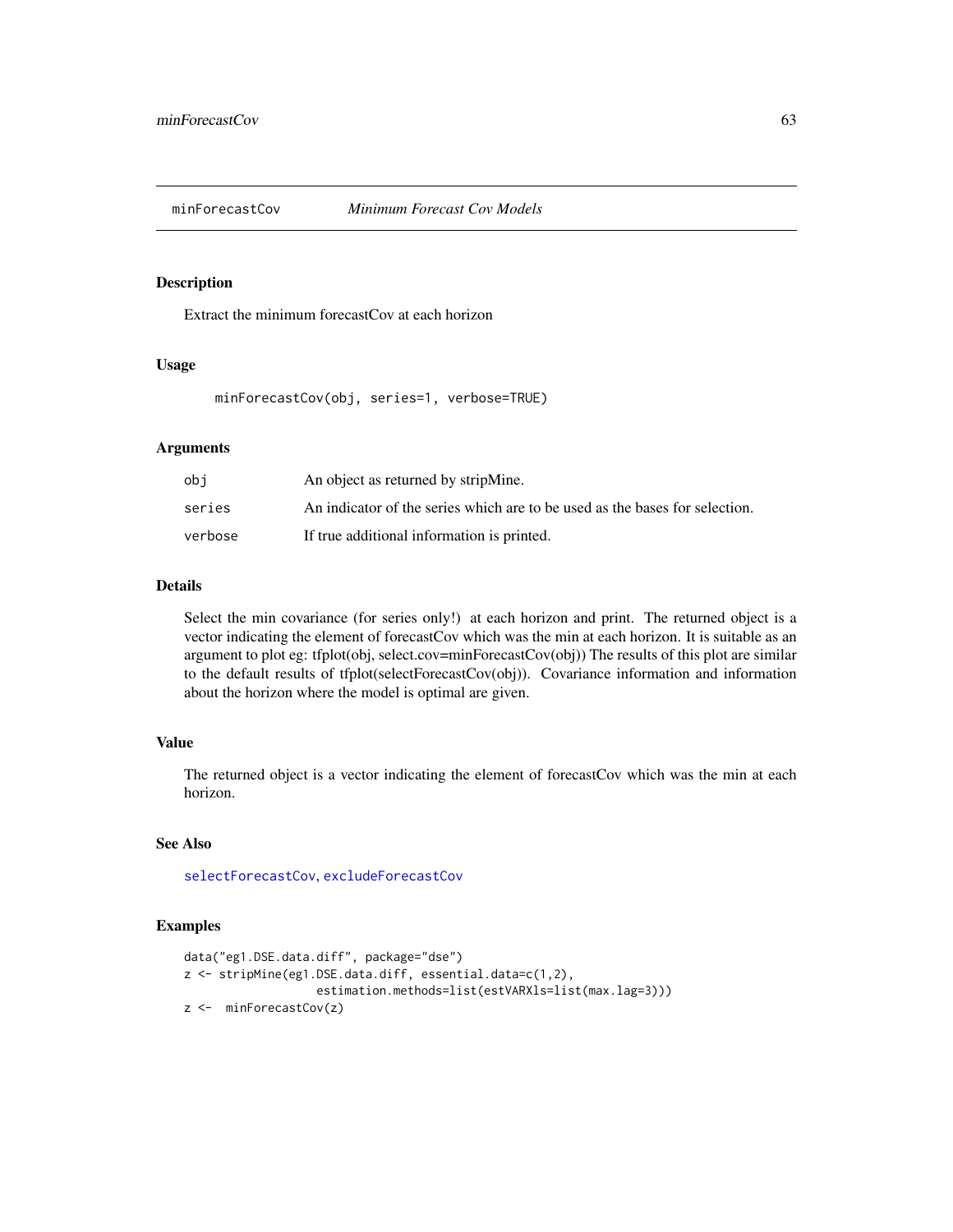Number of Starting Periods Required for a Model

### Usage

```
minimumStartupLag(model)
    ## S3 method for class 'SS'
minimumStartupLag(model)
    ## S3 method for class 'ARMA'
minimumStartupLag(model)
    ## S3 method for class 'TSestModel'
minimumStartupLag(model)
    startShift(model,data, y0=NULL)
```
# Arguments

| model | A TS model or object containing a TS model. |
|-------|---------------------------------------------|
| data  | A TS data object.                           |
| v0    | initial condition                           |

# Details

For many time series models several starting data points are required before output from the model can be calculated (or makes sense). This generic function extracts or calculates that number of periods.

# Value

An integer.

# Note

There is some redundancy between this and startShift which should be cleaned up.

# See Also

[TSmodel](#page-118-0)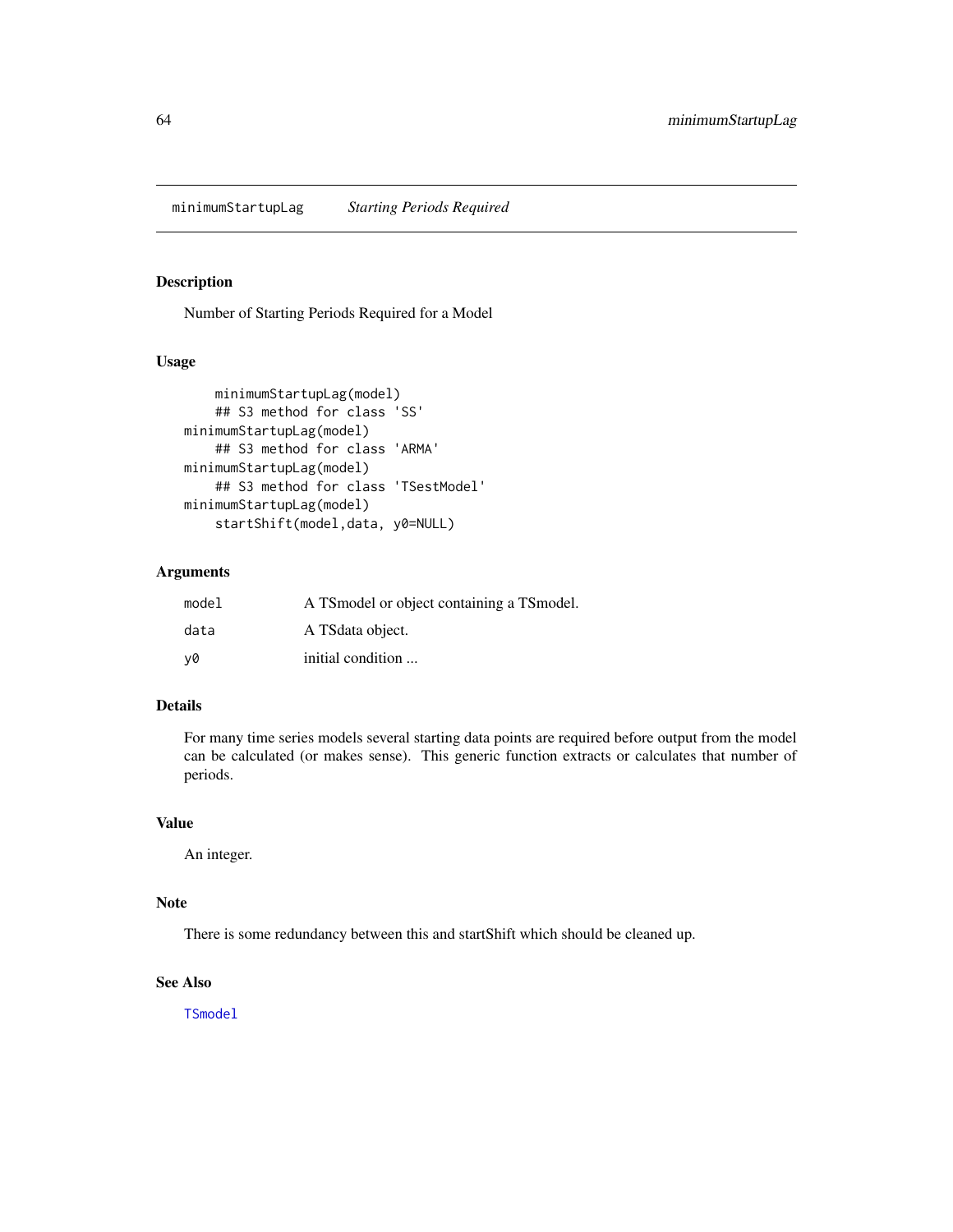MittnikReducedModels *Reduced Models via Mittnik SVD balancing*

### Description

Reduced Models via Mittnik SVD balancing.

### Usage

MittnikReducedModels(largeModel)

### Arguments

largeModel An SS TSmodel.

## Details

The largeModel is balanced by the SVD method promoted by Mittnik (see MittnikReduction) and then models for every state dimension up to the state dimension of the largeModel are return. Note that this procedure does not result in smaller models which are balanced.

### Value

A list of state space TSmodels with smaller state dimensions.

### See Also

[MittnikReduction](#page-64-0)

### Examples

```
data("eg1.DSE.data.diff", package="dse")
    z <- MittnikReducedModels(toSS(estVARXls(eg1.DSE.data.diff)))
```
<span id="page-64-0"></span>MittnikReduction *Balance and Reduce a Model*

## Description

Balance and reduce the state dimension of a state space model a la Mittnik.

### Usage

```
MittnikReduction(model, data=NULL, criterion=NULL, verbose=TRUE,warn=TRUE)
MittnikReduction.from.Hankel(M, data=NULL, nMax=NULL,
   criterion=NULL, verbose=TRUE, warn=TRUE)
```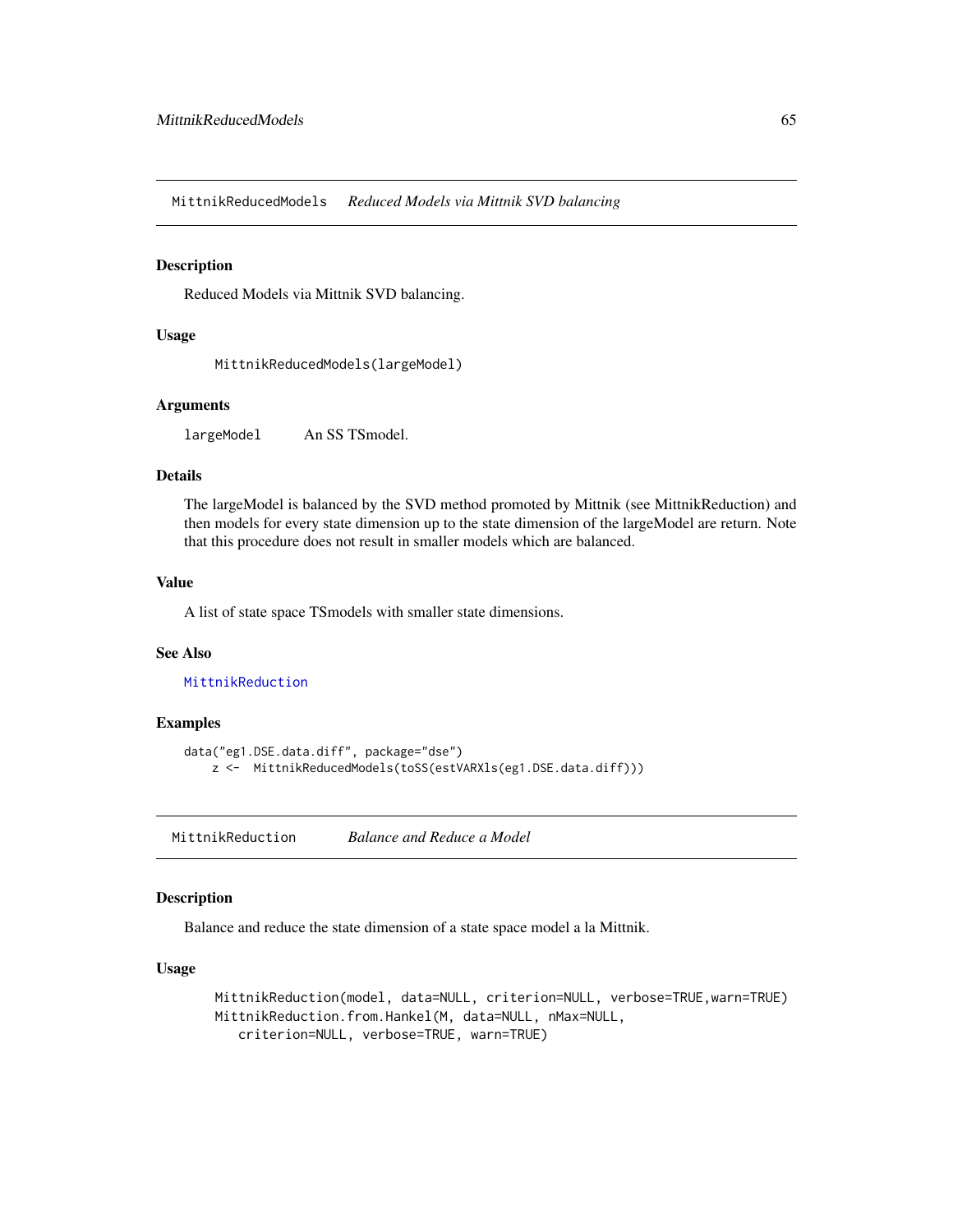### Arguments

| model     | An object of class TS model or TS est Model.                                                                                                                               |
|-----------|----------------------------------------------------------------------------------------------------------------------------------------------------------------------------|
| data      | If the supplied model is of class TSestModel and data is not supplied then it<br>is taken from the model. If the model is of class TS model then data must be<br>supplied. |
| criterion | Criterion to be used for model selection, see information Tests Calculations.                                                                                              |
| verbose   | logical indicating if information should be printed during estimation.                                                                                                     |
| warn      | logical indicating if some warning messages should be suppressed.                                                                                                          |
| м         | a matrix. See details.                                                                                                                                                     |
| nMax      | integer indicating the state dimension of the largest model considered.                                                                                                    |

### **Details**

MittnikReduction gives nested-balanced state space model using reduction by svd of the Hankel matrix generated from a model. If a state space model is supplied the max. state dimension for the result is taken from the model. If an ARMA model is supplied then singular values will be printed and the program prompts for the max. state dimension. criterion should be the name of one of the values returned by informationTests, that is, one of ("port","like","aic","bic","gvc","rice","fpe","taic", "tbic","tgvc","trice","tfpe"). If criteria is not specified then the program prompts for the state dimension (n) to use for the returned model. The program requires data to calculate selection criteria. (The program balanceMittnik calculates svd criteria only and can be used for reduction without data.)

The function MittnikReduction.from.Hankel is called by MittnikReduction and typically not by the user, but there are situations when the former might be called directly. It selects a reduced state space model by svd a la Mittnik. Models and several criteria for all state dimensions up to the max. state dim. specified are calculated. (If nMax is not supplied then svd criteria are printed and the program prompts for nMax). The output dimension  $p$  is taken from nrow $(M)$ . M is a matrix with p x (m+p) blocks giving the markov parameters, that is, the first row of the Hankel matrix. It can be generated from the model as in the function markovParms, or from the data, as in the function estSSMittnik.

data is necessary only if criteria (AIC,etc) are to be calculated.

### Value

A state space model balance a la Mittnik in an object of class TSestModel.

### References

Gilbert, P. D. (1993) State space and ARMA models: An overview of the equivalence. Working paper 93-4, Bank of Canada. Available at [http://www.bankofcanada.ca/1993/03/publications/](http://www.bankofcanada.ca/1993/03/publications/research/working-paper-199/) [research/working-paper-199/](http://www.bankofcanada.ca/1993/03/publications/research/working-paper-199/).

Gilbert, P. D. (1995) Combining VAR Estimation and State Space Model Reduction for Simple Good Predictions. *J. of Forecasting: Special Issue on VAR Modelling*, 14, 229-250.

Mittnik, S. (1989), Multivariate Time Series Analysis With State Space Models. *Computers Math Appl.* 17, 1189–1201.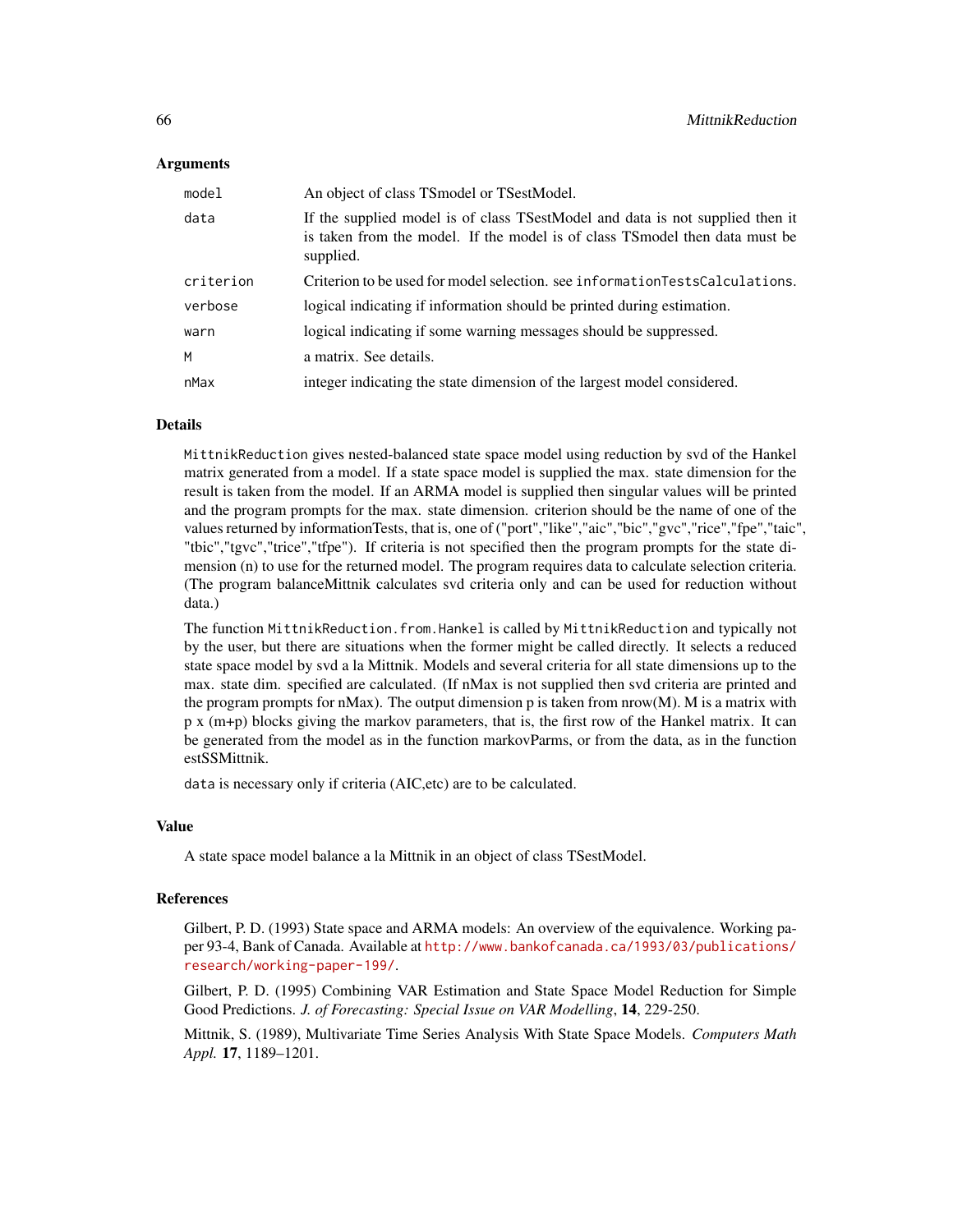Mittnik, S. (1990), Macroeconomic Forecasting Experience With Balance State Space Models. *International Journal Of Forecasting*, 6, 337–348.

Mittnik, S. (1990), Forecasting With Balanced State Space Representations of Multivariate Distributed Lag Models. *J. of Forecasting*, 9, 207–218.

# See Also

[estVARXls](#page-33-0) [bft](#page-24-0) [balanceMittnik](#page-8-1) [informationTests](#page-52-0) [informationTestsCalculations](#page-53-0)

# Examples

```
data("egJofF.1dec93.data", package="dse")
model <- toSS(estVARXls(egJofF.1dec93.data))
newmodel <-MittnikReduction(model, criterion="taic")
```
nseries.featherForecasts

*Number of Series*

### Description

Return the number of series.

#### Usage

```
## S3 method for class 'featherForecasts'
nseries(x)
```
### Arguments

x A featherForecasts object.

## Details

See the generic method.

### Value

An integer.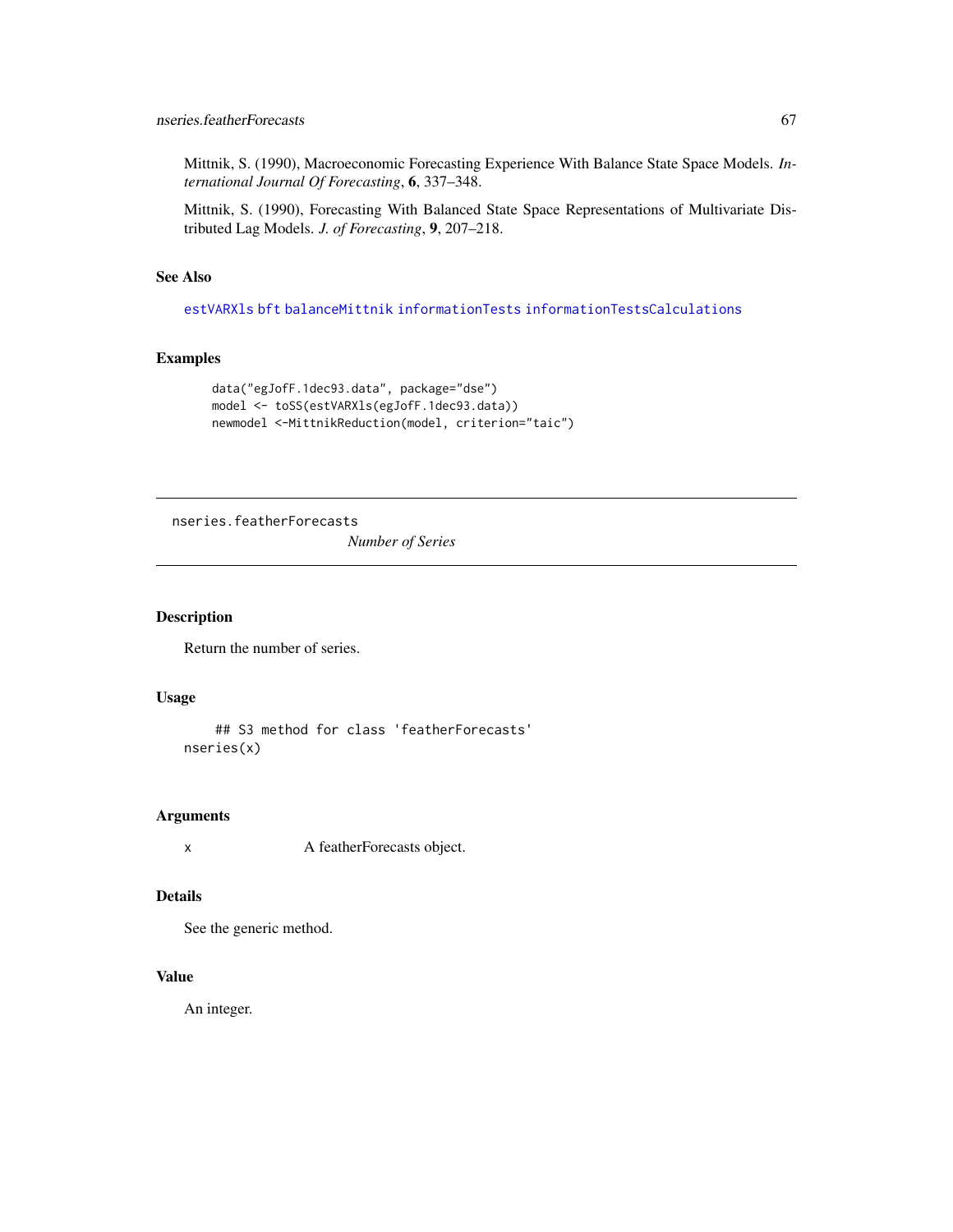<span id="page-67-0"></span>

Number of input or output series in a TSdata object.

# Usage

```
nseriesInput(x)
    ## Default S3 method:
nseriesInput(x)
    ## S3 method for class 'TSdata'
nseriesInput(x)
    ## S3 method for class 'SS'
nseriesInput(x)
    ## S3 method for class 'ARMA'
nseriesInput(x)
    ## S3 method for class 'TSestModel'
nseriesInput(x)
    nseriesOutput(x)
    ## Default S3 method:
nseriesOutput(x)
    ## S3 method for class 'TSdata'
nseriesOutput(x)
    ## S3 method for class 'SS'
nseriesOutput(x)
    ## S3 method for class 'ARMA'
nseriesOutput(x)
    ## S3 method for class 'TSestModel'
nseriesOutput(x)
```
#### Arguments

x Object of class TSdata, TSmodel or TSestModel.

#### Value

An integer indicating the number of series.

#### See Also

[seriesNamesInput](#page-86-0) [seriesNamesOutput](#page-86-1)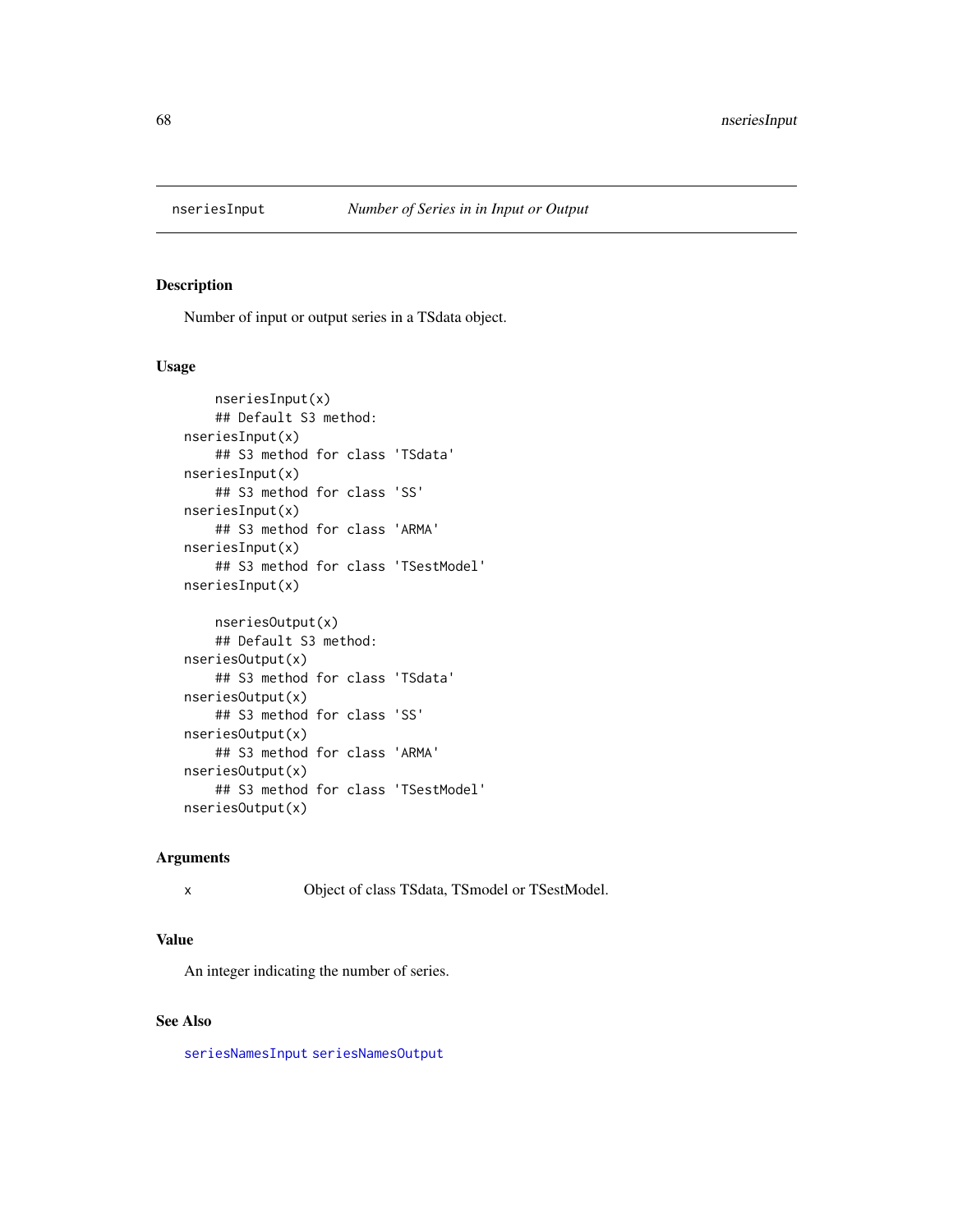#### nstates 69

# Examples

```
data("eg1.DSE.data", package="dse")
nseriesOutput(eg1.DSE.data)
```
### nstates *State Dimension of a State Space Model*

# Description

Extract the state dimension of a state space model object.

# Usage

```
nstates(x)
    ## S3 method for class 'SS'
nstates(x)
    ## S3 method for class 'ARMA'
nstates(x)
    ## S3 method for class 'TSestModel'
nstates(x)
```
# Arguments

x Object of class TSmodel or TSestModel.

### Value

An integer indicating the state dimension.

### See Also

[nseriesInput](#page-67-0)

observability *Calculate Model Observability Matrix*

# Description

Calculate the singular values of the observability matrix of a model.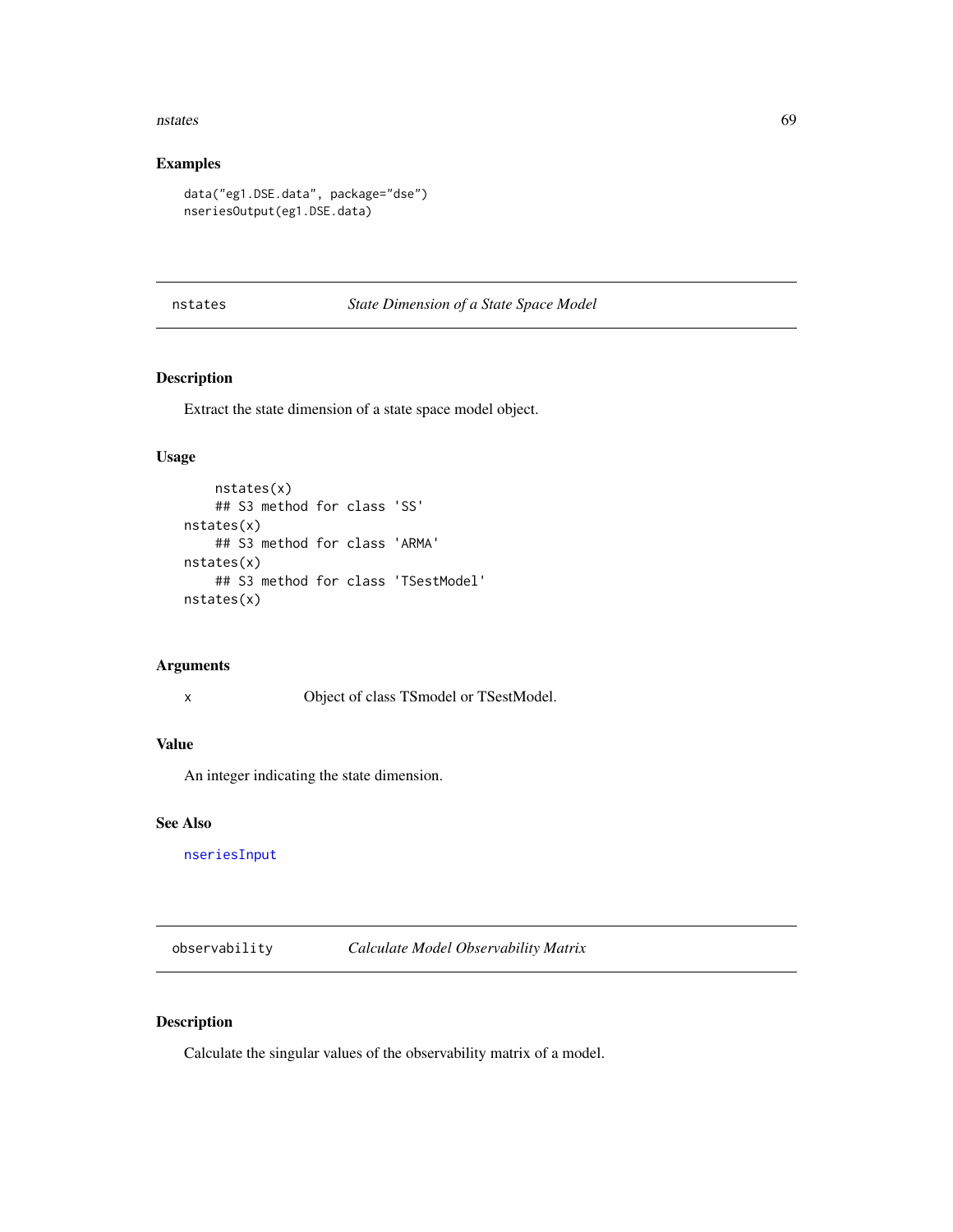# Usage

```
observability(model)
    ## S3 method for class 'ARMA'
observability(model)
    ## S3 method for class 'SS'
observability(model)
    ## S3 method for class 'TSestModel'
observability(model)
```
### Arguments

model An object containing a TSmodel.

# Details

If all singular values are significantly different from zero the model is observable.

## Value

The singular values of the observability matrix.

## See Also

[reachability](#page-77-0), [stability](#page-94-0) [McMillanDegree](#page-61-0)

# Examples

```
data("eg1.DSE.data.diff", package="dse")
model <- toSS(estVARXls(eg1.DSE.data.diff))
observability(model)
```
<span id="page-69-0"></span>outOfSample.forecastCovEstimatorsWRTdata *Calculate Out-of-Sample Forecasts*

# Description

Calculate out-of-sample forecasts.

#### Usage

outOfSample.forecastCovEstimatorsWRTdata(data, zero=FALSE, trend=FALSE, estimation.sample=.5, horizons=1:12,quiet=FALSE, estimation.methods=NULL, compiled=.DSEflags()\$COMPILED)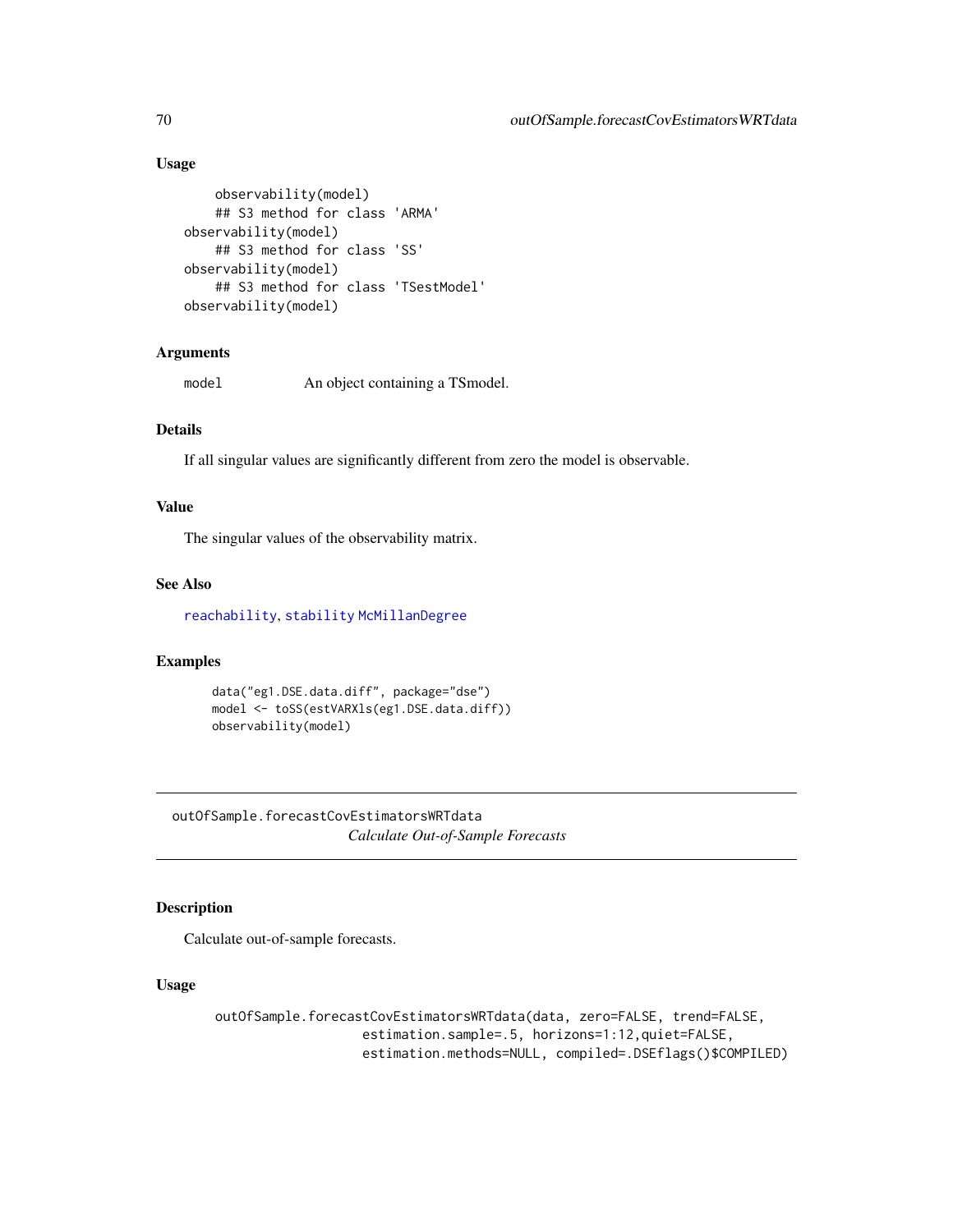# Arguments

| data               | an object of class TS data.                                                                                                                                                                                                                                                                                                                      |
|--------------------|--------------------------------------------------------------------------------------------------------------------------------------------------------------------------------------------------------------------------------------------------------------------------------------------------------------------------------------------------|
| estimation.methods |                                                                                                                                                                                                                                                                                                                                                  |
|                    | a list as used by estimate Models.                                                                                                                                                                                                                                                                                                               |
| zero               | if TRUE then forecast Cov is also calculated for a forecast of zero.                                                                                                                                                                                                                                                                             |
| trend              | if TRUE then forecast Cov is also calculated for a forecast of a linear trend.                                                                                                                                                                                                                                                                   |
| estimation.sample  |                                                                                                                                                                                                                                                                                                                                                  |
|                    | indicates the portion of the data to use for estimation. If estimation, sample is an<br>integer then it is used to indicate the number of points in the sample to use for<br>estimation. If it is a fracton it is used to indicate the portion of points to use for<br>estimation. The remainder of the sample is used for evaluating forecasts. |
| horizons           | horizons for which forecast covariance should be calculated.                                                                                                                                                                                                                                                                                     |
| quiet              | if TRUE then estimation information is not printed.                                                                                                                                                                                                                                                                                              |
| compiled           | a logical indicating if compiled code should be used. (Usually true except for<br>debugging.)                                                                                                                                                                                                                                                    |

# Details

The data is slpit into a sub-sample used for estimation and another sub-sample used for calculating the forecast covariance.

# Value

An object as returned by forecastCovEstimatorsWRTdata.

# See Also

[forecastCovEstimatorsWRTdata](#page-43-0), [forecastCovEstimatorsWRTtrue](#page-44-0), [estimateModels](#page-26-0)

# Examples

```
data("eg1.DSE.data.diff", package="dse")
z <- outOfSample.forecastCovEstimatorsWRTdata(eg1.DSE.data.diff,
           estimation.methods=list(estVARXls=list(max.lag=4)))
```
percentChange.TSdata *Calculate percent change*

# Description

Calculate the percent change relative to the data lag periods prior.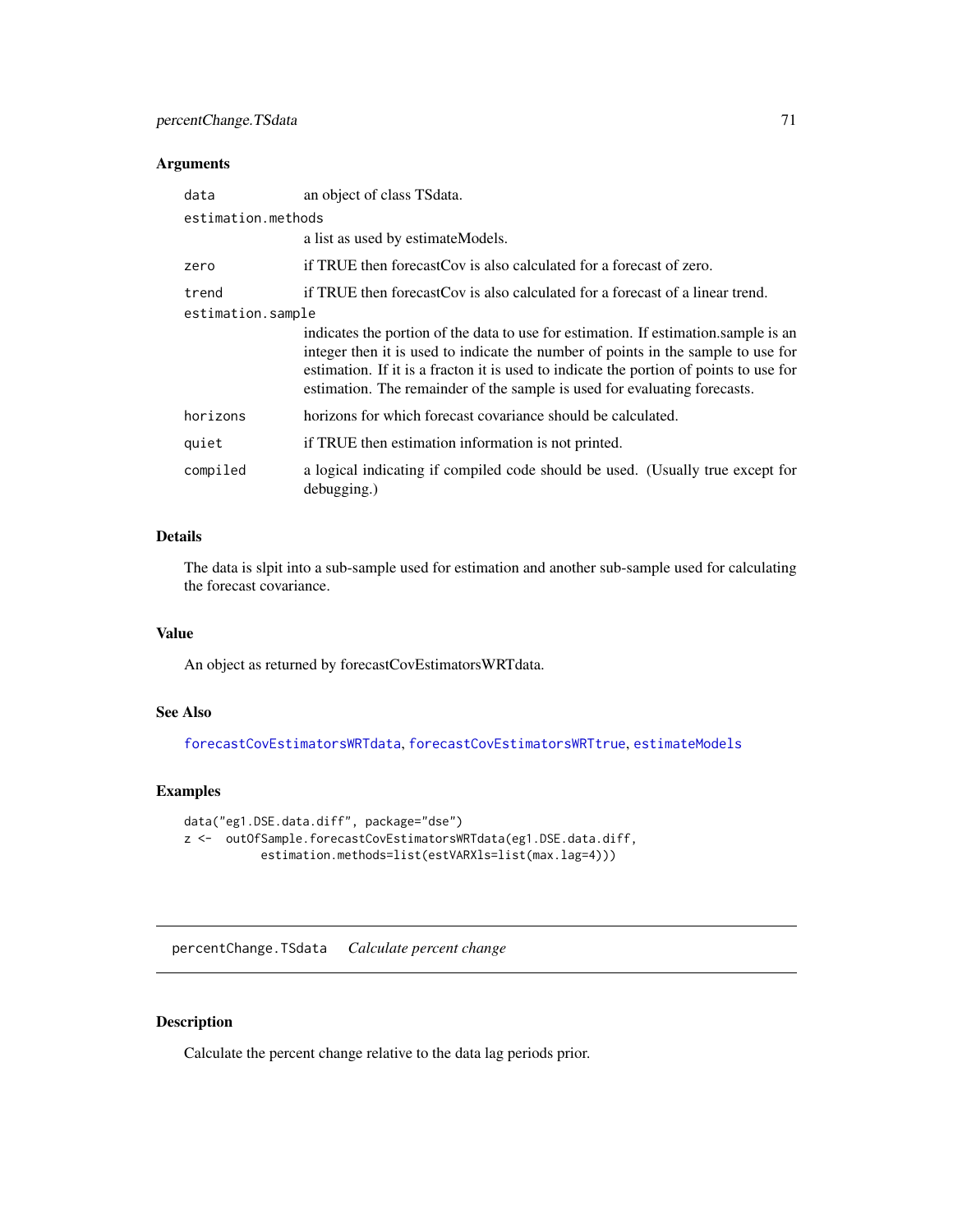### Usage

```
## S3 method for class 'TSdata'
percentChange(obj, base=NULL, lag=1, cumulate=FALSE, e=FALSE, ...)
    ## S3 method for class 'TSestModel'
percentChange(obj, base=NULL, lag=1, cumulate=FALSE, e=FALSE, ...)
```
# Arguments

| obj      | An object of class TSdata or TSestModel |
|----------|-----------------------------------------|
| e        | see the default method.                 |
| base     | see the default method.                 |
| lag      | see the default method.                 |
| cumulate | see the default method.                 |
|          | arguments passed to other methods.      |

### Details

See [percentChange](#page-0-0).

#### Value

For an object of class TSdata the percent change calculation is done with the output data and the result is an object of class TSdata (or a list of objects of class TSdata). For an object of class TSestModel the percent change calculation is done with estimates\$pred and the result is an object of class TSdata (or a list of objects of class TSdata).

### See Also

[percentChange](#page-0-0) [ytoypc](#page-0-0)

### Examples

```
data("eg1.DSE.data", package="dse")
z <- percentChange(outputData(eg1.DSE.data))
```
permute *Permute*

#### Description

Return matrix with rows indicating all possible selections of elements from seq(M). 0 in the result indicates omit. M is usually a positive integer. M=0 gives NULL. Neg. M give -permute(abs(M)).

#### Usage

permute(M)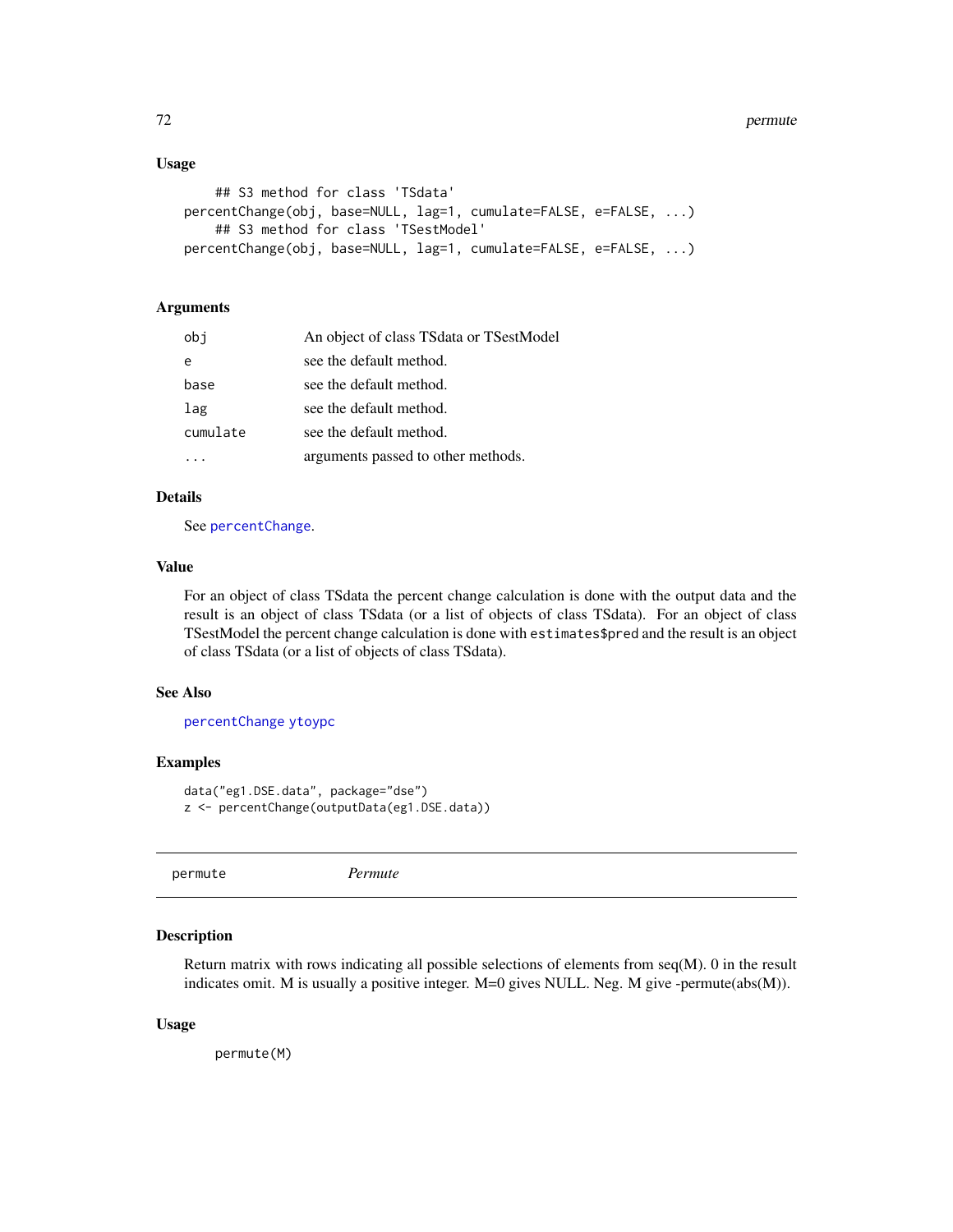# phasePlots 73

## Arguments

M An integer.

### Value

A matrix.

# Examples

permute(4)

phasePlots *Calculate Phase Plots*

# Description

Calculate phase plots

### Usage

phasePlots(data, max.lag=1,diff=FALSE)

# Arguments

| data    | A matrix, time series matrix, or an object of class TS data.           |
|---------|------------------------------------------------------------------------|
| max.lag | The maximum number of shifts to plot                                   |
| diff    | If TRUE the data is plotted against the difference with lagged values. |

## Details

Non-linearities may show up as a non-linear surface, but this is a projection so, for example, a spherical space would not show up. Some sort of cross-section window would show this but require even more plots. A good statistical test would be better!

#### Value

None

#### Side Effects

A plot of (the phase space) the data against (differenced) lagged values is produced.

```
data("egJofF.1dec93.data", package="dse")
phasePlots(egJofF.1dec93.data)
```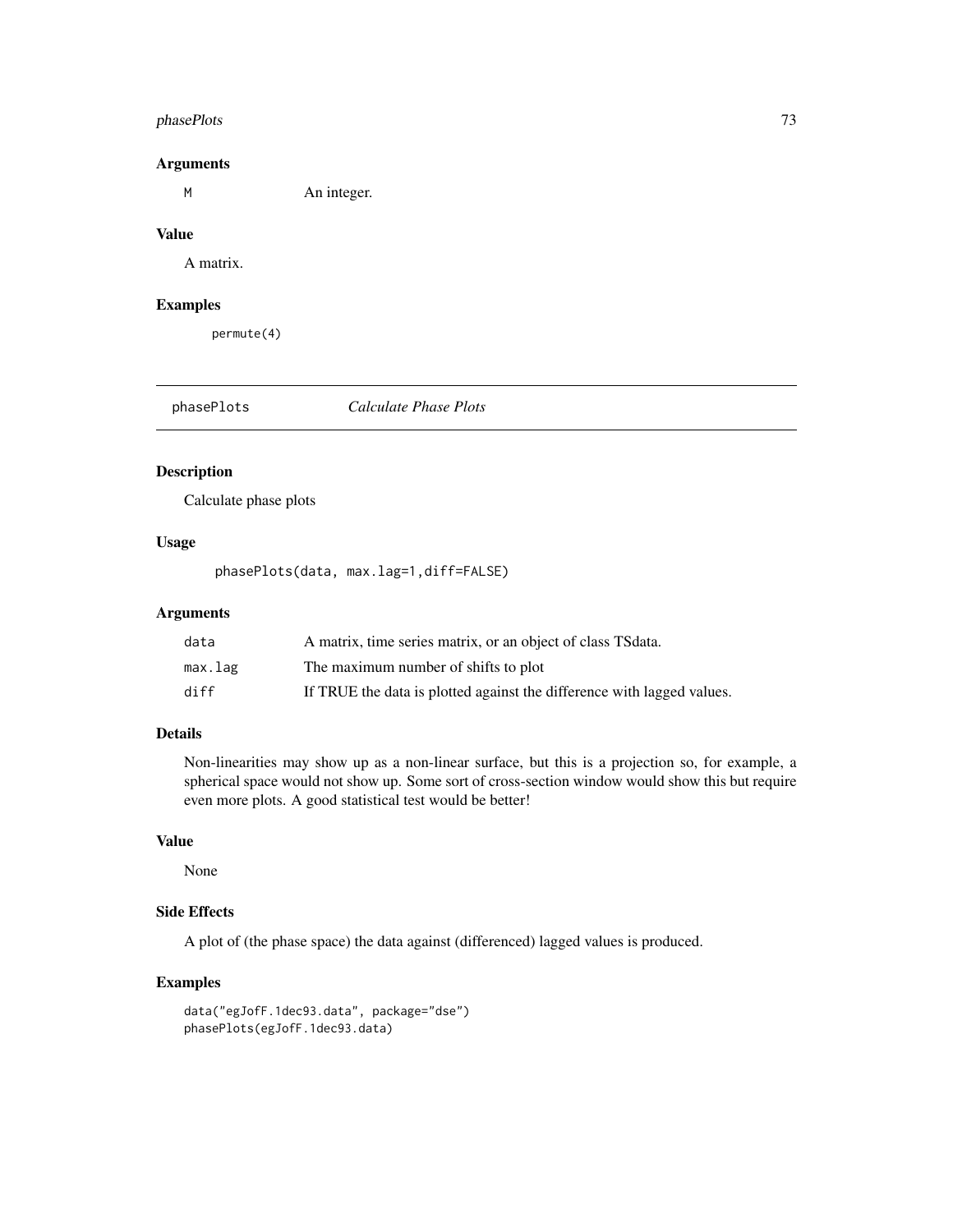Calculate and plot roots of a model.

## Usage

```
## S3 method for class 'roots'
plot(x, pch='*', fuzzy-z=0, ...)
```
# Arguments

| $\mathsf{x}$            | An object of class roots (a vector of complex (or real) values as returned by the<br>function roots). |
|-------------------------|-------------------------------------------------------------------------------------------------------|
| pch                     | character to be used for the plot (passed to plot default).                                           |
| fuzz                    | If non-zero then roots within fuzz distance are considered equal.                                     |
| $\cdot$ $\cdot$ $\cdot$ | (further arguments, currently disregarded).                                                           |

# Value

The eigenvalues of the state transition matrix or the inverse of the roots of the determinant of the AR polynomial are returned invisibly.

## Side Effects

The roots and a unit circle are plotted on the complex plane.

#### See Also

[addPlotRoots](#page-5-0) [roots](#page-80-0) [stability](#page-94-0) [McMillanDegree](#page-61-0)

```
data("eg1.DSE.data.diff", package="dse")
model <- estVARXls(eg1.DSE.data.diff)
plot(roots(model))
```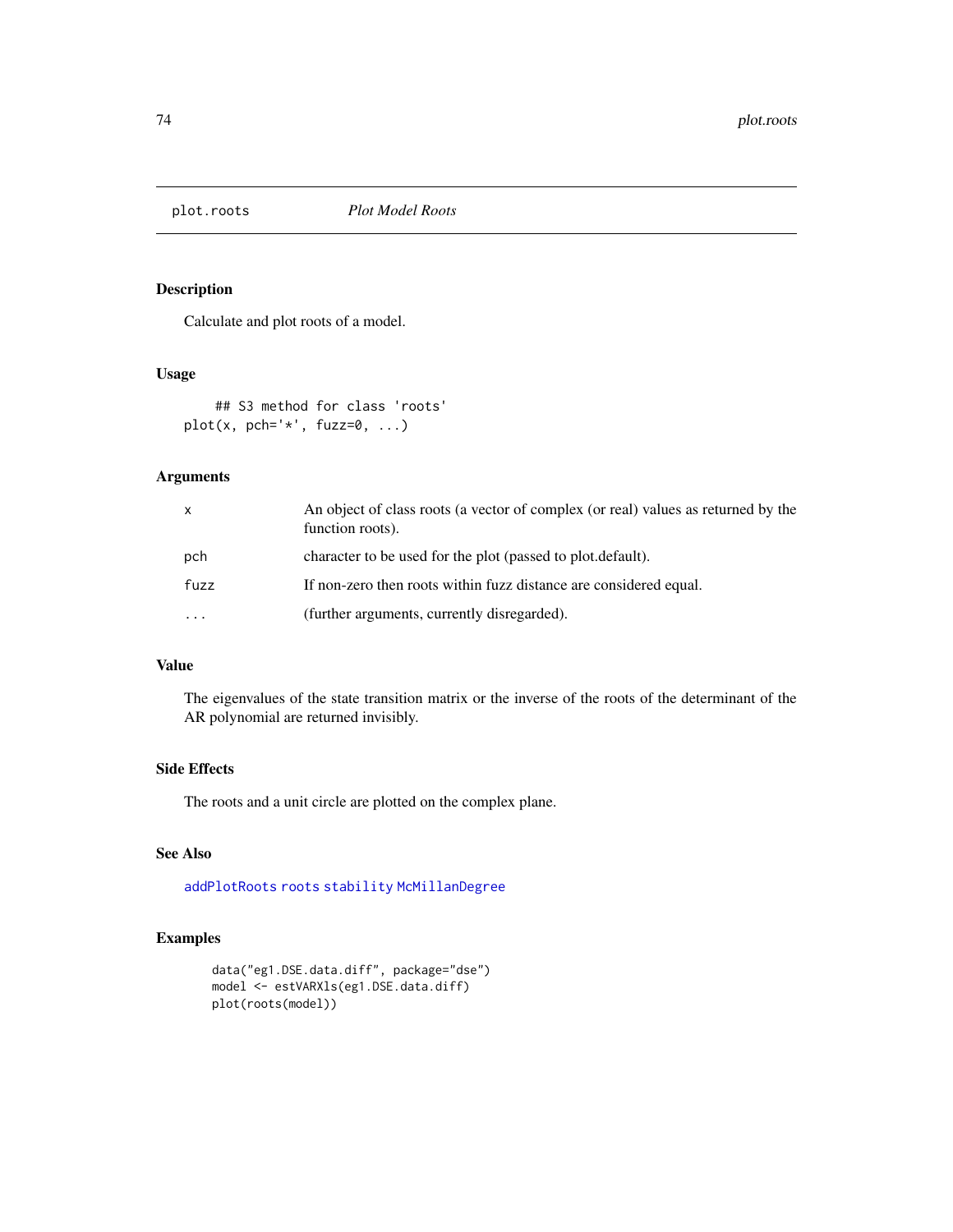Polynomial utility functions used by DSE.

# Usage

```
characteristicPoly(a)
companionMatrix(a)
polyvalue(coef, z)
polydet(a)
polyprod(a, b)
polysum(a, b)
polyrootDet(a)
```
# Arguments

|      | An array representing a matrix polynomial.        |
|------|---------------------------------------------------|
|      | An array representing a matrix polynomial.        |
| coef | Coefficients of a polynomial.                     |
|      | Value at which the polynomial is to be evaluated. |

# Details

These are utility functions used in some ARMA model calculations such as root and stability calculations.

# Value

depends

# See Also

[polyroot](#page-0-0) [roots](#page-80-0) [stability](#page-94-0)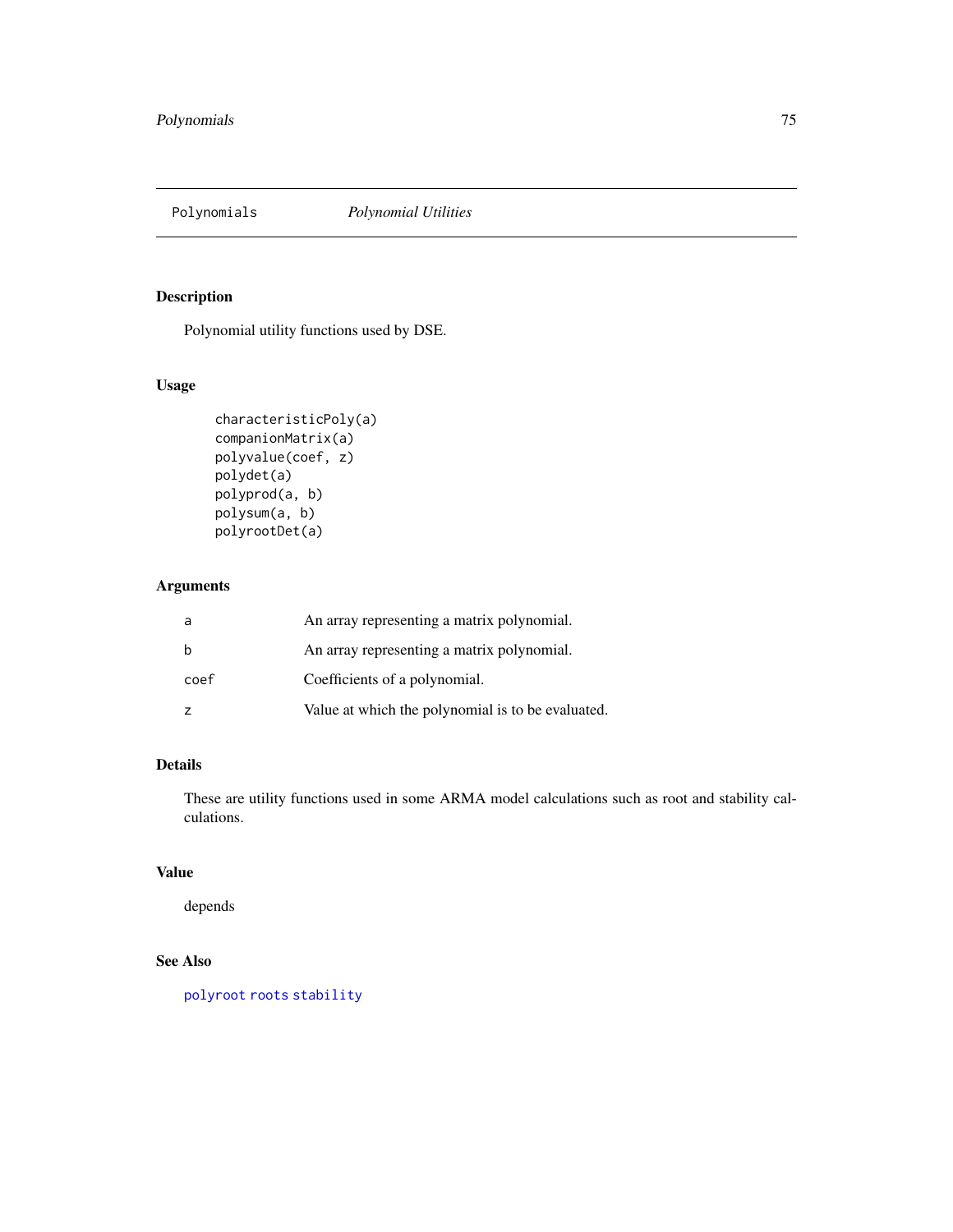Calculate Portmanteau statistic.

### Usage

Portmanteau(res)

### Arguments

res A matrix with time-series residuals in columns.

### See Also

[informationTests](#page-52-0)

# Examples

```
require("stats")
Portmanteau(matrix(rnorm(200), 100,2)) # but typically with a residual
```
print.forecastCov *Print Specific Methods*

# Description

See the generic function description.

## Usage

```
## S3 method for class 'estimatedModels'
print(x, digits=options()$digits, ...)
    ## S3 method for class 'forecastCov'
print(x, digits=options()$digits, ...)
    ## S3 method for class 'forecastCovEstimatorsWRTdata.subsets'
print(x, digits=options()$digits, ...)
    ## S3 method for class 'forecastCovEstimatorsWRTtrue'
print(x, digits=options()$digits, ...)
```
#### Arguments

| X.                      | an object to be printed.                                                                                                                           |
|-------------------------|----------------------------------------------------------------------------------------------------------------------------------------------------|
| digits                  | a non-null value is used to indicate the number of significant digits. If digits<br>is NULL then the value of digits specified by options is used. |
| $\cdot$ $\cdot$ $\cdot$ | (further arguments, currently disregarded).                                                                                                        |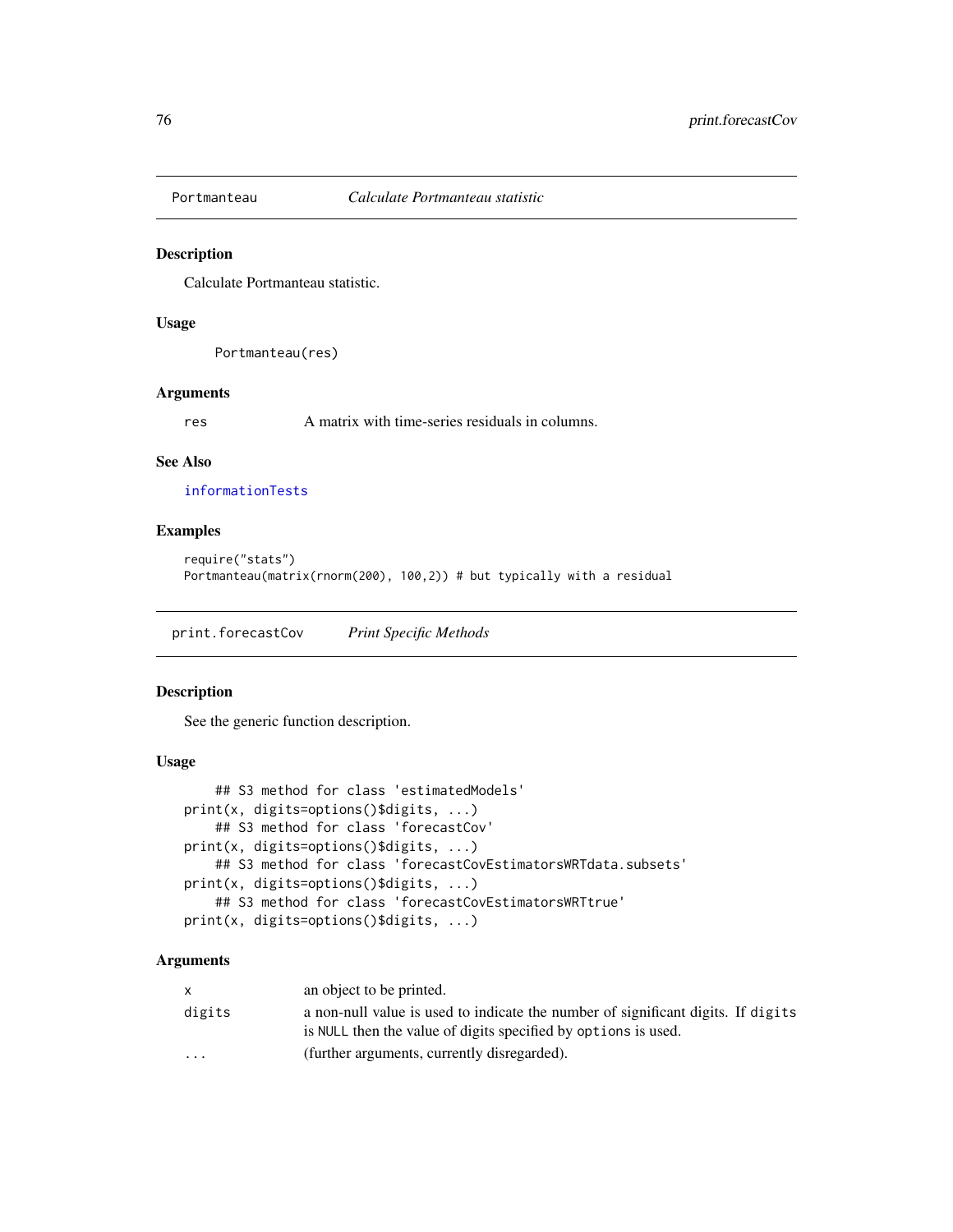# print.TSdata 77

# See Also

[print](#page-0-0) [summary](#page-0-0)

print.TSdata *Print Specific Methods*

### Description

See the generic function description.

### Usage

## S3 method for class 'TSdata'  $print(x, \ldots)$ 

## Arguments

| X        | An object of class TS data.              |
|----------|------------------------------------------|
| $\cdots$ | arguments to be passed to other methods. |

### See Also

[print](#page-0-0) [summary](#page-0-0)

print.TSestModel *Display TSmodel Arrays*

# Description

Display TSmodel arrays.

#### Usage

```
## S3 method for class 'SS'
print(x, digits=options()$digits, latex=FALSE, ...)
    ## S3 method for class 'ARMA'
print(x, digits=options()$digits, latex=FALSE, L=TRUE, fuzz=1e-10, ...)
    ## S3 method for class 'TSestModel'
print(x, \ldots)
```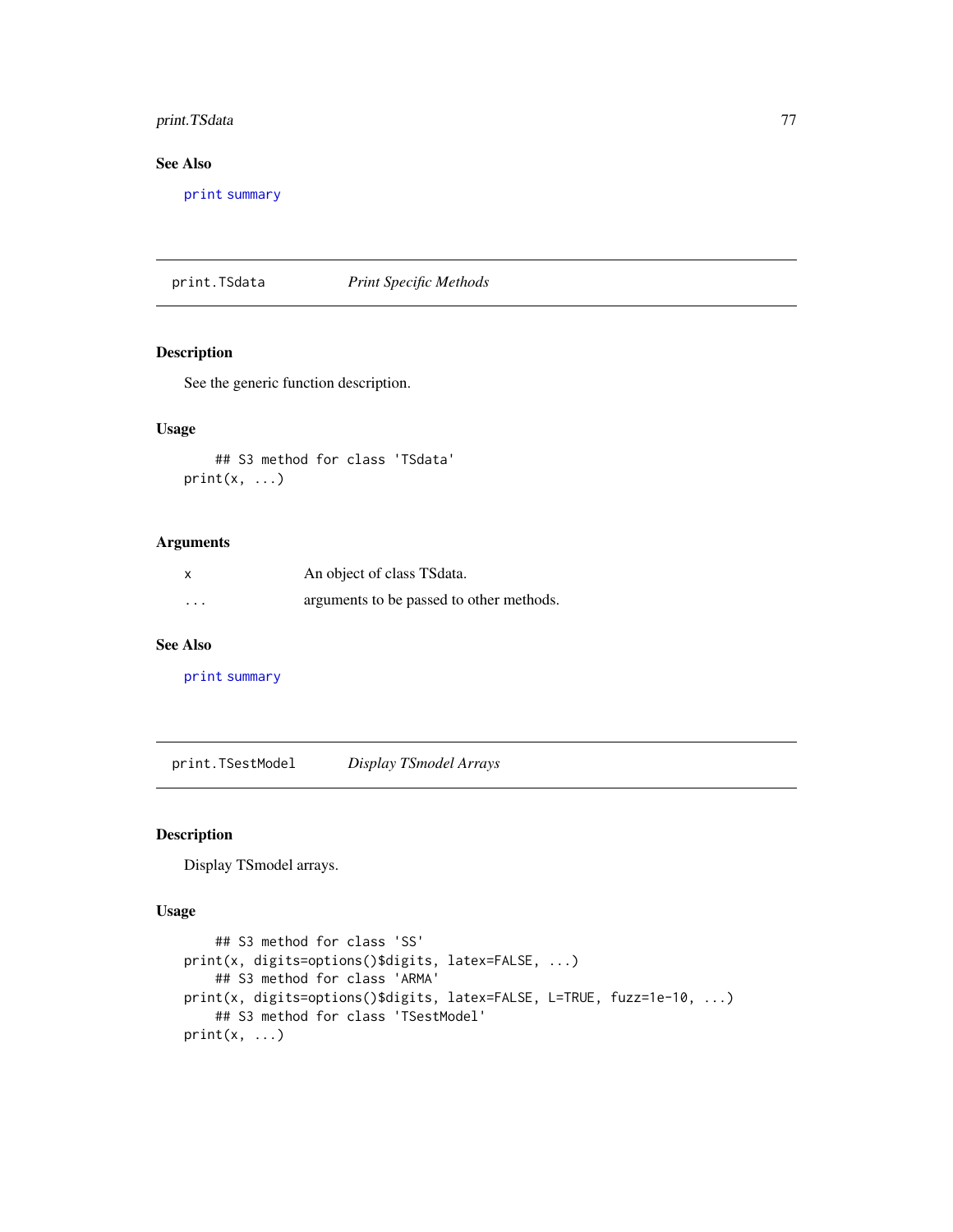# Arguments

| $\mathsf{x}$            | An object of class TSmodel or TSestModel.                                                                                                                         |
|-------------------------|-------------------------------------------------------------------------------------------------------------------------------------------------------------------|
| digits                  | the number of significant digits                                                                                                                                  |
|                         | logical if TRUE then ARMA model arrays are displayed as a polynomial matrix<br>with L indicating lags. Otherwise, each lag in the array is displayed as a matrix. |
| latex                   | logical. If TRUE additional context is added to make the output suitable for<br>inclusion in a latex document.                                                    |
| fuzz                    | ARMA model polynomial elements with absolute value less than fuzz are not<br>displayed ( <i>i.e.</i> -as if they are zero)                                        |
| $\cdot$ $\cdot$ $\cdot$ | arguments passed to other methods.                                                                                                                                |
|                         |                                                                                                                                                                   |

# Value

The object is returned invisibly.

# Side Effects

The model arrays are displayed.

### Note

BUG: digits cannot be controlled for some numbers (e.g.- 1.0 is printed as 0.9999999999)

### See Also

[print](#page-0-0), [summary](#page-0-0)

## Examples

```
data("eg1.DSE.data.diff", package="dse")
model <- estVARXls(eg1.DSE.data.diff)
print(model)
print(model, digits=3)
print(model, digits=3, fuzz=0.001)
print(model, digits=3, fuzz=0.001, latex=TRUE)
```
reachability *Calculate Model Reachability Matrix*

# Description

Calculate the singular values of the reachability matrix of a model.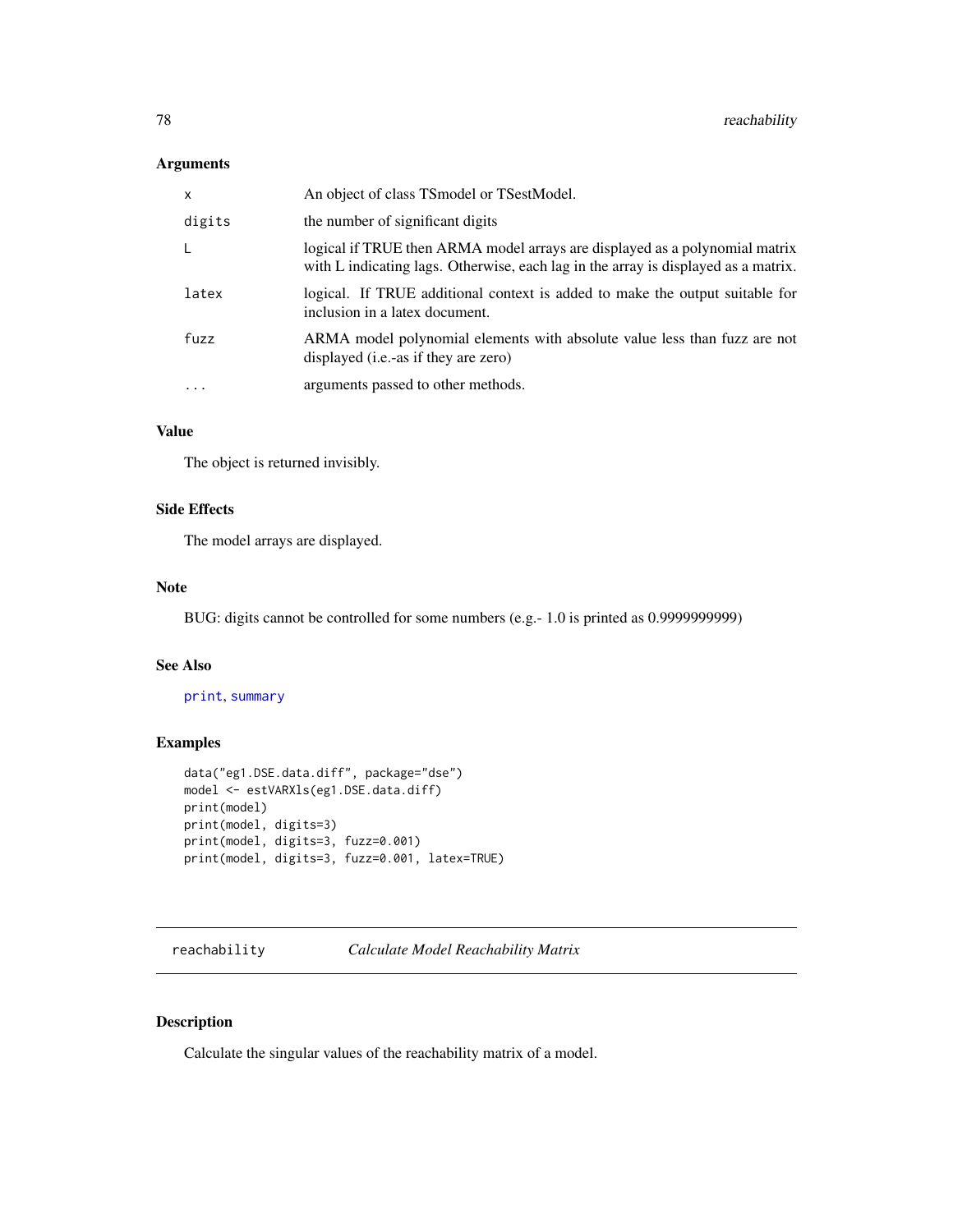#### residualStats 79

# Usage

```
reachability(model)
    ## S3 method for class 'ARMA'
reachability(model)
    ## S3 method for class 'SS'
reachability(model)
    ## S3 method for class 'TSestModel'
reachability(model)
```
# Arguments

model An object containing TSmodel.

## Details

If all singular values are significantly different from zero the model is controllable.

#### Value

The singular values of the reachability matrix.

# See Also

[observability](#page-68-0), [stability](#page-94-0) [roots](#page-80-0) [McMillanDegree](#page-61-0)

# Examples

```
data("eg1.DSE.data.diff", package="dse")
model <- toSS(estVARXls(eg1.DSE.data.diff))
reachability(model)
```
residualStats *Calculate Residuals Statistics and Likelihood*

# Description

Calculate the residuals statistics and likelihood of a residual.

# Usage

```
residualStats(pred, data, sampleT=nrow(pred), warn=TRUE)
```
# Arguments

| pred    | A matrix with columns representing time series. |
|---------|-------------------------------------------------|
| data    | A matrix with columns representing time series. |
| sampleT | An integer indicating the sample to use.        |
| warn    | If FALSE certain warnings are suppressed.       |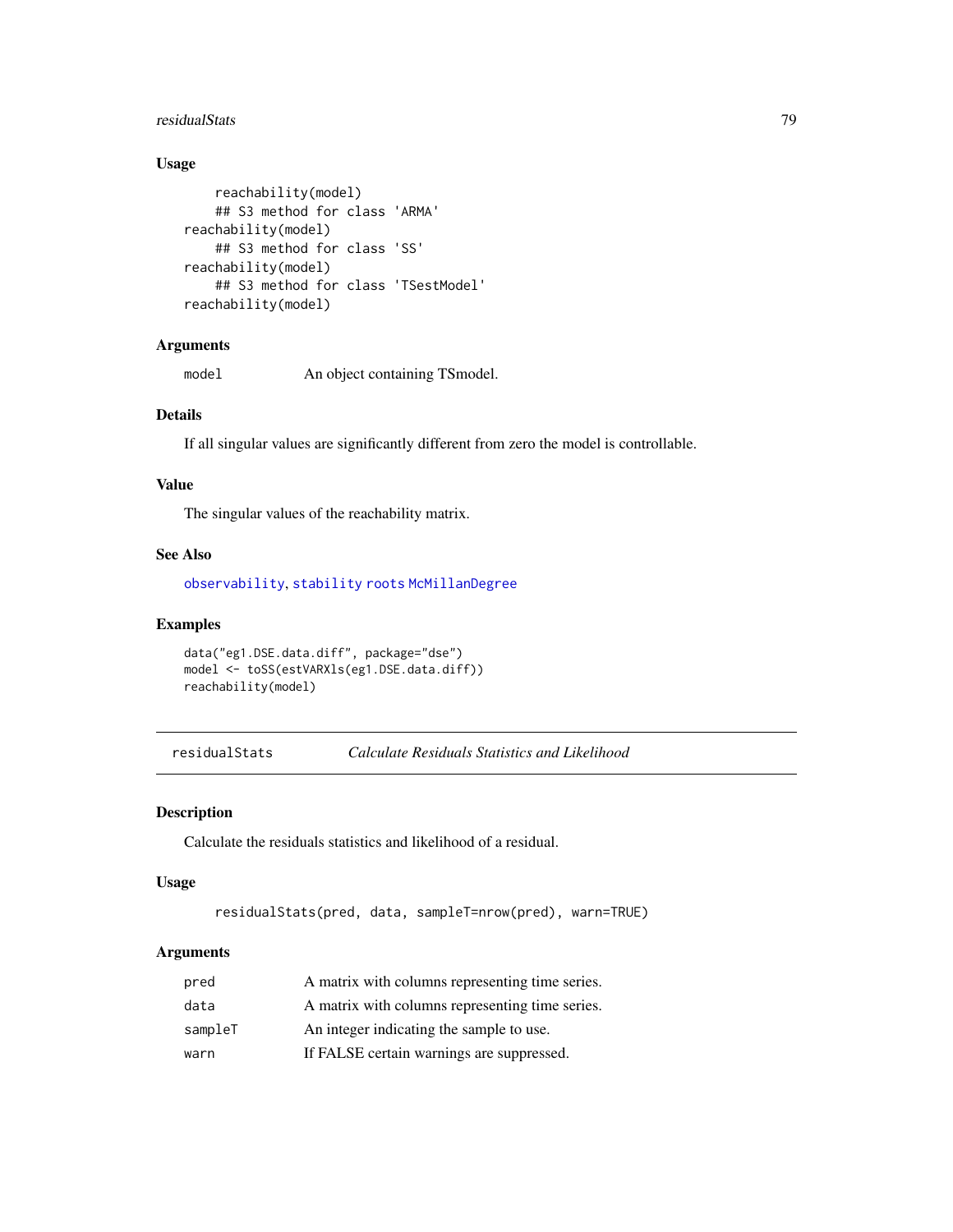## Details

Residuals are calculated as pred[1:sampleT,,drop=FALSE] - data[1:sampleT,,drop=FALSE] and then statistics are calculated based on these residuals. If pred or data are NULL they are treated as zero.

## Value

A list with elements like, cov, pred, and sampleT. pred and sampleT are as supplied (and are returned as this is a utility function called by other functions and it is convenient to pass them along). cov is the covariance of the residual and like is a vector of four elements representing the total, constant, determinant and covariance terms of the negative log likelihood function.

#### See Also

 $\mathbf{1}$ 

#### Examples

residualStats(matrix(rnorm(200), 100,2), NULL) # but typically used for a residual

Riccati *Riccati Equation*

### Description

Solve a Matrix Riccati Equation

#### Usage

Riccati(A, B, fuzz=1e-10, iterative=FALSE)

## Arguments

|           | A matrix.                                        |
|-----------|--------------------------------------------------|
| - B       | A matrix.                                        |
| fuzz      | The tolerance used for testing convergence.      |
| iterative | If TRUE an iterative solution technique is used. |

# Details

Solve Riccati equation  $P = APA' + B$  by eigenvalue decompostion of a symplectic matrix or by iteration.

### Value

xxx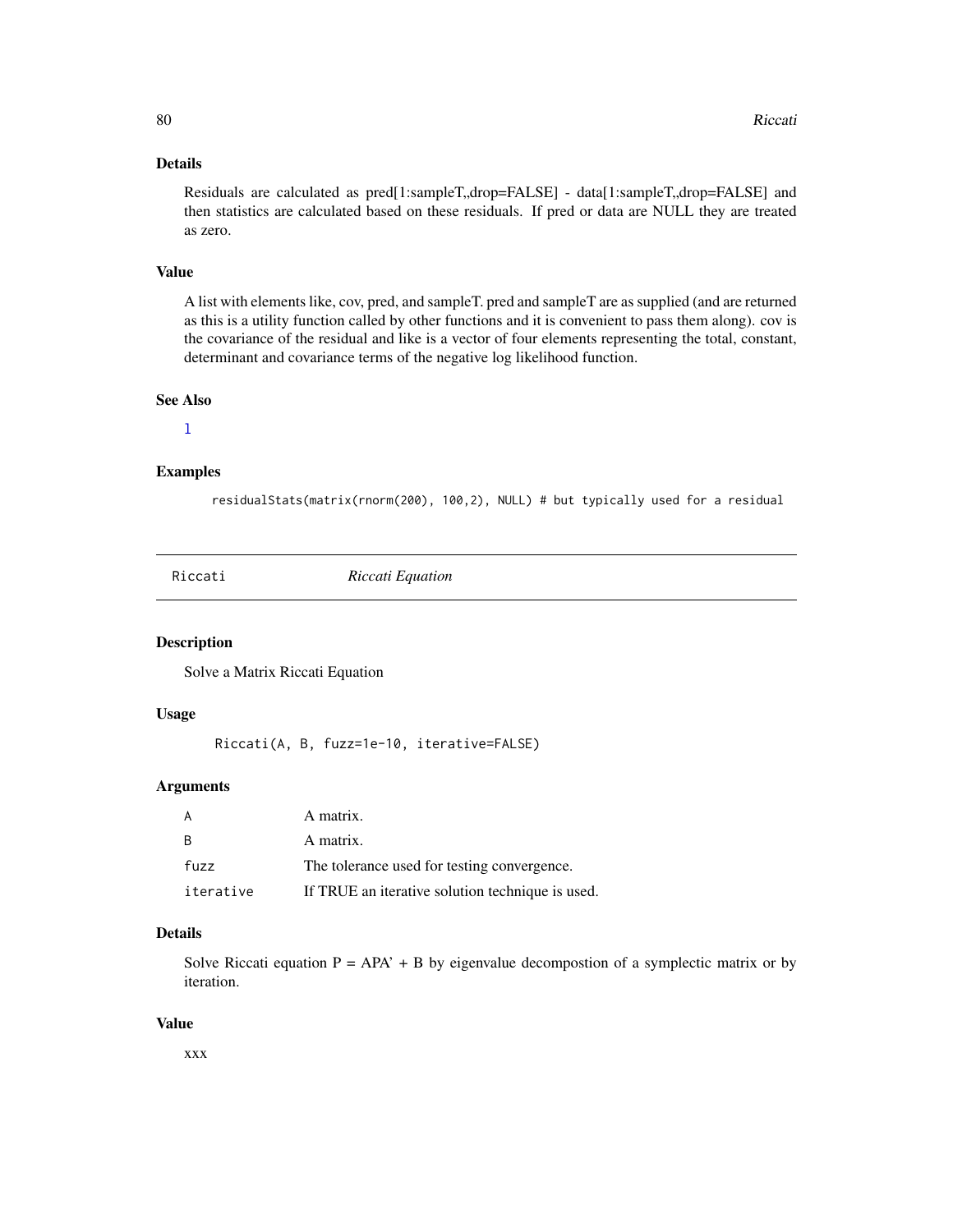roots and the set of the set of the set of the set of the set of the set of the set of the set of the set of the set of the set of the set of the set of the set of the set of the set of the set of the set of the set of the

### Note

This procedure has not been tested.

### References

Vaccaro, R. J. and Vukina, T. (1993), A Solution to the Positivity Problem in the State-Space Approach to Modeling Vector-Valued Time Series. *Journal of Economic Dynamics and Control*, 17, 401–421.

Anderson, B. D. O. and Moore, J. B. (1979) *Optimal Filtering*. Prentice-Hall. (note sec 6.7.)

Vaughan, D. (1970) A Nonrecursive Algebraic Solution for the Discrete Riccati Equation. *IEEE Tr AC*, 597–599.

Laub, A. J. (1983) Numerical Aspects of Solving Algebraic Riccati Equations *Proc IEEE conf Decision and Control*, 183–186.

Gudmundsson T., Kenney, C., and Laub, A. J. (1992) Scaling of the Discrete-Time Algebraic Riccati Equation to Enhance Stability of the Schur Solution Method *IEEE Tr AC*, 37, 513–518.

### See Also

[eigen](#page-0-0)

<span id="page-80-0"></span>roots *Calculate Model Roots*

### Description

Calculate roots of a TSmodel.

#### Usage

```
roots(obj, ...)
    ## S3 method for class 'SS'
roots(obj, fuzz=0, randomize=FALSE, ...)
    ## S3 method for class 'ARMA'
roots(obj, fuzz=0, randomize=FALSE, warn=TRUE, by.poly=FALSE, ...)
    ## S3 method for class 'TSestModel'
roots(obj, ...)
```
#### Arguments

| obi       | An object of class TS model.                                                                                                                       |
|-----------|----------------------------------------------------------------------------------------------------------------------------------------------------|
| fuzz      | If non-zero then roots within fuzz distance are considered equal.                                                                                  |
| randomize | Randomly arrange complex pairs of roots so the one with the positive imaginary<br>part is not always first (so random experiments are not biased). |
| warn      | If FALSE then warnings about unit roots added for TREND are not printed.                                                                           |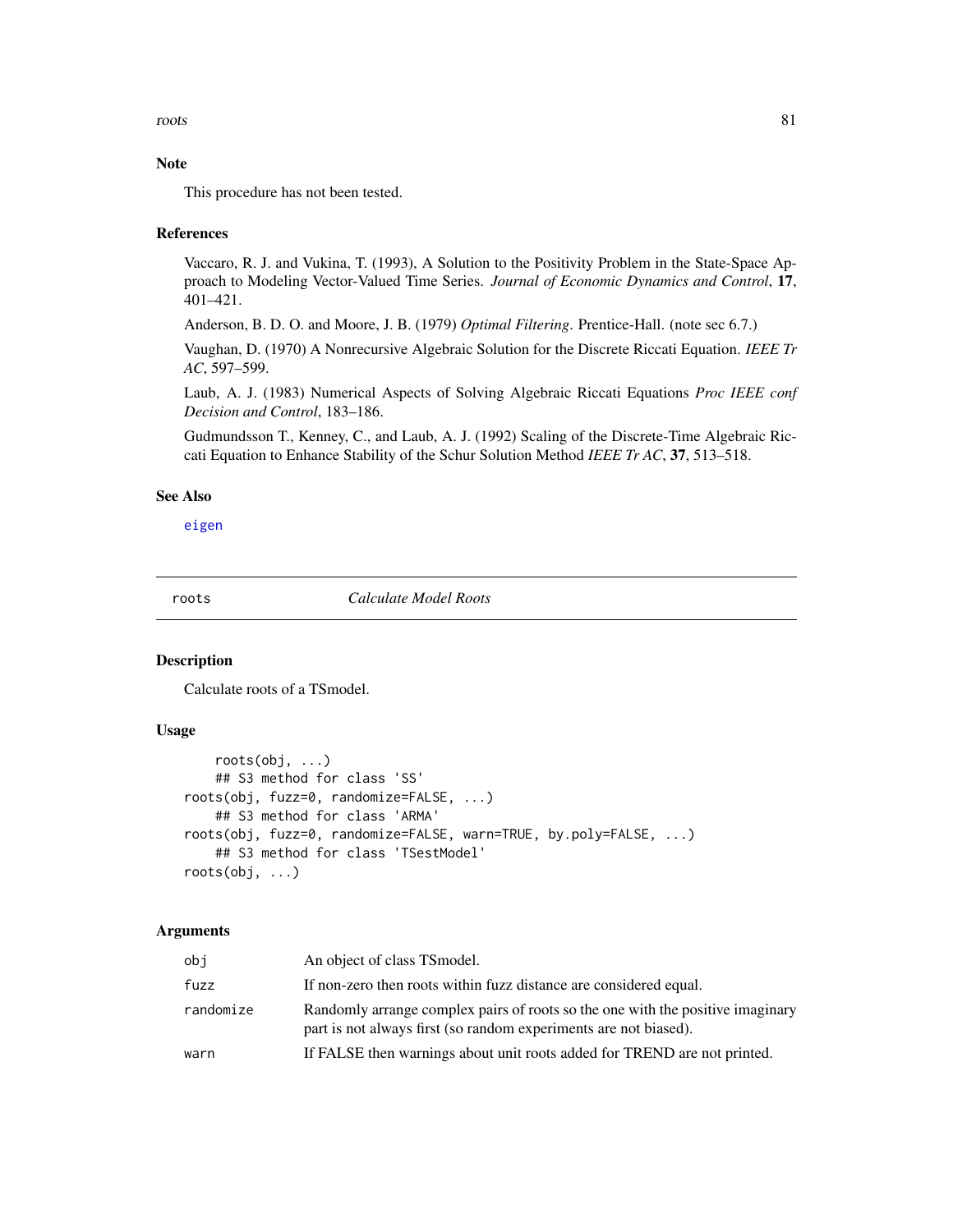| by.poly    | If TRUE then roots are calculated by expanding the determinant of the A poly-                                   |
|------------|-----------------------------------------------------------------------------------------------------------------|
|            | nomial. Otherwise, they are calculated by converting to a state space represen-                                 |
|            | tation and calculating the eigenvalues of F. This second method is preferable for                               |
|            | speed, accuracy, and because of a limitation in the degree of a polynomial which<br>can be handled by polyroot. |
| $\ddots$ . | arguments passed to other methods.                                                                              |

# Details

The equality of roots for equivalent state space and ARMA models is illustrated in Gilbert (1993). The calculation of ARMA model roots is more stable if the model is converted to state space and the roots calculated from the state transition matrix (see Gilbert,2000). The calculation is done this way by default. If by.poly=TRUE then the determinant of the AR polynomial is expanded to get the roots.

#### Value

The eigenvalues of the state transition matrix or the inverse of the roots of the determinant of the AR polynomial are returned.

#### References

Gilbert, P. D. (1993) State space and ARMA models: An overview of the equivalence. Working paper 93-4, Bank of Canada. Available at [http://www.bankofcanada.ca/1993/03/publications/](http://www.bankofcanada.ca/1993/03/publications/research/working-paper-199/) [research/working-paper-199/](http://www.bankofcanada.ca/1993/03/publications/research/working-paper-199/)

Gilbert, P.D. (2000) A note on the computation of time series model roots. *Applied Economics Letters*, 7, 423–424

# See Also

[stability](#page-94-0), [McMillanDegree](#page-61-0)

### Examples

```
data("eg1.DSE.data.diff", package="dse")
model <- estVARXls(eg1.DSE.data.diff)
roots(model)
```
roots.estimatedModels *Roots Specific Methods*

### Description

See the generic function description.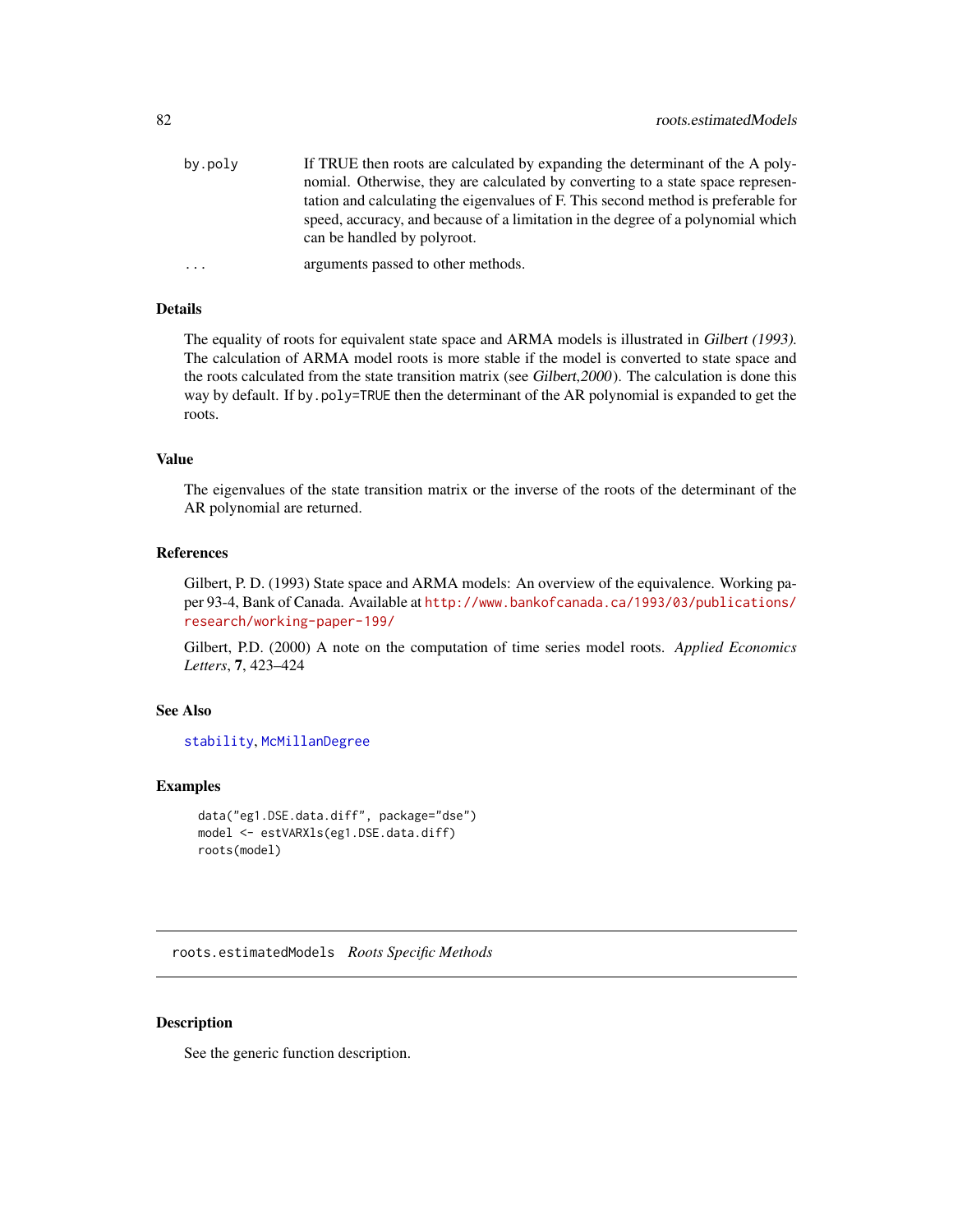# scale.TSdata 83

## Usage

```
## S3 method for class 'estimatedModels'
roots(obj, digits=options()$digits, mod =FALSE, ...)
    ## S3 method for class 'forecastCovEstimatorsWRTtrue'
roots(obj, digits=options()$digits,
      mod=FALSE, ...)
```
# Arguments

| obi                     | an object from which roots are to be extracted or calculated and printed.                             |
|-------------------------|-------------------------------------------------------------------------------------------------------|
| digits                  | an integer indicating the number of significant digits to be printed (passed to the<br>print method). |
| mod                     | if TRUE the modulus of the roots is calculated. Otherwise, a complex value may<br>result.             |
| $\cdot$ $\cdot$ $\cdot$ | arguments to be passed to other methods.                                                              |

## Details

The methods \*\*\*.ee are intended mainly to be called from EstEval in the EvalEst as criterion for evaluating an estimation method.

## See Also

### [roots](#page-80-0) [stability](#page-94-0) [EstEval](#page-0-0)

scale.TSdata *Scale Methods for TS objects*

### Description

Scale data or a model by a given factor.

## Usage

```
## S3 method for class 'TSdata'
scale(x, center=FALSE, scale=NULL)
   ## S3 method for class 'TSestModel'
scale(x, center=FALSE, scale=NULL)
   ## S3 method for class 'ARMA'
scale(x, center=FALSE, scale=NULL)
   ## S3 method for class 'innov'
scale(x, center=FALSE, scale=NULL)
   ## S3 method for class 'nonInnov'
scale(x, center=FALSE, scale=NULL)
   checkScale(x, scale)
```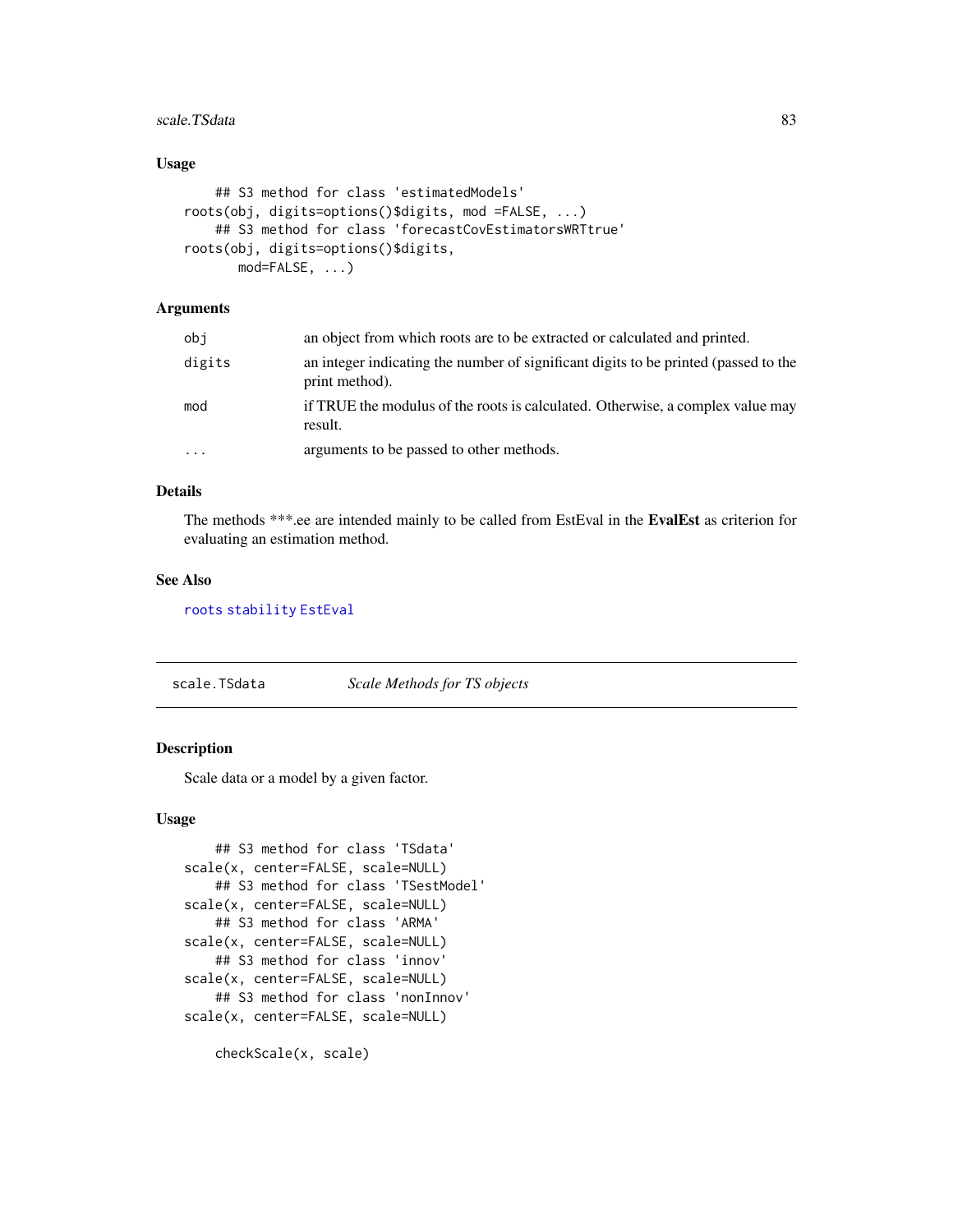```
## S3 method for class 'TSestModel'
checkScale(x, scale)
    ## S3 method for class 'TSmodel'
checkScale(x, scale)
```
#### Arguments

| x      | TS data, TS model or an object containing these.                                                                                                                                                                                                                                |
|--------|---------------------------------------------------------------------------------------------------------------------------------------------------------------------------------------------------------------------------------------------------------------------------------|
| center | to match generic arguments, not currently used.                                                                                                                                                                                                                                 |
| scale  | A list with two matrices or vectors, named input and output, giving the multi-<br>plication factor for inputs and outputs. Vectors are treated as diagonal matrices.<br>scale \$input can be NULL if no transformation is to be applied (or the data or<br>model has no input.) |

#### Value

The resulting data or model is different from the original in proportion to scale. ie. if S and T are output and input scaling matrices then y'(t) = S y(t) where y' is the new output u'(t) = S u(t) where u' is the new input

For models the result has inputs and outputs (and innovations) which are scaled as if data scaling had been applied to them as above. Thus if the input and output scales are diagonal matrices or scalars the plot of the predictions and residuals for l(scale(model,scale=somescale), scale(data, scale=somescale)) while have the same appearance as l(model, data) but will be scaled differently.

# See Also

[scale](#page-0-0)

```
data("eg1.DSE.data.diff", package="dse")
# This is a simple example. Usually scale would have something
# to do with the magnitude of the data.
z <- scale(eg1.DSE.data.diff,
    scale=list(input=rep(2, nseriesInput(eg1.DSE.data.diff)),
              output=rep(2,nseriesOutput(eg1.DSE.data.diff))))
model <- estVARXls(eg1.DSE.data.diff)
model <- scale(model,
    scale=list(input=rep(2, nseriesInput(eg1.DSE.data.diff)),
              output=rep(2,nseriesOutput(eg1.DSE.data.diff))))
```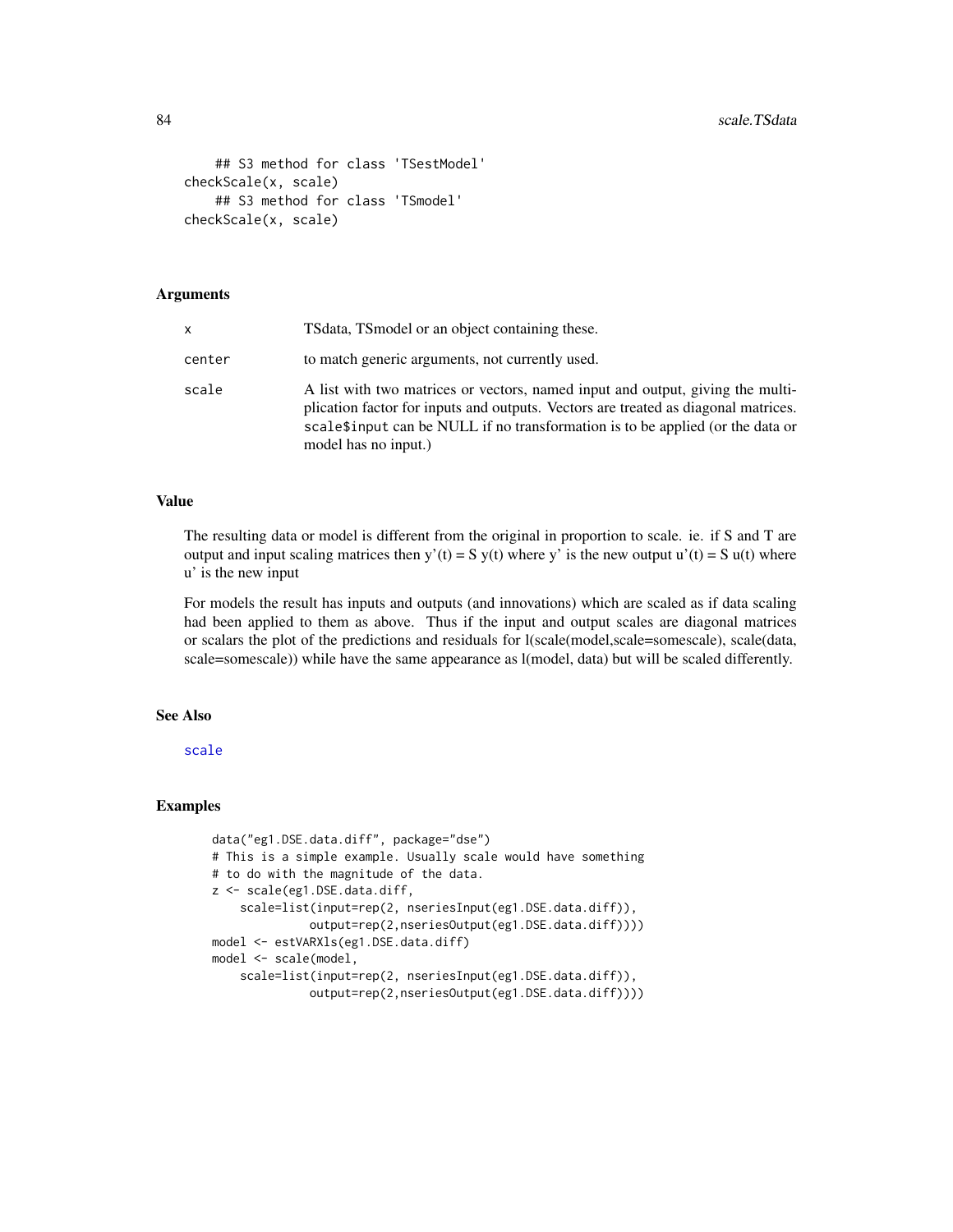selectForecastCov *Select Forecast Covariances Meeting Criteria*

#### Description

Select forecast covariances meeting given criteria.

### Usage

```
selectForecastCov(obj, series=1,
select.cov.best=1,
select.cov.bound=NULL,
ranked.on.cov.bound=NULL,
verbose=TRUE)
```
#### Arguments

| obj                 | an object as returned by stripMine.                           |
|---------------------|---------------------------------------------------------------|
| series              | an indication of series to which the tests should be applied. |
| select.cov.best     |                                                               |
|                     | the number of 'best' forecasts to select.                     |
| select.cov.bound    |                                                               |
|                     | a bound to use as criteria for selection.                     |
| ranked.on.cov.bound |                                                               |
|                     | see details.                                                  |
| verbose             | if verbose=TRUE then summary results are printed.             |

### Details

Select models with forecast covariance for series meeting criteria. The default select.cov.best=1 selects the best model at each horizon. select.cov.best=3 would select the best 3 models at each horizon. If select.cov.bound is not NULL then select.cov.best is ignored and any model which is better than the bound at all horizons is selected. select.cov.bound can be a vector of the same length as series, in which case corresponding elements are applied to the different series. Any model which is better than the bound at all horizons is selected. ranked.on.cov.bound is is used if it is not NULL and select.cov.bound is NULL. In this case select.cov.best is ignored. ranked.on.cov.bound should be a positive integer. The forecast covariances are ranked by there maximum over the horizon and the lowest number up to ranked.on.cov.bound are selected. This amounts to adjusting the covariance bound to allow for the given number of models to be selected. If series is a vector the results are the best up to the given number on any series! select.cov.bound can be a vector of the same length as series, in which case corresponding elements are applied to the different series. If verbose=TRUE then summary results are printed. The returned result is a forecastCov object like obj, but filtered to remove models which do not meet criteria.

#### Value

The returned result is a forecastCov object like obj, but filtered to remove models which do not meet criteria.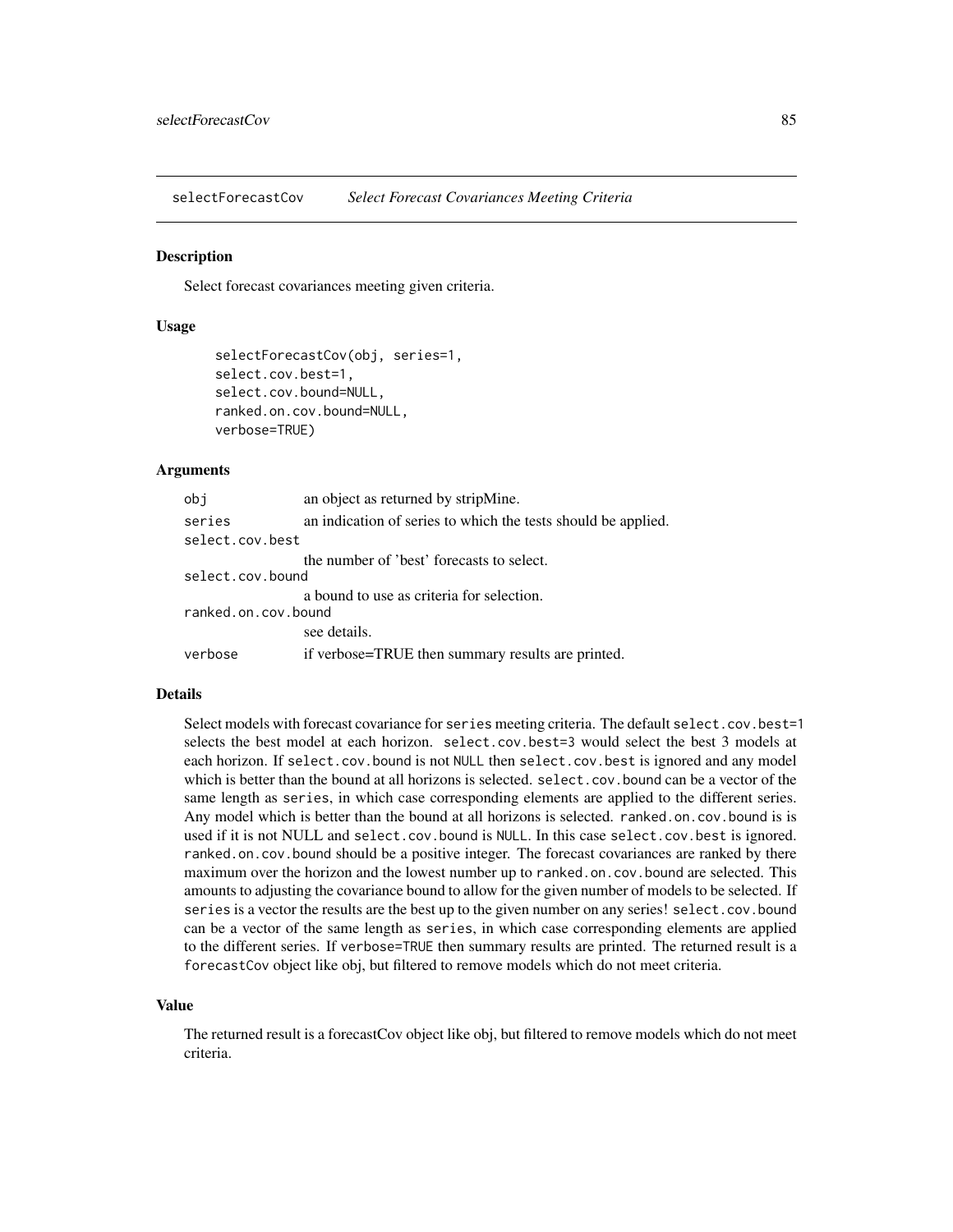## See Also

[minForecastCov](#page-62-0), [excludeForecastCov](#page-35-0)

### Examples

```
data("eg1.DSE.data.diff", package="dse")
z <- stripMine(eg1.DSE.data.diff, essential.data=c(1,2),
                   estimation.methods=list(estVARXls=list(max.lag=3)))
z <- selectForecastCov(z)
tfplot(selectForecastCov(z, select.cov.bound=20000))
tfplot(selectForecastCov(z, select.cov.best=1))
```
seriesNames.TSdata *Series Names Specific Methods*

## Description

See the generic function description.

# Usage

```
## S3 method for class 'TSdata'
seriesNames(x)
    ## S3 method for class 'TSmodel'
seriesNames(x)
    ## S3 method for class 'TSestModel'
seriesNames(x)
    ## S3 replacement method for class 'TSdata'
seriesNames(x) <- value
    ## S3 replacement method for class 'TSmodel'
seriesNames(x) <- value
    ## S3 replacement method for class 'TSestModel'
seriesNames(x) <- value
```
#### Arguments

|       | an object from which series names can be extracted or to which series names are<br>to be assigned. |
|-------|----------------------------------------------------------------------------------------------------|
| value | series names to be assigned to data.                                                               |

### See Also

[seriesNames](#page-0-0)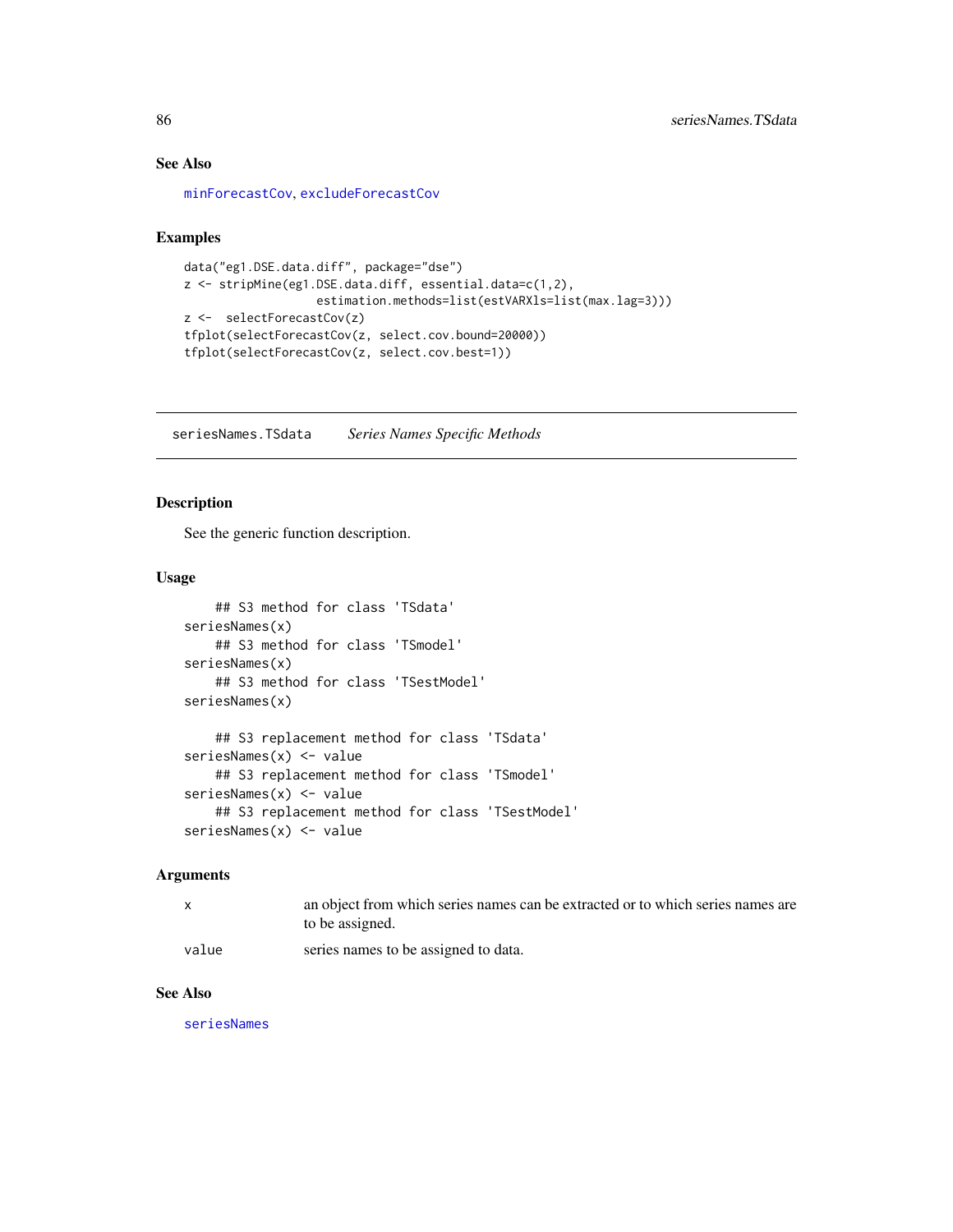Extract or set names of input or output series in a TSdata object.

## Usage

```
seriesNamesInput(x)
    ## S3 method for class 'TSdata'
seriesNamesInput(x)
    ## S3 method for class 'TSmodel'
seriesNamesInput(x)
    ## S3 method for class 'TSestModel'
seriesNamesInput(x)
    seriesNamesOutput(x)
    ## S3 method for class 'TSdata'
seriesNamesOutput(x)
    ## S3 method for class 'TSmodel'
seriesNamesOutput(x)
    ## S3 method for class 'TSestModel'
seriesNamesOutput(x)
    seriesNamesInput(x) <- value
    seriesNamesOutput(x) <- value
```
# Arguments

| x     | Object of class TSdata, TSmodel or TSestModel. |
|-------|------------------------------------------------|
| value | value to be assigned to object.                |

## Value

The first usages gives a vector of strings with the series names. The second usages assigns a vector of strings to be the series names of data.

### See Also

# [seriesNames](#page-0-0)

```
data("eg1.DSE.data", package="dse")
seriesNamesOutput(eg1.DSE.data)
```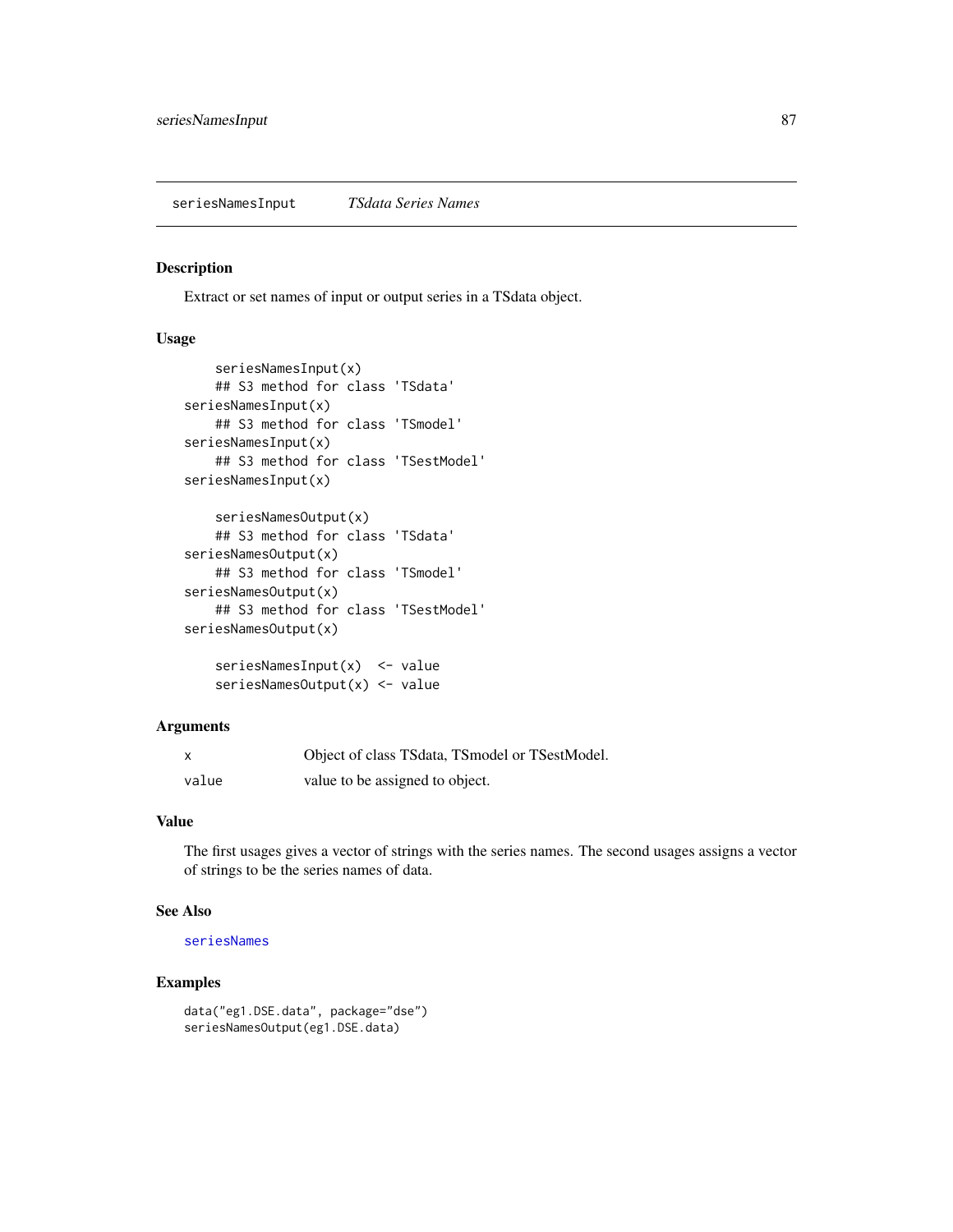seriesNamesInput.forecast

*TS Input and Output Specific Methods*

### Description

See the generic function description.

## Usage

```
## S3 method for class 'forecast'
seriesNamesInput(x)
    ## S3 method for class 'featherForecasts'
seriesNamesInput(x)
    ## S3 method for class 'forecast'
seriesNamesOutput(x)
    ## S3 method for class 'featherForecasts'
seriesNamesOutput(x)
```
# Arguments

x an object from which to extract the names of the input or output series.

shockDecomposition *Shock Decomposition*

# Description

Graphs of the effect of shocks are plotted.

# Usage

```
shockDecomposition(model, horizon=30, shock=rep(1,horizon))
```
## Arguments

| model   | An object of class TSmodel or TSestModel.                          |
|---------|--------------------------------------------------------------------|
| horizon | The number of periods for which to calculate the effect of shocks. |
| shock   | data to be used model output. See details.                         |

### Details

All output data is set to zero and then each output in turn is switched to a value of shock (default 1.0) for all periods.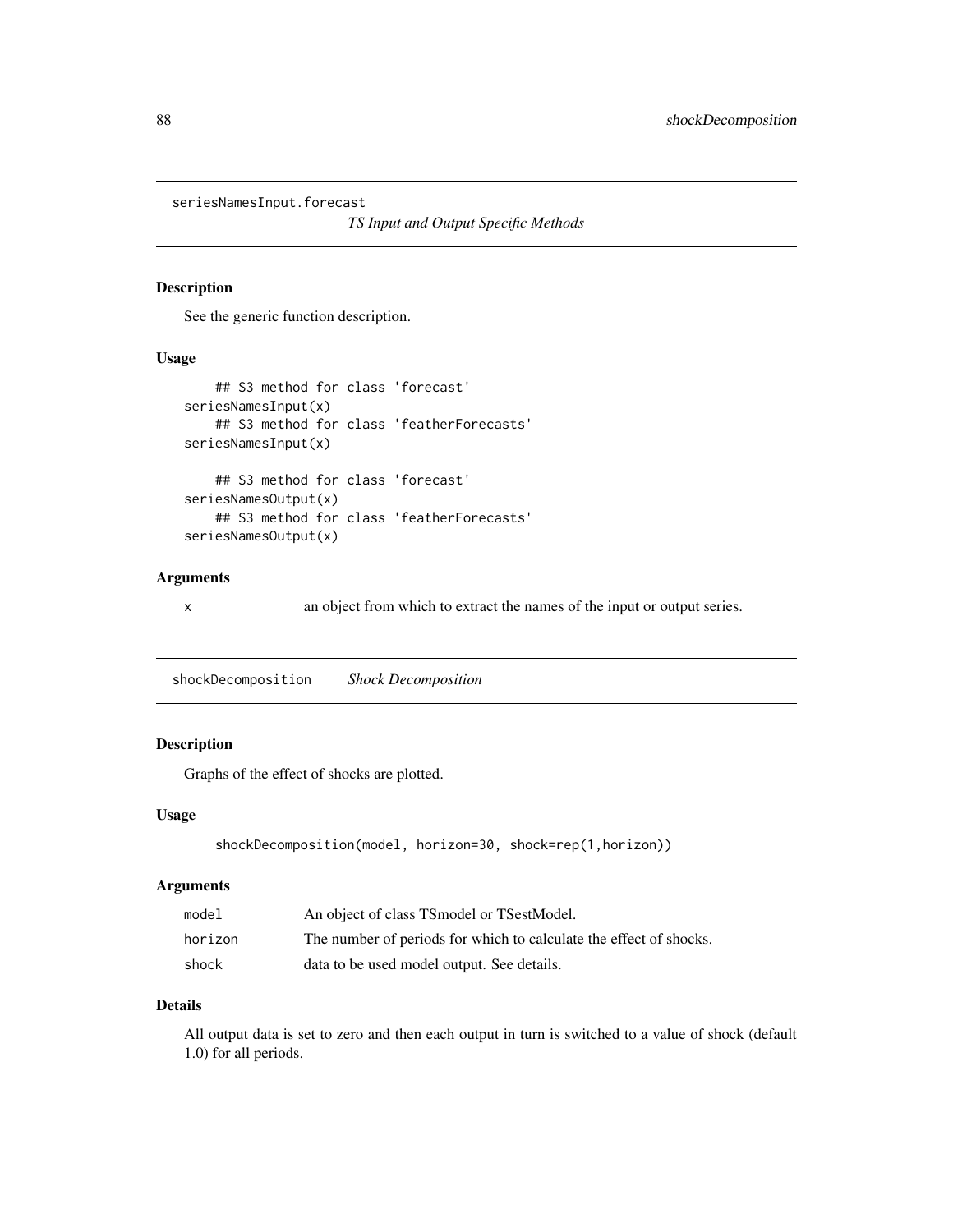#### simulate 89

## Value

None

# Side Effects

Graphs of the effect of shocks are plotted.

# Examples

```
data("eg1.DSE.data.diff", package="dse")
model <- estVARXls(eg1.DSE.data.diff)
shockDecomposition(model)
```
#### simulate *Simulate a TSmodel*

# <span id="page-88-0"></span>Description

Simulate a model to produce artificial data.

### Usage

```
simulate(model, ...)
    ## S3 method for class 'ARMA'
simulate(model, y0=NULL, input=NULL, input0=NULL,
        start=NULL, freq=NULL, sampleT=100, noise=NULL, sd=1, Cov=NULL,
       rng=NULL, noise.model=NULL, compiled=.DSEflags()$COMPILED, ...)
    ## S3 method for class 'SS'
simulate(model, input=NULL,
       start=NULL, freq=NULL,sampleT=100, noise=NULL, sd=1, Cov=NULL,
rng=NULL, compiled=.DSEflags()$COMPILED, ...)
   ## S3 method for class 'TSestModel'
simulate(model, input=inputData(model),
sd=NULL, Cov=NULL, ...)
```
## Arguments

| model      | An object of class TSmodel or TSestModel.                                                                                                                                                                               |
|------------|-------------------------------------------------------------------------------------------------------------------------------------------------------------------------------------------------------------------------|
| input      | Data for the exogenous variable if specified in the model.                                                                                                                                                              |
| sampleT    | The length of the sample to simulate.                                                                                                                                                                                   |
| start      | start date for resulting data.                                                                                                                                                                                          |
| freg       | freq for resulting data.                                                                                                                                                                                                |
| y0, input0 | Lagged values prior to t=1 for y and u, in reverse order so y0[1,] and input0[1,] correspond<br>to t=0. These arguments are not implemented for state space models. If not<br>specified initial values are set to zero. |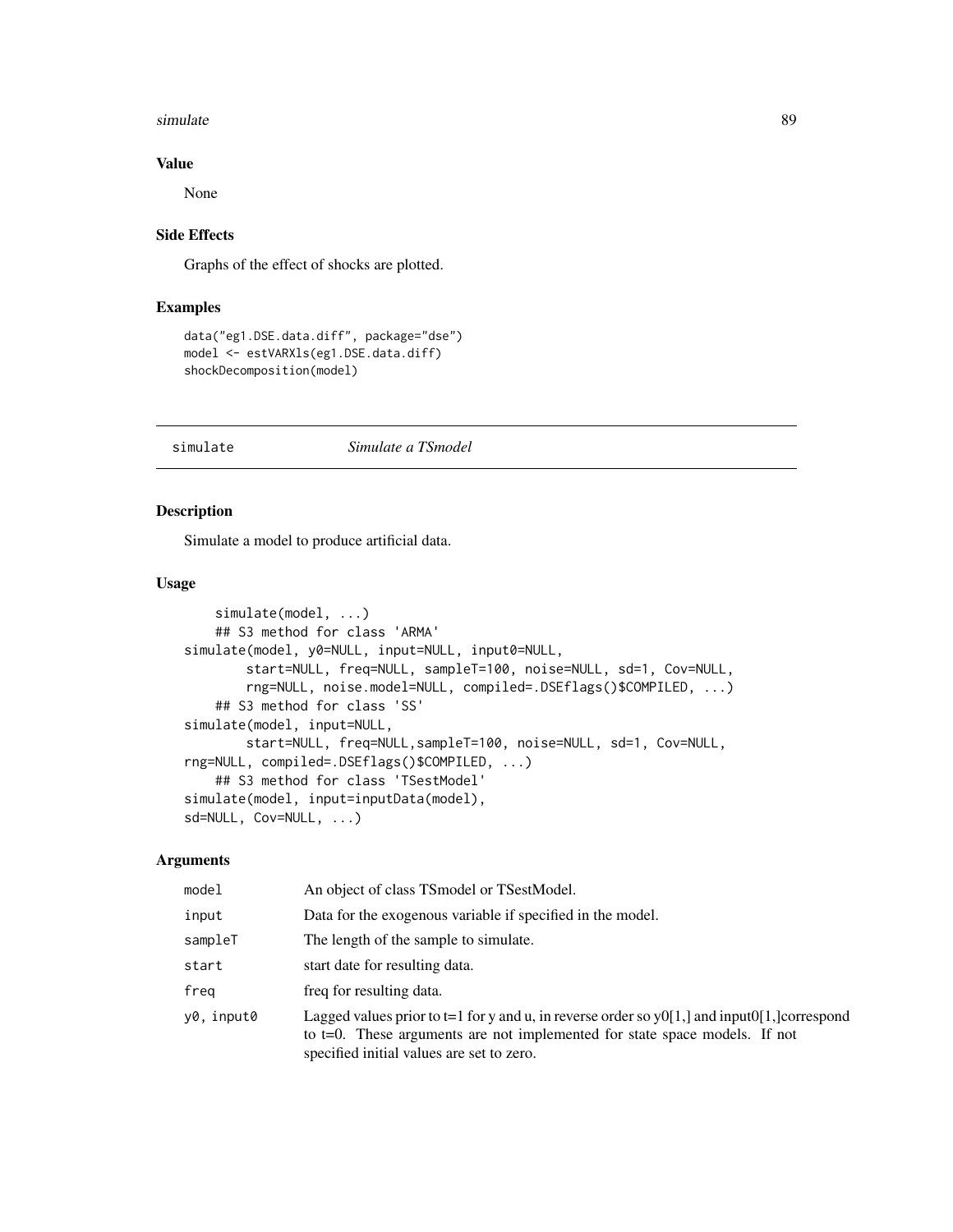| noise       | Noise can be supplied. Otherwise it will be generated. If supplied it should be a<br>list as described below in details.                                                                                                                                                                  |
|-------------|-------------------------------------------------------------------------------------------------------------------------------------------------------------------------------------------------------------------------------------------------------------------------------------------|
| Cov         | The covariance of the noise process. If this is specified then sd is ignored. A vec-<br>tor or scalar is treated as a diagonal matrix. For an object of class TSestModel,<br>if neither Cov nor sd are specified, then Cov is set to the estimated covariance<br>(model\$estimates\$cov). |
| sd          | The standard deviation of the noise. This can be a vector.                                                                                                                                                                                                                                |
| noise.model | A TS model to be used for generating noise (not yet supported by SS methods).                                                                                                                                                                                                             |
| rng         | The random number generator information needed to regenerate a simulation.                                                                                                                                                                                                                |
| compiled    | Specifies the compiled version of the code should be used (instead of the S code<br>version).                                                                                                                                                                                             |
| $\cdot$     | arguments passed to other methods.                                                                                                                                                                                                                                                        |

### Details

A state space or ARMA model (see TSmodel, [ARMA,](#page-6-0) and [SS](#page-92-0) for more details) is simulated with pseudo random noise (The default noise is a normally distributed processes. An object of class TSdata is returned. This can be used as input to estimation algorithms. If start and freq are specified, or if input or noise\$w (in that order) have time series properties, these are given to the output.

If noise is not supplied then random values will be generated using other supplied information or defaults. The rng will be set first if it is specified.

The default noise generation will be  $N(0,I)$  If Q is not square in a non innovations state space model (i.e. the system noise has a dimension less than the state dimension), then it is padded with zeros, so generated noise of higher dimension has no effect. If sd is supplied, then w as describe below will be  $N(0, \text{sqrt}(sd))$ . sd can be a vector of p elements corresponding to each of the p outputs.

If noise is supplied it should be a list of the necessary noise processes. For non-innovation form state space models the list must have elements w, e, and  $w0$ . (w0 is w for  $t=0$  in state space model and prior lags in ARMA models.) For innovation form state space models and ARMA models with MA components the list should have elements w and  $w\varnothing$ , but if  $w\varnothing$  is not specified it is set to zero. For ARMA models with no MA components (i.e. VAR models) the list needs only w. In this case, and in the innovations form state space model with  $w=0$ , a matrix may be supplied in place of a list. w should be a sampleT by p matrix giving the noise for t=1 to sampleT. If noise is specified sampleT will be set to the number of periods in w.

If noise\$w0 is a matrix (rather than a vector) for a state space model simulation (as it is for ARMA simulations) then it is set to a vector of zeros. This provides compatability with VAR models (ARMA models with no lags in B).

Input must be specified for ARMA models with model\$C not NULL and state space models with model\$G not NULL..

In general ARMA and SS simulations will not produce exactly the same results because it is impossible to determine necessary transformation of initial conditions and w0.

#### Value

The value returned is an object of class TSdata which can be supplied as an argument to estimation routines. (See TSdata). In addition to the usual elements (see the description of a TSdata object)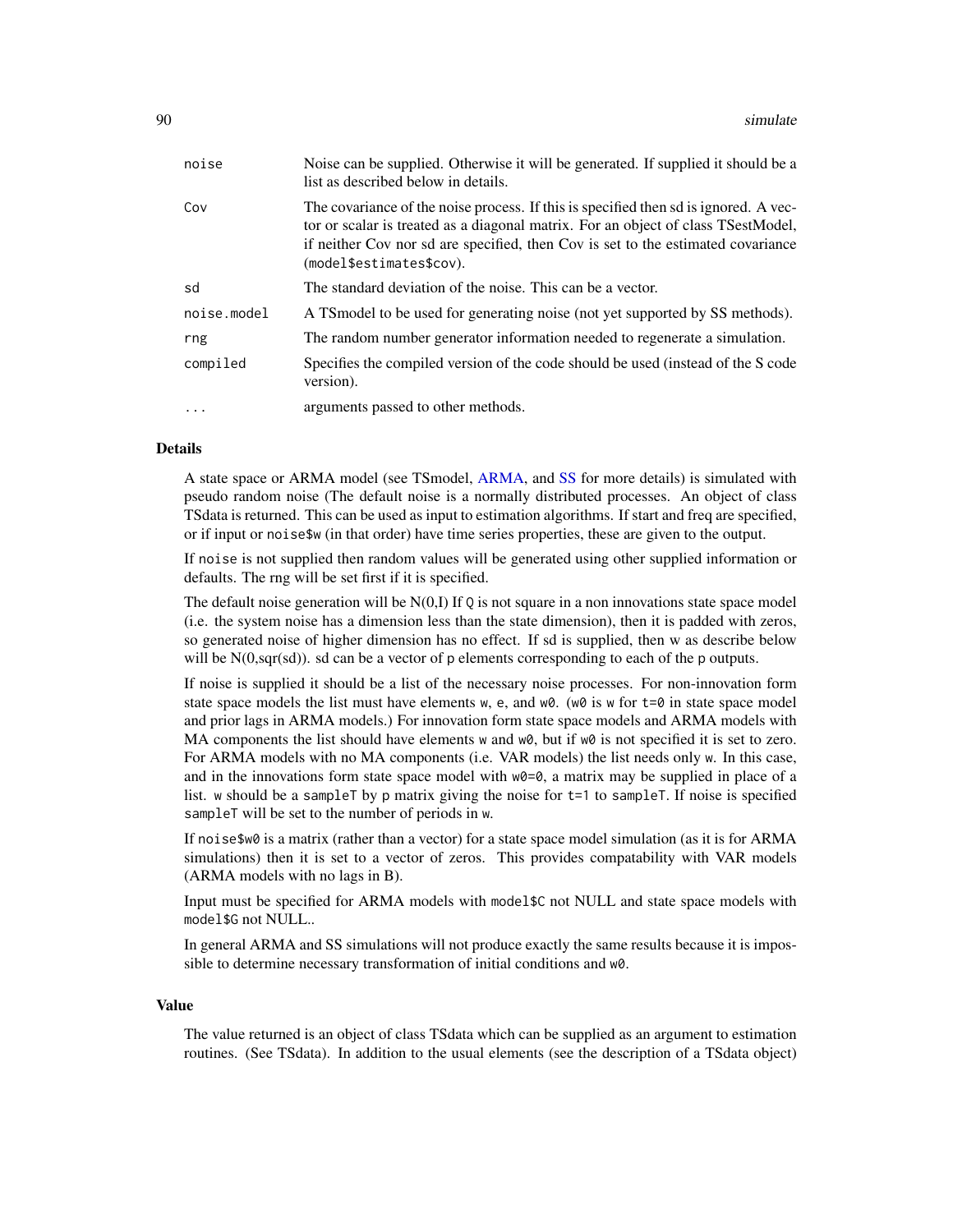#### simulate 91

there are some additional elements: model- the generating model, rng - the initial RNG and seed, version - the version of S used (random number generators may vary) Cov as specified sd as specified noise - the noise details as provided in the argument or as generated. state - the state variable for state space models.

### See Also

[makeTSnoise](#page-0-0), [TSmodel](#page-118-0), [TSdata](#page-115-0), [ARMA](#page-6-0), [SS](#page-92-0)

```
mod1 <- ARMA(A=array(c(1,-.25,-.05), c(3,1,1)), B=array(1,c(1,1,1)))
AR <- array(c(1, .5, .3, 0, .2, .1, 0, .2, .05, 1, .5, .3), c(3,2,2))
VAR <- ARMA(A=AR, B=diag(1,2))
print(VAR)
simData <- simulate(VAR)
C \leftarrow array(c(0.5,0,0,0.2),c(1,2,2))
VARX \leq ARMA(A=AR, B=diag(1,2), C=C)
simData <- simulate(VARX, sampleT=150, input=matrix(rnorm(300),150,2))
MA \leq array(c(1, .2, 0, .1, 0, 0, 1, .3), c(2,2,2))
ARMA <- ARMA(A=AR, B=MA, C=NULL)
simData <- simulate(ARMA, sampleT=200)
ARMAX <- ARMA(A=AR, B=MA, C=C)
simData <- simulate(ARMAX, sampleT=150, input=matrix(rnorm(300),150,2))
data("eg1.DSE.data.diff", package="dse")
model <- estVARXls(eg1.DSE.data.diff)
simData <- simulate(model)
ss <- SS(F=array(c(.5, .3, .2, .4), c(2,2)),H=array(c(1, 0, 0, 1), c(2,2)),K=array(c(.5, .3, .2, .4), c(2,2)))
print(ss)
simData <- simulate(ss)
testEqual(simData, simulate(ss))
testEqual(simData, simulate(ss, rng=setRNG::getRNG(simData)))
simData2 <- simulate(ss,
    noise=list(w=matrix(runif(300), 150,2), w0=runif(2)))
simData3 <- simulate(ss, noise=matrix(runif(400), 200,2))
```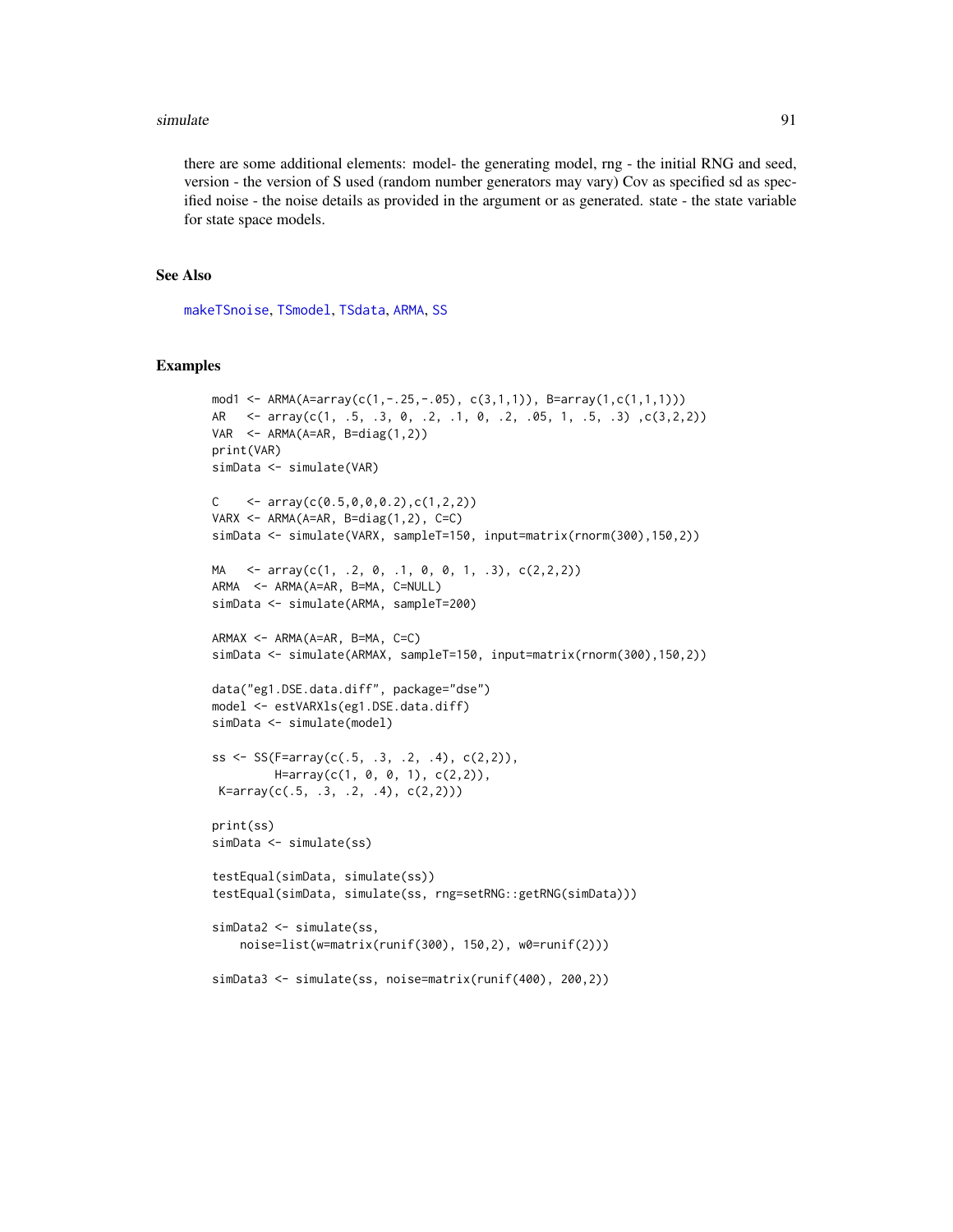<span id="page-91-0"></span>

Evaluate a state space model.

# Usage

```
smoother(model, data, compiled=.DSEflags()$COMPILED)
    ## S3 method for class 'nonInnov'
smoother(model, data, compiled=.DSEflags()$COMPILED)
    ## S3 method for class 'TSmodel'
smoother(model, data, compiled=.DSEflags()$COMPILED)
    ## S3 method for class 'TSestModel'
smoother(model, data=TSdata(model),
     compiled=.DSEflags()$COMPILED)
```
## Arguments

| model    | An object of class 'TSestModel' or 'TSmodel' with a model of class 'nonInnov'<br>'SS' 'TSmodel'. If filter informatin is not provided ( <i>i.e.</i> in a TSestModel) then<br>smoother runs the Kalman filter (1.SS) first. |
|----------|----------------------------------------------------------------------------------------------------------------------------------------------------------------------------------------------------------------------------|
| data     | A TS data object                                                                                                                                                                                                           |
| compiled | If TRUE the compiled version of the code is used. Otherwise the S version is<br>used.                                                                                                                                      |

#### Details

Calculate fixed interval smoother state values for a model. Smoother first runs the filter and uses the filtered state to calculate a smoothed estimate of the state (sometimes called a two sided filter). The smoother requires an non-innovations form model. The method for a TSmodel gives an error message if the model does not inherit from class nonInnov.

Note: this does not allow the same option as l.SS for calculating over a sub-sample. Smoothing is done over the length of the available filter data (which will be calculated to the length of the data if not supplied). For models with an input, smoothing will only be done over the input data period if that is shorter than the filter data.

See [SS](#page-92-0) for details of the model:

 $z(t) = Fz(t-1) + Gu(t) + Qe(t)$  y(t) = Hz(t) + Rw(t)

### Value

An object of class TSestModel with an additional element smooth. smooth is a list of state, the smoothed state, and track, the smoothed tracking error. The result will also contain the element filter with state and track (which may or may not have been in the original arguement).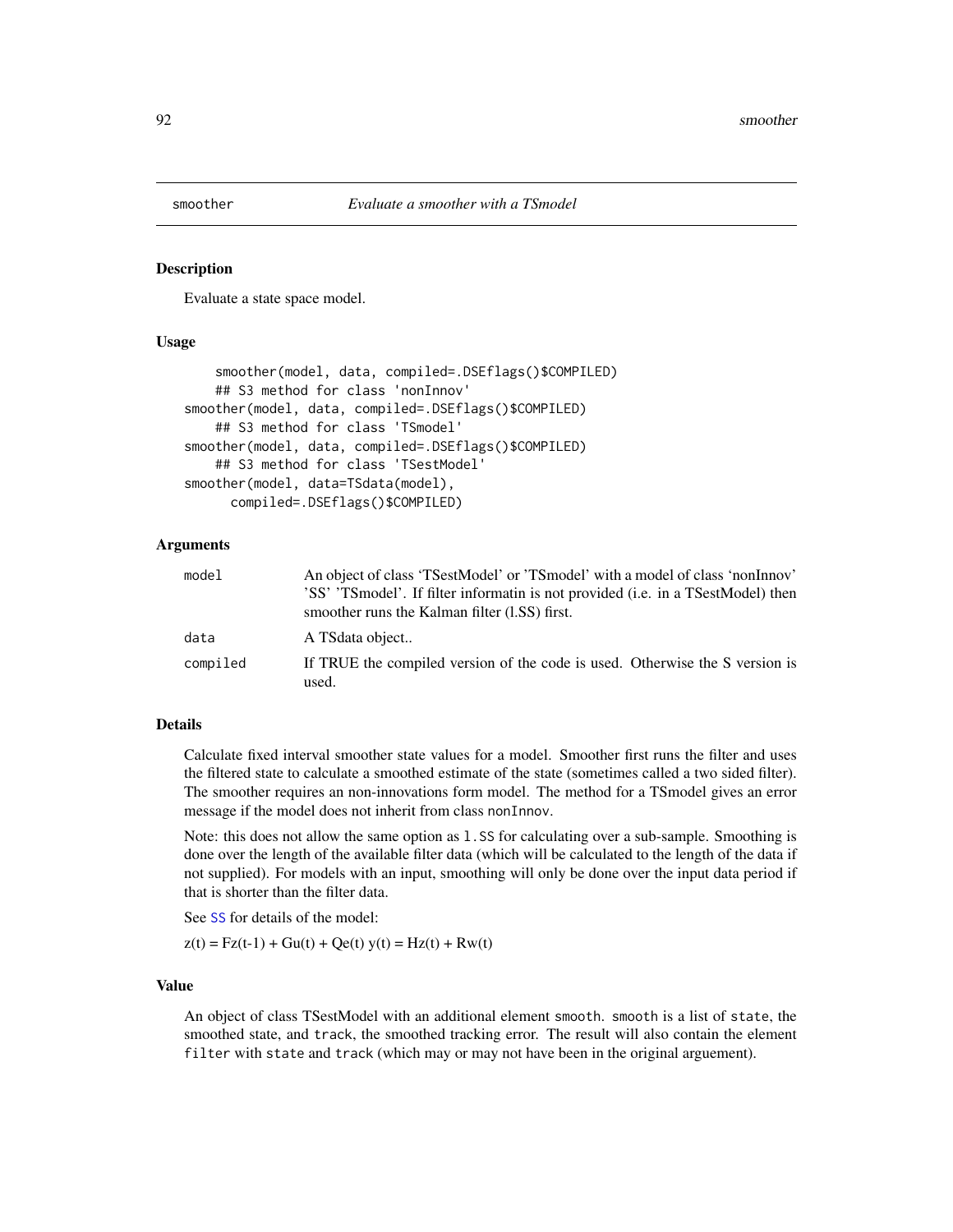# References

Anderson, B. D. O. and Moore, J. B. (1979) *Optimal Filtering*. Prentice-Hall.

Shumway R. H. and Stoffer D.S. (1982) An Approach to Time Series Smoothing and Forecasting Using the EM Algorithm. *J. of Time Series Analysis*, 3, 253–264 (note appendix).

Jazwinski, A. H. (1970) *Stochastic Processes and Filtering Theory*. Academic Press.

# See Also

[state](#page-95-0), [l](#page-55-0), [SS](#page-92-0) [l.SS](#page-58-0) [TSmodel](#page-118-0) [TSestModel.object](#page-117-0)

### Examples

```
data("eg1.DSE.data.diff", package="dse")
#smoother requires an non-innovations form model
model <- TSmodel(toSSChol(estVARXls(eg1.DSE.data.diff)))
smoothed.model <- smoother(model, eg1.DSE.data.diff, compiled=FALSE)
tfplot(state(smoothed.model))
tfplot(state(smoothed.model, filter=TRUE))
#compare
tfplot(state(smoothed.model, smoother=TRUE), state(smoothed.model, filter=TRUE))
```
<span id="page-92-0"></span>

SS *State Space Models*

# Description

Construct a

# Usage

```
SS(F.=NULL, G=NULL, H=NULL, K=NULL, Q=NULL, R=NULL, z0=NULL, P0=NULL, rootP0=NULL,
       constants=NULL,
       description=NULL, names=NULL, input.names=NULL, output.names=NULL)
 is.SS(obj)
 is.innov.SS(obj)
 is.nonInnov.SS(obj)
```
## Arguments

| F. | (nxn) state transition matrix.                                       |
|----|----------------------------------------------------------------------|
| H  | (pxn) output matrix.                                                 |
| Q  | (nxn) matrix specifying the system noise distribution.               |
| R  | (pxp) matrix specifying the output (measurement) noise distribution. |
| G  | (nxp) input (control) matrix. G should be NULL if there is no input. |
| K. | (nxp) matrix specifying the Kalman gain.                             |
|    |                                                                      |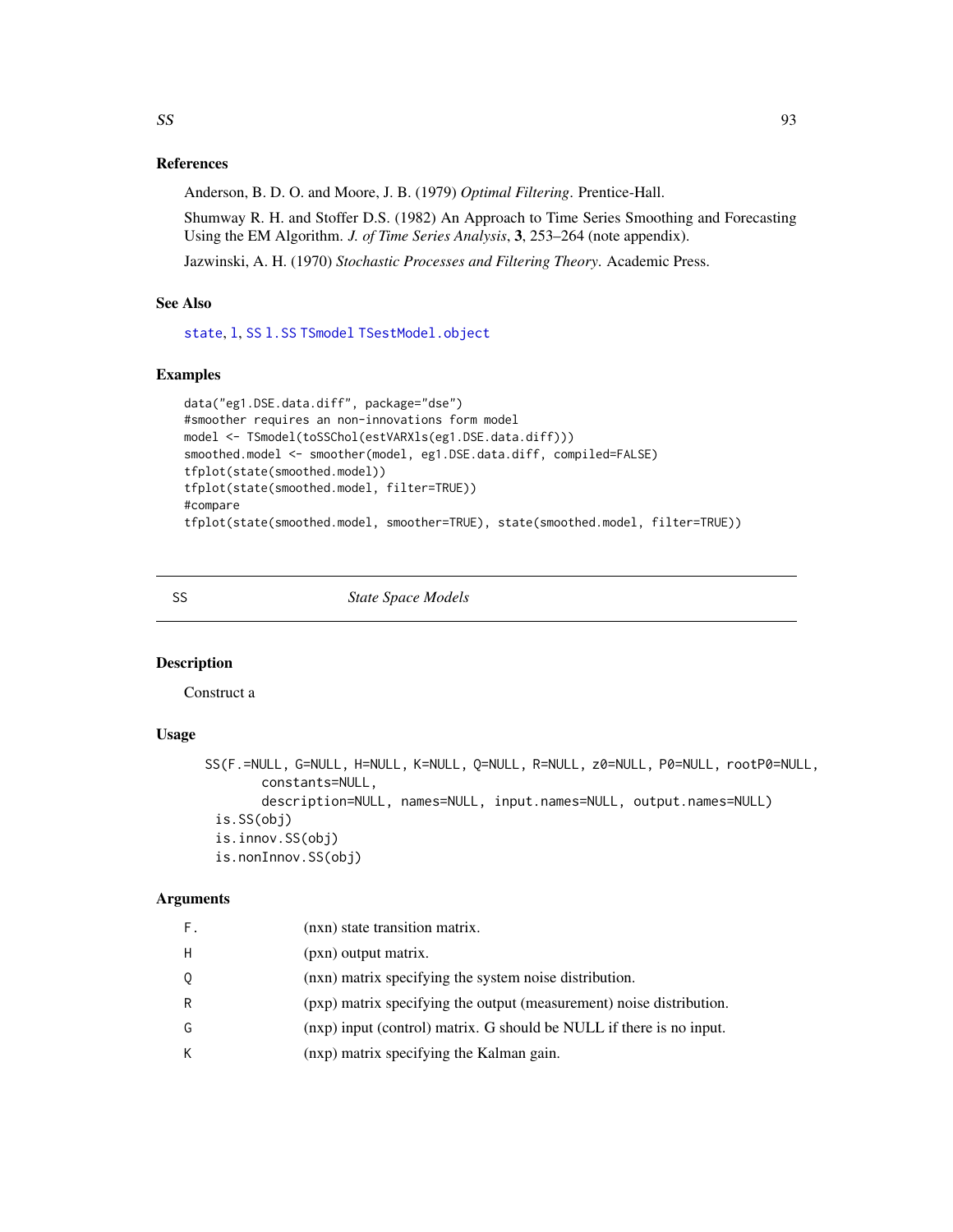| z0           | vector indicating estimate of the state at time 0. Set to zero if not supplied.                                                                            |
|--------------|------------------------------------------------------------------------------------------------------------------------------------------------------------|
| rootP0       | matrix indicating a square root of the initial tracking error (e.g. chol $(P0)$ ).                                                                         |
| P0           | matrix indicating initial tracking error $P(t=1 t=0)$ . Set to I if rootP0 or P0 are not<br>supplied.                                                      |
| constants    | NULL or a list of logical matrices with the same names as matices above, indi-<br>cating which elements should be considered constants.                    |
| description  | String. An arbitrary description.                                                                                                                          |
| names        | A list with elements input and output, each a vector of strings. Arguments in-<br>put names and output names should not be used if argument names is used. |
| input.names  | A vector of character strings indicating input variable names.                                                                                             |
| output.names | A vector of character strings indicating output variable names.                                                                                            |
| obj          | an object.                                                                                                                                                 |

# Details

State space models have a further sub-class: innov or non-innov, indicating an innovations form or a non-innovations form.

The state space (SS) model is defined by:

 $z(t) = Fz(t-1) + Gu(t) + Qe(t)$ 

 $y(t) = Hz(t) + Rw(t)$ 

or the innovations model:

 $z(t) = Fz(t-1) + Gu(t) + Kw(t-1)$ 

 $y(t) = Hz(t) + w(t)$ 

Matrices are as specified above in the arguments, and

y is the p dimensional output data.

- u is the m dimensional exogenous (input) data.
- **z** is the n dimensional (estimated) state at time t,  $E[z(t)](t-1)$ ,  $u(t)$ ] denoted  $E[z(t)]t-1$ . Note: In the case where there is no input u this corresponds to what would usually be called the predicted state - not the filtered state. An initial value for z can be specified as z0 and an initial one step ahead state tracking error (for non-innovations models) as P0. In the object returned by 1.ss, state is a time series matrix corresponding to z.
- z0 An initial value for z can be specified as z0.
- P0 An initial one step ahead state tracking error (for non-innovations models) can be specified as P0.
- rootP0 Alternatively, a square root of P0 can be specified. This can be an upper triangular matrix so that only the required number of parameters are used.
- K, Q, R For sub-class innov the Kalman gain K is specified but not Q and R. For sub-class non-innov Q and R are specified but not the Kalman gain K.
- **e and w** are typically assumed to be white noise in the non-innovations form, in which case the covariance of the system noise is QQ' and the covariance of the measurement noise is RR'. The covariance of e and w can be specified otherwise in the simulate method simulate.SS for this class of model, but the assumption is usually maintained when estimating models of this form (although, not by all authors).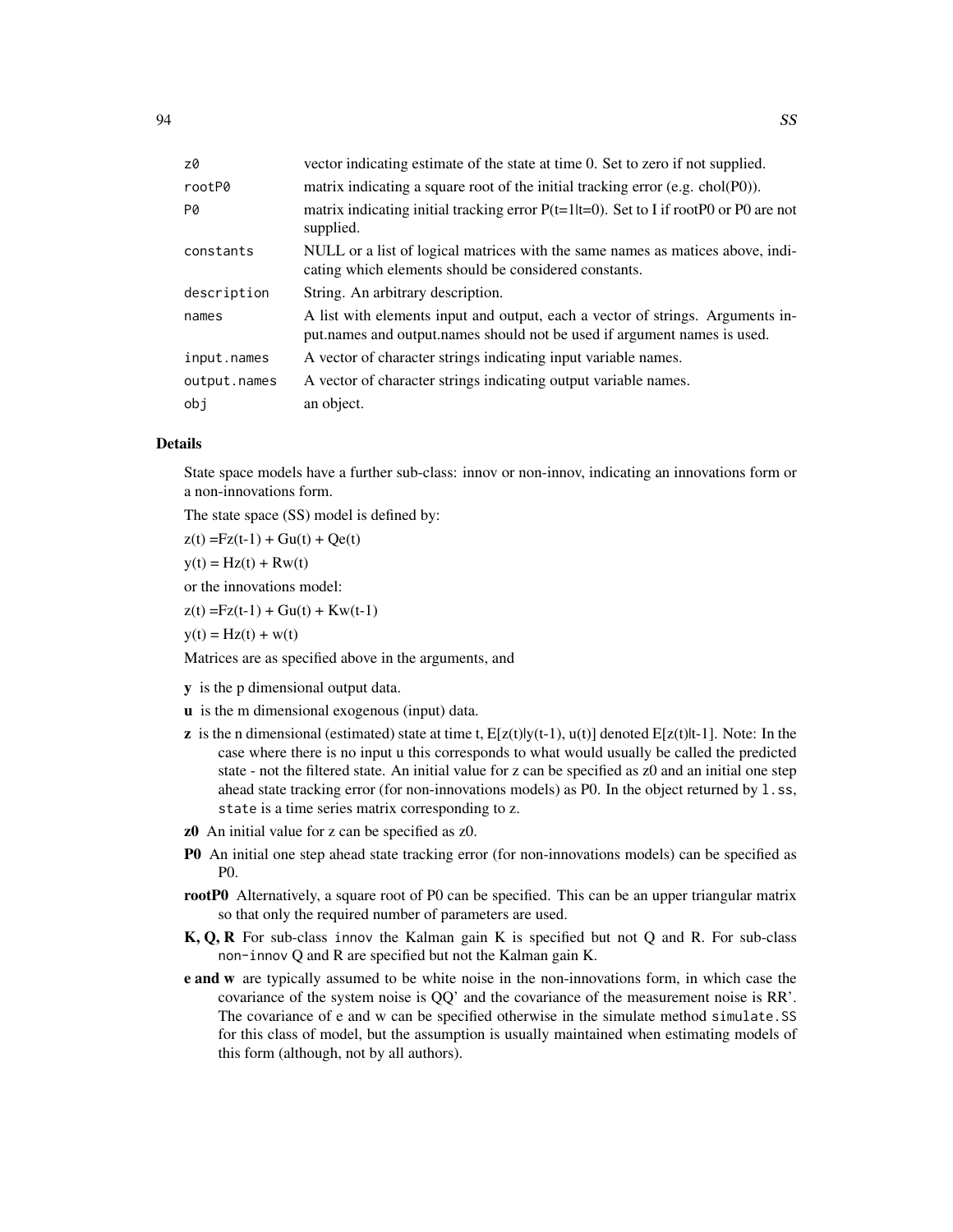#### stability 55 and 35 and 35 and 35 and 35 and 35 and 35 and 35 and 35 and 35 and 35 and 35 and 35 and 35 and 35

Typically, an non-innovations form is harder to identify than an innovations form. Non-innovations form would typically be choosen when there is considerable theoretical or physical knowledge of the system (e.g. the system was built from known components with measured physical values).

By default, elements in parameter matrices are treated as constants if they are exactly 1.0 or 0.0, and as parameters otherwise. A value of 1.001 would be treated as a parameter, and this is the easiest way to initialize an element which is not to be treated as a constant of value 1.0. Any matrix elements can be fixed to constants by specifying the list constants. Matrices which are not specified in the list will be treated in the default way. An alternative for fixing constants is the function fixConstants.

### Value

An SS TSmodel

#### References

Anderson, B. D. O. and Moore, J. B. (1979) *Optimal Filtering*. Prentice-Hall. (note p.39,44.)

### See Also

[TSmodel](#page-118-0) [ARMA](#page-6-0) [simulate.SS](#page-88-0) [l.SS](#page-58-0) [state](#page-95-0) [smoother](#page-91-0) [fixConstants](#page-38-0)

### Examples

```
f \leftarrow \text{array}(c(.5,.3,.2,.4),c(2,2))h \leftarrow \text{array}(c(1, 0, 0, 1), c(2, 2))k \leftarrow \text{array}(c(.5,.3,.2,.4),c(2,2))ss <- SS(F=f,G=NULL,H=h,K=k)
is.SS(ss)
ss
```
<span id="page-94-0"></span>stability *Calculate Stability of a TSmodel*

#### Description

Calculate roots and their modulus and indicate stability.

#### Usage

```
stability(obj, fuzz=1e-4, eps=1e-15, digits=8, verbose=TRUE)
   ## S3 method for class 'ARMA'
stability(obj, fuzz=1e-4, eps=1e-15, digits=8, verbose=TRUE)
   ## S3 method for class 'roots'
stability(obj, fuzz=1e-4, eps=1e-15, digits=8, verbose=TRUE)
   ## S3 method for class 'TSmodel'
stability(obj, fuzz=1e-4, eps=1e-15, digits=8, verbose=TRUE)
    ## S3 method for class 'TSestModel'
stability(obj, fuzz=1e-4, eps=1e-15, digits=8, verbose=TRUE)
```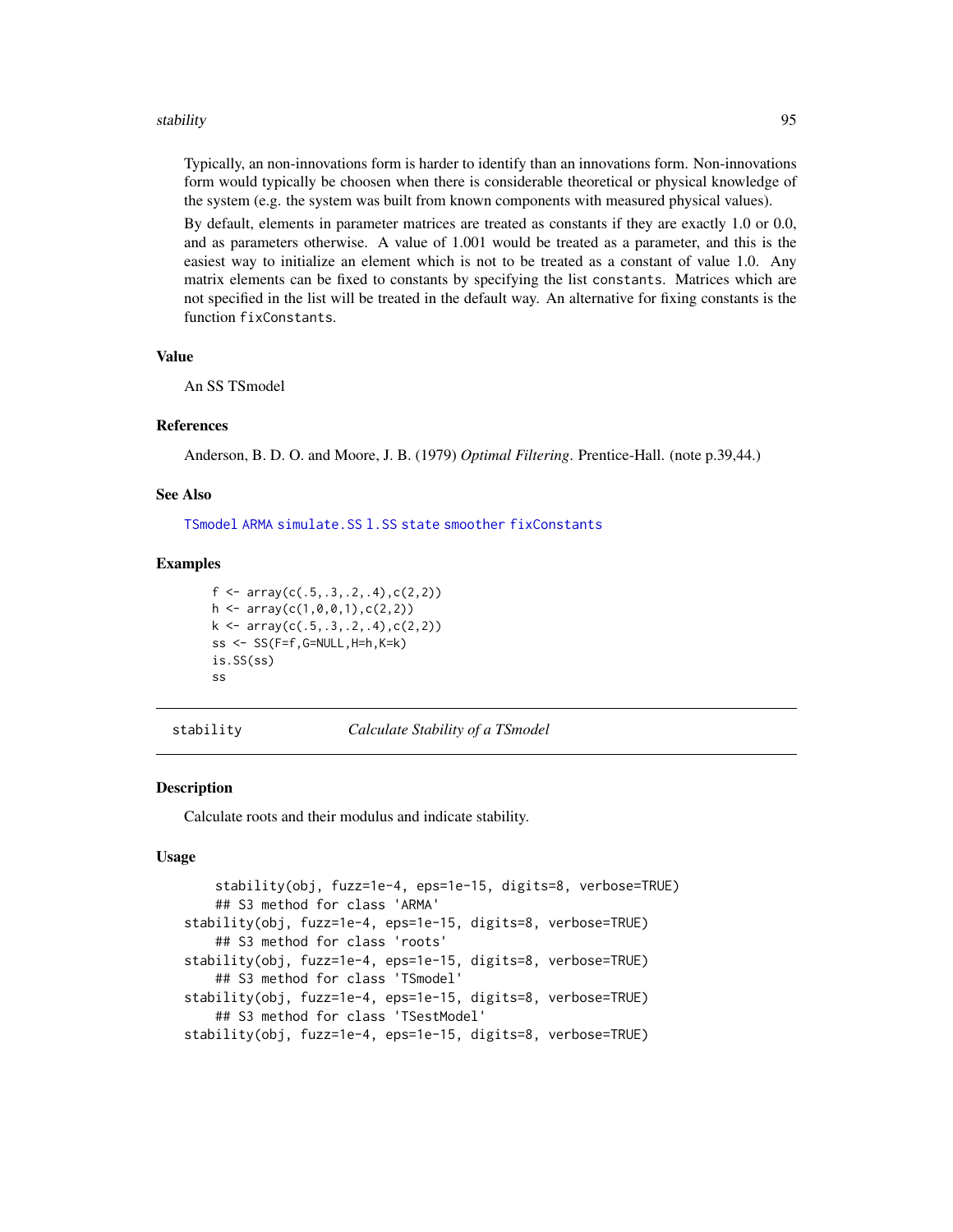#### **Arguments**

| obi     | An object of class TSmodel.                                 |
|---------|-------------------------------------------------------------|
| fuzz    | Roots within fuzz are considered equal.                     |
| eps     | Roots with modulus less than (1-eps) are considered stable. |
| digits  | Printing precision.                                         |
| verbose | Print roots and there moduli.                               |

### Details

The returned value is TRUE or FALSE, indicating if the model is stable or not. The result also has an attribute roots which is a matrix with the first (complex) column indicating the eigenvalues of the state transition matrix  $F$  for state space models, or the inverse of distinct roots of  $det(A(L))$  for ARMA models, and the second column indicating the moduli of the roots.

The argument eps is used to prevents the indication of a stable model when the largest root is within rounding error of 1.0.

#### Value

TRUE or FALSE if the model is stable or not stable.

### Side Effects

The eigenvalues of the state transition matrix or the roots of the determinant of the AR polynomial are printed if verbose is T.

#### See Also

[McMillanDegree](#page-61-0)

#### Examples

```
data("eg1.DSE.data.diff", package="dse")
model <- estVARXls(eg1.DSE.data.diff)
stability(model)
```
<span id="page-95-0"></span>state *Extract State*

#### Description

Extract state information from estimated SS model.

### Usage

state(obj, smoother=FALSE, filter=!smoother)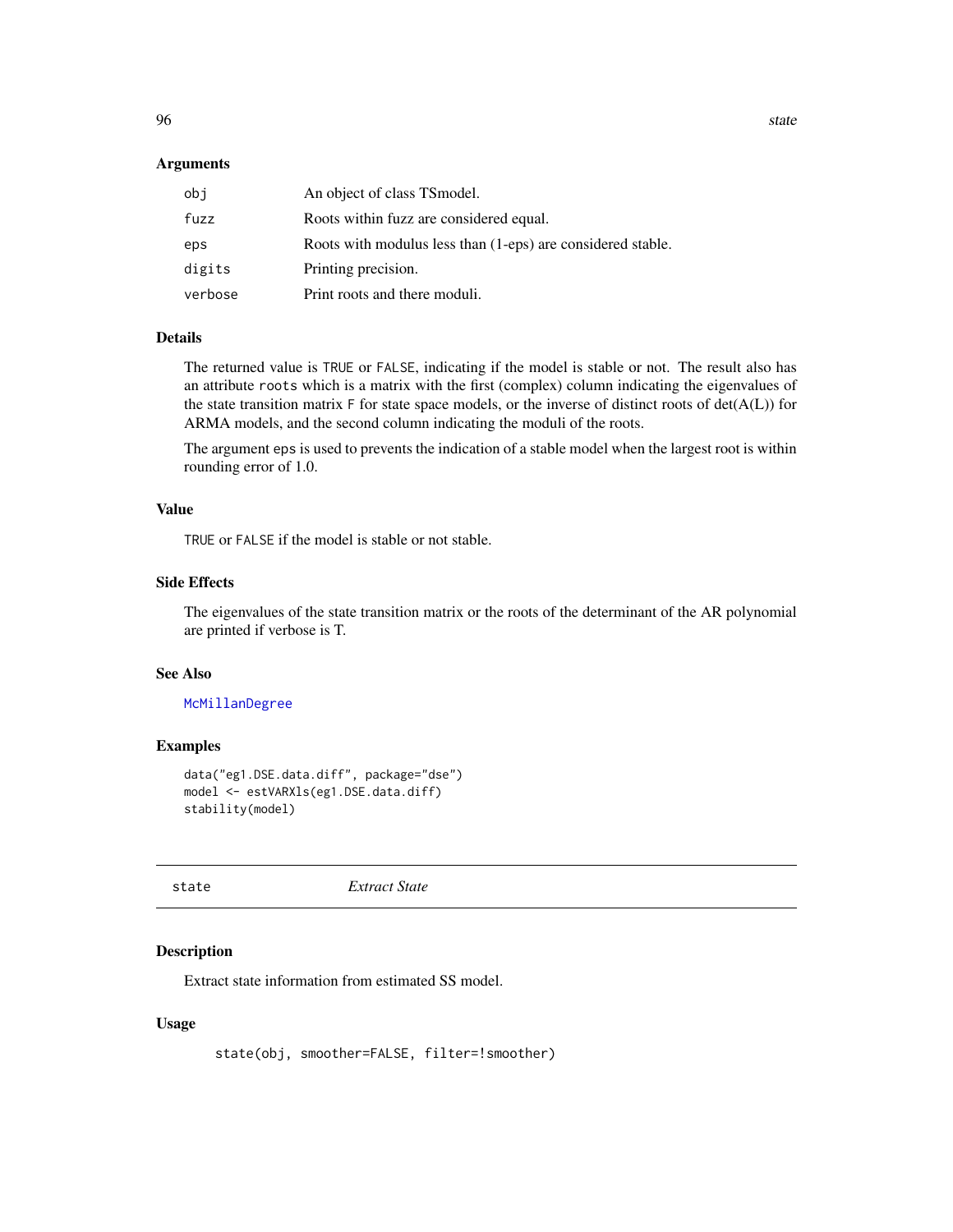#### stripMine 97 (97) 97 (97) 97 (97) 97 (97) 97 (97) 97 (97) 97 (97) 97 (97) 97 (97) 97 (97) 97 (97) 97 (97) 97 (97) 97

# Arguments

| obi      | An object of class 'TSestModel' with state information (filter or smoother) or<br>containing an 'SS' model from which to estimate the state. |
|----------|----------------------------------------------------------------------------------------------------------------------------------------------|
| smoother | logical indicating if the smoother state should be returned                                                                                  |
| filter   | logical indicating if the filtered state should be returned                                                                                  |

# Details

One and only one of smoother and filter should be TRUE).

# Value

A time series matrix of the estimated state series.

# See Also

[smoother](#page-91-0), [SS](#page-92-0), 1.SS

stripMine *Select a Data Subset and Model*

# Description

Select a data subset and model.

# Usage

```
stripMine(all.data, essential.data=1,
                   estimation.sample=.5,
                   discard.before=1, horizons=1:12,quiet=FALSE,
                   estimation.methods=NULL,
                   step.size=NULL)
```
# Arguments

| all.data          | An object of class TS data.                                                                                                    |
|-------------------|--------------------------------------------------------------------------------------------------------------------------------|
|                   | essential.data A vector indicating the important series.                                                                       |
| estimation.sample |                                                                                                                                |
|                   | The portion of the data to use for estimation.                                                                                 |
|                   | discard before Period before which data should be disacrded when calculating the forecast co-<br>variances.                    |
| horizons          | Forecast horizons which should be considered.                                                                                  |
| quiet             | If T then estimation information is not printed. quiet=TRUE may also have to<br>be set in the arguments to estimation methods. |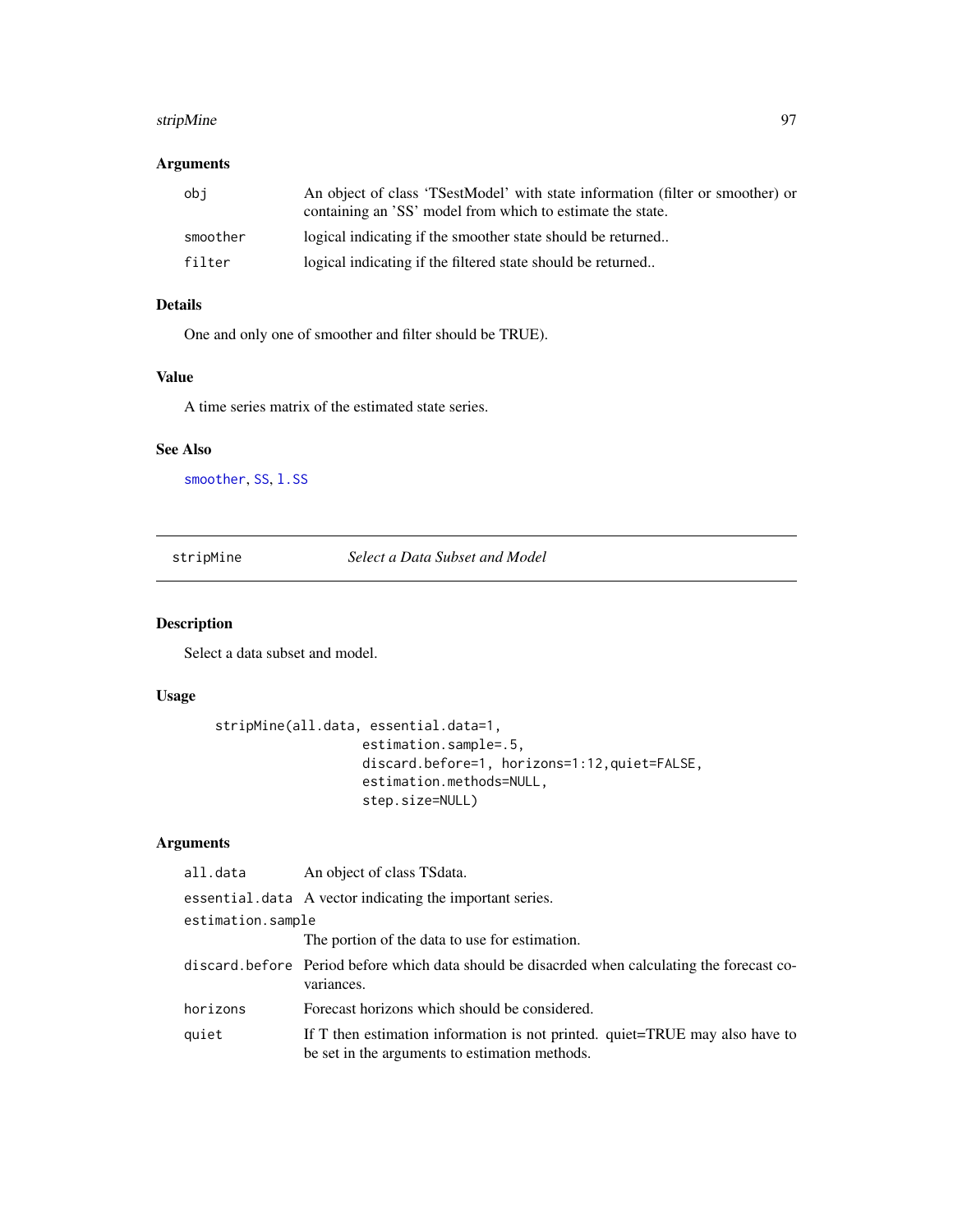#### estimation.methods

|           | A list indicating the model estimation method to use. The list should contain one                                                                                     |
|-----------|-----------------------------------------------------------------------------------------------------------------------------------------------------------------------|
|           | element. The name of the element indicates the estimation method to use and                                                                                           |
|           | the value of the element is a list of arguments to pass to the estimation method.                                                                                     |
| step.size | An integer indicting how many dta subset/model steps should be attempted. This<br>may be necessary to accommodate memory constraints on the system. (see be-<br>low.) |

#### Details

Calculate the predictions cov for essential.data of models estimated with estimation methods indicated by estimation.methods. estimation.methods is a list with syntax similar to programs for comparing estimation methods (eg. estimateModels), BUT ONLY THE FIRST element (estimation method) is considered. Essential.data indicates the subset of output variables to included in all models. It should be a vector of the indices. All possible combinations of input series and other output series data are considered. If omitted, essential.data is taken as the first output series. Only forecast covariances for essential data are returned. discard.before is an integer indicating 1+the number of points in the beginning of predictions to discard for calculating prediction covariances. estimation.sample indicates the portion of the data to use for estimation. If estimation.sample is an integer then it is used to indicate the number of points in the sample to use for estimation. If it is a fracton it is used to indicate the portion of points to use for estimation. The remainder of the sample is used for evaluating predictions. If step.size is NULL then all possible data permutations are attempted. Because S has a hard-coded limit in the number of synchronize calls this is not always possible (For loops call synchronize.) An error message: Error in synchronize(1): No room in database table If step.size is not NULL it should be a positive integer. In this case variable permutions are divided up into steps of the given size. The result returned by the function can be used to continue from the last step: intermediate.result <- stripMine(data, ...) intermediate.result < stripMine(intermediate.result) intermediate.result <- stripMine(intermediate.result) result <- strip-Mine(intermediate.result) This can be done either interactively or in a batch process, but cannot be done in a function because the database table is not cleared until the top level expression is complete. The class of an intermediate result is stripMine.intermediate.result and the class of the final result is c('forecastCovEstimatorsWRTdata.subsets', 'forecastCov') If the final result is used in a call to stripMine then it is just returned, so extra calls do not cause errors and are very quick. This is useful when you are too lazy to calculate the exact number of steps.

#### Value

The returned result contains a list (forecastCov) of the forecast covariance on the essential data for the various models and data subsets. It can be plotted with the generic function tfplot. Additional information in the result comes from the function arguments.

### See Also

#### [estBlackBox4](#page-24-0)

```
data("eg1.DSE.data.diff", package="dse")
z <- stripMine(eg1.DSE.data.diff,
    estimation.methods=list(bft=list(max.lag=2, verbose=FALSE)))
```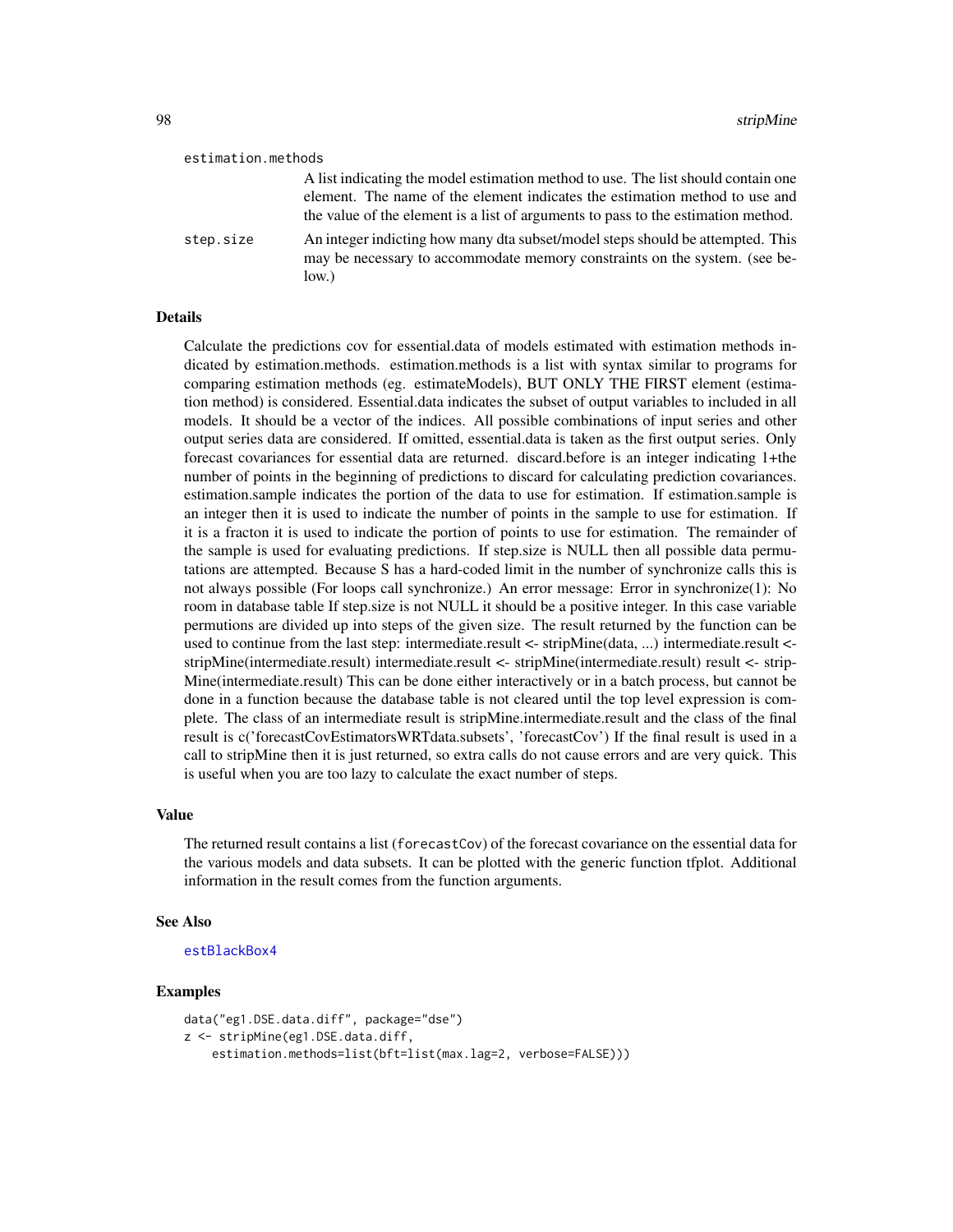summary.forecastCov *Summary Specific Methods*

### Description

See the generic function description.

### Usage

```
## S3 method for class 'forecastCov'
summary(object, horizons=object$horizons,
        series=seq(nseriesOutput(object$data)), ...)
    ## S3 method for class 'forecastCovEstimatorsWRTdata.subsets'
summary(object, ...)
   ## S3 method for class 'forecastCovEstimatorsWRTtrue'
summary(object,
       digits=options()$digits, ...)
    ## S3 method for class 'estimatedModels'
summary(object, ...)
    ## S3 method for class 'summary.forecastCov'
print(x, digits=options()$digits, ...)
   ## S3 method for class 'summary.forecastCovEstimatorsWRTdata.subsets'
print(x,
       digits=options()$digits, ...)
   ## S3 method for class 'summary.forecastCovEstimatorsWRTtrue'
print(x,
       digits=options()$digits, ...)
    ## S3 method for class 'summary.estimatedModels'
print(x, digits=options()$digits, ...)
```
# Arguments

| object       | an object for which a summary is to be printed.                                                                                                    |
|--------------|----------------------------------------------------------------------------------------------------------------------------------------------------|
| $\mathsf{x}$ | an object for which a summary is to be printed.                                                                                                    |
| digits       | a non-null value is used to indicate the number of significant digits. If digits<br>is NULL then the value of digits specified by options is used. |
| horizons     | optional integer vector indicating horizons at which the summary should be cal-<br>culated.                                                        |
| series       | The series which should be plotted. The default NULL gives all series.                                                                             |
| $\ddotsc$    | arguments passed to other methods.                                                                                                                 |

### See Also

[summary](#page-0-0) [print](#page-0-0)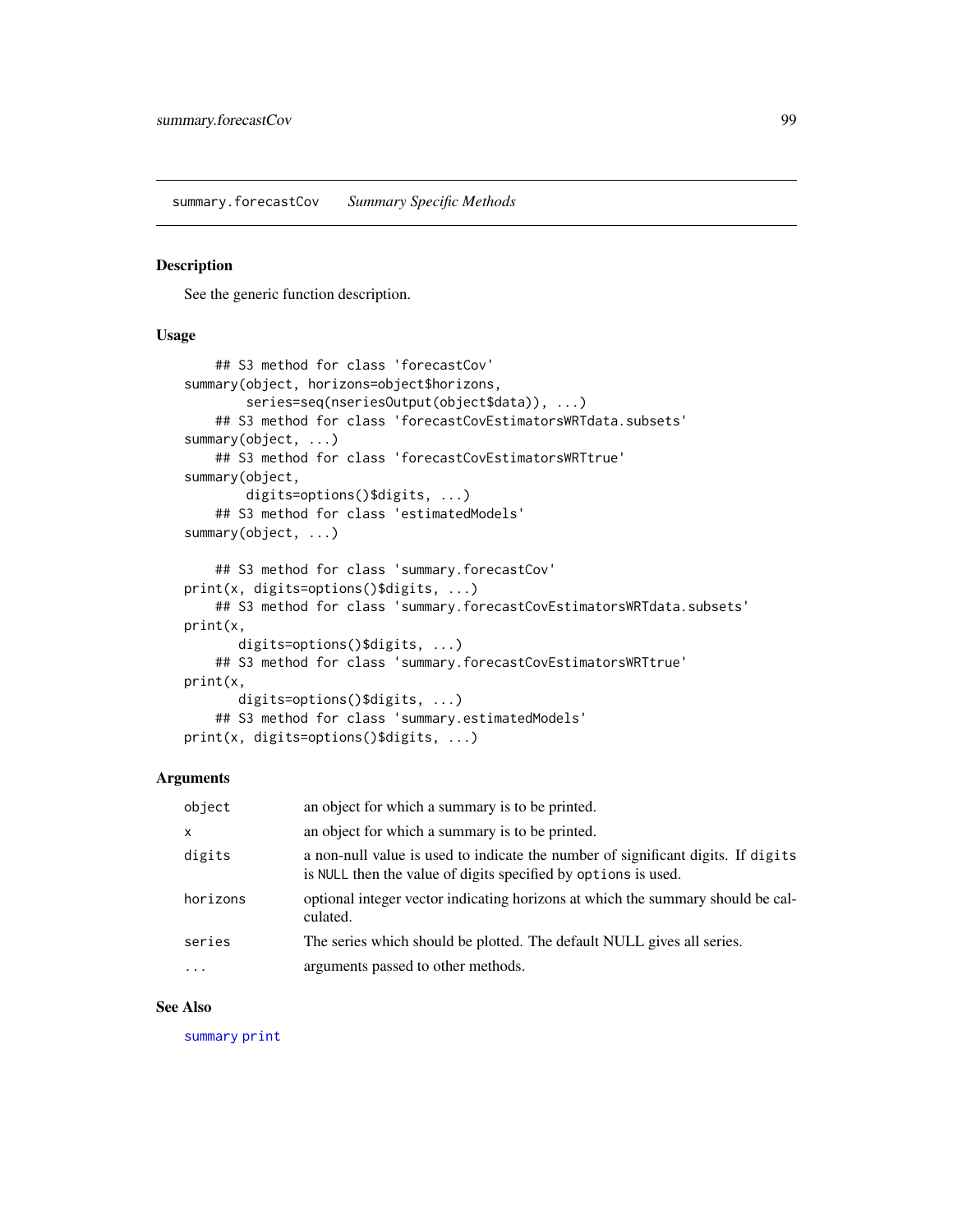See the generic function description.

### Usage

```
## S3 method for class 'TSdata'
summary(object, ...)
    ## S3 method for class 'SS'
summary(object, ...)
    ## S3 method for class 'ARMA'
summary(object, ...)
    ## S3 method for class 'TSestModel'
summary(object, ...)
    ## S3 method for class 'summary.TSdata'
print(x, digits=options()$digits, ...)
    ## S3 method for class 'summary.SS'
print(x, digits=options()$digits, ...)
    ## S3 method for class 'summary.ARMA'
print(x, digits=options()$digits, ...)
    ## S3 method for class 'summary.TSestModel'
print(x, digits=options()$digits, ...)
```
# Arguments

| object | an object to be summarized.                       |
|--------|---------------------------------------------------|
| X      | a summary object to be printed.                   |
| digits | number of significant digits to use for printing. |
|        | arguments passed to other methods.                |

# See Also

[print](#page-0-0), [summary](#page-0-0)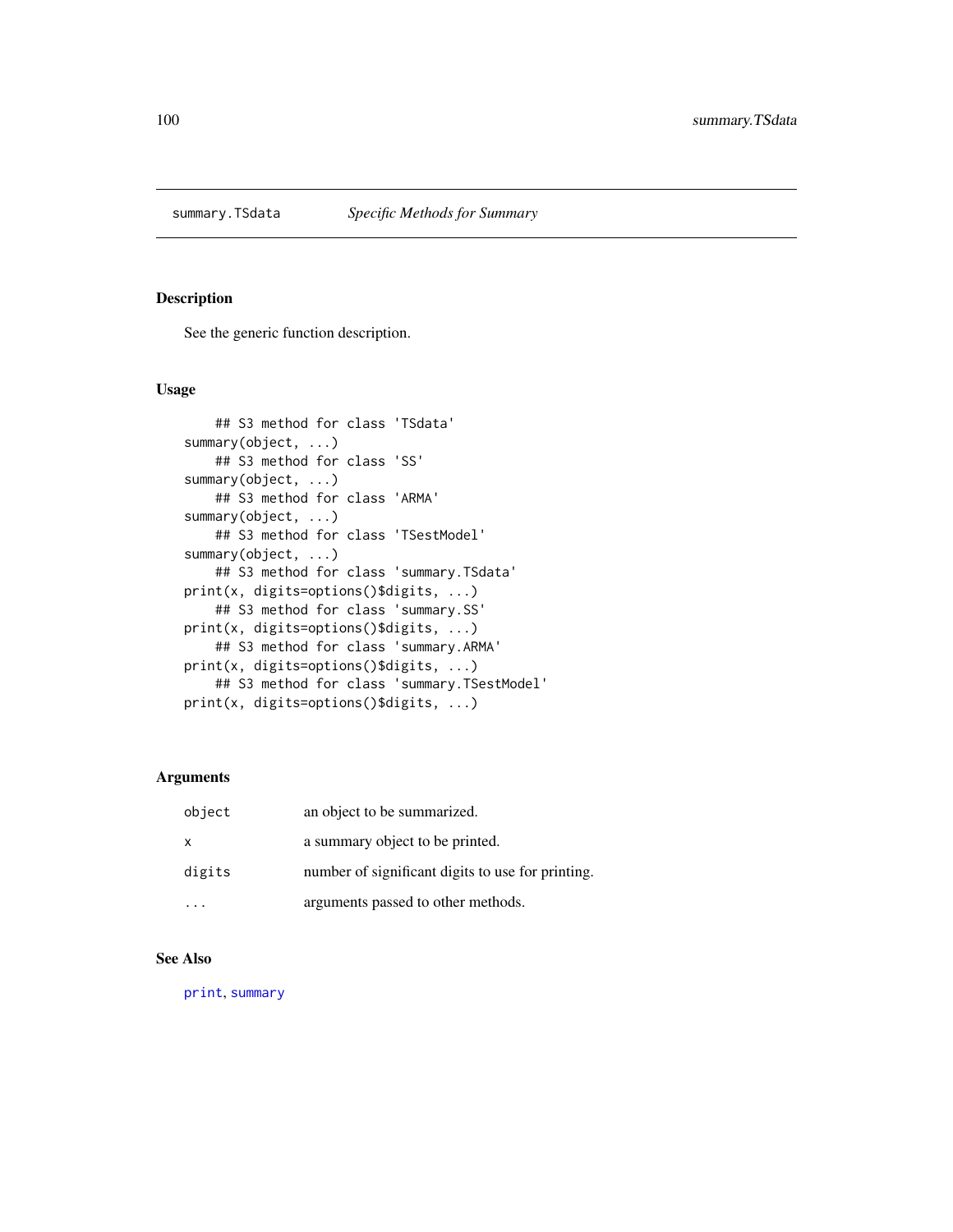Calculate a weighted sum squared prediction errors for a parameterization.

#### Usage

sumSqerror(coefficients, model=NULL, data=NULL, error.weights=NULL)

#### Arguments

| coefficients  | A vector of coefficients (parameters).                                                                                                                         |
|---------------|----------------------------------------------------------------------------------------------------------------------------------------------------------------|
| model         | an object of class TS model which gives the structure of the model for which<br>coefficients are used. coef (model) should be the same length as coefficients. |
| data          | an object of class TSdata which gives the data with which the model is to be<br>evaluated.                                                                     |
| error.weights | a vector of weights to be applied to the squared prediction errors.                                                                                            |

## Details

This function is primarily for use in parameter optimization, which requires that an objective function be specified by a vector of parameters.It returns only the sum of the weighted squared errors (eg.for optimization). The sample size is determined by TobsOutput(data).

# Value

The value of the sum squared errors for a prediction horizon given by the length of error.weights. Each period ahead is weighted by the corresponding weight in error.weights.

# See Also

[l](#page-55-0) [l.SS](#page-58-0) [l.ARMA](#page-56-0)

```
data("eg1.DSE.data.diff", package="dse")
model <- estVARXls(eg1.DSE.data.diff)
sumSqerror(1e-10 + coef(model), model=TSmodel(model),
       data=TSdata(model), error.weights=c(1,1,10))
```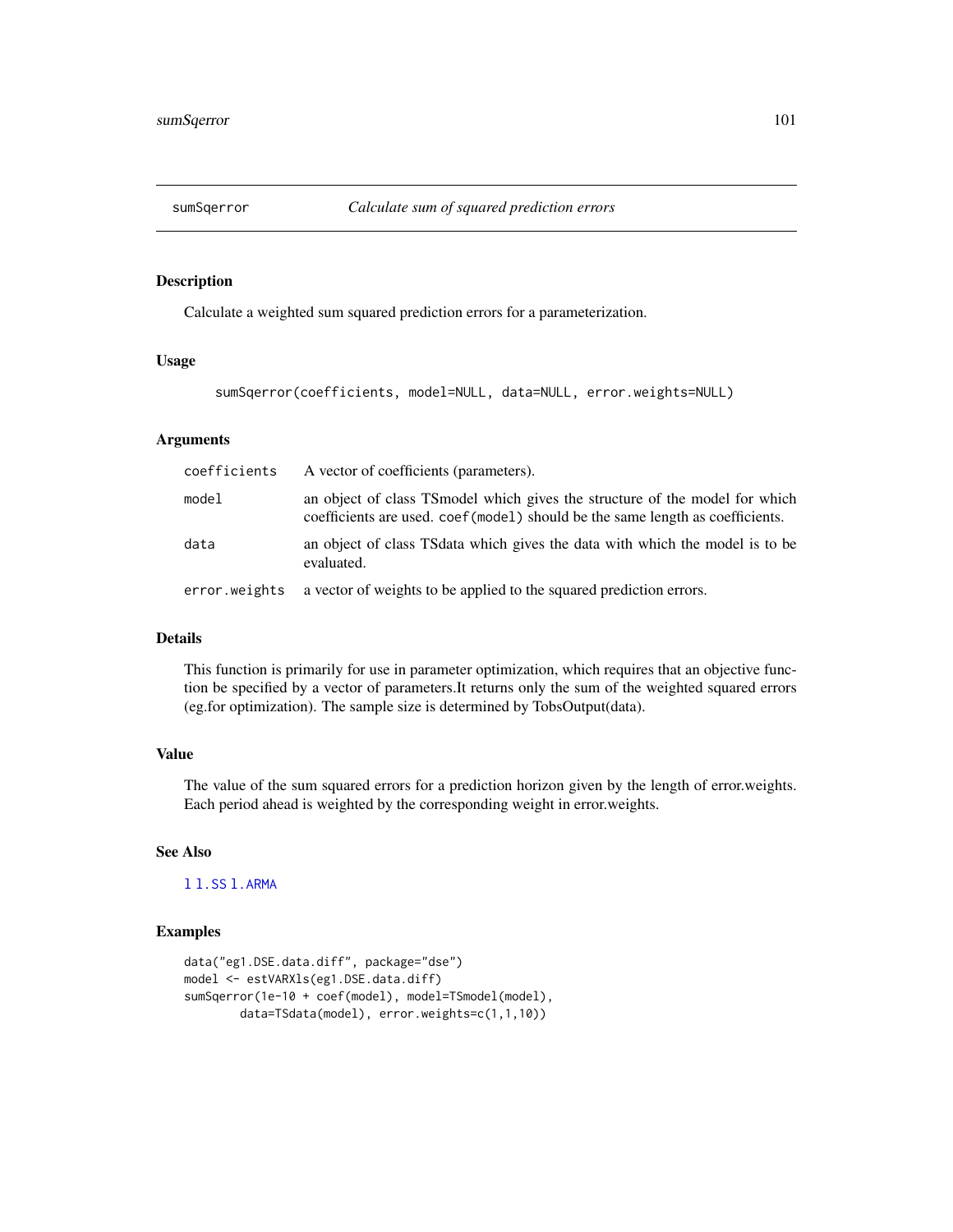See the generic function description.

# Usage

```
## S3 method for class 'ARMA'
testEqual(obj1, obj2, fuzz=0)
   ## S3 method for class 'SS'
testEqual(obj1, obj2, fuzz=0)
   ## S3 method for class 'TSdata'
testEqual(obj1, obj2, fuzz=1e-16)
   ## S3 method for class 'TSmodel'
testEqual(obj1, obj2, fuzz=0)
   ## S3 method for class 'TSestModel'
testEqual(obj1, obj2, fuzz=0)
```
# Arguments

| obj1 | see generic method. |
|------|---------------------|
| obj2 | see generic method. |
| fuzz | see generic method. |

# See Also

[testEqual](#page-0-0)

testEqual.forecast *Specific Methods for Testing Equality*

## Description

See the generic function description.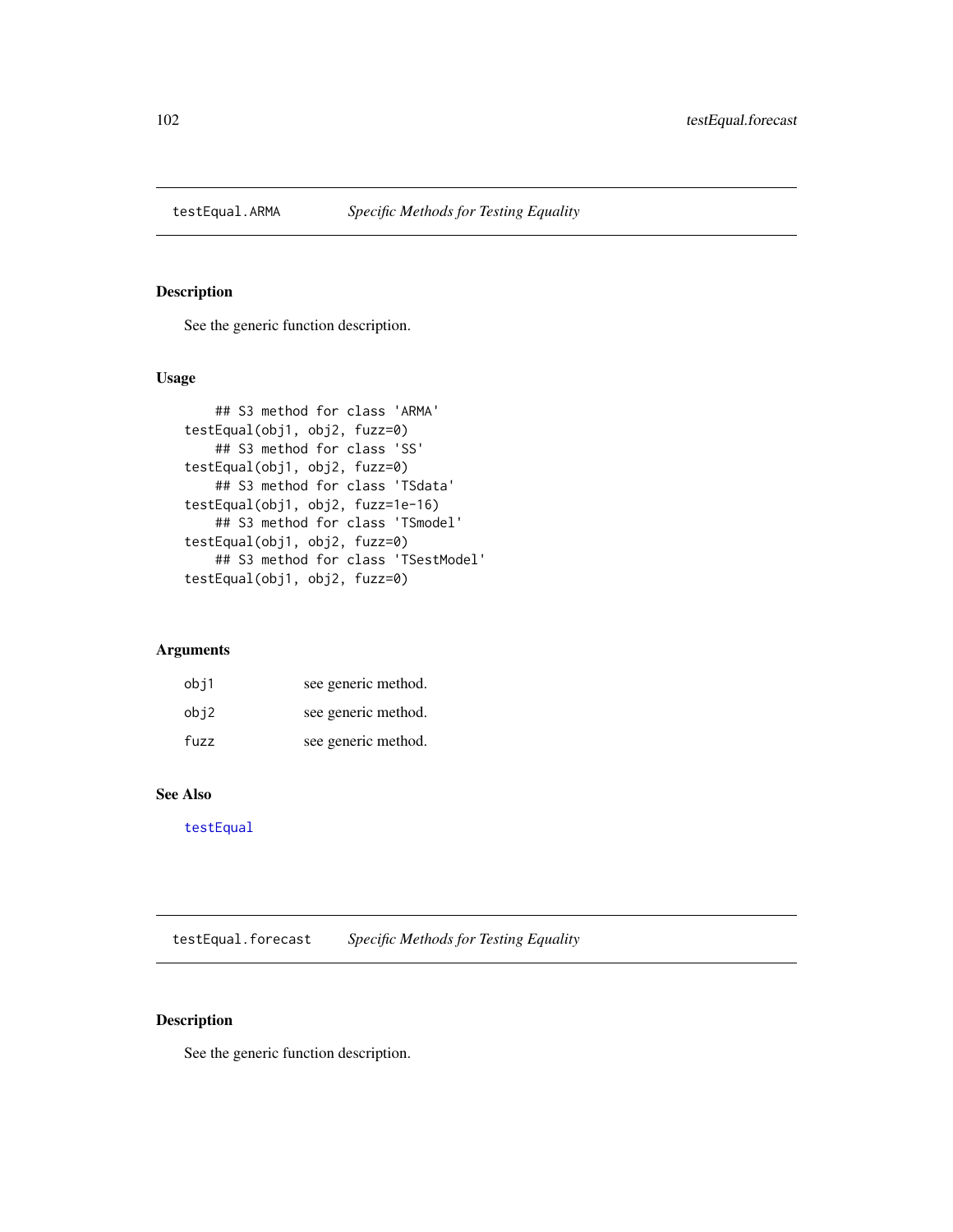# tfplot.forecast 103

### Usage

```
## S3 method for class 'forecast'
testEqual(obj1, obj2, fuzz=1e-14)
    ## S3 method for class 'forecastCov'
testEqual(obj1, obj2, fuzz=1e-14)
    ## S3 method for class 'horizonForecasts'
testEqual(obj1, obj2, fuzz=1e-14)
    ## S3 method for class 'estimatedModels'
testEqual(obj1, obj2, fuzz = 0)
```
### Arguments

| obj1 | an object which is to be compared with the second object.                            |
|------|--------------------------------------------------------------------------------------|
| obj2 | an object which is to be compared with the first object.                             |
| fuzz | tolerance for numerical comparisons. Values within fuzz will be considered<br>equal. |

## See Also

[testEqual](#page-0-0)

tfplot.forecast *Specific Methods for tfplot*

#### Description

See the generic function description.

### Usage

```
## S3 method for class 'forecast'
tfplot(x, tf=NULL, start=tfstart(tf), end=tfend(tf),
        series = seq(length=nseriesOutput(x$data)),
Title="Predictions (dotted) and actual data (solid)",
       ylab = seriesNamesOutput(x$data),
graphs.per.page=5, mar=par()$mar, reset.screen=TRUE, ...)
    ## S3 method for class 'featherForecasts'
tfplot(x, tf=NULL, start=tfstart(tf), end=tfend(tf),
       series=seq(nseries(x)),
       Title="Predictions (dotted) and actual data (solid)",
       ylab=seriesNamesOutput(x),
       graphs.per.page=5, mar=par()$mar, reset.screen=TRUE, ...)
    ## S3 method for class 'horizonForecasts'
tfplot(x, tf=NULL, start=tfstart(tf), end=tfend(tf),
         series=seq(length=nseriesOutput(x$data)),
Title="Predictions (dotted) and actual data (solid)",
```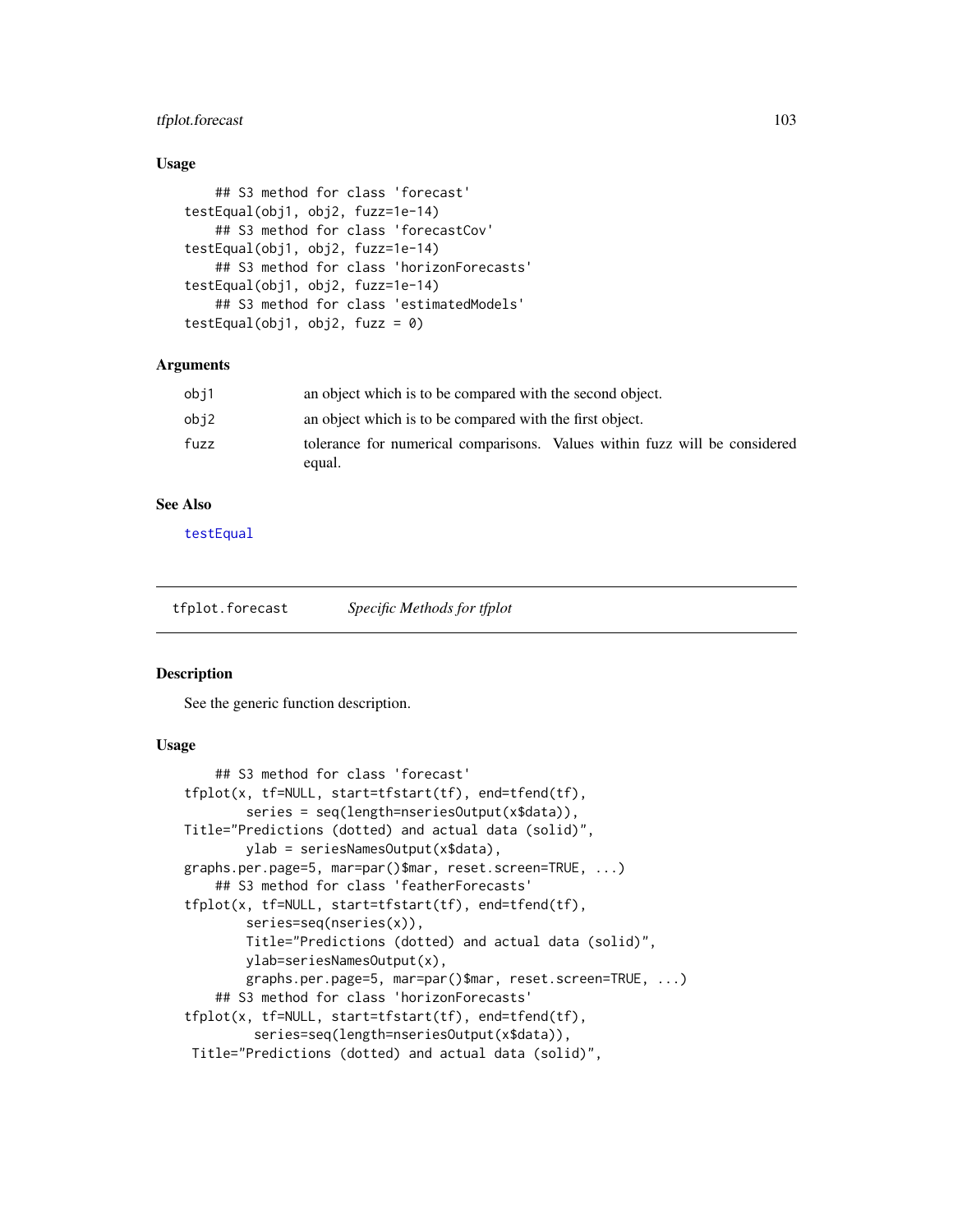```
ylab=seriesNamesOutput(x$data),
graphs.per.page=5, mar=par()$mar, reset.screen=TRUE, ...)
   ## S3 method for class 'multiModelHorizonForecasts'
tfplot(x,
         tf=NULL, start=tfstart(tf), end=tfend(tf), series=NULL, ...)
```
### Arguments

| X               | an object for which a tfplot is to be produced.                          |
|-----------------|--------------------------------------------------------------------------|
| tf              | see tfplot.                                                              |
| start           | see tfplot.                                                              |
| end             | see tfplot.                                                              |
| Title           | string of characters to use for title.                                   |
| ylab            | vector of strings for y axis labelling.                                  |
| graphs.per.page |                                                                          |
|                 | integer indicating number of graphs to place on a page.                  |
| reset.screen    | logical indicating if the plot window should be cleared before starting. |
| series          | integer or string indicating the series which should be plotted.         |
| mar             | plot margins. See par.                                                   |
| .               | arguments passed to other methods.                                       |

### See Also

[tfplot](#page-0-0) [EstEval](#page-0-0)

tfplot.forecastCov *Plots of Forecast Variance*

## Description

Generate plots of forecast variance calculated by forecastCov.

### Usage

```
## S3 method for class 'forecastCov'
tfplot(x, ...,
      series = 1:dim(x$forecastCov[[1]])[2],
       select.cov = 1:length(x$forecastCov), select.true =TRUE,
      select.zero =TRUE, select.trend =TRUE, y.limit = NULL, line.labels =FALSE,
      lty = NULL, Legend = NULL, Title = NULL,
       graphs.per.page = 5, mar=par()$mar, reset.screen=TRUE)
    ## S3 method for class 'forecastCovEstimatorsWRTdata'
tfplot(x,
       series=1:dim(x$forecastCov[[1]])[2],
       select.cov=1:length(x$forecastCov),
       select.zero=TRUE, select.trend=TRUE,
       graphs.per.page = 5, mar=par()$mar, reset.screen=TRUE, lty=NULL, ...)
```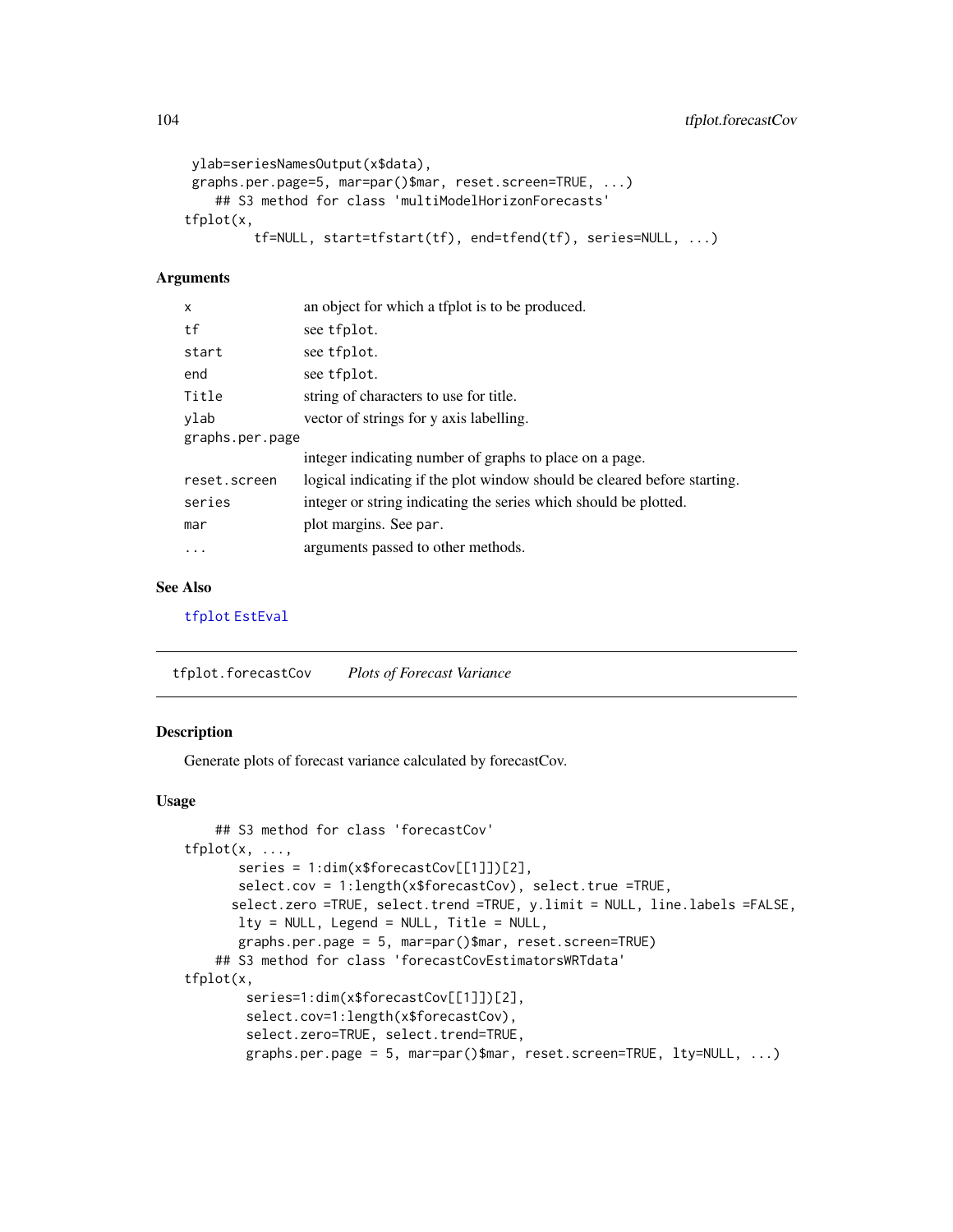# tfplot.forecastCov 105

## Arguments

| X               | The result of forecastCov.                                                                                                                |  |
|-----------------|-------------------------------------------------------------------------------------------------------------------------------------------|--|
| series          | integer or string indicating the series which should be plotted.                                                                          |  |
| select.cov      | logical indicating that for the case of multiple models select the covariance to be<br>plotted.                                           |  |
| select.true     | logical indicating that results from the forecast of the true model (if available)<br>should be plotted.                                  |  |
| select.zero     | logical indicating that results from a forecast of zero should be plotted.                                                                |  |
| select.trend    | logical indicating that results from a forecast of trend should be plotted.                                                               |  |
| graphs.per.page |                                                                                                                                           |  |
|                 | The number of graphs to put on a page.                                                                                                    |  |
| mar             | plot margins (see par).                                                                                                                   |  |
| reset.screen    | logical indicating if the plot window should be cleared before starting.                                                                  |  |
| $1$ ty          | see details.                                                                                                                              |  |
| Legend          | optional legend passed to legend.                                                                                                         |  |
| Title           | optional legend passed to title (but see details).                                                                                        |  |
| y.limit         | optional limit on the y scale. Covariance values larger than y.limit will not be<br>shown.                                                |  |
| line.labels     | logical indicating line labels should be printed.                                                                                         |  |
| $\cdots$        | For forecastCov objects this allows additional objects to be plotted. For fore-<br>castCovEstimatorsWRTdata  are passed to other methods. |  |

## Details

This function produces plots of the variance at different horizons. Output graphics can be paused between pages by setting par(ask=TRUE). If lty is NULL (default) it is set to seq(length(select.cov) +select.true+select.zero+select.trend), and corrected if these are TRUE but not in the object.

The Title is not put on the plot if the global option PlotTitles is FALSE. This can be set with options(PlotTitles=FALSE). This provides a convenient mechanism to omit all titles when the title may be added separately (e.g. in Latex).

## Value

None

### See Also

[plot](#page-0-0)

```
data("eg1.DSE.data.diff", package="dse")
model <- estVARXls(eg1.DSE.data.diff)
z <- forecastCov(model, data=eg1.DSE.data.diff)
tfplot(z)
```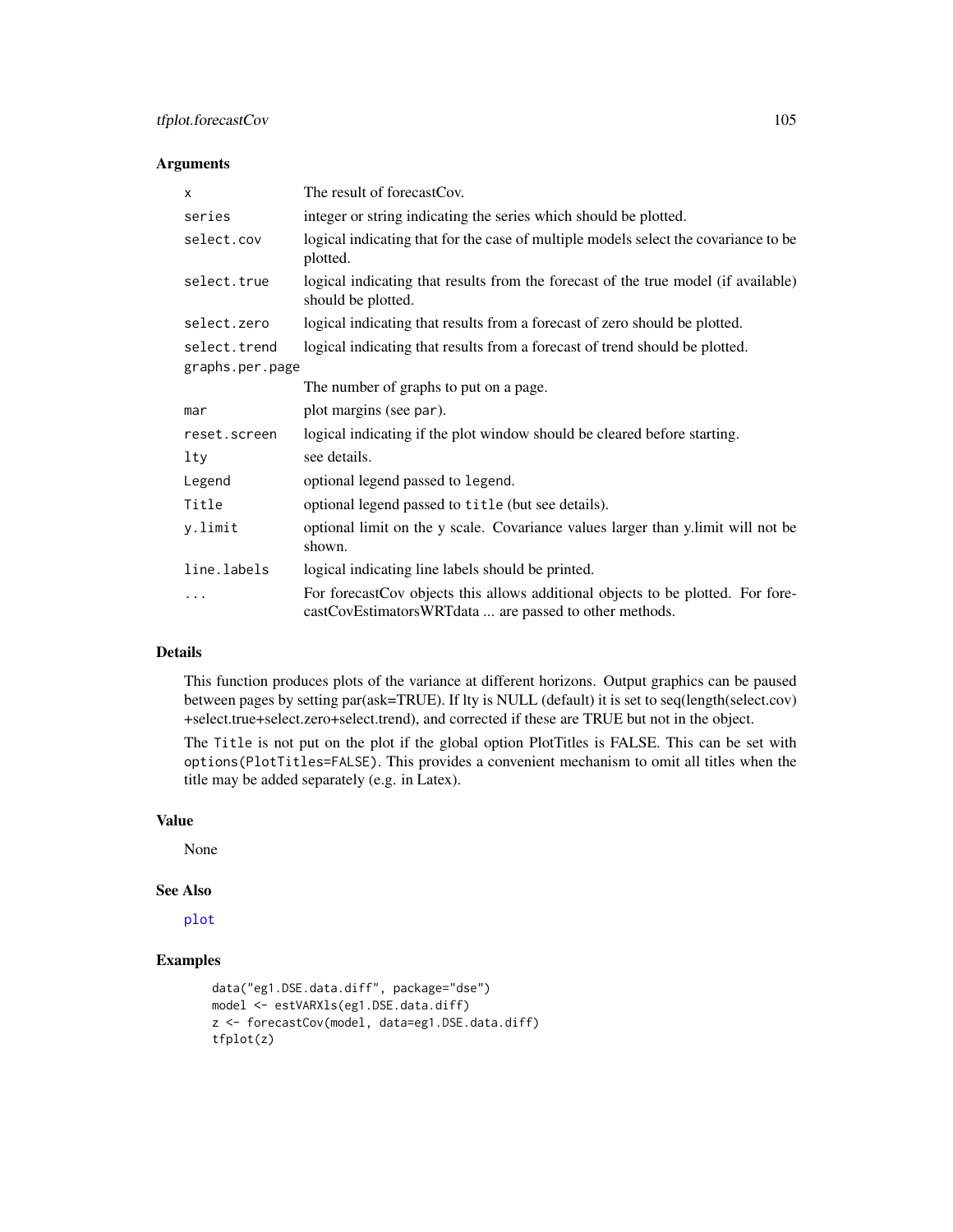See the generic function description.

# Usage

```
## S3 method for class 'TSdata'
tfplot(x, ...,
       tf=NULL, start=tfstart(tf), end=tfend(tf),
       select.inputs = seq(length=nseriesInput(x)),
       select.outputs = seq(length=nseriesOutput(x)),
       Title=NULL, xlab=NULL, ylab=NULL,
graphs.per.page=5, mar=par()$mar, reset.screen=TRUE)
   ## S3 method for class 'TSestModel'
tfplot(x, ...,
       tf=NULL, start=tfstart(tf), end=tfend(tf),
       select.inputs=NULL, select.outputs=NULL,
       Title=NULL, xlab=NULL, ylab=NULL,
       graphs.per.page=5, mar=par()$mar, reset.screen=TRUE)
```
# Arguments

| X               | object to be plotted.                                                                                                                |  |
|-----------------|--------------------------------------------------------------------------------------------------------------------------------------|--|
| .               | additional objects to be plotted.                                                                                                    |  |
| start           | start of plot.                                                                                                                       |  |
| end             | end of plot.                                                                                                                         |  |
| tf              | an alternate way to specify start and end of plot.                                                                                   |  |
| select.inputs   | series to be plotted. (passed to select Series)                                                                                      |  |
| select.outputs  | series to be plotted. (passed to selectSeries)                                                                                       |  |
| Title           | string to use for plot title (passed to plot - see tfplot).                                                                          |  |
| xlab            | string to use for x label (passed to plot).                                                                                          |  |
| ylab            | string to use for y label (passed to plot).                                                                                          |  |
| graphs.per.page |                                                                                                                                      |  |
|                 | integer indicating number of graphs to place on a page.                                                                              |  |
| mar             | margins passed to plot. See par.)                                                                                                    |  |
| reset.screen    | logical indicating if the plot window should be cleared before starting. If this is<br>not TRUE then mar values will have no effect. |  |

## See Also

[tfplot](#page-0-0)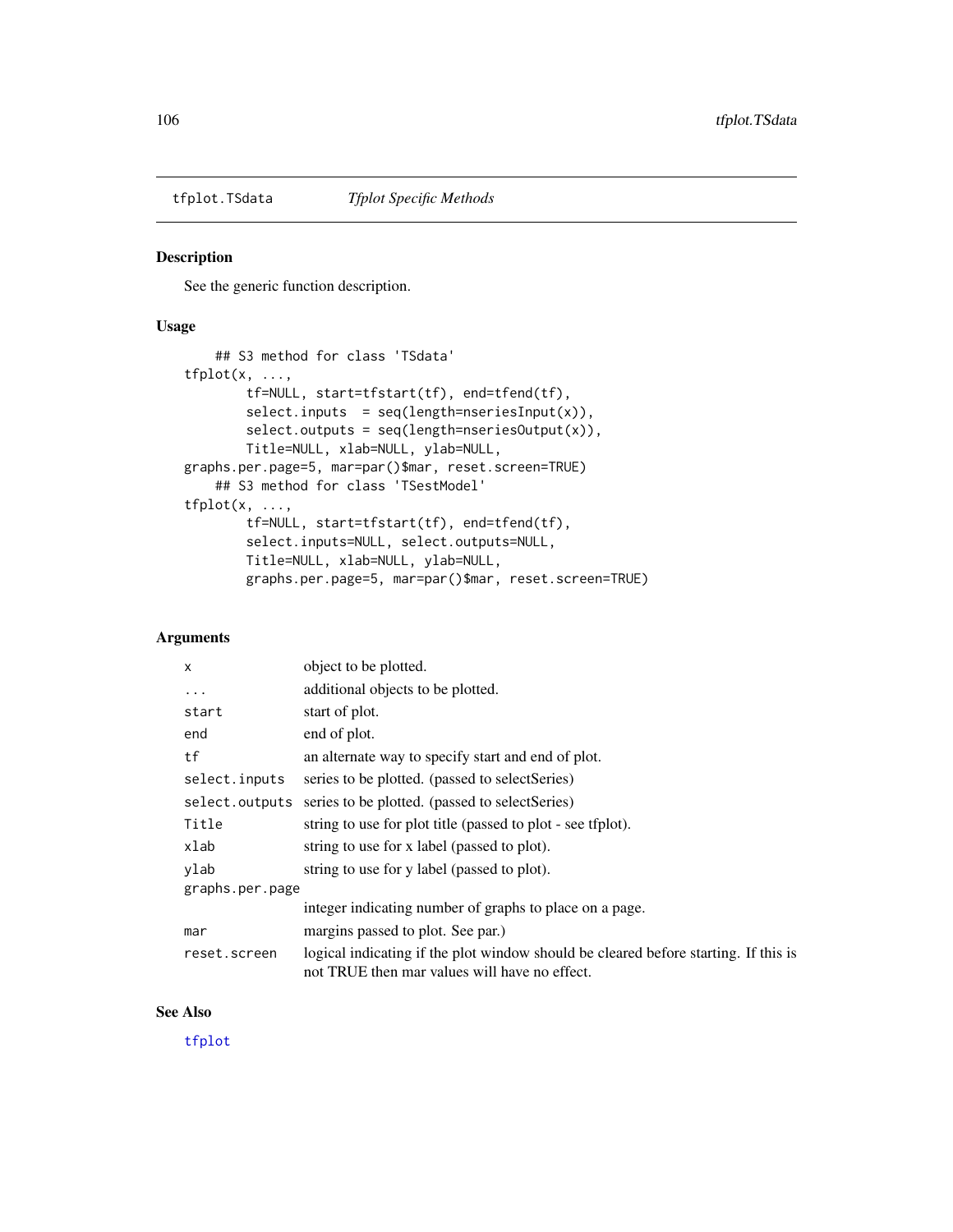See the generic function description.

### Usage

```
## S3 method for class 'TSdata'
tframed(x, tf=NULL, names=NULL, ...)
   ## S3 replacement method for class 'TSdata'
tframe(x) <- value
   ## S3 method for class 'TSdata'
tfwindow(x, tf=NULL, start=tfstart(tf), end=tfend(tf), warn=TRUE)
   ## S3 method for class 'TSdata'
tbind(x, d2, ..., pad.start=TRUE, pad.end=TRUE, warn=TRUE)
   ## S3 method for class 'TSdata'
trimNA(x, startNAs=TRUE, endNAs=TRUE)
   ## S3 method for class 'TSdata'
window(x, start=NULL, end=NULL, tf=NULL, warn=TRUE, ...)
```
### Arguments

| X         | See the generic function.                                                                         |
|-----------|---------------------------------------------------------------------------------------------------|
| tf        | a time frame. See the generic function.                                                           |
| value     | a time frame to associate with x.                                                                 |
| names     | A list with elements input and output which are strings passed as names to the<br>default method. |
| start     | See the generic function.                                                                         |
| startNAs  | See the generic function.                                                                         |
| end       | See the generic function.                                                                         |
| endNAs    | See the generic function.                                                                         |
| d2        | See the generic function.                                                                         |
| pad.start | See the generic function.                                                                         |
| pad.end   | See the generic function.                                                                         |
| warn      | logical indicating if some warning messages should be suppressed.                                 |
| $\ddotsc$ | arguments passed to other functions.                                                              |

#### Details

The generic function is applied to input and to output data.

#### See Also

[tframed](#page-0-0), [tfwindow](#page-0-0), [tbind](#page-0-0), [trimNA](#page-0-0)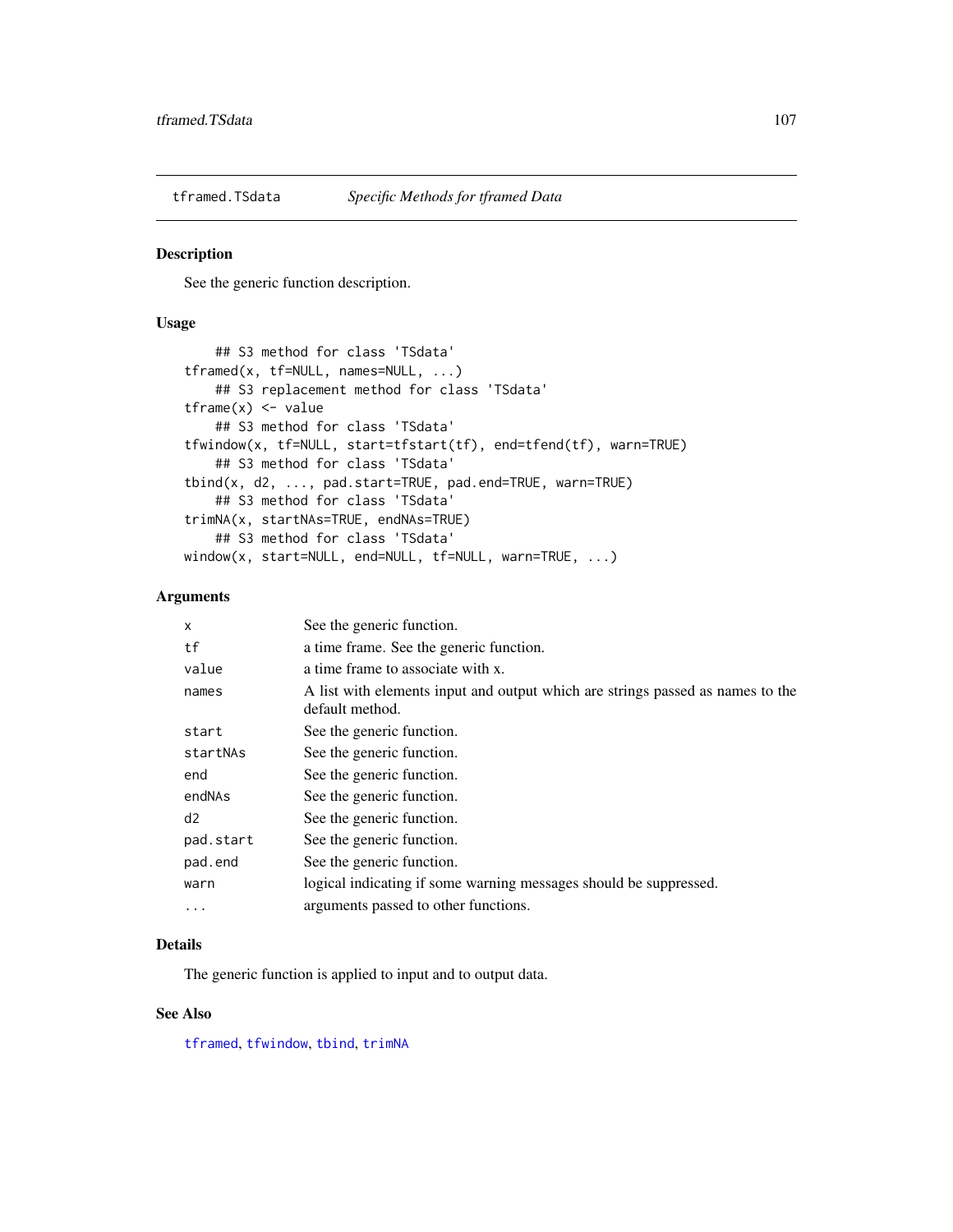Convert a state space model to an ARMA representation. The state is eliminated by a method which uses an equivalence that can be demonstrated by the Cayley Hamilton theorem. It is not very parsimonious.

### Usage

```
toARMA(model, ...)
    ## S3 method for class 'ARMA'
toARMA(model, ...)
    ## S3 method for class 'SS'
toARMA(model, fuzz=1e-10, ...)
    ## S3 method for class 'TSestModel'
toARMA(model, ...)
```
### Arguments

| model                   | An object of class TS model.                                                  |
|-------------------------|-------------------------------------------------------------------------------|
| fuzz                    | Parameters closer than fuzz to one or zero are set to 1.0 or 0.0 respectively |
| $\cdot$ $\cdot$ $\cdot$ | arguments to be passed to other methods.                                      |

## Value

An object of class 'ARMA' 'TSmodel' containing an ARMA model.

#### References

See, for example, Aoki, M. (1990) *State Space Modelling of Time Series*. 2d ed. rev. and enl., Springer-Verlag.

Aoki, M. and Havenner, A. (1991) State Space Modeling of Multiple Time Series. *Econometric Reviews*, 10, 1–59.

### See Also

### [toSS](#page-110-0) [fixConstants](#page-38-0)

```
data("eg1.DSE.data.diff", package="dse")
model <- toSS(estVARXls(eg1.DSE.data.diff))
model <- toARMA(model)
```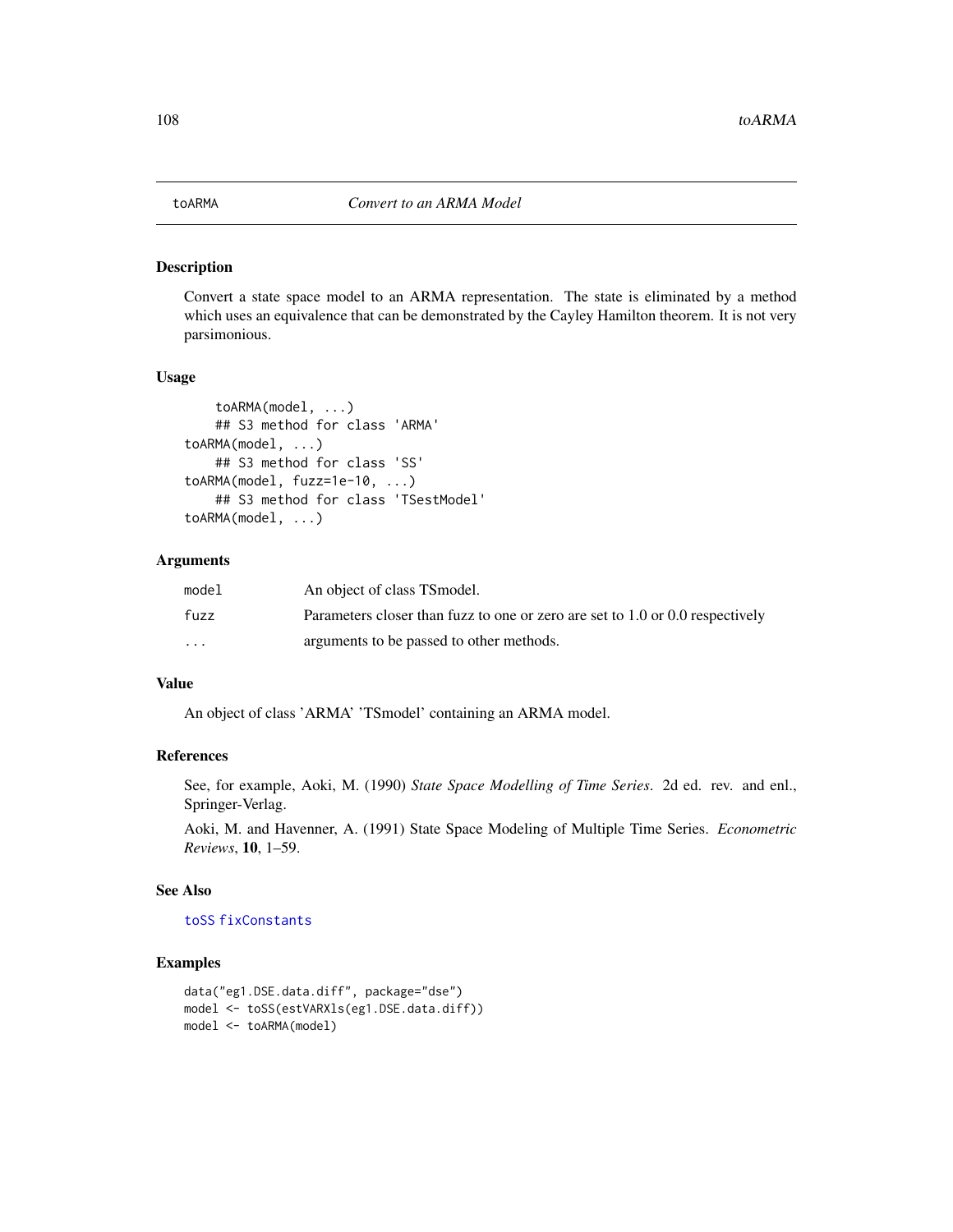<span id="page-108-0"></span>

# Description

See the generic function description.

# Usage

```
## S3 method for class 'TSdata'
Tobs(x, \ldots)## S3 method for class 'TSestModel'
Tobs(x)
    ## S3 method for class 'TSdata'
start(x, \ldots)## S3 method for class 'TSestModel'
start(x, \ldots)## S3 method for class 'TSdata'
end(x, \ldots)## S3 method for class 'TSestModel'
end(x, \ldots)## S3 method for class 'TSdata'
frequency(x, ...)
    ## S3 method for class 'TSestModel'
frequency(x, ...)
```
# Arguments

| X        | a time series object.                       |
|----------|---------------------------------------------|
| $\cdots$ | (further arguments, currently disregarded). |

#### See Also

[Tobs](#page-0-0), [tfstart](#page-0-0), [tfend](#page-0-0), [tffrequency](#page-0-0) [start](#page-0-0), [end](#page-0-0), [frequency](#page-0-0)

TobsInput *TSdata Periods*

# Description

Apply a method to the input or output data.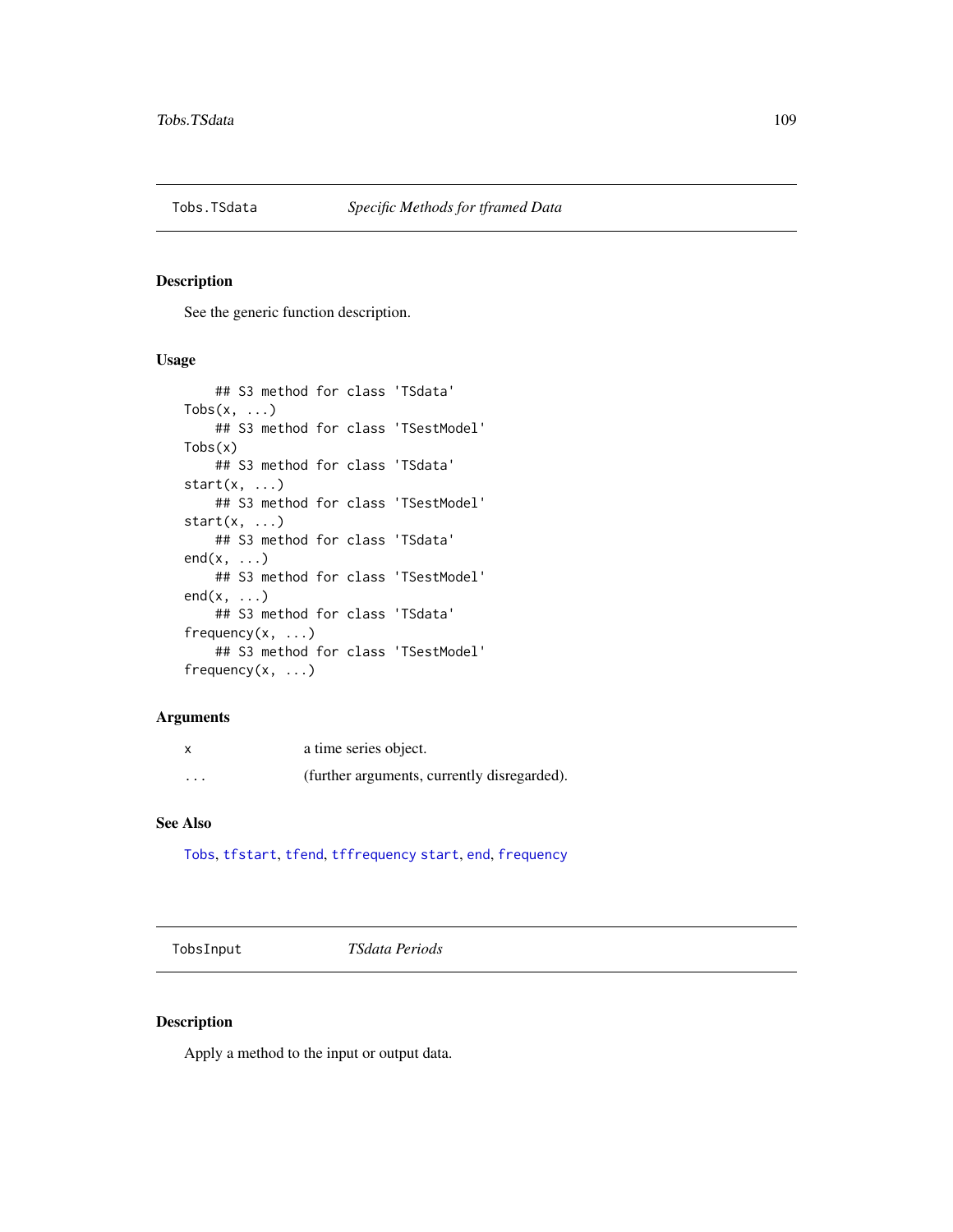110 TobsInput

# Usage

```
TobsInput(x)
    ## S3 method for class 'TSdata'
TobsInput(x)
    ## S3 method for class 'TSestModel'
TobsInput(x)
    TobsOutput(x)
    ## S3 method for class 'TSdata'
TobsOutput(x)
    ## S3 method for class 'TSestModel'
TobsOutput(x)
    startInput(x)
    ## S3 method for class 'TSdata'
startInput(x)
    ## S3 method for class 'TSestModel'
startInput(x)
    startOutput(x)
    ## S3 method for class 'TSdata'
startOutput(x)
    ## S3 method for class 'TSestModel'
startOutput(x)
    endInput(x)
    ## S3 method for class 'TSdata'
endInput(x)
    ## S3 method for class 'TSestModel'
endInput(x)
    endOutput(x)
    ## S3 method for class 'TSdata'
endOutput(x)
    ## S3 method for class 'TSestModel'
endOutput(x)
    frequencyInput(x)
    ## S3 method for class 'TSdata'
frequencyInput(x)
    ## S3 method for class 'TSestModel'
frequencyInput(x)
    frequencyOutput(x)
    ## S3 method for class 'TSdata'
frequencyOutput(x)
    ## S3 method for class 'TSestModel'
frequencyOutput(x)
```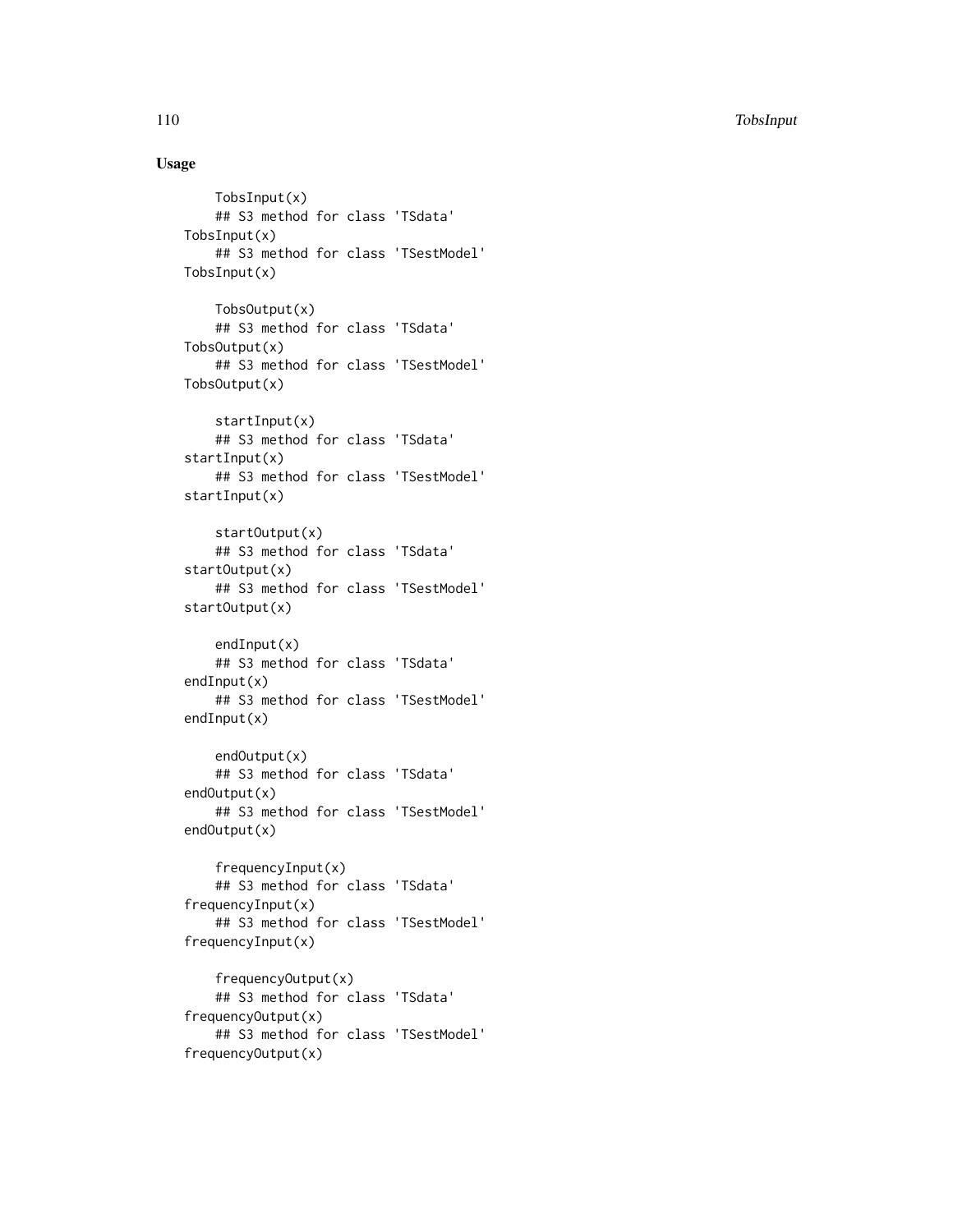# <span id="page-110-1"></span>Arguments

x An object containing TSdata.

# Details

Apply a method to the input or output data so, for example, TobsInput(x) in theory does Tobs(inputData(x)), which returns the number of observation periods in input data. The actual implementation may not do Tobs(inputData(x)). For example, with TSPADIdata inputData(x) requires a database retrieval which may be fairly slow, while the number of periods may be available much more quickly.

#### Value

Depends.

# Examples

```
data("eg1.DSE.data.diff", package="dse")
TobsOutput(eg1.DSE.data.diff)
```
<span id="page-110-0"></span>toSS *Convert to State Space Model*

# Description

Convert a model to state space form.

#### Usage

```
toSS(model, ...)
    ## S3 method for class 'ARMA'
toSS(model, ...)
    ## S3 method for class 'SS'
toSS(model, ...)
    ## S3 method for class 'TSestModel'
toSS(model, ...)
    toSSaugment(model, ...)
    ## S3 method for class 'ARMA'
toSSaugment(model, fuzz=1e-14, ...)
    ## S3 method for class 'TSestModel'
toSSaugment(model, ...)
    toSSnested(model, ...)
    ## S3 method for class 'ARMA'
toSSnested(model, n=NULL, Aoki=FALSE, ...)
```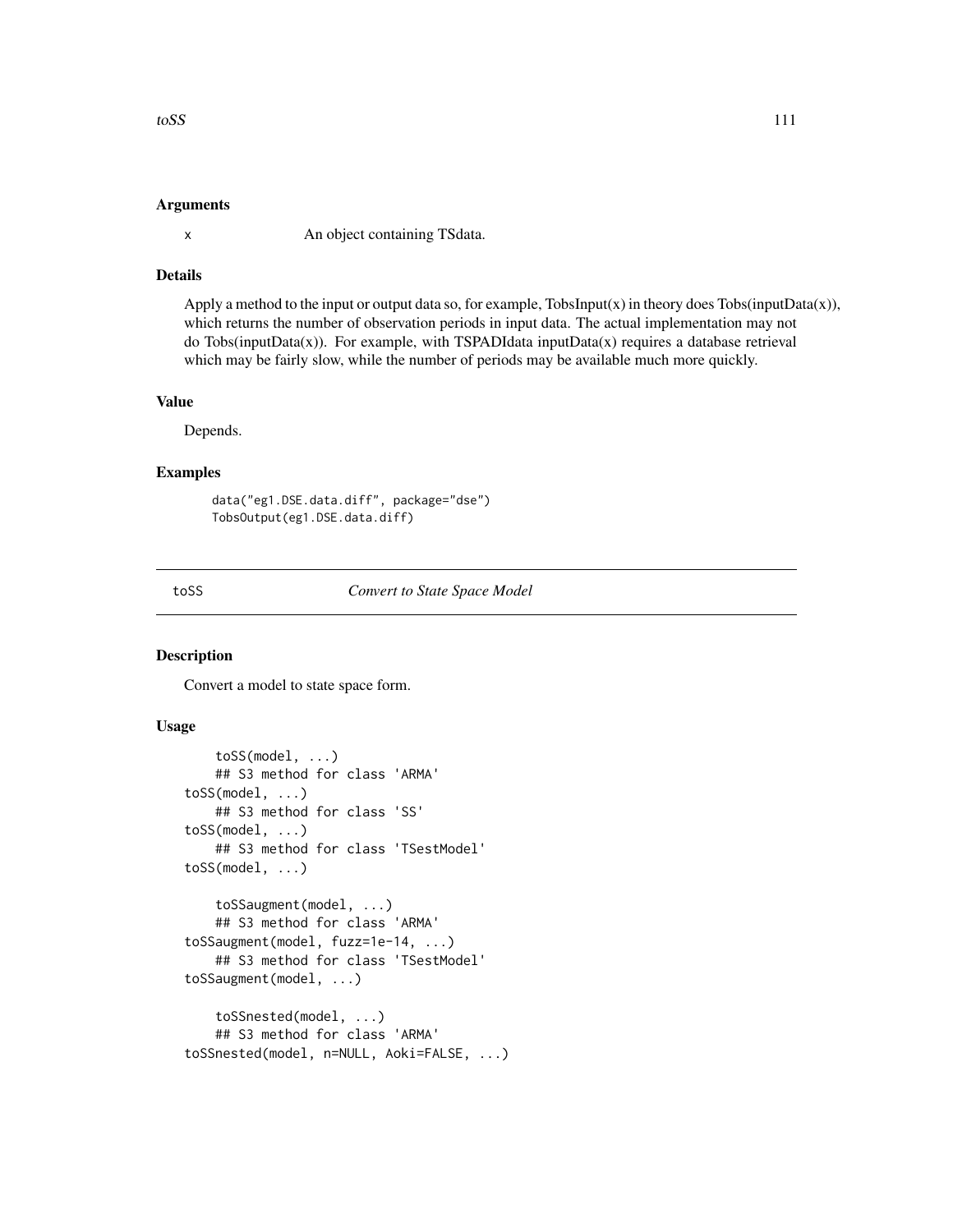```
## S3 method for class 'SS'
toSSnested(model, n=NULL, Aoki=FALSE, ...)
    ## S3 method for class 'TSestModel'
toSSnested(model, ...)
```
# Arguments

| model    | An object of class TS model.                                                                                                                                |
|----------|-------------------------------------------------------------------------------------------------------------------------------------------------------------|
| n        | If n is specified then it is used as the state dimension when the markov parameter<br>conversion technique is required.                                     |
| Aoki     | logical indicating if Aoki's method (which does not work in general) should be<br>tried.                                                                    |
| fuzz     | if the zero lag term of polynomials A and B are within fuzz of the identitity<br>matrix then they are not inverted. (i.e. they are assumed to be identity.) |
| $\cdots$ | arguments to be passed to other methods.                                                                                                                    |

# Details

If the order of the AR polynomial equals or exceeds the MA polynomial (and the input polynomial) then the model is converted by state augmentation. Otherwise, it is converted by approximating the markov coefficients a la Mittnik. (This may not always work very well. Compare the results to check.)

# Value

A state space model in an object of class 'SS' 'TSmodel'.

# Examples

```
data("eg1.DSE.data.diff", package="dse")
model <- estVARXls(eg1.DSE.data.diff)
model <- toSS(model)
```
<span id="page-111-0"></span>toSSChol *Convert to Non-Innovation State Space Model*

#### Description

This function may not be working properly.

Convert to a non-innovations state space representation using the given matrix (Om) as the measurement noise covariance. Om would typically be an estimate of the output noise, such as returned in \$estimates\$cov of the function l (l.SS or l.ARMA). This assumes that the noise processes in the arbitrary SS representation are white and uncorrelated.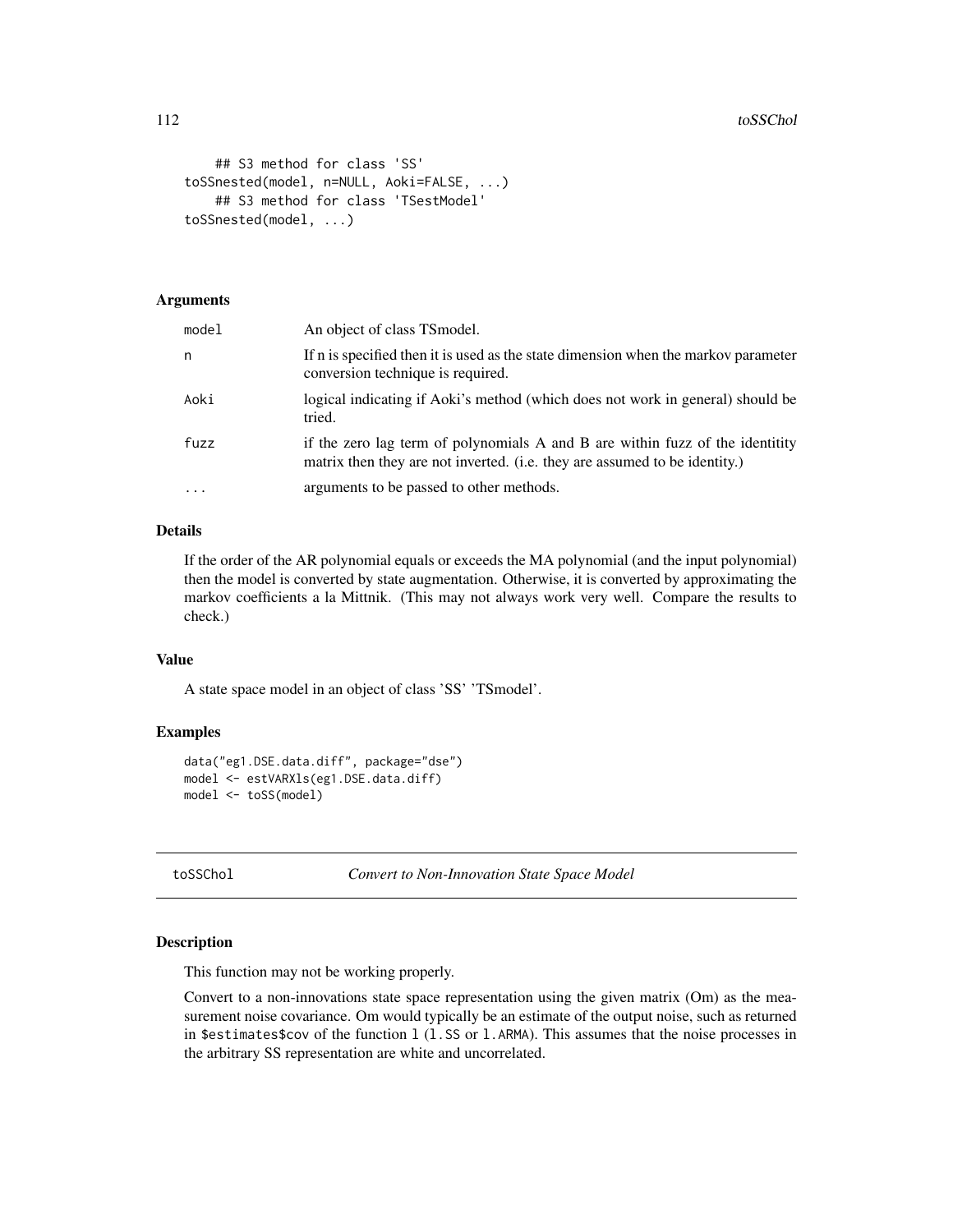#### <span id="page-112-1"></span>toSSinnov 113

# Usage

```
toSSChol(model, ...)
   ## S3 method for class 'TSmodel'
toSSChol(model, Om=diag(1,nseriesOutput(model)), ...)
   ## S3 method for class 'TSestModel'
toSSChol(model, Om=NULL, ...)
```
# Arguments

| model     | An object of class TS model.                                                                                                                                                                               |
|-----------|------------------------------------------------------------------------------------------------------------------------------------------------------------------------------------------------------------|
| Om        | a matrix to be used as the measurement noise covariance. If Om is not sup-<br>plied and model is of class TSestModel then model \$estimates \$cov is used.<br>Otherwise, Om is set to the identity matrix. |
| $\ddotsc$ | arguments to be passed to other methods.                                                                                                                                                                   |

# Details

Convert to a non-innovations SS representation using a Cholesky decomposition of Om as the coefficient matrix of the output noise.

# Value

An object of class 'SS' 'TSmodel' containing a state space model which is not in innovations form.

# See Also

#### [toSSinnov](#page-112-0)

# Examples

```
data("eg1.DSE.data.diff", package="dse")
model <- estVARXls(eg1.DSE.data.diff)
model <- toSSChol(model)
```

```
toSSinnov Convert to State Space Innovations Model
```
# Description

Convert to a state space innovations representation.

# Usage

toSSinnov(model, ...)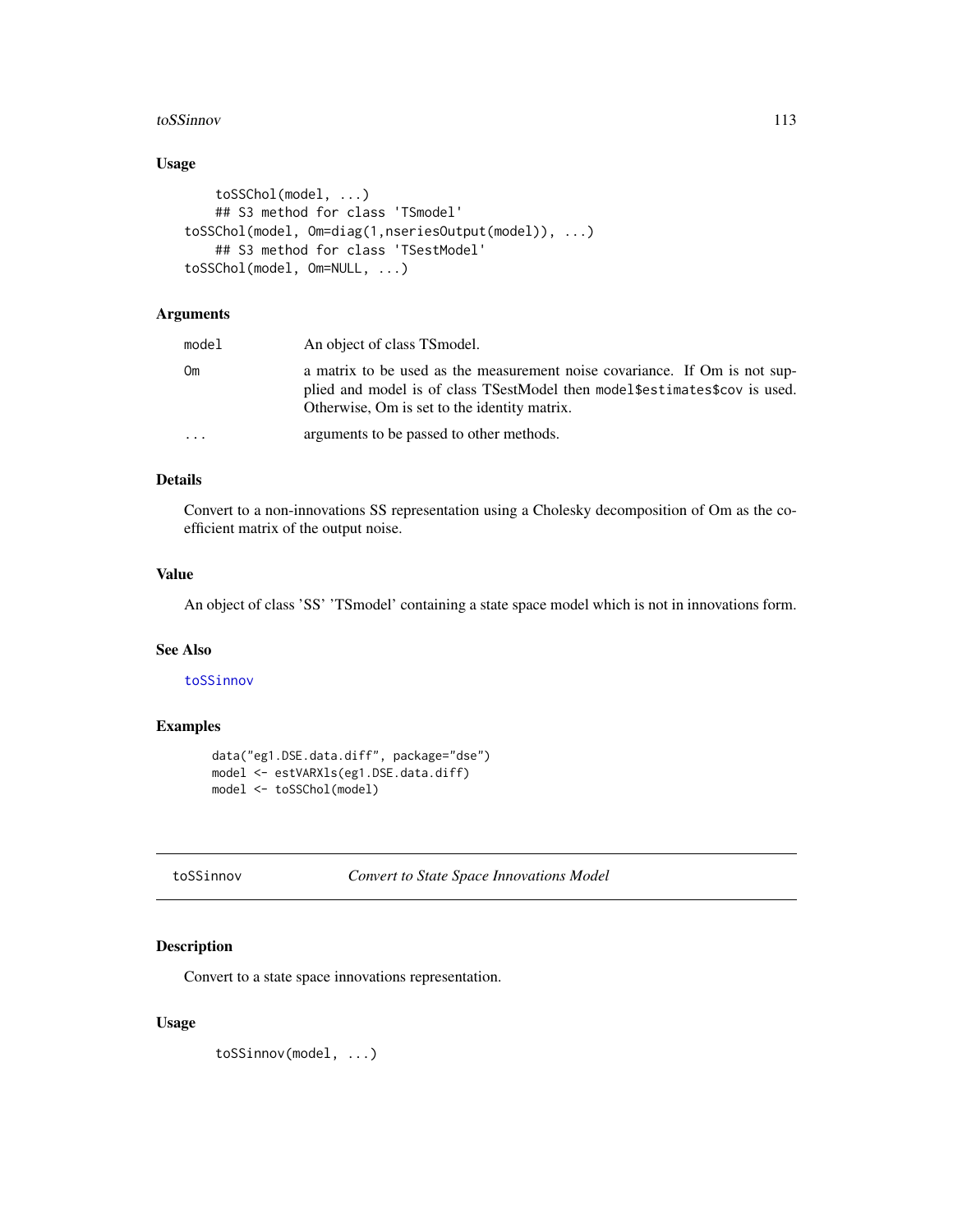#### <span id="page-113-1"></span>**Arguments**

| model    | an object of class TSmodel.        |
|----------|------------------------------------|
| $\cdots$ | arguments passed to other methods. |

# Value

If the argument is a TSmodel then the result is an object of class 'SS' 'TSmodel' If the argument is a TSestModel then the converted model is evaluated with the data an a TSestModel is returned. The TSmodel is an innovations state space representation.

This assumes that the noise processes in the arbitrary SS representation are white and uncorrelated.

#### See Also

[toSS](#page-110-0), [toSSOform](#page-113-0) [toSSChol](#page-111-0)

# Examples

```
data("eg1.DSE.data.diff", package="dse")
model <- estVARXls(eg1.DSE.data.diff)
model <- toSSinnov(model)
summary(model)
model2 <- SS(F=diag(1,3), H=matrix(c(1,0,0,1,0,0),2,3),
   Q=diag(0.5, 3, 3), R=diag(1.1, 2,2),
   description="test model", output.names=c("output 1", "output 2"))
model2 <- toSSinnov(model2)
summary(model2)
```
<span id="page-113-0"></span>toSSOform *Convert to Oform*

#### Description

Convert a state space model to (observability?) form.

# Usage

```
toSSOform(model)
    ## S3 method for class 'TSmodel'
toSSOform(model)
    ## S3 method for class 'TSestModel'
toSSOform(model)
```
#### Arguments

model An object of class TSmodel.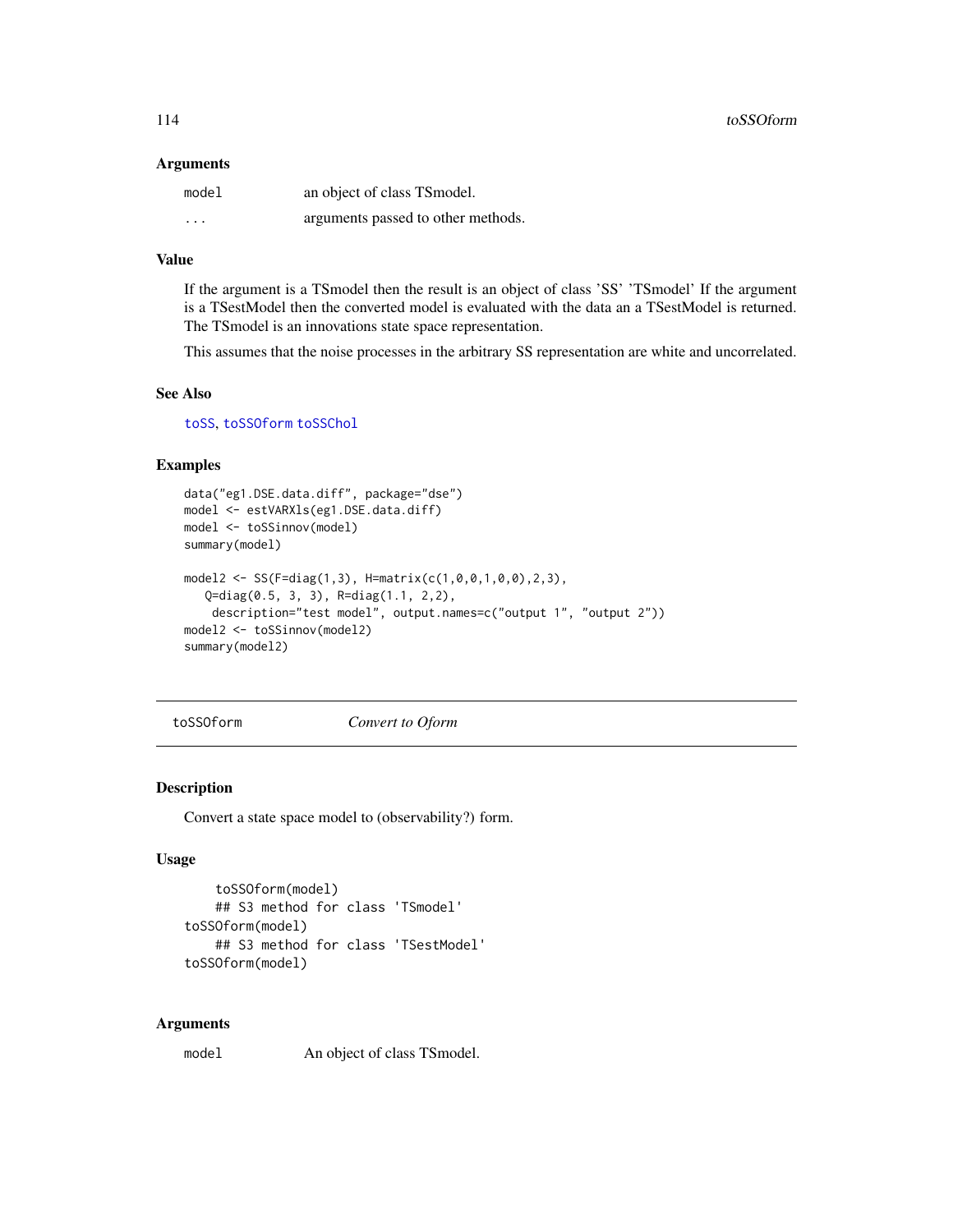# <span id="page-114-0"></span>totalForecastCov 115

# Details

WARNING: This function does not work properly.

Convert to a SS innovations representation with a minimum number of parameters by converting as much of H as possible to I matrix. Any remaining reductions are done by converting part of ?? to I. It seems there should remain  $n(m+2p)$  free parameters in F,G,H,K, and Om is determined implicitly by the residual.

# Value

An object of class 'SS' 'TSmodel' containing a state space model in observability form (more or less).

# See Also

[toSSinnov](#page-112-0)

# Examples

```
data("eg1.DSE.data.diff", package="dse")
model <- estVARXls(eg1.DSE.data.diff)
```
totalForecastCov *Sum covariance of forecasts across all series*

# Description

Sum covariance of forecasts across all series.

#### Usage

```
totalForecastCov(obj, select=NULL)
```
# Arguments

| ob i   | An object as returned by forecastCov.                                        |
|--------|------------------------------------------------------------------------------|
| select | Series to be select for summation. With the default all series are selected. |

# Value

An object similar to that returned by forecastCov, with the covariance summed over all selected series.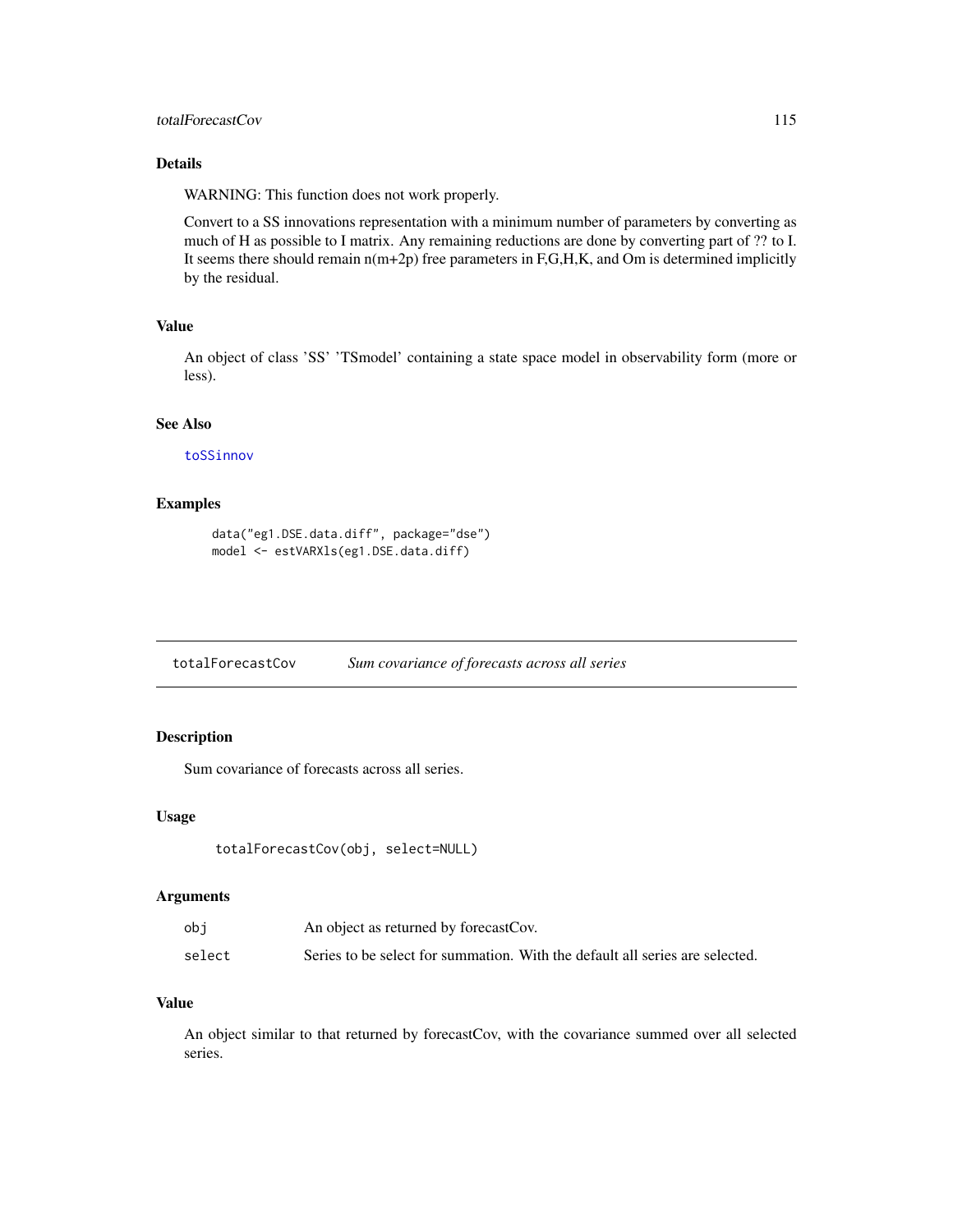# Examples

```
data("eg1.DSE.data.diff", package="dse")
model1 <- estVARXar(eg1.DSE.data.diff)
model2 <- estVARXls(eg1.DSE.data.diff)
z <- totalForecastCov(forecastCov(model1, model2,
                         data=trimNA(eg1.DSE.data.diff)))
```
<span id="page-115-0"></span>TSdata *Construct TSdata time series object*

#### Description

Constructor for constructing or extracting a TSdata object (use by TSmodels).

#### Usage

```
TSdata(data=NULL, ...)
    ## Default S3 method:
TSdata(data=NULL, input=NULL, output=NULL, ...)
    ## S3 method for class 'TSdata'
TSdata(data, ...)
    ## S3 method for class 'TSestModel'
TSdata(data, ...)
    is.TSdata(obj)
    as.TSdata(d)
```
# Arguments

| data   | object of class TSdata, TSestModel, matrix, list with input and output matrices,<br>or another object for which a constructor or TS data extraction method has been<br>defined. |
|--------|---------------------------------------------------------------------------------------------------------------------------------------------------------------------------------|
| input  | a matrix of time series data.                                                                                                                                                   |
| output | a matrix of time series data.                                                                                                                                                   |
|        | arguments to be passed to other methods.                                                                                                                                        |
| obj    | an object.                                                                                                                                                                      |
| d      | an object from which a TS data object can be extracted. See below.                                                                                                              |

# Details

Generic method to construct or extract a TSdata object. The default method constructs a TSdata object. Specific methods extract the TSdata from other objects (which must contain TSdata). The function is.TSdata(data) returns TRUE if data inherits from TSdata and FALSE otherwise.

The function as.TSdata uses the elements input and output directly and strips away other class information and parts of the object (and does not make use of inputData(data) or outputData(data) which may do something special for certain classes.

<span id="page-115-1"></span>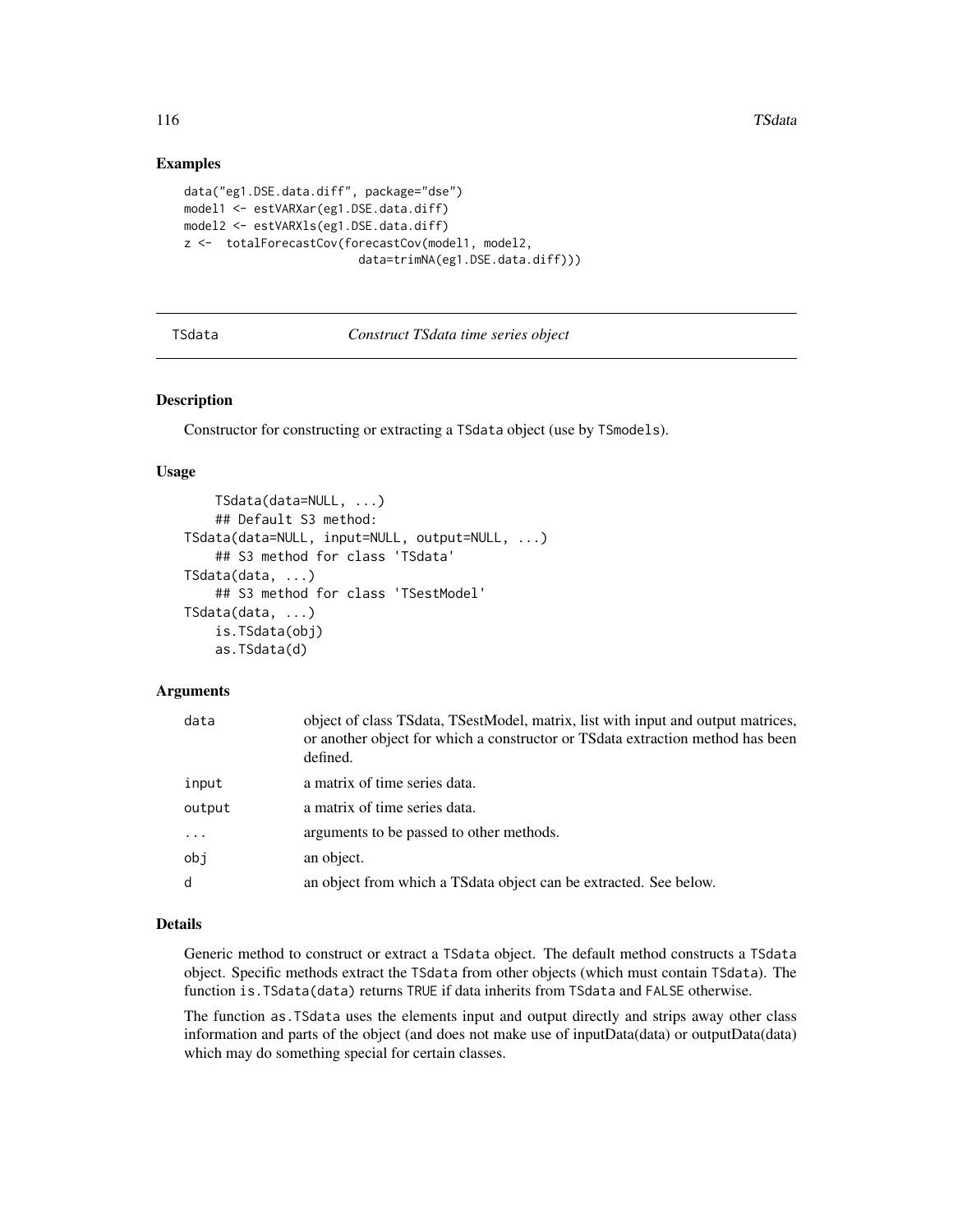# <span id="page-116-0"></span>TSdata.forecastCov 117

# See Also

[TSdata.object](#page-117-0), [TSmodel](#page-118-0), [TSestModel.object](#page-117-1)

# Examples

```
rain <- matrix(rnorm(86*17), 86,17)
radar <- matrix(rnorm(86*5), 86,5)
mydata <- TSdata(input=radar, output=rain)
```
TSdata.forecastCov *TS Extractor Specific Methods*

# Description

See the generic function description.

# Usage

```
## S3 method for class 'forecastCov'
TSdata(data, ...)
    ## S3 method for class 'forecastCov'
TSmodel(obj, select=1, ...)
```
# Arguments

| data   | an object from which to extract the TSdata.                   |
|--------|---------------------------------------------------------------|
| obi    | an object from which to extract the TS model or TS est Model. |
| select | an integer indicating which of multiple models to extract.    |
|        | arguments to be passed to other methods.                      |

# See Also

[TSdata](#page-115-0) [TSestModel](#page-117-2) [TSmodel](#page-118-0)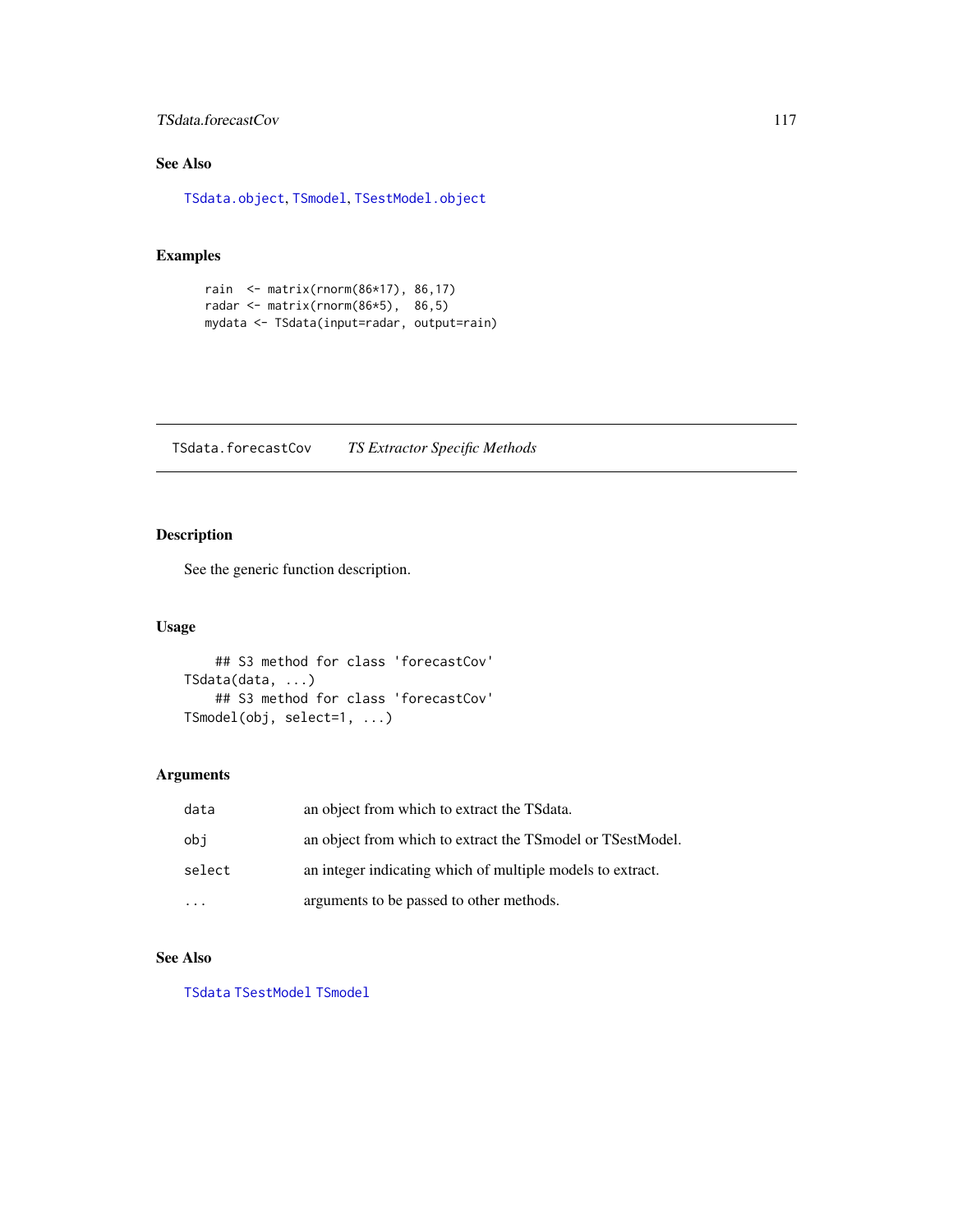<span id="page-117-3"></span><span id="page-117-0"></span>

#### Description

Class TSdata of time series data objects for use with TSmodels.

# Generation

This class of objects is returned by specific methods of the function TSdata or can be built according to the description below.

# Methods

The TSdata class of objects has methods for the generic functions print,plot,start,end,...,testEqual,seriesNames, Also, the function is.TSdata is supported.

#### **Inheritance**

Other data classes inherit from the class TSdata.

#### **Structure**

Objects are a list with class the most general class TSdata. The native form for this package has elements input and output. Any other elements are ignored. input and output are matrices (or tframe or time series matrices) of the input and output data, with each series in a column. It is possible to populate this structure directly from a time series database. See the TSdbi package for more details.

# See Also

[TSdata](#page-115-0), [TSmodel](#page-118-0), [TSestModel.object](#page-117-1)

<span id="page-117-2"></span>TSestModel *Estimated Time Series Model*

# <span id="page-117-1"></span>Description

Object containing a time series model, data, and estimation information.

#### Usage

```
TSestModel(obj)
   ## S3 method for class 'TSestModel'
TSestModel(obj)
   is.TSestModel(obj)
```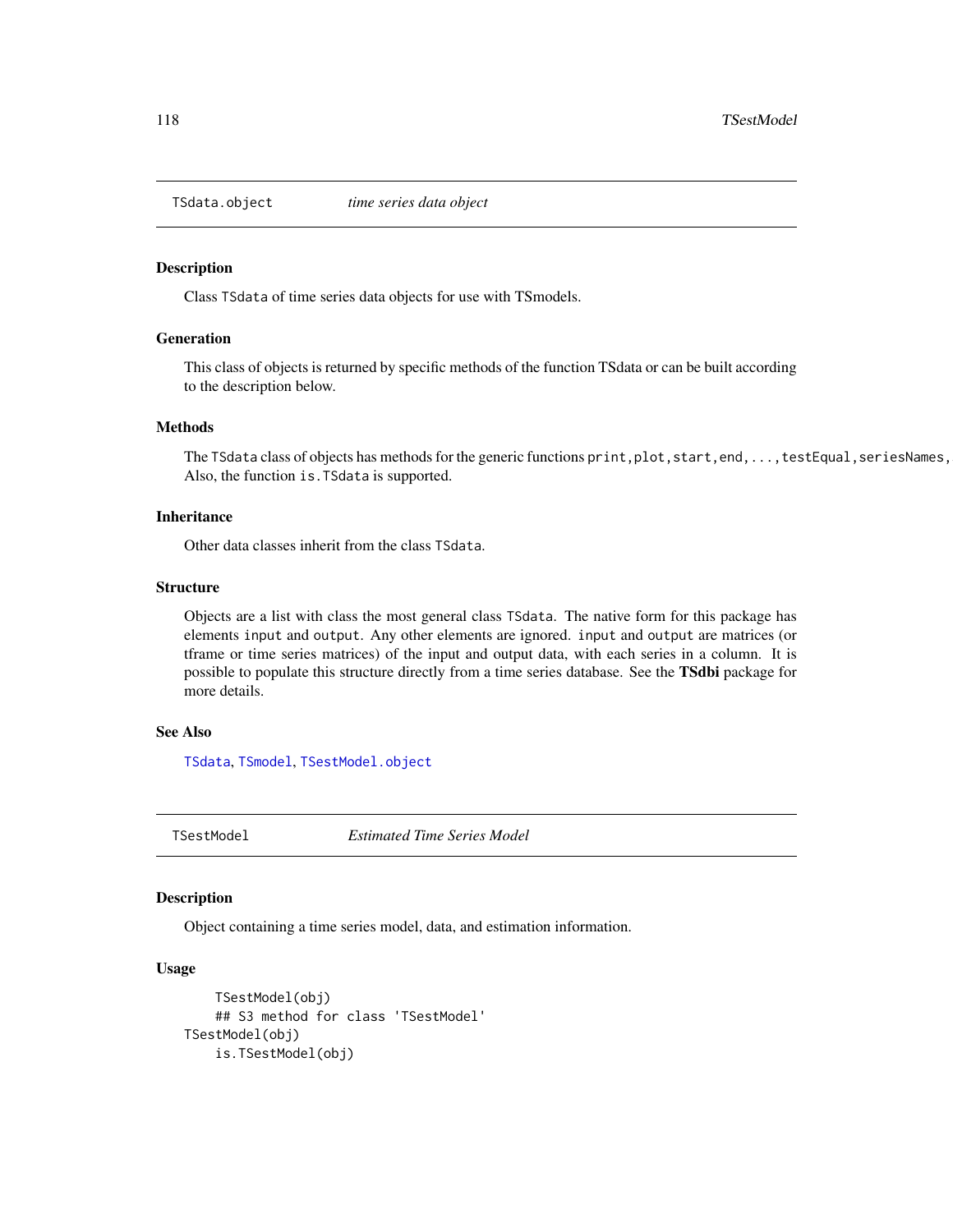#### <span id="page-118-1"></span>TSmodel 2008 and 2009 and 2009 and 2009 and 2009 and 2009 and 2009 and 2009 and 2009 and 2009 and 2009 and 200

#### Arguments

obj in the first usage an object from which a TSestModel object can be extracted (or constructed).

#### Details

The TSestModel class of objects are generated by estimation methods. See, for example, estVARXls. They contains a time series model (TSmodel), data (TSdata), and information obtained by evaluating the model with the data in an element called estimates containing:

- like The negative log likelihood function value (a vector of the total, constant, the det part, and the cov part)
- cov The estimated residual covariance.
- pred The one step ahead predictions (see predictT below). These are aligned with output data so that residuals are pred[1:sampleT,] - output[1:sampleT,]
- sampleT The end of the period (starting from 1) for which output is used for calculating one step ahead predictions.
- predictT The end of the period for which the model is simulated. sampleT must be less than or equal predictT. If predictT is greater than sampleT then each step ahead beyond sampleT is based on the prediction of the previous step and not corrected by the prediction error.

The element estimates may optionally also contain and element filter which may have

- **state** The one step ahead (filter) estimate of the state  $E[z(t)|y(t-1), u(t)]$ . Note: In the case where there is no input u this corresponds to what would usually be called the predicted state - not the filtered state.
- track The estimated state tracking error P(tlt-1). Again note, this corresponds to the predicted tracking eror not the filtered tracking error. This is NULL for innovations models.

- state The smoother (two sided filter) estimate of the state  $E[z(t)]$  sampleT.
- track The smoothed estimate of the state tracking error P(t|sampleT). This is NULL for innovations models.

#### See Also

[estVARXls](#page-33-0), [TSmodel](#page-118-0), [TSdata](#page-115-0)

<span id="page-118-0"></span>TSmodel *Time Series Models*

#### **Description**

Construct or extract a "TSmodel" from objects.

smooth a list of: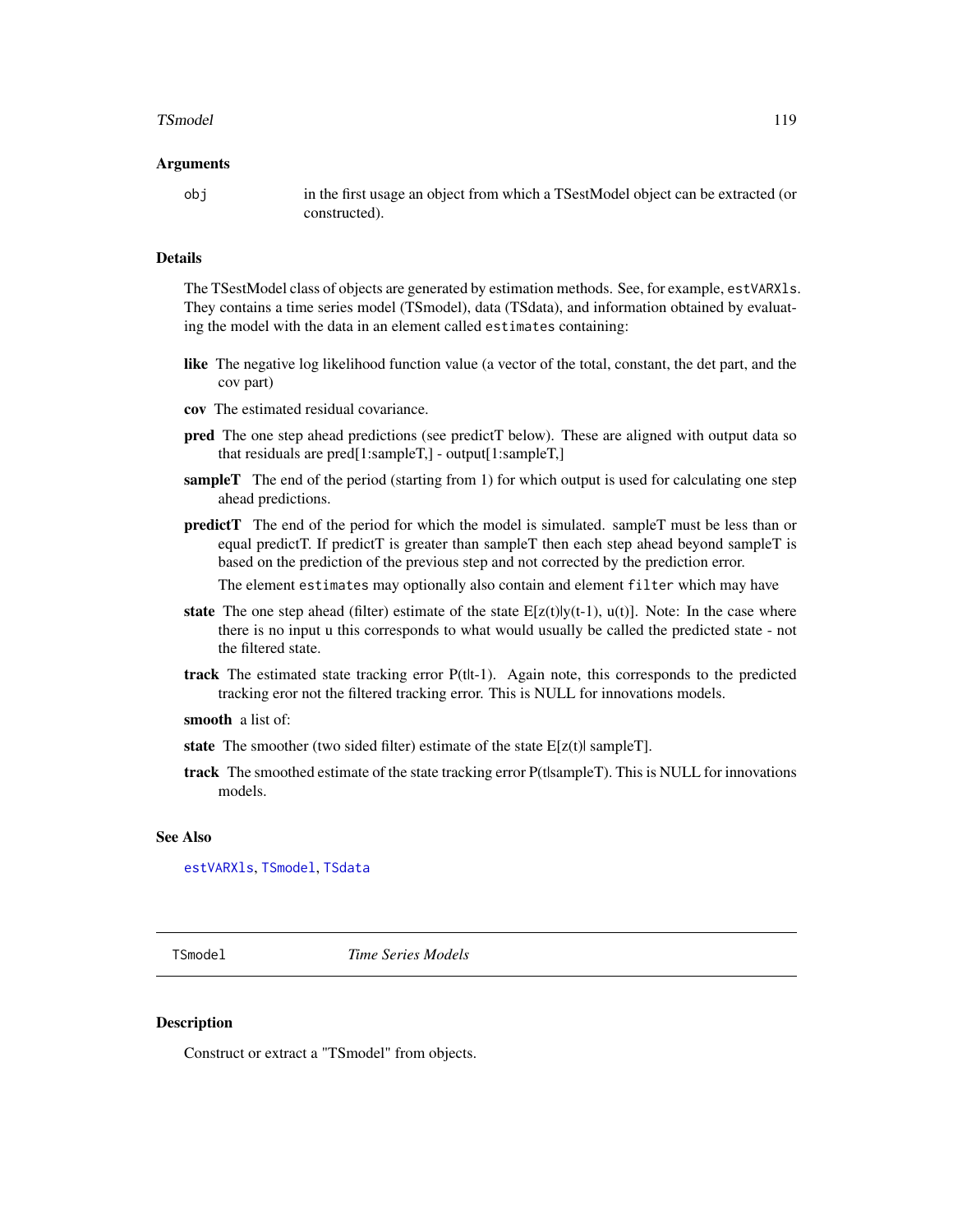# Usage

```
TSmodel(obj, ...)
    ## S3 method for class 'TSmodel'
TSmodel(obj, ...)
    ## S3 method for class 'TSestModel'
TSmodel(obj, ...)
    is.TSmodel(obj)
```
# **Arguments**

| obi                     | An object containing an object of class TS model or a list containing the infor- |
|-------------------------|----------------------------------------------------------------------------------|
|                         | mation necessary to build an object of class TSmodel.                            |
| $\cdot$ $\cdot$ $\cdot$ | arguments passed to other methods.                                               |

# Details

This is a generic method which will extract a TSmodel from an object (e.g. a TSestModel. The default method will try to build an ARMA or state-space TSmodel from a list, which must contain the necessary information.

This class of objects is returned by estimation methods or can be built according to the description for specific sub-classes (e.g. ARMA, SS).

The TSmodel class of objects has methods for the generic functions print, testEqual,seriesNames, seriesNamesInput,s

Also, the function is.TSmodel and the functions toSS,toARMA,to.troll are supported. Other model classes inherit from the class TSmodel.

This class of objects contains a time series model. It is the class of objects expected by many of the functions in this package.

Sub-class (e.g. ARMA and SS for linear, time-invariant ARMA and state space models.) are documented individually. Many of the functions in this package are designed for estimating and converting among various representations of these types of models.

# See Also

[ARMA](#page-6-0), [SS](#page-92-0), [TSestModel](#page-117-2), [TSdata](#page-115-0)

<span id="page-119-0"></span>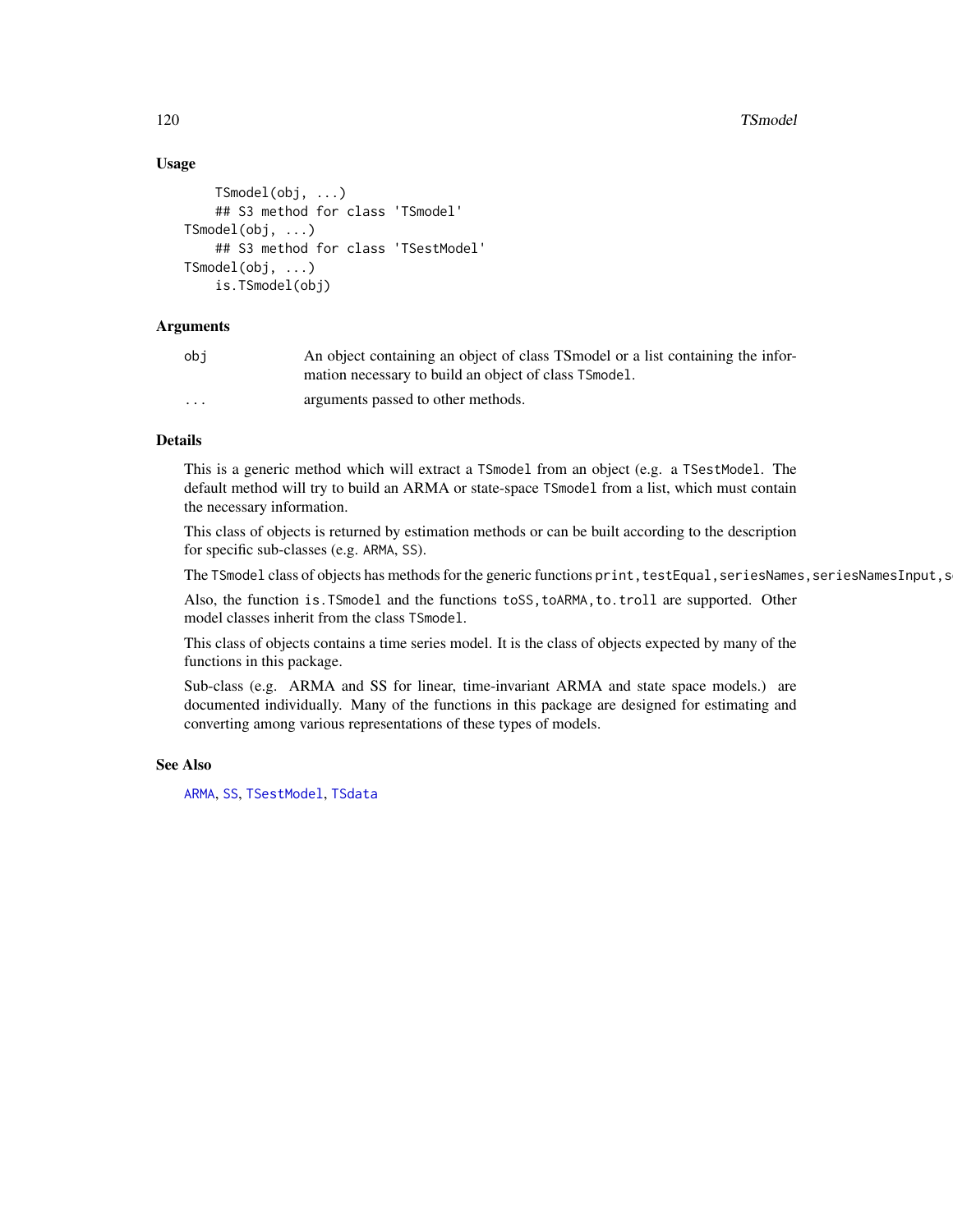# Index

∗Topic algebra markovParms, [61](#page-60-0) Riccati, [80](#page-79-0) ∗Topic datasets eg1.DSE.data, [19](#page-18-0) egJofF.1dec93.data, [20](#page-19-0) ∗Topic package 00.dse.Intro, [6](#page-5-0) ∗Topic programming DSEflags, [18](#page-17-0) nseries.featherForecasts, [67](#page-66-0) ∗Topic ts addPlotRoots, [6](#page-5-0) ARMA, [7](#page-6-1) balanceMittnik, [9](#page-8-0) bestTSestModel, [10](#page-9-0) checkBalance, [11](#page-10-0) checkBalanceMittnik, [12](#page-11-0) checkConsistentDimensions, [13](#page-12-0) checkResiduals, [14](#page-13-0) coef.TSmodel, [15](#page-14-0) combine, [16](#page-15-0) combine.forecastCov, [17](#page-16-0) combine.TSdata, [18](#page-17-0) dse-package, [4](#page-3-0) DSEversion, [19](#page-18-0) estBlackBox, [21](#page-20-0) estBlackBox1, [22](#page-21-0) estBlackBox2, [23](#page-22-0) estBlackBox3, [24](#page-23-0) estBlackBox4, [25](#page-24-0) estimateModels, [27](#page-26-0) estimatorsHorizonForecastsWRTdata, [28](#page-27-0) estMaxLik, [29](#page-28-0) estSSfromVARX, [30](#page-29-0) estSSMittnik, [31](#page-30-0) estVARXar, [32](#page-31-0) estVARXls, [34](#page-33-1)

estWtVariables, [35](#page-34-0) excludeForecastCov, [36](#page-35-0) extractforecastCov, [37](#page-36-0) featherForecasts, [38](#page-37-0) fixConstants, [39](#page-38-0) fixF, [40](#page-39-0) forecast, [41](#page-40-0) forecastCov, [42](#page-41-0) forecastCovEstimatorsWRTdata, [44](#page-43-0) forecastCovEstimatorsWRTtrue, [45](#page-44-0) forecastCovReductionsWRTtrue, [46](#page-45-0) forecastCovWRTtrue, [47](#page-46-0) forecasts, [49](#page-48-0) gmap,  $50$ horizonForecasts, [50](#page-49-0) horizonForecastsCompiled, [52](#page-51-0) informationTests, [53](#page-52-0) informationTestsCalculations, [54](#page-53-0) inputData, [55](#page-54-0) is.forecastCovEstimatorsWRTdata.subsets, [56](#page-55-0) l, [56](#page-55-0) l.ARMA, [57](#page-56-0) l.SS, [59](#page-58-0) markovParms, [61](#page-60-0) McMillanDegree, [62](#page-61-0) minForecastCov, [63](#page-62-0) minimumStartupLag, [64](#page-63-0) MittnikReducedModels, [65](#page-64-0) MittnikReduction, [65](#page-64-0) nseries.featherForecasts, [67](#page-66-0) nseriesInput, [68](#page-67-0) nstates, [69](#page-68-0) observability, [69](#page-68-0) outOfSample.forecastCovEstimatorsWRTdata, [70](#page-69-0) percentChange.TSdata, [71](#page-70-0) permute, [72](#page-71-0) phasePlots, [73](#page-72-0)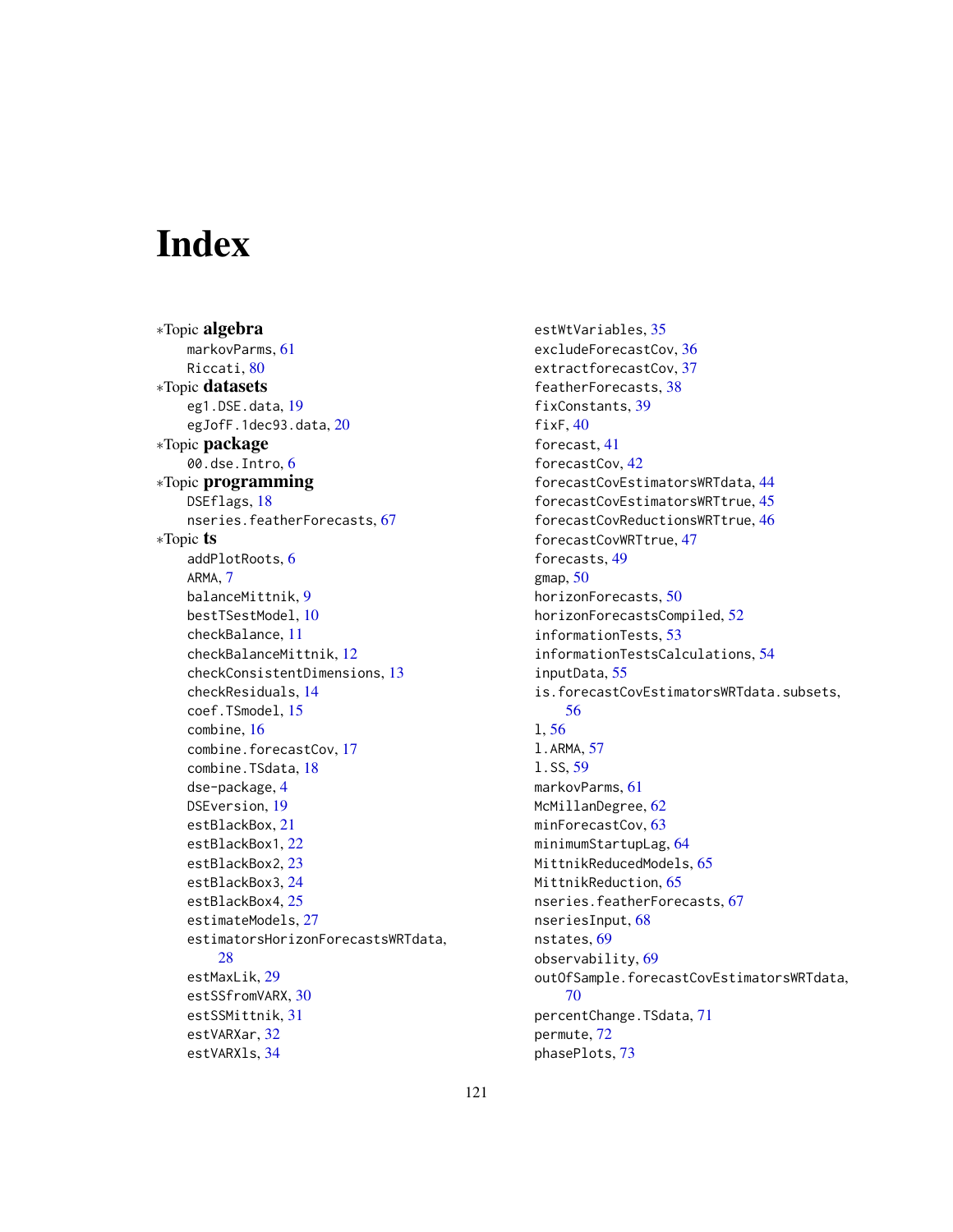plot.roots, [74](#page-73-0) Polynomials, [75](#page-74-0) Portmanteau, [76](#page-75-0) print.forecastCov, [76](#page-75-0) print.TSdata, [77](#page-76-0) print.TSestModel, [77](#page-76-0) reachability, [78](#page-77-0) residualStats, [79](#page-78-0) Riccati, [80](#page-79-0) roots, [81](#page-80-0) roots.estimatedModels, [82](#page-81-0) scale.TSdata, [83](#page-82-0) selectForecastCov, [85](#page-84-0) seriesNames.TSdata, [86](#page-85-0) seriesNamesInput, [87](#page-86-0) seriesNamesInput.forecast, [88](#page-87-0) shockDecomposition, [88](#page-87-0) simulate, [89](#page-88-0) smoother, [92](#page-91-0) SS, [93](#page-92-1) stability, [95](#page-94-0) state, [96](#page-95-0) stripMine, [97](#page-96-0) summary.forecastCov, [99](#page-98-0) summary.TSdata, [100](#page-99-0) sumSqerror, [101](#page-100-0) testEqual.ARMA, [102](#page-101-0) testEqual.forecast, [102](#page-101-0) tfplot.forecast, [103](#page-102-0) tfplot.forecastCov, [104](#page-103-0) tfplot.TSdata, [106](#page-105-0) tframed.TSdata, [107](#page-106-0) toARMA, [108](#page-107-0) Tobs.TSdata, [109](#page-108-0) TobsInput, [109](#page-108-0) toSS, [111](#page-110-1) toSSChol, [112](#page-111-1) toSSinnov, [113](#page-112-1) toSSOform, [114](#page-113-1) totalForecastCov, [115](#page-114-0) TSdata, [116](#page-115-1) TSdata.forecastCov, [117](#page-116-0) TSdata.object, [118](#page-117-3) TSestModel, [118](#page-117-3) TSmodel, [119](#page-118-1) ∗Topic utilities nseries.featherForecasts, [67](#page-66-0) .DSEflags *(*DSEflags*)*, [18](#page-17-0)

00.dse.Intro, [6](#page-5-0) addPlotRoots, [6,](#page-5-0) *[74](#page-73-0)* ar, *[34](#page-33-1)* ARMA, *[5](#page-4-0)*, [7,](#page-6-1) *[30](#page-29-0)*, *[58](#page-57-0)*, *[90,](#page-89-0) [91](#page-90-0)*, *[95](#page-94-0)*, *[120](#page-119-0)* as.TSdata *(*TSdata*)*, [116](#page-115-1) balanceMittnik, [9,](#page-8-0) *[67](#page-66-0)* bestTSestModel, [10](#page-9-0) bft, *[5](#page-4-0)*, *[30](#page-29-0)[–32](#page-31-0)*, *[34](#page-33-1)[–36](#page-35-0)*, *[67](#page-66-0)* bft *(*estBlackBox4*)*, [25](#page-24-0) characteristicPoly *(*Polynomials*)*, [75](#page-74-0) checkBalance, [11,](#page-10-0) *[13](#page-12-0)* checkBalanceMittnik, *[12](#page-11-0)*, [12](#page-11-0) checkConsistentDimensions, [13](#page-12-0) checkResiduals, *[5](#page-4-0)*, [14](#page-13-0) checkScale *(*scale.TSdata*)*, [83](#page-82-0) coef.TSestModel *(*coef.TSmodel*)*, [15](#page-14-0) coef.TSmodel, [15](#page-14-0) coef<- *(*coef.TSmodel*)*, [15](#page-14-0) combine, [16,](#page-15-0) *[17](#page-16-0)* combine.forecastCov, [17](#page-16-0) combine.forecastCovEstimatorsWRTdata *(*combine.forecastCov*)*, [17](#page-16-0) combine.forecastCovEstimatorsWRTtrue *(*combine.forecastCov*)*, [17](#page-16-0) combine.TSdata, [18](#page-17-0) companionMatrix *(*Polynomials*)*, [75](#page-74-0) distribution, *[48](#page-47-0)* dse *(*dse-package*)*, [4](#page-3-0) dse-package, [4](#page-3-0) DSE.ar, *[34](#page-33-1)* dse.Intro *(*dse-package*)*, [4](#page-3-0) DSEflags, [18](#page-17-0) DSEversion, [19](#page-18-0) eg1.dat *(*eg1.DSE.data*)*, [19](#page-18-0) eg1.DSE.data, [19](#page-18-0) egJofF.1dec93.data, [20](#page-19-0) eigen, *[81](#page-80-0)* end, *[109](#page-108-0)* end.TSdata *(*Tobs.TSdata*)*, [109](#page-108-0) end.TSestModel *(*Tobs.TSdata*)*, [109](#page-108-0) endInput *(*TobsInput*)*, [109](#page-108-0) endOutput *(*TobsInput*)*, [109](#page-108-0) estBlackBox, [21,](#page-20-0) *[36](#page-35-0)* estBlackBox1, *[11](#page-10-0)*, [22,](#page-21-0) *[24](#page-23-0)[–26](#page-25-0)*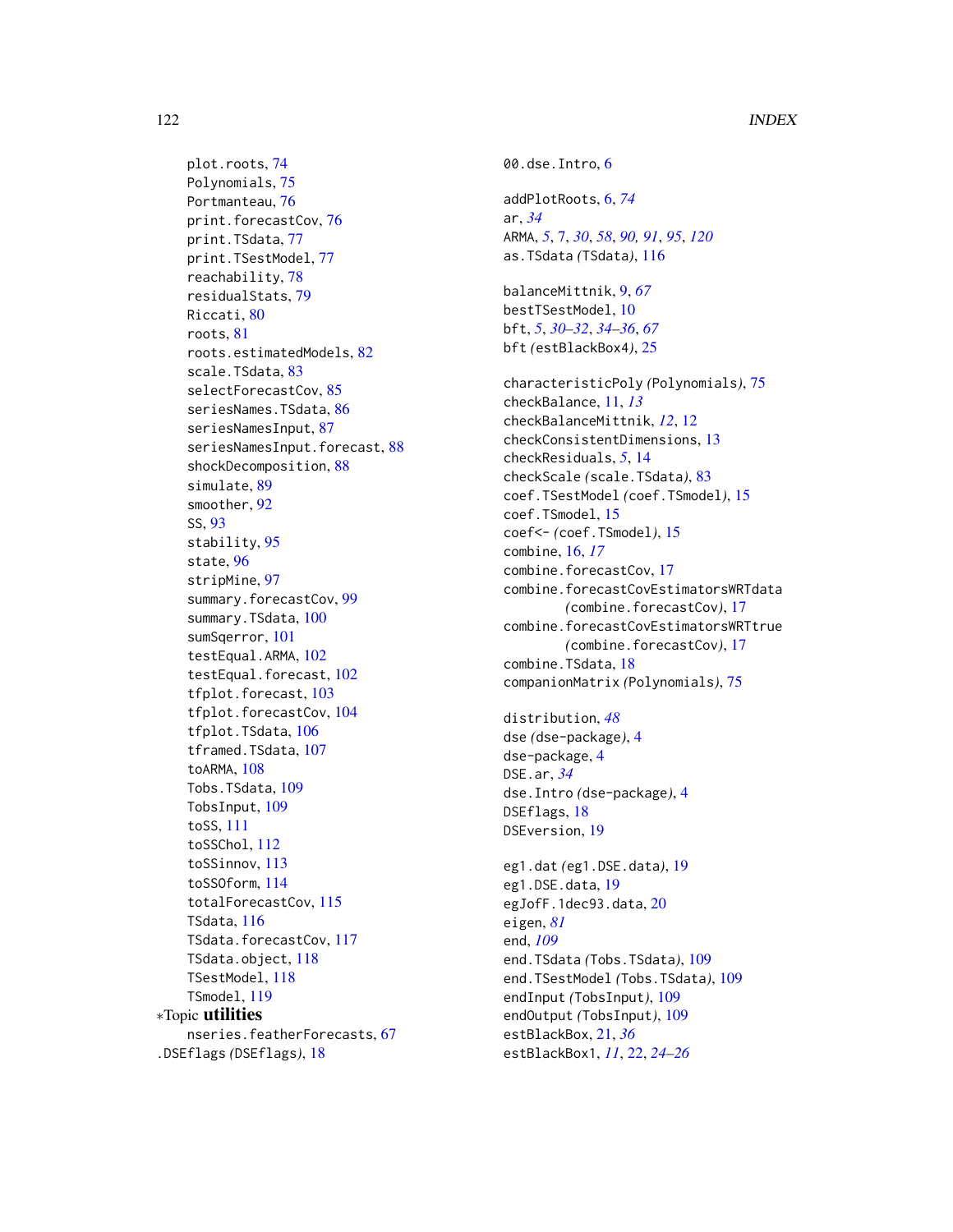#### INDEX 123

estBlackBox2, *[11](#page-10-0)*, [23,](#page-22-0) *[25,](#page-24-0) [26](#page-25-0)* estBlackBox3, *[11](#page-10-0)*, *[24](#page-23-0)*, [24,](#page-23-0) *[26](#page-25-0)* estBlackBox4, *[11](#page-10-0)*, *[24,](#page-23-0) [25](#page-24-0)*, [25,](#page-24-0) *[98](#page-97-0)* EstEval, *[5](#page-4-0)*, *[27](#page-26-0)*, *[48](#page-47-0)*, *[83](#page-82-0)*, *[104](#page-103-0)* estimateModels, [27,](#page-26-0) *[28](#page-27-0)*, *[45](#page-44-0)*, *[71](#page-70-0)* estimatorsHorizonForecastsWRTdata, [28](#page-27-0) estMaxLik, *[5](#page-4-0)*, *[8,](#page-7-0) [9](#page-8-0)*, [29,](#page-28-0) *[31](#page-30-0)*, *[34–](#page-33-1)[36](#page-35-0)* estSSfromVARX, *[5](#page-4-0)*, [30,](#page-29-0) *[34,](#page-33-1) [35](#page-34-0)* estSSMittnik, *[31](#page-30-0)*, [31,](#page-30-0) *[34,](#page-33-1) [35](#page-34-0)* estVARXar, *[5](#page-4-0)*, *[10](#page-9-0)*, [32,](#page-31-0) *[35](#page-34-0)* estVARXls, *[5](#page-4-0)*, *[8–](#page-7-0)[10](#page-9-0)*, *[30–](#page-29-0)[32](#page-31-0)*, *[34](#page-33-1)*, [34,](#page-33-1) *[36](#page-35-0)*, *[67](#page-66-0)*, *[119](#page-118-1)* estWtVariables, [35](#page-34-0) excludeForecastCov, [36,](#page-35-0) *[63](#page-62-0)*, *[86](#page-85-0)* extractforecastCov, [37](#page-36-0)

featherForecasts, *[5](#page-4-0)*, [38,](#page-37-0) *[42](#page-41-0)*, *[51](#page-50-0)* fixConstants, *[9](#page-8-0)*, *[30](#page-29-0)*, [39,](#page-38-0) *[40](#page-39-0)*, *[95](#page-94-0)*, *[108](#page-107-0)* fixF, *[39](#page-38-0)*, [40](#page-39-0) forecast, *[5](#page-4-0)*, *[38](#page-37-0)*, [41,](#page-40-0) *[49](#page-48-0)* forecastCov, *[5](#page-4-0)*, *[17](#page-16-0)*, *[37](#page-36-0)*, [42](#page-41-0) forecastCovEstimatorsWRTdata, *[17](#page-16-0)*, [44,](#page-43-0) *[46](#page-45-0)*, *[48](#page-47-0)*, *[71](#page-70-0)* forecastCovEstimatorsWRTtrue, *[17](#page-16-0)*, [45,](#page-44-0) *[71](#page-70-0)* forecastCovReductionsWRTtrue, [46](#page-45-0) forecastCovWRTtrue, *[46](#page-45-0)*, [47](#page-46-0) forecasts, [49](#page-48-0) frequency, *[109](#page-108-0)* frequency.TSdata *(*Tobs.TSdata*)*, [109](#page-108-0) frequency.TSestModel *(*Tobs.TSdata*)*, [109](#page-108-0) frequencyInput *(*TobsInput*)*, [109](#page-108-0) frequencyOutput *(*TobsInput*)*, [109](#page-108-0)

# gmap, [50](#page-49-0)

horizonForecasts, *[5](#page-4-0)*, *[28](#page-27-0)*, *[38](#page-37-0)*, *[42](#page-41-0)*, [50,](#page-49-0) *[52](#page-51-0)* horizonForecastsCompiled, [52](#page-51-0)

informationTests, *[5](#page-4-0)*, *[15](#page-14-0)*, [53,](#page-52-0) *[54](#page-53-0)*, *[67](#page-66-0)*, *[76](#page-75-0)* informationTestsCalculations, *[11](#page-10-0)*, *[23–](#page-22-0)[26](#page-25-0)*, *[53](#page-52-0)*, [54,](#page-53-0) *[67](#page-66-0)* inputData, [55](#page-54-0) inputData<- *(*inputData*)*, [55](#page-54-0) is.ARMA *(*ARMA*)*, [7](#page-6-1) is.estimatedModels *(*estimateModels*)*, [27](#page-26-0) is.featherForecasts *(*featherForecasts*)*, [38](#page-37-0) is.forecast *(*forecast*)*, [41](#page-40-0) is.forecastCov *(*forecastCov*)*, [42](#page-41-0)

is.forecastCovEstimatorsWRTdata *(*forecastCovEstimatorsWRTdata*)*, [44](#page-43-0) is.forecastCovEstimatorsWRTdata.subsets, [56](#page-55-0) is.forecastCovEstimatorsWRTtrue *(*forecastCovEstimatorsWRTtrue*)*, [45](#page-44-0) is.forecastCovWRTdata *(*forecastCovWRTtrue*)*, [47](#page-46-0) is.horizonForecasts *(*horizonForecasts*)*, [50](#page-49-0) is.innov.SS *(*SS*)*, [93](#page-92-1) is.nonInnov.SS *(*SS*)*, [93](#page-92-1) is.SS *(*SS*)*, [93](#page-92-1) is.TSdata *(*TSdata*)*, [116](#page-115-1) is.TSestModel *(*TSestModel*)*, [118](#page-117-3) is.TSmodel *(*TSmodel*)*, [119](#page-118-1) l, *[5](#page-4-0)*, *[30](#page-29-0)*, [56,](#page-55-0) *[58](#page-57-0)*, *[60](#page-59-0)*, *[80](#page-79-0)*, *[93](#page-92-1)*, *[101](#page-100-0)* l.ARMA, *[57](#page-56-0)*, [57,](#page-56-0) *[60](#page-59-0)*, *[101](#page-100-0)* l.SS, *[57,](#page-56-0) [58](#page-57-0)*, [59,](#page-58-0) *[93](#page-92-1)*, *[95](#page-94-0)*, *[97](#page-96-0)*, *[101](#page-100-0)*

makeTSnoise, *[91](#page-90-0)* markovParms, [61](#page-60-0) McMillanDegree, *[5](#page-4-0)*, [62,](#page-61-0) *[70](#page-69-0)*, *[74](#page-73-0)*, *[79](#page-78-0)*, *[82](#page-81-0)*, *[96](#page-95-0)* minForecastCov, *[36](#page-35-0)*, [63,](#page-62-0) *[86](#page-85-0)* minimumStartupLag, [64](#page-63-0) MittnikReducedModels, [65](#page-64-0) MittnikReduction, *[10](#page-9-0)*, *[12,](#page-11-0) [13](#page-12-0)*, *[32](#page-31-0)*, *[61](#page-60-0)*, *[65](#page-64-0)*, [65](#page-64-0) MonteCarloSimulations, *[5](#page-4-0)*, *[48](#page-47-0)*

nlm, *[30](#page-29-0)* nseries.featherForecasts, [67](#page-66-0) nseriesInput, [68,](#page-67-0) *[69](#page-68-0)* nseriesOutput *(*nseriesInput*)*, [68](#page-67-0) nstates, [69](#page-68-0)

observability, [69,](#page-68-0) *[79](#page-78-0)* old.estVARXar *(*estVARXar*)*, [32](#page-31-0) optim, *[30](#page-29-0)* outOfSample.forecastCovEstimatorsWRTdata, *[27](#page-26-0)*, *[45](#page-44-0)*, [70](#page-69-0) outputData *(*inputData*)*, [55](#page-54-0) outputData<- *(*inputData*)*, [55](#page-54-0)

percentChange, *[72](#page-71-0)* percentChange.TSdata, [71](#page-70-0) percentChange.TSestModel *(*percentChange.TSdata*)*, [71](#page-70-0)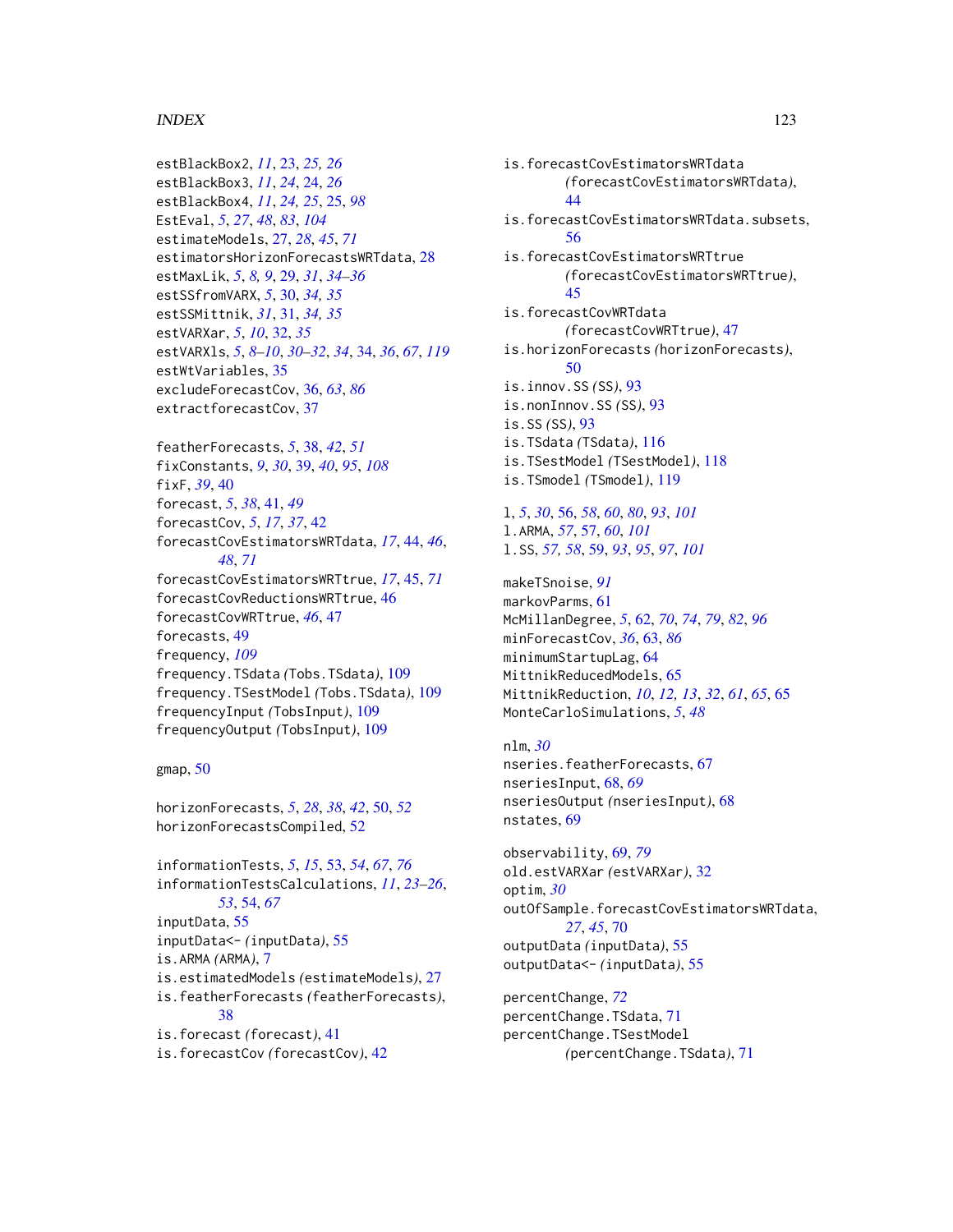permute, [72](#page-71-0) phasePlots, [73](#page-72-0) plot, *[105](#page-104-0)* plot.roots, *[7](#page-6-1)*, [74](#page-73-0) polydet *(*Polynomials*)*, [75](#page-74-0) Polynomials, [75](#page-74-0) polyprod *(*Polynomials*)*, [75](#page-74-0) polyroot, *[75](#page-74-0)* polyrootDet *(*Polynomials*)*, [75](#page-74-0) polysum *(*Polynomials*)*, [75](#page-74-0) polyvalue *(*Polynomials*)*, [75](#page-74-0) Portmanteau, *[15](#page-14-0)*, [76](#page-75-0) print, *[77,](#page-76-0) [78](#page-77-0)*, *[99,](#page-98-0) [100](#page-99-0)* print.ARMA *(*print.TSestModel*)*, [77](#page-76-0) print.estimatedModels *(*print.forecastCov*)*, [76](#page-75-0) print.forecastCov, [76](#page-75-0) print.forecastCovEstimatorsWRTdata.subsets *(*print.forecastCov*)*, [76](#page-75-0) print.forecastCovEstimatorsWRTtrue *(*print.forecastCov*)*, [76](#page-75-0) print.SS *(*print.TSestModel*)*, [77](#page-76-0) print.summary.ARMA *(*summary.TSdata*)*, [100](#page-99-0) print.summary.estimatedModels *(*summary.forecastCov*)*, [99](#page-98-0) print.summary.forecastCov *(*summary.forecastCov*)*, [99](#page-98-0) print.summary.forecastCovEstimatorsWRTdata.subsets *(*summary.forecastCov*)*, [99](#page-98-0) print.summary.forecastCovEstimatorsWRTtrue *(*summary.forecastCov*)*, [99](#page-98-0) print.summary.SS *(*summary.TSdata*)*, [100](#page-99-0) print.summary.TSdata *(*summary.TSdata*)*, [100](#page-99-0) print.summary.TSestModel *(*summary.TSdata*)*, [100](#page-99-0) print.TSdata, [77](#page-76-0) print.TSestModel, [77](#page-76-0) reachability, *[70](#page-69-0)*, [78](#page-77-0) residualStats, [79](#page-78-0) Riccati, [80](#page-79-0) roots, *[5](#page-4-0)*, *[74,](#page-73-0) [75](#page-74-0)*, *[79](#page-78-0)*, [81,](#page-80-0) *[83](#page-82-0)* roots.estimatedModels, [82](#page-81-0) roots.forecastCovEstimatorsWRTtrue *(*roots.estimatedModels*)*, [82](#page-81-0)

scale, *[84](#page-83-0)* scale.ARMA *(*scale.TSdata*)*, [83](#page-82-0)

scale.innov *(*scale.TSdata*)*, [83](#page-82-0) scale.nonInnov *(*scale.TSdata*)*, [83](#page-82-0) scale.TSdata, [83](#page-82-0) scale.TSestModel *(*scale.TSdata*)*, [83](#page-82-0) selectForecastCov, *[36](#page-35-0)*, *[63](#page-62-0)*, [85](#page-84-0) selectSeries, *[55](#page-54-0)* seriesNames, *[86,](#page-85-0) [87](#page-86-0)* seriesNames.TSdata, [86](#page-85-0) seriesNames.TSestModel *(*seriesNames.TSdata*)*, [86](#page-85-0) seriesNames.TSmodel *(*seriesNames.TSdata*)*, [86](#page-85-0) seriesNames<-.TSdata *(*seriesNames.TSdata*)*, [86](#page-85-0) seriesNames<-.TSestModel *(*seriesNames.TSdata*)*, [86](#page-85-0) seriesNames<-.TSmodel *(*seriesNames.TSdata*)*, [86](#page-85-0) seriesNamesInput, *[68](#page-67-0)*, [87](#page-86-0) seriesNamesInput.featherForecasts *(*seriesNamesInput.forecast*)*, [88](#page-87-0) seriesNamesInput.forecast, [88](#page-87-0) seriesNamesInput<- *(*seriesNamesInput*)*, [87](#page-86-0) seriesNamesOutput, *[68](#page-67-0)* seriesNamesOutput *(*seriesNamesInput*)*, [87](#page-86-0) seriesNamesOutput.featherForecasts *(*seriesNamesInput.forecast*)*, [88](#page-87-0) seriesNamesOutput.forecast *(*seriesNamesInput.forecast*)*, [88](#page-87-0) seriesNamesOutput<- *(*seriesNamesInput*)*, [87](#page-86-0) shockDecomposition, [88](#page-87-0) simulate, *[5](#page-4-0)*, *[48](#page-47-0)*, [89](#page-88-0) simulate.ARMA, *[9](#page-8-0)* simulate.SS, *[95](#page-94-0)* smoother, *[5](#page-4-0)*, *[60](#page-59-0)*, [92,](#page-91-0) *[95](#page-94-0)*, *[97](#page-96-0)* SS, *[5](#page-4-0)*, *[30](#page-29-0)*, *[60](#page-59-0)*, *[90](#page-89-0)[–93](#page-92-1)*, [93,](#page-92-1) *[97](#page-96-0)*, *[120](#page-119-0)* stability, *[5](#page-4-0)*, *[62](#page-61-0)*, *[70](#page-69-0)*, *[74,](#page-73-0) [75](#page-74-0)*, *[79](#page-78-0)*, *[82,](#page-81-0) [83](#page-82-0)*, [95](#page-94-0) start, *[109](#page-108-0)* start.TSdata *(*Tobs.TSdata*)*, [109](#page-108-0) start.TSestModel *(*Tobs.TSdata*)*, [109](#page-108-0) startInput *(*TobsInput*)*, [109](#page-108-0) startOutput *(*TobsInput*)*, [109](#page-108-0) startShift *(*minimumStartupLag*)*, [64](#page-63-0) state, *[60](#page-59-0)*, *[93](#page-92-1)*, *[95](#page-94-0)*, [96](#page-95-0) stripMine, *[56](#page-55-0)*, [97](#page-96-0) summary, *[77,](#page-76-0) [78](#page-77-0)*, *[99,](#page-98-0) [100](#page-99-0)*